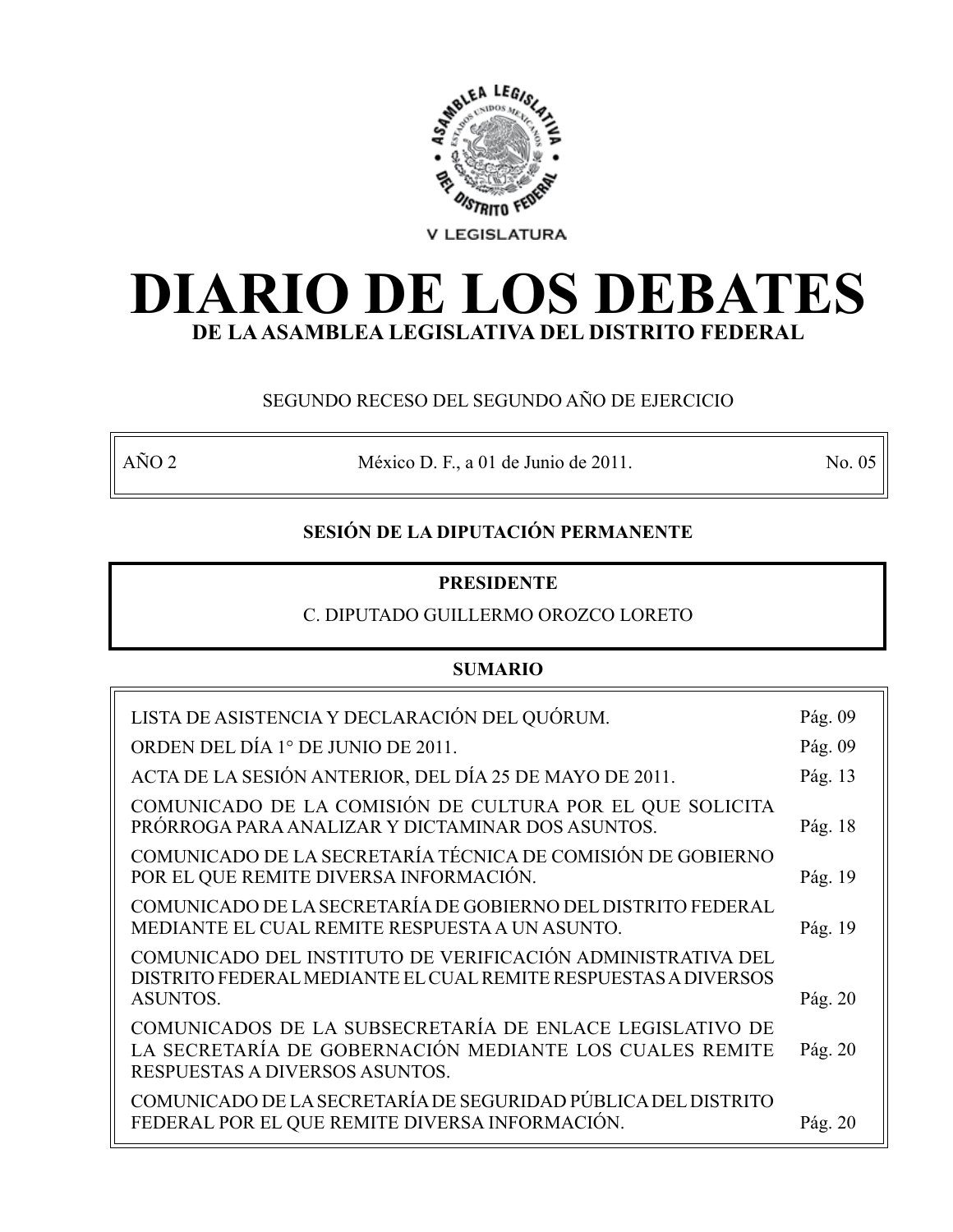PROPOSICIÓN CON PUNTO DE ACUERDO PARA EXHORTAR AL SECRETARIO DE SEGURIDAD PÚBLICA EN EL DISTRITO FEDERAL, DR. MANUEL MONDRAGÓN Y KALB, PARA QUE RINDA UN INFORME DEL AVANCE DE LOS EXÁMENES DE CONTROL DE CONFIANZA REALIZADOS A LOS ELEMENTOS DE LA SECRETARÍA DE SEGURIDAD PÚBLICA A SU CARGO, EN EL CUAL PRECISE Y DETALLE CUÁNTOS ELEMENTOS HAN SIDO EVALUADOS Y DE LOS RESULTADOS DE LOS MISMOS CUÁNTOS HAN SIDO DESTITUIDOS, INHABILITADOS O PUESTOS A DISPOSICIÓN DE LA PROCURADURÍA GENERAL DE JUSTICIA DEL DISTRITO FEDERAL POR HABER COMETIDO UN ILÍCITO, QUE PRESENTÓ LA DIPUTADA LIZBETH EUGENIA ROSAS MONTERO, DEL GRUPO PARLAMENTARIO DEL PARTIDO DE LA REVOLUCIÓN DEMOCRÁTICA.

PROPOSICIÓN CON PUNTO DE ACUERDO PARA EXHORTAR AL SECRETARIO DE DESARROLLO URBANO Y VIVIENDA A REALIZAR UN PADRÓN DE LAS FAMILIAS QUE SE ENCUENTRAN VIVIENDO EN ALBERGUES, CAMPAMENTOS Y MÓDULOS, CONSIDERADOS CIUDADES PERDIDAS, QUE PRESENTÓ EL DIPUTADO CRISTIAN VARGAS SÁNCHEZ A NOMBRE PROPIO Y DEL DIPUTADO ISRAEL BETANZOS CORTES, DEL GRUPO PARLAMENTARIO DEL PARTIDO REVOLUCIONARIO INSTITUCIONAL.

PROPOSICIÓN CON PUNTO DE ACUERDO POR EL QUE SE EXHORTA AL SECRETARIO DE SALUD DEL DISTRITO FEDERAL PARA QUE IMPLEMENTE ACCIONES DE PROMOCIÓN DIRIGIDAS A MUJERES SOBRE LA IMPORTANCIA DE LAS REVISIONES MÉDICAS PERIÓDICAS, QUE PRESENTÓ LA DIPUTADA LIZBETH EUGENIA ROSAS MONTERO A NOMBRE PROPIO Y DE LA DIPUTADA MARICELA CONTRERAS JULIÁN, DEL GRUPO PARLAMENTARIO DEL PARTIDO DE LA REVOLUCIÓN DEMOCRÁTICA.

PROPOSICIÓN CON PUNTO DE ACUERDO POR EL QUE SE SOLICITA A LOS 16 JEFES DELEGACIONALES, AL INSTITUTO DE VERIFICACIÓN ADMINISTRATIVA, A LA PROCURADURÍA GENERAL DE JUSTICIA, PARA QUE SE IMPLEMENTE EL PROGRAMA "CERO VENTA DE ACTIVOS EN TLAPALERÍAS", QUE PRESENTÓ LA DIPUTADA ALICIA VIRGINIA TÉLLEZ SÁNCHEZ, DEL GRUPO PARLAMENTARIO DEL PARTIDO REVOLUCIONARIO INSTITUCIONAL.

PROPOSICIÓN CON PUNTO DE ACUERDO POR EL QUE SE SOLICITA INFORMACIÓN AL INSTITUTO ELECTORAL DEL DISTRITO FEDERAL, QUE PRESENTÓ LA DIPUTADA ALICIA VIRGINIA TÉLLEZ SÁNCHEZ, DEL GRUPO PARLAMENTARIO DEL PARTIDO REVOLUCIONARIO INSTITUCIONAL.

PROPOSICIÓN CON PUNTO DE ACUERDO MEDIANTE EL CUAL SE EXHORTA RESPETUOSAMENTE A LA CONTRALORÍA GENERAL DEL DISTRITO FEDERAL A QUE REALICE UNA AUDITORÍA INTEGRAL AL "PARQUE LINEAL" DE LA DELEGACIÓN MIGUEL HIDALGO Y QUE EL DELEGADO DEMETRIO SODI INFORME SOBRE LAS OBRAS QUE CONTEMPLA EL PLAN RECTOR DE LA OBRA, SOBRE LAS MEGAOBRAS DEL GRUPO CARSO, LAS FALLAS EN LA REALIZACIÓN DEL PARQUE LINEAL Y LOS RECURSOS APORTADOS Pág. 26

Pág. 24

Pág. 29

Pág. 21

Pág. 23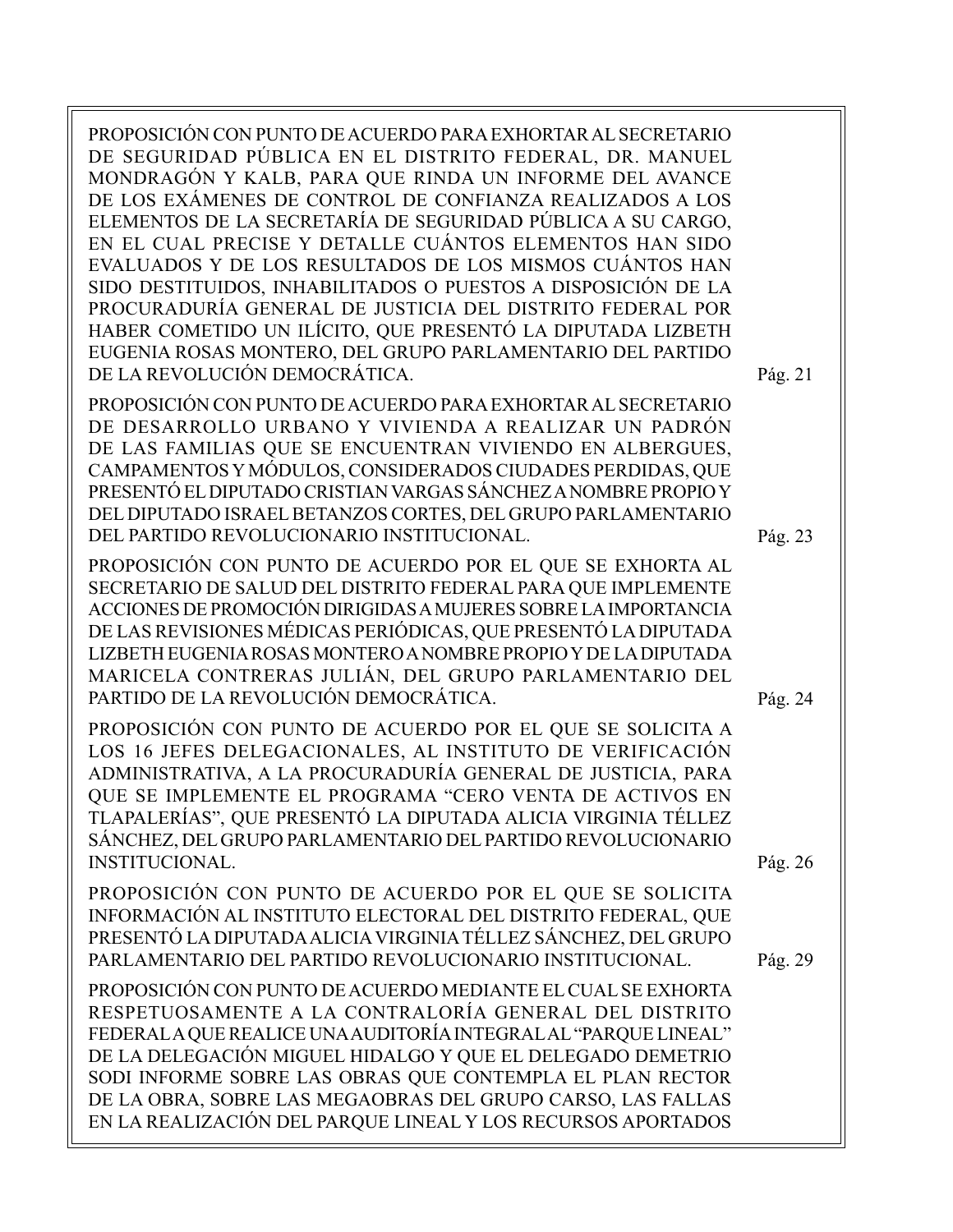| POR CARLOS SLIM A LA DELEGACIÓN MIGUEL HIDALGO POR DONATIVOS<br>U OTROS CONCEPTOS, QUE REMITIÓ EL DIPUTADO VÍCTOR HUGO ROMO<br>GUERRA, DEL GRUPO PARLAMENTARIO DEL PARTIDO DE LA REVOLUCIÓN<br>DEMOCRÁTICA.                                                                                                                                                                                                                                                                                                                                                                                                                                                                 | Pág. 31            |
|-----------------------------------------------------------------------------------------------------------------------------------------------------------------------------------------------------------------------------------------------------------------------------------------------------------------------------------------------------------------------------------------------------------------------------------------------------------------------------------------------------------------------------------------------------------------------------------------------------------------------------------------------------------------------------|--------------------|
| PROPOSICIÓN CON PUNTO DE ACUERDO PARA EXHORTAR AL INSTITUTO<br>FEDERAL ELECTORAL A QUE TOME LAS MEDIDAS PERTINENTES PARA<br>EVITAR QUE LA IRREGULARIDAD QUE EXISTE EN LOS DOMICILIOS Y<br>SECCIONES ELECTORALES SE CORRIJA DE MANERA QUE LOS PROBLEMAS<br>QUE EXISTIERON EL DOMINGO 24 DE OCTUBRE DE 2010 EN LA ELECCIÓN<br>DE CONSEJOS VECINALES NO SE PRESENTEN EN FUTURAS ELECCIONES,<br>QUE REMITIÓ EL DIPUTADO VÍCTOR HUGO ROMO GUERRA, DEL GRUPO<br>PARLAMENTARIO DEL PARTIDO DE LA REVOLUCIÓN DEMOCRÁTICA.                                                                                                                                                           | Pág. 32            |
| PROPOSICIÓN CON PUNTO DE ACUERDO PARA EXHORTAR AL TITULAR<br>DE LA PROCURADURÍA SOCIAL DEL DISTRITO FEDERAL A QUE ACATE DE<br>MANERA FEHACIENTE Y RESPONSABLE LAS DISPOSICIONES DE LA LEY DE<br>PROPIEDAD EN CONDOMINIO DE INMUEBLES PARA EL DISTRITO FEDERAL<br>Y LA LEY DE LA PROCURADURÍA SOCIAL PARA EL DISTRITO FEDERAL<br>EN RELACIÓN A LAS QUERELLAS QUE SE SUSCITEN EN LAS UNIDADES<br>HABITACIONALES EN EL DISTRITO FEDERAL, QUE REMITIÓ EL DIPUTADO<br>VÍCTOR HUGO ROMO GUERRA, DEL GRUPO PARLAMENTARIO DEL PARTIDO<br>DE LA REVOLUCIÓN DEMOCRÁTICA.                                                                                                              |                    |
| PROPOSICIÓN CON PUNTO DE ACUERDO PARA EXHORTAR A LA LIC.<br>MARTHA DELGADO PERALTA, SECRETARIA DEL MEDIO AMBIENTE, ASÍ<br>COMO AL LIC. FERNANDO JOSÉ ABOITIZ SARO, SECRETARIO DE OBRAS<br>Y A LOS 16 JEFES DELEGACIONALES DEL DISTRITO FEDERAL, PARA QUE<br>EN FORMA COORDINADA IMPLEMENTEN UN PROGRAMA PERIÓDICO DE<br>LIMPIEZA DE LOS CONTENEDORES (DEPÓSITOS) DE BASURA ORGÁNICA<br>E INORGÁNICA QUE SE ENCUENTRAN DISTRIBUIDOS EN LOS PARQUES,<br>JARDINES Y ANDADORES DE LA CIUDAD DE MÉXICO, QUE PRESENTÓ EL<br>DIPUTADO JUAN CARLOS ZÁRRAGA SARMIENTO A NOMBRE DEL DIPUTADO<br>JORGE PALACIOS ARROYO, DEL GRUPO PARLAMENTARIO DEL PARTIDO<br><b>ACCIÓN NACIONAL.</b> | Pág. 34<br>Pág. 35 |
| PROPOSICIÓN CON PUNTO DE ACUERDO MEDIANTE EL CUAL SE EXHORTA A<br>LA COMISIÓN DE GOBIERNO DE LA ASAMBLEA LEGISLATIVA DEL DISTRITO<br>FEDERAL A PROPONER AL PLENO DE ESTE ÓRGANO LEGISLATIVO,<br>AL TITULAR DE LA UNIDAD DE ESTUDIOS Y FINANZAS PÚBLICAS E<br>INSTALAR A LA BREVEDAD ESTE ÓRGANO ADMINISTRATIVO INTERNO,<br>A FIN DE EFICIENTAR LA EMISIÓN DE LEYES Y CONOCER SU IMPACTO<br>PRESUPUESTAL PARA SU ADECUADA APLICABILIDAD, QUE PRESENTÓ EL<br>DIPUTADO CARLO FABIÁN PIZANO SALINAS, A NOMBRE DEL DIPUTADO<br>MAURICIO TABE ECHARTEA, DEL GRUPO PARLAMENTARIO DEL PARTIDO<br><b>ACCIÓN NACIONAL.</b>                                                            | Pág. 37            |
| PROPOSICIÓN CON PUNTO DE ACUERDO PARA EXHORTAR A DIVERSAS<br>AUTORIDADES DEL GOBIERNO DEL DISTRITO FEDERAL PARA QUE SE<br>DECLARE PATRIMONIO CULTURAL DE LA CIUDAD DE MÉXICO A LAS                                                                                                                                                                                                                                                                                                                                                                                                                                                                                          |                    |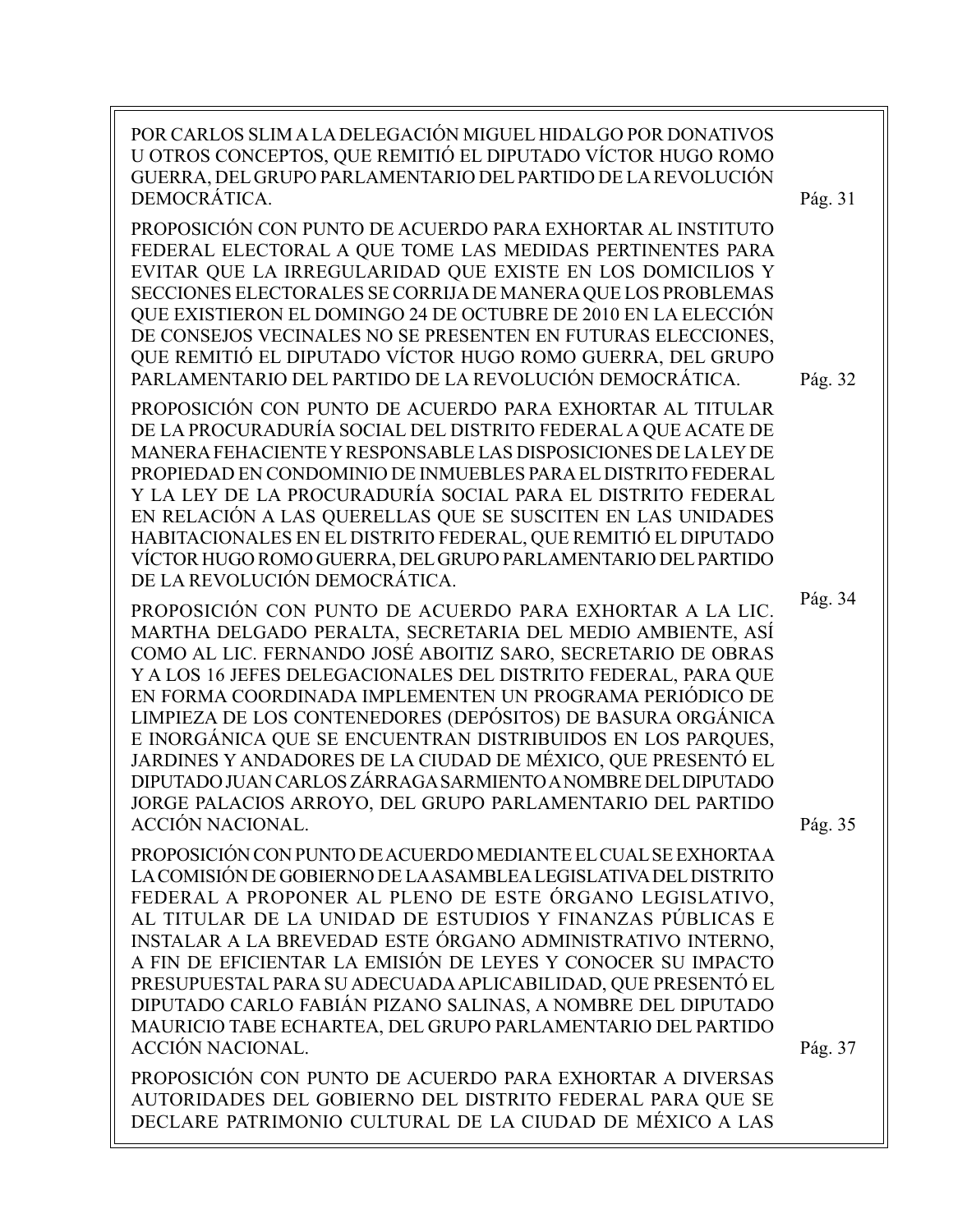| FIESTAS DE CARNAVAL QUE DESDE HACE MÁS DE CIEN AÑOS SE REALIZAN<br>A INICIATIVA CIUDADANA EN LOS PUEBLOS ORIGINARIOS DE SANTIAGO<br>ZAPOTITLÁN Y SAN FRANCISCO TLALTENCO DE LA DELEGACIÓN TLÁHUAC,<br>QUE REMITIÓ EL DIPUTADO NORBERTO ASCENCIO SOLÍS CRUZ, DEL GRUPO<br>PARLAMENTARIO DEL PARTIDO VERDE ECOLOGISTA DE MÉXICO.                                                                                                                                                                                                                                     | Pág. 39 |
|--------------------------------------------------------------------------------------------------------------------------------------------------------------------------------------------------------------------------------------------------------------------------------------------------------------------------------------------------------------------------------------------------------------------------------------------------------------------------------------------------------------------------------------------------------------------|---------|
| PROPOSICIÓN CON PUNTO DE ACUERDO POR EL QUE SE SOLICITA A<br>LA SECRETARÍA DE DESARROLLO SOCIAL DEL DISTRITO FEDERAL,<br>SUPERVISAR Y VERIFICAR LOS COMEDORES COMUNITARIOS QUE OPERAN<br>EN LA CIUDAD DE MÉXICO, QUE REMITIÓ LA DIPUTADA LÍA LIMÓN<br>GARCÍA, DEL GRUPO PARLAMENTARIO DEL PARTIDO ACCIÓN NACIONAL.                                                                                                                                                                                                                                                 | Pág. 41 |
| PROPOSICIÓN CON PUNTO DE ACUERDO A FIN DE EXHORTAR A LA<br>COMISIÓN NACIONAL BANCARIA Y DE VALORES Y A LA PROCURADURÍA<br>FEDERAL DEL CONSUMIDOR A QUE TOMEN LAS MEDIDAS PERTINENTES<br>PARA EVITAR LAS IRREGULARIDADES QUE SE PRESENTAN EN LA CASA<br>DE EMPEÑO MONTE DE LA REPÚBLICA S.A.P.I., QUE PRESENTÓ LA<br>DIPUTADA VALENTINA VALIA BATRES GUADARRAMA, A NOMBRE DEL<br>DIPUTADO VÍCTOR HUGO ROMO GUERRA Y DEL DIPUTADO ERASTO<br>ENSÁSTIGA SANTIAGO, DEL GRUPO PARLAMENTARIO DEL PARTIDO DE<br>LA REVOLUCIÓN DEMOCRÁTICA.                                 | Pág. 53 |
| PROPOSICIÓN CON PUNTO DE ACUERDO POR EL QUE SE SOLICITA<br>INFORMACIÓN Y SE EXHORTA A DIVERSAS AUTORIDADES DEL DISTRITO<br>FEDERAL SOBRE EL TEMA RELACIONADO CON LA CONCENTRACIÓN<br>MARGARITA MAZA DE JUÁREZ "MERCADO ROSA", UBICADA EN LA CALLE<br>MANÍ ENTRE DZEMUL Y TIXMEHUAC EN LA COLONIA PEDREGAL DE SAN<br>NICOLÁS, CUARTA SECCIÓN, DELEGACIÓN TLALPAN, QUE REMITIÓ EL<br>DIPUTADO RAFAEL CALDERÓN JIMÉNEZ, DEL GRUPO PARLAMENTARIO<br>DEL PARTIDO ACCIÓN NACIONAL.                                                                                       | Pág. 55 |
| PROPOSICIÓN CON PUNTO DE ACUERDO POR EL QUE SE SOLICITA AL<br>JEFE DELEGACIONAL DE TLALPAN, EL C. HIGINIO CHÁVEZ GARCÍA, Y AL<br>SECRETARIO DE SEGURIDAD PÚBLICA DEL DISTRITO FEDERAL, EL DOCTOR<br>MANUEL MONDRAGÓN Y KALB, INFORMACIÓN REFERENTE AL ÍNDICE<br>DE ROBO DE MENORES EN LA DEMARCACIÓN TERRITORIAL CITADA,<br>ASÍ COMO LAS MEDIDAS PREVENTIVAS Y DE EJECUCIÓN QUE SE ESTÁN<br>LLEVANDO A CABO PARA ERRADICAR TAN LAMENTABLE PROBLEMA,<br>QUE REMITIÓ EL DIPUTADO RAFAEL CALDERÓN JIMÉNEZ, DEL GRUPO<br>PARLAMENTARIO DEL PARTIDO ACCIÓN NACIONAL.    | Pág. 56 |
| PROPOSICIÓN CON PUNTO DE ACUERDO POR EL QUE SE SOLICITA A LA<br>JEFA DELEGACIONAL DE IZTAPALAPA, LA C. CLARA BRUGADA MOLINA,<br>Y AL SECRETARIO DE SEGURIDAD PÚBLICA DEL DISTRITO FEDERAL, EL<br>DOCTOR MANUEL MONDRAGÓN Y KALB, INFORMACIÓN REFERENTE<br>AL ÍNDICE DE ROBO DE MENORES EN LA DEMARCACIÓN TERRITORIAL<br>CITADA, ASÍ COMO LAS MEDIDAS PREVENTIVAS Y DE EJECUCIÓN QUE<br>SE ESTÁN LLEVANDO A CABO PARA ERRADICAR TAN LAMENTABLE<br>PROBLEMA, QUE REMITE EL DIPUTADO RAFAEL CALDERÓN JIMÉNEZ, DEL<br>GRUPO PARLAMENTARIO DEL PARTIDO ACCIÓN NACIONAL. | Pág. 58 |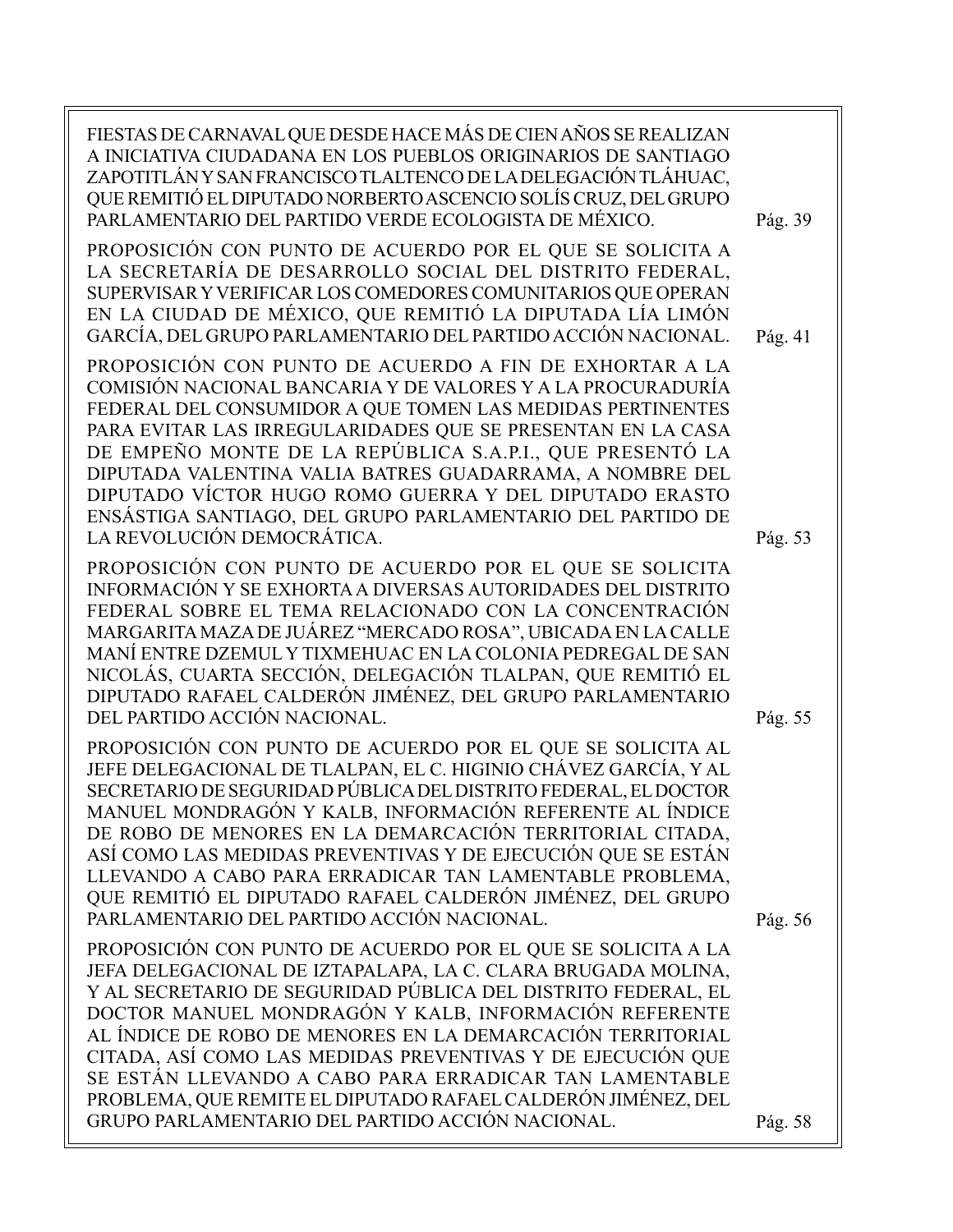PROPOSICIÓN CON PUNTO DE ACUERDO POR EL QUE SE SOLICITA AL JEFE DELEGACIONAL DE GUSTAVO A. MADERO, EL C. VÍCTOR HUGO LOBO ROMÁN, Y AL SECRETARIO DE SEGURIDAD PÚBLICA DEL DISTRITO FEDERAL, EL DOCTOR MANUEL MONDRAGÓN Y KALB, INFORMACIÓN REFERENTE AL ÍNDICE DE ROBO DE MENORES EN LA DEMARCACIÓN TERRITORIAL CITADA, ASÍ COMO LAS MEDIDAS PREVENTIVAS Y DE EJECUCIÓN QUE SE ESTÁN LLEVANDO A CABO PARA ERRADICAR TAN LAMENTABLE PROBLEMA, QUE REMITE EL DIPUTADO RAFAEL CALDERÓN JIMÉNEZ, DEL GRUPO PARLAMENTARIO DEL PARTIDO ACCIÓN NACIONAL. PROPOSICIÓN CON PUNTO DE ACUERDO POR EL QUE SE SOLICITA AL JEFE DELEGACIONAL DE CUAUHTÉMOC, EL C. AGUSTÍN TORRES PÉREZ, Y AL SECRETARIO DE SEGURIDAD PÚBLICA DEL DISTRITO FEDERAL, EL DOCTOR MANUEL MONDRAGÓN Y KALB, INFORMACIÓN REFERENTE AL ÍNDICE DE ROBO DE MENORES EN LA DEMARCACIÓN TERRITORIAL CITADA, ASÍ COMO LAS MEDIDAS PREVENTIVAS Y DE EJECUCIÓN QUE SE ESTÁN LLEVANDO A CABO PARA ERRADICAR TAN LAMENTABLE PROBLEMA QUE REMITE EL DIPUTADO RAFAEL CALDERÓN JIMÉNEZ, DEL GRUPO PARLAMENTARIO DEL PARTIDO ACCIÓN NACIONAL. PROPOSICIÓN CON PUNTO DE ACUERDO PARA EXHORTAR AL TITULAR DE LA SECRETARÍA DE TRANSPORTES Y VIALIDAD DEL DISTRITO FEDERAL, EL LIC. ARMANDO QUINTERO MARTÍNEZ, PARA QUE HAGA UN RECORRIDO EN LOS DIFERENTES MEDIOS DE TRANSPORTE PÚBLICO QUE EXISTEN EN LA CIUDAD, ASÍ COMO TAMBIÉN HAGA EXTENSIVA LA INVITACIÓN A LOS EMPLEADOS DE SU SECRETARÍA Y MIDAN DE MANERA PERSONAL LA CALIDAD Y EFICIENCIA DEL TRANSPORTE, QUE REMITIÓ EL DIPUTADO RAÚL ANTONIO NAVA VEGA, DEL GRUPO PARLAMENTARIO DEL PARTIDO VERDE ECOLOGISTA DE MÉXICO. PROPOSICIÓN CON PUNTO DE ACUERDO PARA SOLICITAR RESPETUOSAMENTE A LA SECRETARIA DE CULTURA DEL DISTRITO FEDERAL, LICENCIADA ELENA CEPEDA DE LEÓN, PARA QUE EN EL ÁMBITO DE SUS ATRIBUCIONES SE IMPLEMENTE EL PROGRAMA "MÚSICA VIVA" EN LAS PLAZAS PÚBLICAS, EN LAS 16 PLAZAS DE SAN JUAN DE ARAGÓN DE LA DELEGACIÓN GUSTAVO A. MADERO, CON LA FINALIDAD DE FORTALECER LA IDENTIDAD Y LA CONVIVENCIA VECINAL, QUE PRESENTÓ LA DIPUTADA VALENTINA VALIA BATRES GUADARRAMA, A NOMBRE DE LA DIPUTADA CLAUDIA ELENA ÁGUILA TORRES, DEL GRUPO PARLAMENTARIO DEL PARTIDO DE LA REVOLUCIÓN DEMOCRÁTICA. PROPOSICIÓN CON PUNTO DE ACUERDO PARA SOLICITAR RESPETUOSAMENTE AL LICENCIADO FERNANDO JOSÉ ABOITIZ SARO, SECRETARIO DE OBRAS Y SERVICIOS DEL GOBIERNO DEL DISTRITO FEDERAL, PARA QUE EN EL ÁMBITO DE SUS ATRIBUCIONES APLIQUE EL PRESUPUESTO ETIQUETADO PARA LA SUSTITUCIÓN DE LA CARPETA ASFÁLTICA POR CONCRETO HIDRÁULICO EN LA AVENIDA 661 ENTRE LA AVENIDA 602 Y 606, EN LA DELEGACIÓN GUSTAVO A. MADERO, Pág. 61 Pág. 60 Pág. 59 Pág. 62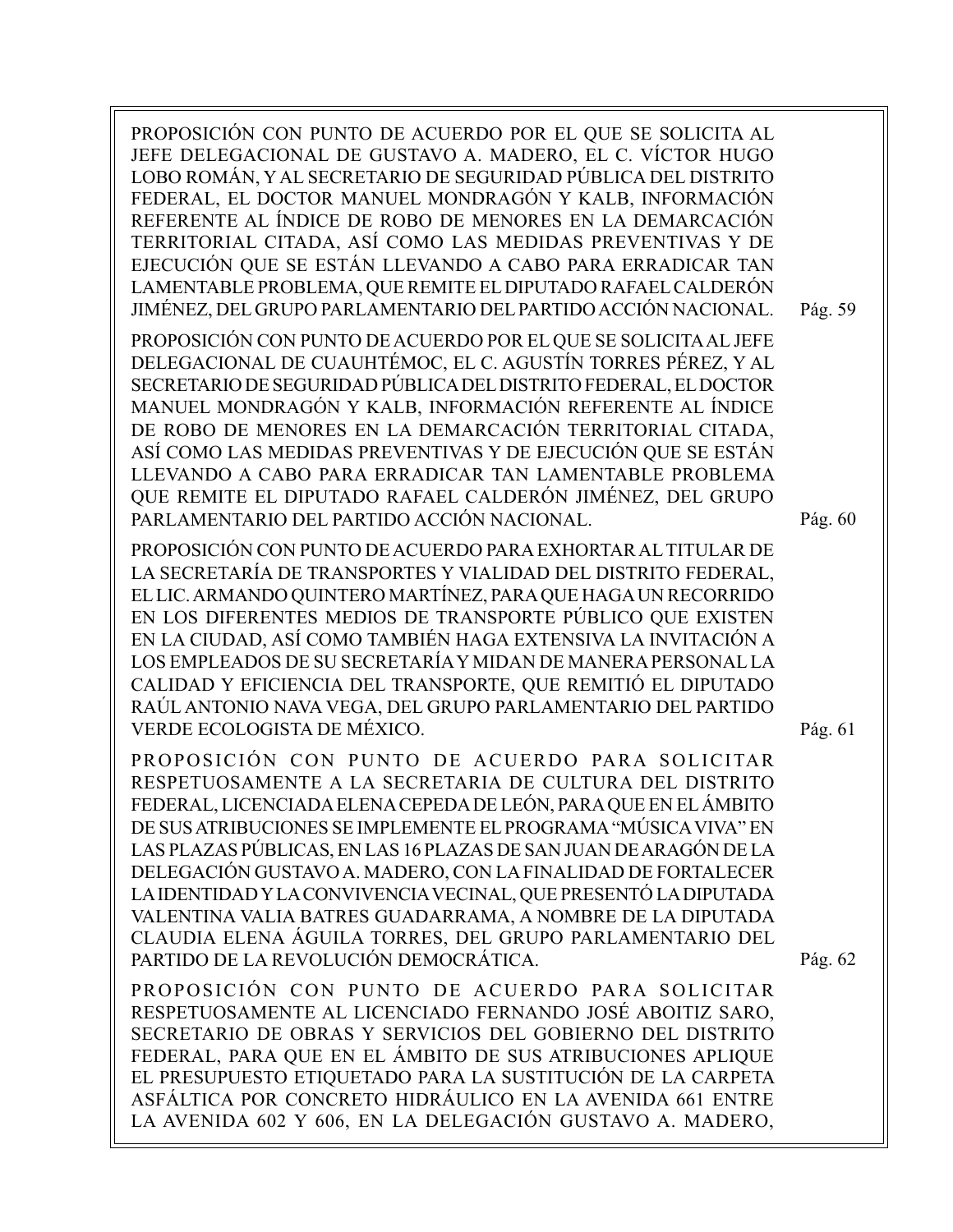| CONSISTENTE EN 9, 200, 000 PESOS, QUE PRESENTÓ LA DIPUTADA<br>VALENTINA VALIA BATRES GUADARRAMA, A NOMBRE DE LA DIPUTADA<br>CLAUDIA ELENA ÁGUILA TORRES, DEL GRUPO PARLAMENTARIO DEL<br>PARTIDO DE LA REVOLUCIÓN DEMOCRÁTICA.<br>PROPOSICIÓN CON PUNTO DE ACUERDO PARA EXHORTAR AL SECRETARIO<br>DE TRANSPORTES Y VIALIDAD DEL DISTRITO FEDERAL, PARA QUE EN EL<br>ÁMBITO DE SUS ATRIBUCIONES Y FACULTADES AUTORICE UNA PRÓRROGA<br>HASTA EL 31 DE DICIEMBRE DE 2011 PARA QUE LOS AUTOMOVILISTAS<br>LLEVEN A CABO LA RENOVACIÓN DE LA TARJETA DE CIRCULACIÓN CON<br>CHIP, QUE PRESENTÓ EL DIPUTADO CRISTIAN VARGAS SÁNCHEZ, A NOMBRE<br>PROPIO Y DEL DIPUTADO LEOBARDO JUAN URBINA MOSQUEDA, DEL GRUPO<br>PARLAMENTARIO DEL PARTIDO REVOLUCIONARIO INSTITUCIONAL. | Pág. 64<br>Pág. 65 |
|-------------------------------------------------------------------------------------------------------------------------------------------------------------------------------------------------------------------------------------------------------------------------------------------------------------------------------------------------------------------------------------------------------------------------------------------------------------------------------------------------------------------------------------------------------------------------------------------------------------------------------------------------------------------------------------------------------------------------------------------------------------------|--------------------|
| PROPOSICIÓN CON PUNTO DE ACUERDO POR EL CUAL SE EXHORTA AL JEFE<br>DE GOBIERNO DEL DISTRITO FEDERAL Y AL SECRETARIO DE FINANZAS<br>DEL DISTRITO FEDERAL, A LA CONDONACIÓN TOTAL DEL PAGO DE LOS<br>DERECHOS DEL SUMINISTRO DE AGUA ASÍ COMO DE LOS RECARGOS Y<br>SANCIONES QUE CORRESPONDAN AL EJERCICIO FISCAL 2011, A FAVOR DE<br>LOS CONTRIBUYENTES DE LAS CUATRO COLONIAS SEÑALADAS EN EL<br>CUERPO DE ESTE ACUERDO, ESTO EN EL EJERCICIO DE SUS RESPECTIVAS<br>COMPETENCIAS, QUE PRESENTÓ LA DIPUTADA VALENTINA VALIA BATRES<br>GUADARRAMA A NOMBRE DE LA DIPUTADA KAREN QUIROGA ANGUIANO,<br>DEL GRUPO PARLAMENTARIO DEL PARTIDO DE LA REVOLUCIÓN<br>DEMOCRÁTICA.                                                                                           | Pág. 67            |
| PROPOSICIÓN CON PUNTO DE ACUERDO POR EL QUE SE SOLICITA<br>RESPETUOSAMENTE AL GOBIERNO DEL DISTRITO FEDERAL PARA QUE EN<br>EL INMUEBLE IDENTIFICADO CON EL NÚMERO 11 DEL SEGUNDO CALLEJÓN<br>DE MANZANARES DE LA DELEGACIÓN VENUSTIANO CARRANZA, QUE ERA<br>UTILIZADO PARA LA PROSTITUCIÓN DE MENORES DE EDAD, EL TRÁFICO<br>DE MUJERES CON FINES DE EXPLOTACIÓN SEXUAL Y EL LENOCINIO Y<br>UNA VEZ CONCLUIDO EL PROCEDIMIENTO DE EXTINCIÓN DE DOMINIO,<br>SEA DESTINADO COMO UN CENTRO DE ATENCIÓN PARA LAS MUJERES<br>VÍCTIMAS DE VIOLENCIA, QUE PRESENTÓ LA DIPUTADA ANA ESTELA<br>AGUIRRE Y JUÁREZ, A NOMBRE DE LA DIPUTADA BEATRIZ ROJAS<br>MARTÍNEZ, DEL GRUPO PARLAMENTARIO DEL PARTIDO DEL TRABAJO Y<br>DE LA REVOLUCIÓN DEMOCRÁTICA, RESPECTIVAMENTE.    | Pág. 68            |
| PROPOSICIÓN CON PUNTO DE ACUERDO POR EL QUE SE EXHORTA AL JEFE<br>DE GOBIERNO DE LA CIUDAD DE MÉXICO, MARCELO EBRARD CASAUBON,<br>QUIEN FUNGE COMO PRESIDENTE DE LA CONFEDERACIÓN NACIONAL DE<br>GOBERNADORES A PROPONER EN LA PRÓXIMA REUNIÓN DE LA CONAGO<br>UN FRENTE NACIONAL DE GOBERNADORES CONTRA LOS SISTEMAS DE<br>EMPLEO QUE ATENTEN CONTRA LOS DERECHOS CONSTITUCIONALES<br>Y HUMANOS DE LOS TRABAJADORES MEXICANOS, QUE PRESENTÓ LA<br>DIPUTADA ANA ESTELA AGUIRRE Y JUÁREZ, A NOMBRE PROPIO Y DE LOS<br>DIPUTADOS JOSÉ ARTURO LÓPEZ CÁNDIDO Y JUAN PABLO PÉREZ MEJÍA,<br>DEL GRUPO PARLAMENTARIO DEL PARTIDO DEL TRABAJO.                                                                                                                            | Pág. 71            |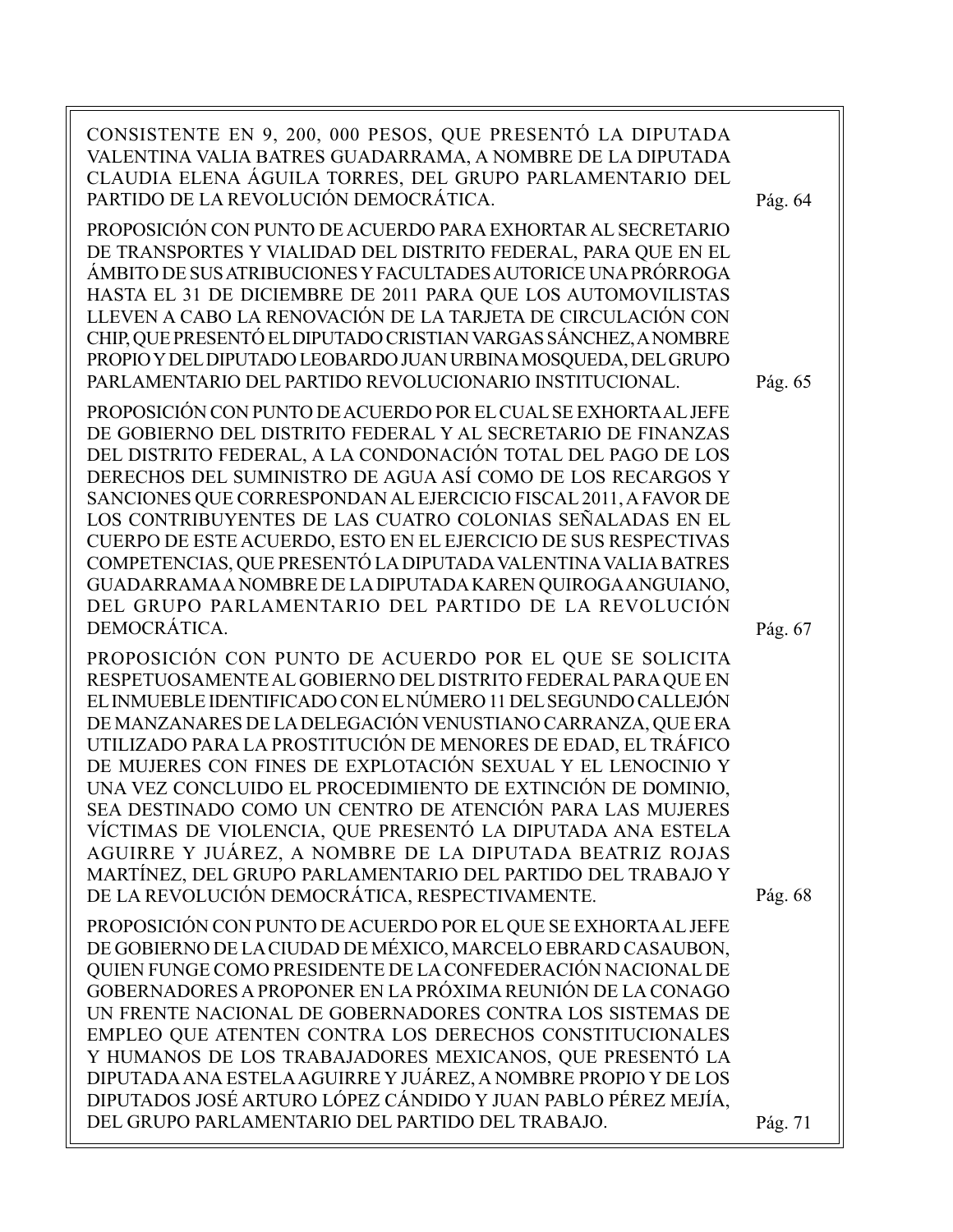PROPOSICIÓN CON PUNTO DE ACUERDO POR EL QUE SE EXHORTA RESPETUOSAMENTE A LOS TITULARES DE LAS SECRETARÍAS DE SALUD, DE EDUCACIÓN Y A LOS 16 ÓRGANOS POLÍTICO ADMINISTRATIVOS, TODOS DEL DISTRITO FEDERAL, PARA QUE EN BASE A LA TRANSVERSALIDAD DE PERSPECTIVA DE GÉNERO EN LAS POLÍTICAS PÚBLICAS EN REFERENCIA A LA LEY DE ACCESO DE LAS MUJERES A UNA VIDA LIBRE DE VIOLENCIA DEL DISTRITO FEDERAL, REALICEN EN CONJUNTO UN PROGRAMA DE TALLERES CON RESPECTO A LA PREVENCIÓN Y CAUSAS QUE GENERA EL EMBARAZO EN ADOLESCENTES, QUE SEAN IMPLEMENTADOS Y DIFUNDIDOS CONFORME A DERECHO, DONDE TENGAN ACCESO LAS Y LOS HABITANTES DEL DISTRITO FEDERAL, QUE PRESENTÓ LA DIPUTADA ANA ESTELA AGUIRRE Y JUÁREZ, A NOMBRE DE LA DIPUTADA BEATRIZ ROJAS MARTÍNEZ, DEL GRUPO PARLAMENTARIO DEL PARTIDO DEL TRABAJO Y DE LA REVOLUCIÓN DEMOCRÁTICA, RESPECTIVAMENTE.

PROPOSICIÓN CON PUNTO DE ACUERDO POR EL QUE SE SOLICITA AL JEFE DELEGACIONAL DE TLALPAN, EL C. HIGINIO CHÁVEZ GARCÍA, Y A LA SECRETARÍA DE SEGURIDAD PÚBLICA DEL DISTRITO FEDERAL, INFORMACIÓN SOBRE LOS MOTIVOS POR LOS CUALES PERMITIERON QUE EL DIPUTADO FEDERAL HÉCTOR HUGO HERNÁNDEZ, PERTENECIENTE AL GRUPO PARLAMENTARIO DEL PARTIDO DE LA REVOLUCIÓN DEMOCRÁTICA, PRD, VIOLARA LOS SELLOS DE SUSPENSIÓN DE UN ESTABLECIMIENTO MERCANTIL UBICADO EN LA DELEGACIÓN TLALPAN PARA ASÍ PODER LLEVAR A CABO UN FESTEJO DEL DÍA DE LAS MADRES, QUE PRESENTA EL DIPUTADO JUAN CARLOS ZÁRRAGA SARMIENTO A NOMBRE DEL DIPUTADO RAFAEL CALDERÓN JIMÉNEZ, DEL GRUPO PARLAMENTARIO DEL PARTIDO ACCIÓN NACIONAL.

PROPOSICIÓN CON PUNTO DE ACUERDO POR EL QUE SE EXHORTA A LOS 16 JEFES DELEGACIONALES PARA QUE DENTRO DE LA REGLAMENTACIÓN DE PERMISOS PARA LA COLOCACIÓN Y FUNCIONAMIENTO DE LAS FERIAS EN LA VÍA PÚBLICA, SE ESTABLEZCA: 1) LA UTILIZACIÓN DE PLANTA DE LUZ DE MANERA OBLIGATORIA. 2) LA PROHIBICIÓN DE SUSTRAER CORRIENTE ELÉCTRICA DE LOS POSTES DE ALUMBRADO PÚBLICO (COLGARSE) Y 3) EL VISTO BUENO DE LA OFICINA DE PROTECCIÓN CIVIL EN CUANTO AL FUNCIONAMIENTO, MANTENIMIENTO Y RIESGO DE LOS JUEGOS, QUE REMITIÓ LA DIPUTADA ABRIL JANNETTE TRUJILLO VÁZQUEZ, DEL GRUPO PARLAMENTARIO DEL PARTIDO DE LA REVOLUCIÓN DEMOCRÁTICA.

PROPOSICIÓN CON PUNTO DE ACUERDO POR EL QUE SE EXHORTA AL SECRETARIO DE GOBIERNO DE LA CIUDAD, LICENCIADO JOSÉ ÁNGEL ÁVILA PÉREZ, Y AL SECRETARIO DE PROTECCIÓN CIVIL, DOCTOR ELÍAS MIGUEL MORENO BRIZUELA, A CONJUGAR ESFUERZOS PARA CONSTITUIR UN BANCO DE DATOS ÚNICO Y PÚBLICO SOBRE LOS SITIOS QUE SE ENCUENTREN EN ZONAS DE RIESGO, ASÍ COMO DESARROLLAR PROGRAMAS DE COMUNICACIÓN SOCIAL PARA ENTERAR A LOS HABITANTES DE SU CONDICIÓN HABITACIONAL, QUE PRESENTÓ LA DIPUTADA ANA ESTELA AGUIRRE Y JUÁREZ, DEL GRUPO PARLAMENTARIO DEL PARTIDO DEL TRABAJO.

Pág. 73

Pág. 77

Pág. 78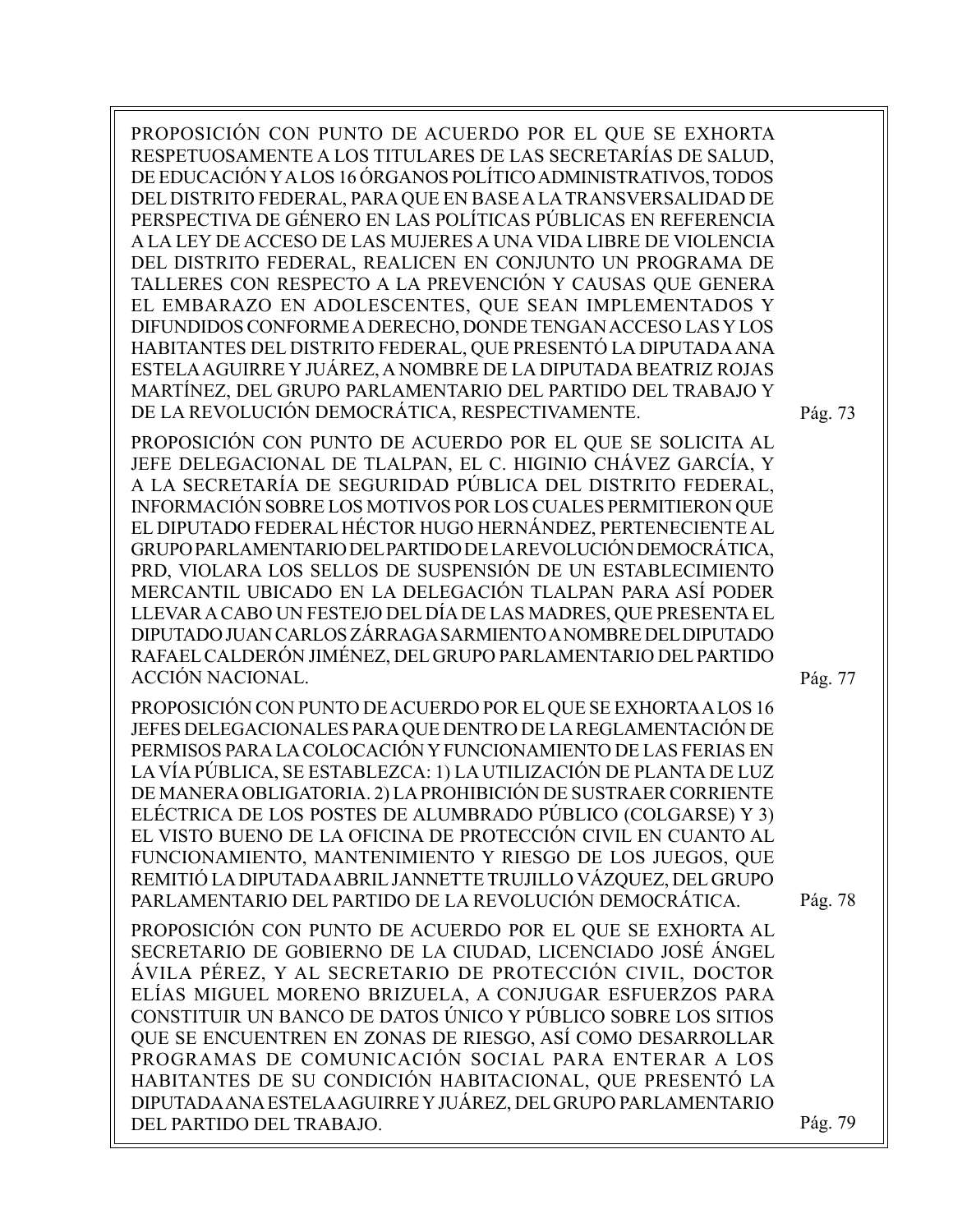PROPOSICIÓN CON PUNTO DE ACUERDO MEDIANTE EL CUAL SE EXHORTA A LA COMISIÓN DE DERECHOS DEL ESTADO DE MICHOACÁN A PRESTAR LA EXPOSICIÓN DE DIBUJO INFANTIL "EL MÉXICO QUE YO VIVO" RECIENTEMENTE PRESENTADA EN SU ENTIDAD PARA QUE LOS HABITANTES DE LA CIUDAD DE MÉXICO TENGAMOS EL HONOR DE PRESENCIARLA Y EXHORTAR A LA COMISIÓN DE DERECHOS HUMANOS DEL DISTRITO FEDERAL PARA QUE CONVOQUE A UN CONCURSO DE DIBUJO INFANTIL PARA TENER LA OPORTUNIDAD DE ADMIRAR LA EXPRESIONES INFANTILES Y SABER SU OPINIÓN DE CÓMO VEN A SU PAÍS, QUE PRESENTÓ LA DIPUTADA ANA ESTELA AGUIRRE Y JUÁREZ, DEL GRUPO PARLAMENTARIO DEL PARTIDO DEL TRABAJO.

PROPOSICIÓN CON PUNTO DE ACUERDO EN DONDE SE EXHORTA A LA COMISIÓN DE GOBIERNO DE ESTA ASAMBLEA A LANZAR UNA CONVOCATORIA A INSTITUCIONES EDUCATIVAS, ACADEMIAS, SECRETARÍAS DE GOBIERNO, GOBIERNO CENTRAL, DELEGACIONES, ORGANIZACIONES, ÓRGANOS AUTÓNOMOS, EMPRESAS SOCIALMENTE RESPONSABLES, ORGANIZACIONES NO GUBERNAMENTALES, PARA REALIZAR JUNTOS UNA CONVOCATORIA A UN CONCURSO DE CARTEL ANTIBULLYING Y POSTERIORMENTE REALIZAR, UNA VEZ ELEGIDO EL CARTEL GANADOR, UN TIRAJE MASIVO CONJUNTO PARA SER COLOCADO ALREDEDOR DE ESCUELAS PRIMARIAS Y SECUNDARIAS CAPITALINAS, CENTROS DE REUNIÓN JUVENIL E INFANTIL, QUE PRESENTÓ LA DIPUTADA ANA ESTELA AGUIRRE Y JUÁREZ, DEL GRUPO PARLAMENTARIO DEL PARTIDO DEL TRABAJO.

PROPOSICIÓN CON PUNTO DE ACUERDO EN DONDE SE EXHORTA AL JEFE DE GOBIERNO DEL DISTRITO FEDERAL, LICENCIADO MARCELO EBRARD CASAUBON, EN SU CALIDAD DE PRESIDENTE DE LA CONFEDERACIÓN DE GOBERNADORES, INCLUIR EN LA AGENDA DE PRIORIDADES A TRATAR CON LA JEFA Y JEFES DEL EJECUTIVO LOCALES EL TEMA DE LA DESCENTRALIZACIÓN EDUCATIVA DEL DISTRITO FEDERAL, LOS DAÑOS QUE HA ACARREADO A LA EDUCACIÓN Y LOS BENEFICIOS QUE PROCURARÍA A MILLONES DE ESTUDIANTES CAPITALINOS PRESENTES Y FUTUROS TAL PROCESO, QUE PRESENTÓ LA DIPUTADA ANA ESTELA AGUIRRE Y JUÁREZ, DEL GRUPO PARLAMENTARIO DEL PARTIDO DEL TRABAJO.

Pág. 81

Pág. 83

Pág. 84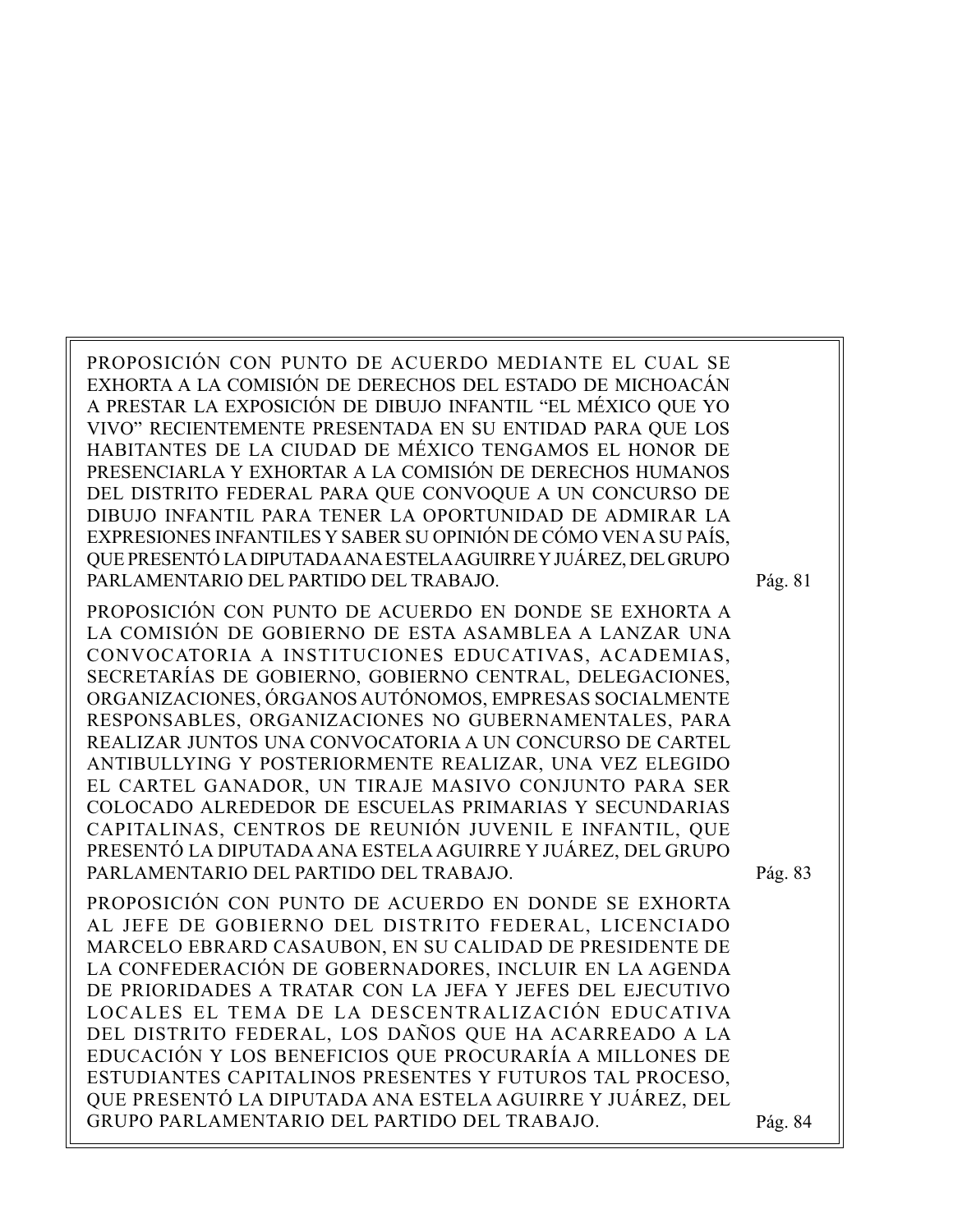# **A la 11:35 horas.**

**EL C. PRESIDENTE DIPUTADO GUILLERMO OROZCO LORETO.** Buenos días. Proceda la Secretaría a pasar lista de asistencia a las Diputadas y Diputados.

**LA C. SECRETARIA DIPUTADA ABRIL JANNETTE TRUJILLO VÁZQUEZ**. Por instrucciones de la Presidencia, se va a proceder a pasar lista de asistencia.

*(Pasa lista de asistencia)*

**LA C. SECRETARIA**. Hay una asistencia de 12 Diputados, Presidente. Hay quórum.

**EL C. PRESIDENTE**. Gracias, Diputada. Se abre la Sesión.

Proceda la Secretaría a preguntar a la Diputación Permanente en votación económica, si es de dispensarse la lectura del Orden del Día, toda vez que ésta se encuentra en las pantallas táctiles de cada Diputado en el apartado de Gaceta Parlamentaria.

## **EL C. DIPUTADO GUILLERMO OCTAVIO HUERTA LING**. *(Desde su curul)* Presidente.

**EL C. PRESIDENTE**. ¿Con qué objeto, Diputado Huerta Ling?

**EL C. DIPUTADO GUILLERMO OCTAVIO HUERTA LING**. *(Desde su curul)* Gracias, Diputado Presidente. Para solicitarle respetuosamente si pudieran incluir un Punto de Acuerdo en el Orden del Día que deseo yo presentar.

**EL C. PRESIDENTE**. Bien. Someteremos en un momento a votación de la Permanente a ver si se aprueba su solicitud, Diputado Huerta Ling.

Continúe la Secretaría.

**LA C. SECRETARIA**. Por instrucciones de la Presidencia, se pregunta a la Diputación Permanente si es de dispensarse la lectura del Orden del Día.

Los que estén por la afirmativa, sírvanse manifestarlo levantando la mano.

Los que estén por la negativa, sírvanse manifestarlo levantando la mano.

Dispensada la lectura, Diputado Presidente.

# **ORDEN DEL DÍA**

Diputación Permanente. 01 de junio de 2011.

1. Lista de asistencia.

2. Lectura del Orden del Día.

3. Lectura y en su caso aprobación del Acta de la Sesión Anterior.

# *Comunicados*

4. Uno de la Comisión de Cultura por el que solicita prórroga para analizar y dictaminar dos asuntos.

5. Uno de la Secretaría Técnica de Comisión de Gobierno por el que remite diversa información.

6. Uno de la Secretaría de Gobierno del Distrito Federal mediante el cual remite respuesta a un asunto.

7. Uno del Instituto de Verificación Administrativa del Distrito Federal mediante el cual remite respuestas a diversos asuntos.

8. Uno de la Secretaría de Seguridad Pública del Distrito Federal por el que remite diversa información.

9. Dos de la Subsecretaría de Enlace Legislativo de la Secretaría de Gobernación mediante los cuales remite respuestas a diversos asuntos.

#### *Proposiciones*

10. Con Punto de Acuerdo relativo al Centro de Readaptación Social de Santa Martha Acatitla, que presenta la Diputada Alicia Virginia Téllez Sánchez, del Grupo Parlamentario del Partido Revolucionario Institucional.

11. Con Punto de Acuerdo para exhortar al Secretario de Seguridad Pública en el Distrito Federal, Dr. Manuel Mondragón y Kalb, para que rinda un informe del avance de los exámenes de control de confianza realizados a los elementos de la Secretaría de Seguridad Pública a su cargo, en el cual precise y detalle cuántos elementos han sido evaluados y de los resultados de los mismos cuántos han sido destituidos, inhabilitados o puestos a disposición de la Procuraduría General de Justicia del Distrito Federal por haber cometido un ilícito, que presenta la Diputada Lizbeth Eugenia Rosas Montero, del Grupo Parlamentario del Partido de la Revolución Democrática.

12. Con Punto de Acuerdo para exhortar al Secretario de Desarrollo Urbano y Vivienda a realizar un padrón de las familias que se encuentran viviendo en albergues, campamentos y módulos, considerados ciudades perdidas, que presenta el Diputado Cristian Vargas Sánchez a nombre propio y del Diputado Israel Betanzos Cortés, del Grupo Parlamentario del Partido Revolucionario Institucional.

13. Con Punto de Acuerdo por el que se exhorta al Secretario de Salud del Distrito Federal para que implemente acciones de promoción dirigidas a mujeres sobre la importancia de las revisiones médicas periódicas, que presenta la Diputada Lizbeth Eugenia Rosas Montero a nombre propio y de la Diputada Maricela Contreras Julián, del Grupo Parlamentario del Partido de la Revolución Democrática.

14. Con Punto de Acuerdo por el que se solicita a los 16 Jefes Delegacionales, al Instituto de Verificación Administrativa, a la Procuraduría General de Justicia, para que se implemente el programa "cero venta de activos en tlapalerías", que presenta la Diputada Alicia Virginia Téllez Sánchez, del Grupo Parlamentario del Partido Revolucionario Institucional.

15. Con Punto de Acuerdo por el que se solicita información al Instituto Electoral del Distrito Federal, que presenta la Diputada Alicia Virginia Téllez Sánchez, del Grupo Parlamentario del Partido Revolucionario Institucional.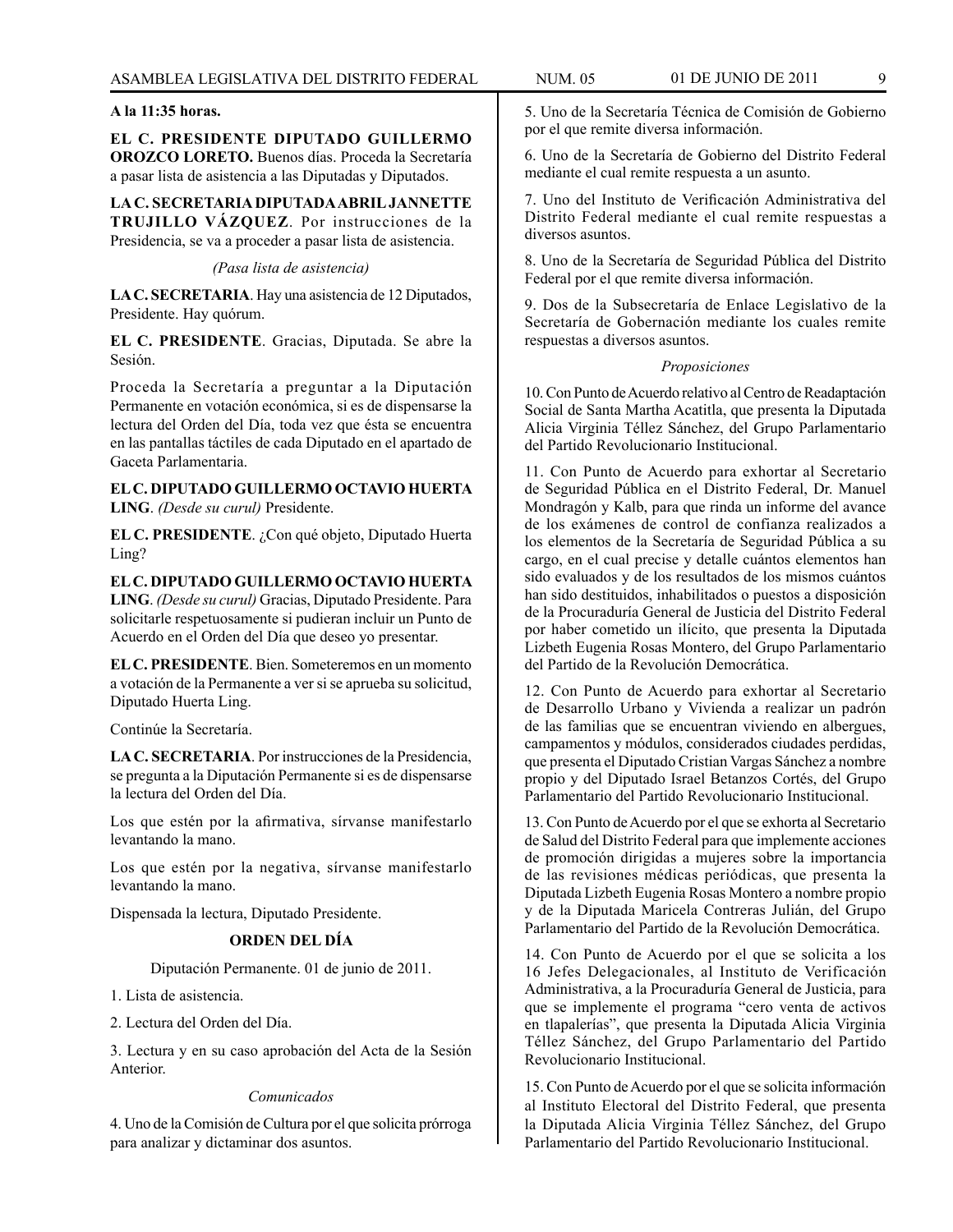16. Con Punto de Acuerdo mediante el cual se exhorta respetuosamente a la Contraloría General del Distrito Federal a que realice una auditoría integral al "Parque Lineal" de la Delegación Miguel Hidalgo y que el Delegado Demetrio Sodi informe sobre las obras que contempla el plan rector de la obra, sobre las megaobras del Grupo Carso, las fallas en la realización del Parque Lineal y los recursos aportados por Carlos Slim a la Delegación Miguel Hidalgo por donativos u otros conceptos, que remite el Diputado Víctor Hugo Romo Guerra, del Grupo Parlamentario del Partido de la Revolución Democrática.

17. Con Punto de Acuerdo para exhortar al Instituto Federal Electoral a que tome las medidas pertinentes para evitar que la irregularidad que existe en los domicilios y secciones electorales se corrija de manera que los problemas que existieron el domingo 24 de octubre de 2010 en la elección de Consejos Vecinales no se presenten en futuras elecciones, que remite el Diputado Víctor Hugo Romo Guerra, del Grupo Parlamentario del Partido de la Revolución Democrática.

18. Con Punto de Acuerdo para exhortar al Titular de la Procuraduría Social del Distrito Federal a que acate de manera fehaciente y responsable las disposiciones de la Ley de Propiedad en Condominio de Inmuebles para el Distrito Federal y la Ley de la Procuraduría Social para el Distrito Federal en relación a las querellas que se susciten en las unidades habitacionales en el Distrito Federal, que remite el Diputado Víctor Hugo Romo Guerra, del Grupo Parlamentario del Partido de la Revolución Democrática.

19. Con Punto de Acuerdo para exhortar a la Lic. Martha Delgado Peralta, Secretaria del Medio Ambiente, así como al Lic. Fernando José Aboitiz Saro, Secretario de Obras y a los 16 Jefes Delegacionales del Distrito Federal, para que en forma coordinada implementen un programa periódico de limpieza de los contenedores (depósitos) de basura orgánica e inorgánica que se encuentran distribuidos en los parques, jardines y andadores de la Ciudad de México, que presenta el Diputado Juan Carlos Zárraga Sarmiento a nombre del Diputado Jorge Palacios Arroyo, del Grupo Parlamentario del Partido Acción Nacional.

20. Con Punto de Acuerdo por el que se exhorta al Jefe de Gobierno de la Ciudad de México, Marcelo Ebrard Casaubon, quien funge como Presidente de la Confederación Nacional de Gobernadores a proponer en la próxima reunión de la CONAGO un frente nacional de Gobernadores contra los sistemas de empleo que atenten contra los derechos constitucionales y humanos de los trabajadores mexicanos, que presenta la Diputada Ana Estela Aguirre y Juárez, a nombre propio y de los Diputados José Arturo López Cándido y Juan Pablo Pérez Mejía, del Grupo Parlamentario del Partido del Trabajo.

21. Con Punto de Acuerdo por el que se exhorta respetuosamente a los Titulares de las Secretarías de Salud, de Educación y a los 16 Órganos Político Administrativos, todos del Distrito Federal, para que en base a la transversalidad de perspectiva de género en las políticas públicas en referencia a la Ley de Acceso de las Mujeres a una Vida Libre de Violencia del Distrito Federal, realicen en conjunto un programa de talleres con respecto a la prevención y causas que genera el embarazo en adolescentes, que sean implementados y difundidos conforme a derecho, donde tengan acceso las y los habitantes del Distrito Federal, que presenta la Diputada Ana Estela Aguirre y Juárez, a nombre de la Diputada Beatriz Rojas Martínez, del Grupo Parlamentario del Partido del Trabajo y de la Revolución Democrática, respectivamente.

22. Con Punto de Acuerdo mediante el cual se exhorta a la Comisión de Gobierno de la Asamblea Legislativa del Distrito Federal a proponer al Pleno de este Órgano Legislativo, al Titular de la Unidad de Estudios y Finanzas Públicas e instalar a la brevedad este Órgano Administrativo Interno, a fin de eficientar la emisión de Leyes y conocer su impacto presupuestal para su adecuada aplicabilidad, que presenta el Diputado Carlo Fabián Pizano Salinas, a nombre del Diputado Mauricio Tabe Echartea, del Grupo Parlamentario del Partido Acción Nacional.

23. Con Punto de Acuerdo para exhortar a diversas autoridades del Gobierno del Distrito Federal para que se declare Patrimonio Cultural de la Ciudad de México a las fiestas de carnaval que desde hace más de cien años se realizan a Iniciativa Ciudadana en los pueblos originarios de Santiago Zapotitlán y San Francisco Tlaltenco de la Delegación Tláhuac, que remite el Diputado Norberto Ascencio Solís Cruz, del Grupo Parlamentario del Partido Verde Ecologista de México.

24. Con Punto de Acuerdo por el que se solicita a la Secretaría de Desarrollo Social del Distrito Federal, supervisar y verificar los comedores comunitarios que operan en la Ciudad de México, que presenta el Diputado Carlo Fabián Pizano Salinas, a nombre de la Diputada Lía Limón García, del Grupo Parlamentario del Partido Acción Nacional.

25. Con Punto de Acuerdo a fin de exhortar a la Comisión Nacional Bancaria y de Valores y a la Procuraduría Federal del Consumidor a que tomen las medidas pertinentes para evitar las irregularidades que se presentan en la Casa de Empeño Monte de la República S.A.P.I., que presenta el Diputado Erasto Ensástiga Santiago, a nombre del Diputado Víctor Hugo Romo Guerra, del Grupo Parlamentario del Partido de la Revolución Democrática.

26. Con Punto de Acuerdo por el que se solicita al Titular de la Dirección General de Regularización Territorial del Distrito Federal, realice una mesa de trabajo con habitantes de la Colonia Solidaridad, en la Delegación Gustavo A. Madero, a efecto de continuar con el procedimiento de regularización de los predios ubicados en esta Colonia, que presenta el Diputado Juan Carlos Zárraga Sarmiento, del Grupo Parlamentario del Partido Acción Nacional.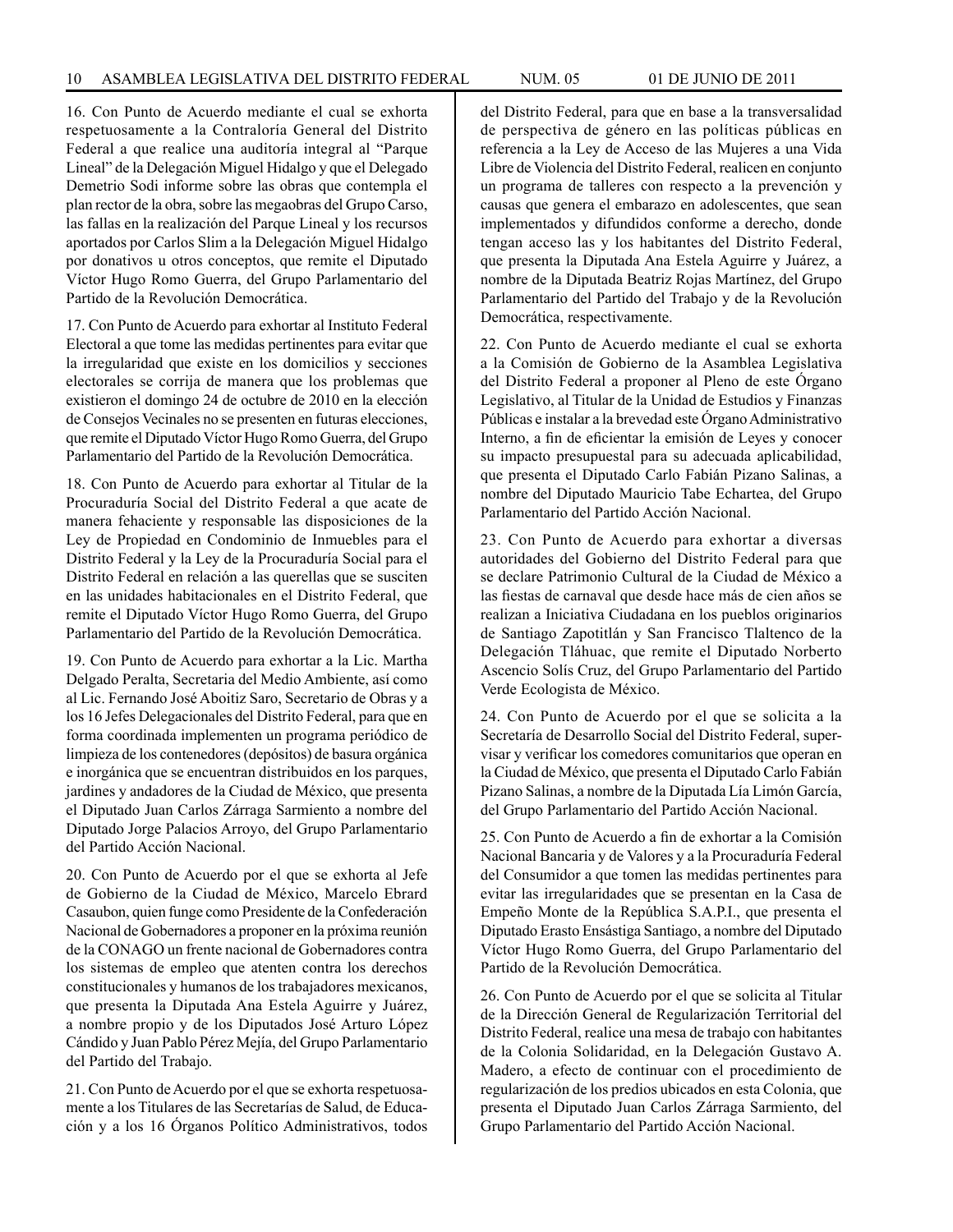27. Con Punto de Acuerdo por el que se solicita información y se exhorta a diversas autoridades del Distrito Federal sobre el tema relacionado con la concentración Margarita Maza de Juárez "Mercado Rosa", ubicada en la Calle Maní entre Dzemul y Tixmehuac en la Colonia Pedregal de San Nicolás, Cuarta Sección, Delegación Tlalpan, que remite el Diputado Rafael Calderón Jiménez, del Grupo Parlamentario del Partido Acción Nacional.

28. Con Punto de Acuerdo por el que se solicita al Jefe Delegacional de Tlalpan, el C. Higinio Chávez García, y a la Secretaría de Seguridad Pública del Distrito Federal, información sobre los motivos por los cuales permitieron que el Diputado Federal Héctor Hugo Hernández, perteneciente al Grupo Parlamentario del Partido de la Revolución Democrática, PRD, violara los sellos de suspensión de un establecimiento mercantil ubicado en la Delegación Tlalpan para así poder llevar a cabo un festejo del Día de las Madres, que remite el Diputado Rafael Calderón Jiménez, del Grupo Parlamentario del Partido Acción Nacional.

29. Con Punto de Acuerdo por el que se solicita al Jefe Delegacional de Tlalpan, el C. Higinio Chávez García, y al Secretario de Seguridad Pública del Distrito Federal, el Doctor Manuel Mondragón y Kalb, información referente al índice de robo de menores en la Demarcación territorial citada, así como las medidas preventivas y de ejecución que se están llevando a cabo para erradicar tan lamentable problema, que remite el Diputado Rafael Calderón Jiménez, del Grupo Parlamentario del Partido Acción Nacional.

30. Con Punto de Acuerdo por el que se solicita a la Jefa Delegacional de Iztapalapa, la C. Clara Brugada Molina, y al Secretario de Seguridad Pública del Distrito Federal, el Doctor Manuel Mondragón y Kalb, información referente al índice de robo de menores en la Demarcación territorial citada, así como las medidas preventivas y de ejecución que se están llevando a cabo para erradicar tan lamentable problema, que remite el Diputado Rafael Calderón Jiménez, del Grupo Parlamentario del Partido Acción Nacional.

31. Con Punto de Acuerdo por el que se solicita al Jefe Delegacional de Gustavo A. Madero, el C. Víctor Hugo Lobo Román, y al Secretario de Seguridad Pública del Distrito Federal, el Doctor Manuel Mondragón y Kalb, información referente al índice de robo de menores en la Demarcación territorial citada, así como las medidas preventivas y de ejecución que se están llevando a cabo para erradicar tan lamentable problema, que remite el Diputado Rafael Calderón Jiménez, del Grupo Parlamentario del Partido Acción Nacional.

32. Con Punto de Acuerdo por el que se solicita al Jefe Delegacional de Cuauhtémoc, el C. Agustín Torres Pérez, y al Secretario de Seguridad Pública del Distrito Federal, el Doctor Manuel Mondragón y Kalb, información referente al índice de robo de menores en la Demarcación territorial citada, así como las medidas preventivas y de ejecución que se están llevando a cabo para erradicar tan lamentable problema que remite el Diputado Rafael Calderón Jiménez, del Grupo Parlamentario del Partido Acción Nacional.

33. Con Punto de Acuerdo para exhortar al Titular de la Secretaría de Transportes y Vialidad del Distrito Federal, el Lic. Armando Quintero Martínez, para que haga un recorrido en los diferentes medios de transporte público que existen en la Ciudad, así como también haga extensiva la invitación a los empleados de su Secretaría y midan de manera personal la calidad y eficiencia del transporte, que remite el Diputado Raúl Antonio Nava Vega, del Grupo Parlamentario del Partido Verde Ecologista de México.

34. Con Punto de Acuerdo por el que se exhorta a los 16 Jefes Delegacionales para que dentro de la reglamentación de permisos para la colocación y funcionamiento de las ferias en la vía pública, se establezca: 1) La utilización de planta de luz de manera obligatoria. 2) La prohibición de sustraer corriente eléctrica de los postes de alumbrado público (colgarse) y 3) El visto bueno de la Oficina de Protección Civil en cuanto al funcionamiento, mantenimiento y riesgo de los juegos, que presenta la Diputada Abril Jannette Trujillo Vázquez, del Grupo Parlamentario del Partido de la Revolución Democrática.

35. Con Punto de Acuerdo por el que se exhorta al Secretario de Gobierno de la Ciudad, Licenciado José Ángel Ávila Pérez, y al Secretario de Protección Civil, Doctor Elías Miguel Moreno Brizuela, a conjugar esfuerzos para constituir un banco de datos único y público sobre los sitios que se encuentren en zonas de riesgo, así como desarrollar programas de comunicación social para enterar a los habitantes de su condición habitacional, que presenta la Diputada Ana Estela Aguirre y Juárez, del Grupo Parlamentario del Partido del Trabajo.

36. Con Punto de Acuerdo mediante el cual se exhorta a la Comisión de Derechos del Estado de Michoacán a prestar la exposición de dibujo infantil "El México que yo Vivo" recientemente presentada en su Entidad para que los habitantes de la Ciudad de México tengamos el honor de presenciarla y exhortar a la Comisión de Derechos Humanos del Distrito Federal para que convoque a un concurso de dibujo infantil para tener la oportunidad de admirar la expresiones infantiles y saber su opinión de cómo ven a su país, que presenta la Diputada Ana Estela Aguirre y Juárez, del Grupo Parlamentario del Partido del Trabajo.

37. Con Punto de Acuerdo en donde se exhorta a la Comisión de Gobierno de esta Asamblea a lanzar una convocatoria a instituciones educativas, academias, Secretarías de Gobierno, Gobierno Central, Delegaciones, organizaciones, órganos autónomos, empresas socialmente responsables, organizaciones no gubernamentales, para realizar juntos una convocatoria a un concurso de cartel antibullying y posteriormente realizar, una vez elegido el cartel ganador, un tiraje masivo conjunto para ser colocado alrededor de escuelas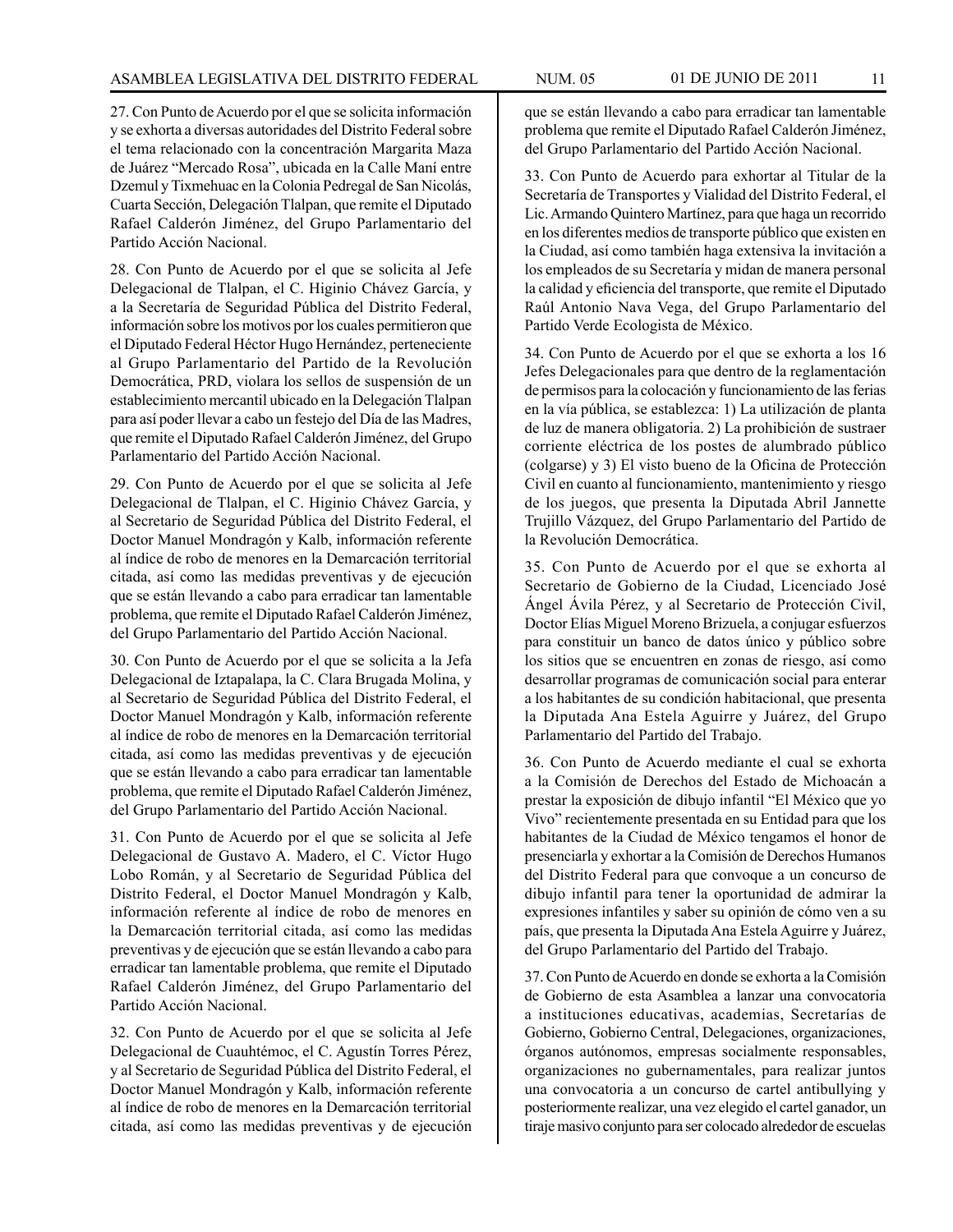primarias y secundarias capitalinas, centros de reunión juvenil e infantil, que presenta la Diputada Ana Estela Aguirre y Juárez, del Grupo Parlamentario del Partido del Trabajo.

38. Con Punto de Acuerdo en donde se exhorta al Jefe de Gobierno del Distrito Federal, Licenciado Marcelo Ebrard Casaubon, en su calidad de Presidente de la Confederación de Gobernadores, incluir en la agenda de prioridades a tratar con la Jefa y Jefes del Ejecutivo Locales el tema de la descentralización educativa del Distrito Federal, los daños que ha acarreado a la educación y los beneficios que procuraría a millones de estudiantes capitalinos presentes y futuros tal proceso, que presenta la Diputada Ana Estela Aguirre y Juárez, del Grupo Parlamentario del Partido del Trabajo.

39. Con Punto de Acuerdo mediante el cual se exhorta al Presidente de la Comisión de Derechos Humanos del Distrito Federal a realizar mesas de trabajo urgentes con esta Institución en Comisiones Unidas de Salud y Asistencia Social, Administración y Procuración de Justicia, Atención a Grupos Vulnerables y Derechos Humanos, para que conjuntamente se construyan posibilidades legislativas para atacar inmediatamente las violaciones contra las niñas y adolescentes que señala en su segundo informe de trabajo el ombudsman capitalino, Luis González Placencia; se exhorta a la Comisión de Gobierno a explorar la posibilidad de crear una Comisión Especial sobre las Violaciones a Niñas y Adolescentes en el Distrito Federal para darle celeridad en la solución de este delito, que presenta la Diputada Ana Estela Aguirre y Juárez, del Grupo Parlamentario del Partido del Trabajo.

40. Con Punto de Acuerdo para solicitar respetuosamente a la Secretaria de Cultura del Distrito Federal, Licenciada Elena Cepeda de León, para que en el ámbito de sus atribuciones se implemente el programa "Música Viva" en las plazas públicas, en las 16 plazas de San Juan de Aragón de la Delegación Gustavo A. Madero, con la finalidad de fortalecer la identidad y la convivencia vecinal, que presenta la Diputada Valentina Valia Batres Guadarrama, a nombre de la Diputada Claudia Elena Águila Torres, del Grupo Parlamentario del Partido de la Revolución Democrática.

41. Con Punto de Acuerdo para solicitar respetuosamente al Licenciado Fernando José Aboitiz Saro, Secretario de Obras y Servicios del Gobierno del Distrito Federal, para que en el ámbito de sus atribuciones aplique el presupuesto etiquetado para la sustitución de la carpeta asfáltica por concreto hidráulico en la Avenida 661 entre la Avenida 602 y 606, en la Delegación Gustavo A. Madero, consistente en 9, 200, 000 pesos, que presenta la Diputada Valentina Valia Batres Guadarrama, a nombre de la Diputada Claudia Elena Águila Torres, del Grupo Parlamentario del partido de la Revolución Democrática.

42. Con Punto de Acuerdo para exhortar al Secretario de Transportes y Vialidad del Distrito Federal, para que en el ámbito de sus atribuciones y facultades autorice una prórroga hasta el 31 de diciembre de 2011 para que los automovilistas lleven a cabo la renovación de la tarjeta de circulación con chip, que presenta el Diputado Cristian Vargas Sánchez, a nombre propio y del Diputado Leobardo Juan Urbina Mosqueda, del Grupo Parlamentario del Partido Revolucionario Institucional.

43. Con Punto de Acuerdo por el que se exhorta al C. Procurador General de Justicia del Distrito Federal y al C. Director General del Sistema de Transporte Colectivo Metro, para que en el ámbito de sus respectivas atribuciones promuevan la existencia de las Agencias de Atención Especializada a Usuarios del Sistema de Transporte Colectivo Metro, que presenta la Diputada Karen Quiroga Anguiano, del Grupo Parlamentario del Partido de la Revolución Democrática.

44. Con Punto de Acuerdo por el cual se exhorta al Jefe de Gobierno del Distrito Federal y al Secretario de Finanzas del Distrito Federal, a la condonación total del pago de los derechos del suministro de agua así como de los recargos y sanciones que correspondan al ejercicio fiscal 2011, a favor de los contribuyentes de las cuatro Colonias señaladas en el cuerpo de este acuerdo, esto en el ejercicio de sus respectivas competencias, que presenta la Diputada Karen Quiroga Anguiano, del Grupo Parlamentario del Partido de la Revolución Democrática.

45. Con Punto de Acuerdo por el que se solicita respetuosamente al Gobierno del Distrito Federal para que en el inmueble identificado con el número 11 del Segundo Callejón de Manzanares de la Delegación Venustiano Carranza, que era utilizado para la prostitución de menores de edad, el tráfico de mujeres con fines de explotación sexual y el lenocinio y una vez concluido el procedimiento de extinción de dominio, sea destinado como un Centro de Atención para las Mujeres Víctimas de Violencia, que presenta la Diputada Ana Estela Aguirre y Juárez, a nombre de la Diputada Beatriz Rojas Martínez, del Grupo Parlamentario del Partido del Trabajo y de la Revolución Democrática, respectivamente.

**EL C. PRESIDENTE.** Gracias, Diputada Secretaria.

En consecuencia esta Presidencia deja constancia que el Orden del Día cuenta con 45 puntos.

Se solicita a la Secretaría dar cuenta a la Asamblea con el Acta de la Sesión Anterior.

**LA C. SECRETARIA**. Diputado Presidente, esta Secretaría le informa que ha sido distribuida el Acta de la Sesión Anterior a los integrantes de las Mesa Directiva, por lo que se solicita su autorización para preguntar a la Diputación Permanente si es de aprobarse.

**EL C. PRESIDENTE.** Adelante, Diputada Secretaria.

**LA C. SECRETARIA**. Está a consideración el Acta.

No habiendo quien haga uso de la palabra, en votación económica se pregunta a la Diputación Permanente si es de aprobarse el Acta de referencia.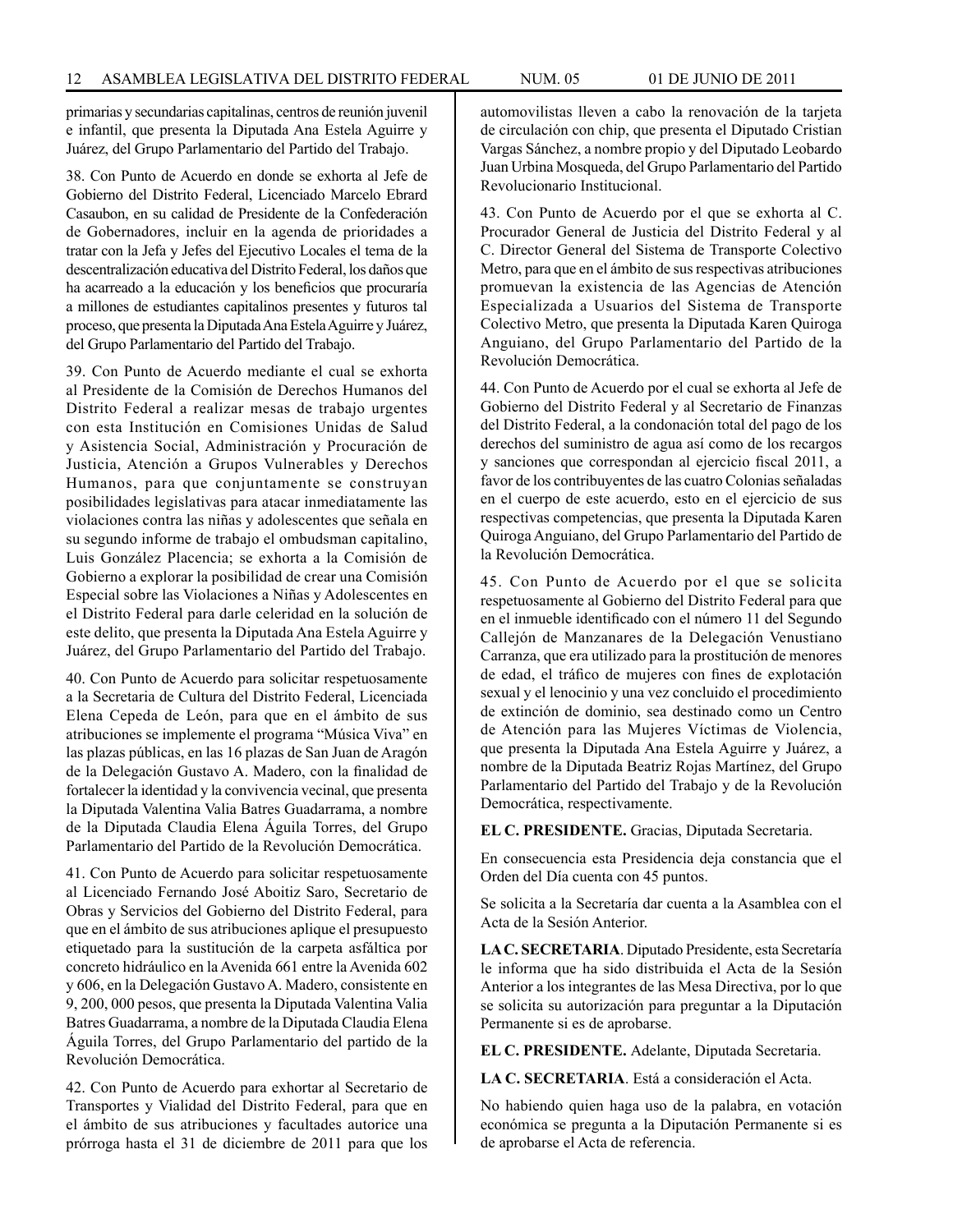Los que estén por la afirmativa, sírvanse manifestarlo levantando la mano.

Los que estén por la negativa, sírvanse manifestarlo levantando la mano.

Aprobada el Acta, Diputado Presidente.

#### *ACTA DE LA SESIÓN DEL 25 DE MAYO DE 2011*

# *PRESIDENCIA DEL DIPUTADO GUILLERMO OROZCO LORETO*

*En la Ciudad de México, Distrito Federal, siendo las once horas con veinticinco minutos, del día miércoles veinticinco de mayo del año dos mil once, con una asistencia de 11 Diputadas y Diputados la Presidencia declaró abierta la Sesión; en votación económica se dispensó la lectura del Orden del Día toda vez que se encontraba en las pantallas táctiles de los Diputados; dejando constancia que estuvo compuesto por 57 puntos, asimismo se aprobó el Acta de la Sesión Anterior.*

*Acto continuo, la Presidencia hizo del conocimiento de la Diputación Permanente que recibió los siguientes comunicados: 44 de la Secretaría de Gobierno del Distrito Federal, 1 del Instituto de Verificación Administrativa del Distrito Federal y 1 de la Subsecretaría de Enlace Legislativo de la Secretaría de Gobernación; toda vez que los comunicados a los que se hizo referencia contenían respuestas relativas a asuntos aprobados por este Órgano Legislativo, la Presidencia instruyó se hiciera del conocimiento de los Diputados promoventes y tomara nota la Secretaría.* 

*Asimismo, la Presidencia hizo del conocimiento de la Diputación Permanente que recibió un comunicado de la Secretaría de Finanzas del Gobierno del Distrito Federal; toda vez que el comunicado al que se hizo referencia contenía información en cumplimiento a la Ley de Extinción de Dominio para el Distrito Federal, se instruyó su remisión a las Comisiones de Seguridad Pública y de Administración y Procuración de Justicia para su conocimiento, así como tomar nota la Secretaría.*

*Prosiguiendo con el Orden del Día, para presentar una Proposición con Punto de Acuerdo por el que se exhorta a la Asamblea Legislativa del Distrito Federal para crear campañas de difusión de las reformas aprobadas por esta V Legislatura en beneficio de las mujeres víctimas de violencia, así como apoyar los refugios y centros de atención a víctimas de violencia intrafamiliar; se concedió el uso de la Tribuna a la Diputada Karen Quiroga Anguiano, del Grupo Parlamentario del Partido de la Revolución Democrática; en votación económica se consideró de urgente y obvia resolución; asimismo se aprobó y se ordenó remitirla a las autoridades correspondientes para los efectos legales a que hubiese lugar.*

*Posteriormente, la Presidencia hizo del conocimiento de la Diputación Permanente que los puntos enlistados en los numerales 9 y 10, del Orden del Día habían sido retirados.*

*Enseguida, para presentar una Proposición con Punto de Acuerdo por el que se aprueba la comparecencia del Jefe Delegacional en Gustavo A. Madero ante la Comisión de Abasto y Distribución de Alimentos para que informe respecto de la situación jurídica que guarda el predio en el que se construyó el Mercado Cuautepec Barrio Alto; se concedió el uso de la Tribuna al Diputado Juan Carlos Zárraga Sarmiento, del Grupo Parlamentario del Partido Acción Nacional; misma que fue turnada para su análisis y dictamen a la Comisión de Abasto y Distribución de Alimentos.*

*Acto continuo, la Presidencia informó que recibió las siguientes Proposiciones con Punto de Acuerdo suscritas por el Diputado Norberto Ascencio Solís Cruz, del Grupo Parlamentario del Partido Verde Ecologista de México:*

*Con Punto de Acuerdo para exhortar al Jefe Delegacional de Tláhuac a fin de que en coordinación con la Secretaría de Seguridad Pública del Gobierno Central implemente las medidas necesarias para proteger la seguridad de los peatones en la zona de la avenida Tláhuac conocida como Paso del Conejo en el pueblo de San Francisco; turnada para su análisis y dictamen a la Comisión de Seguridad Pública.*

*Con Punto de Acuerdo para exhortar al Jefe Delegacional en Tláhuac a fin de que en coordinación con las autoridades centrales que corresponda se realice el rescate integral del Lago de los Reyes Aztecas, así como el dragado y limpieza del sistema de canales y la zona conocida como La Chinampería; turnada para su análisis y dictamen a la Comisión de Preservación del Medio Ambiente y Protección Ecológica.*

*Prosiguiendo con el Orden del Día, para presentar una Proposición con Punto de Acuerdo para exhortar a la comunidad de la Delegación Iztapalapa, al Gobierno Delegacional y a las instituciones y organizaciones sociales de la Delegación, formular y respaldar la solicitud que se debe presentar ante la UNESCO con el fin de que el área natural protegida "Cerro de la Estrella" sea reconocida como Patrimonio Cultural de la Humanidad y pueda recibir recursos adicionales para su cuidado y conservación; se concedió el uso de la Tribuna al Diputado Carlos Augusto Morales López, del Grupo Parlamentario del Partido de la Revolución Democrática; en votación económica se consideró de urgente y obvia resolución; asimismo se aprobó y se ordenó remitirla a las autoridades correspondientes para los efectos legales a que hubiese lugar.*

*Acto continuo, para presentar una Proposición con Punto de Acuerdo para convocar a la Titular del Instituto para la Atención y Prevención de las Adicciones en la Ciudad de México, Doctora Marcela López Cabrera, asistir a una mesa de trabajo ante la Comisión de Salud y Asistencia Social de esta Honorable Asamblea Legislativa del Distrito Federal; se concedió el uso de la Tribuna al Diputado Carlos Augusto Morales López, a nombre del Diputado Horacio Martínez Meza, ambos del Grupo Parlamentario del Partido de la Revolución Democrática; en votación económica se*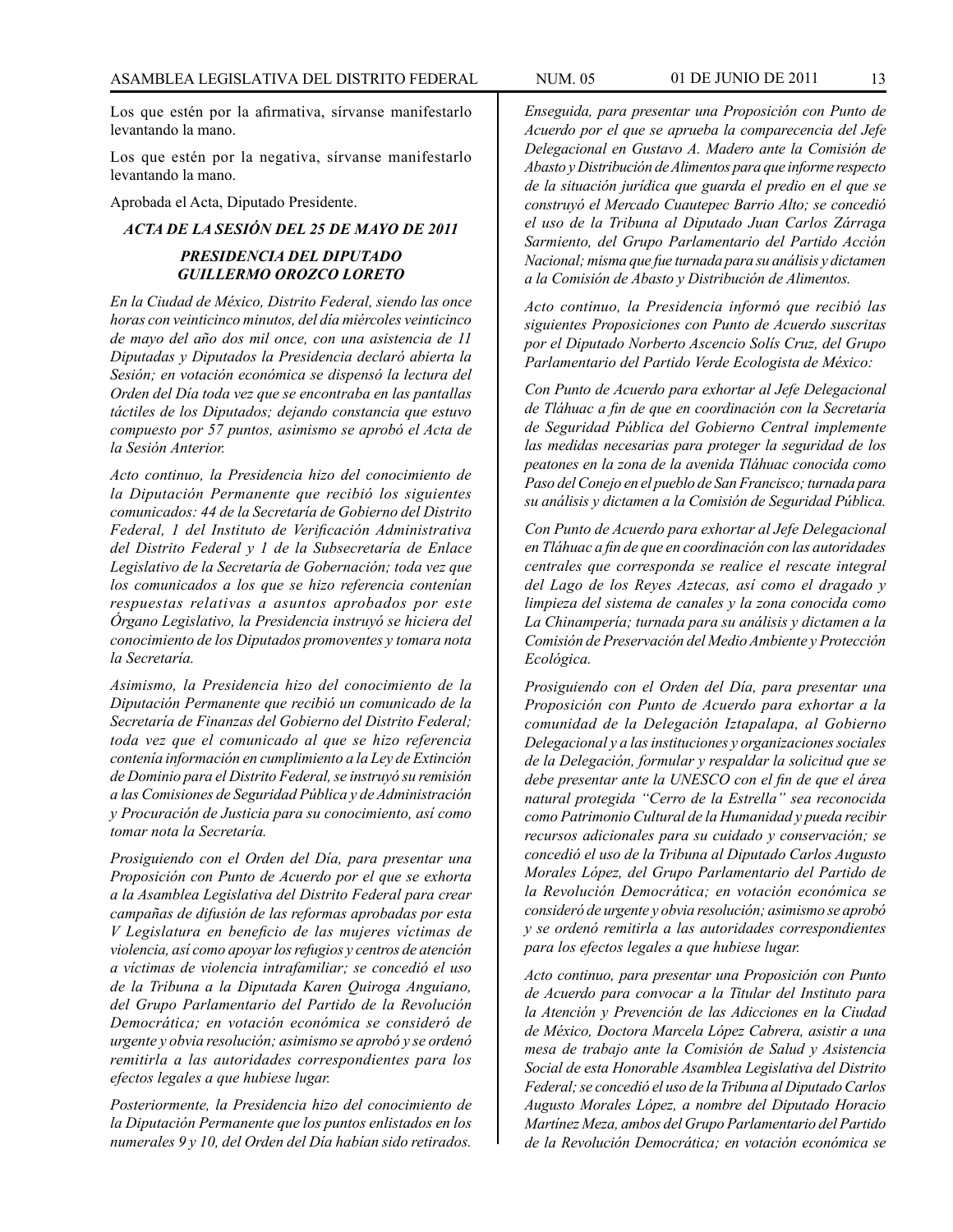*consideró de urgente y obvia resolución; asimismo se aprobó y se ordenó remitirla a las autoridades correspondientes para los efectos legales a que hubiese lugar.*

*Asimismo, para presentar una Proposición con Punto de Acuerdo por el que se exhorta a la Titular de la Jefatura Delegacional en Iztapalapa para que informe detalladamente el uso del recurso asignado a la Unidad Habitacional Vicente Guerrero S.M. 1 y 2, bajo el rubro de Presupuesto Participativo 2010, el cual se asignó a la construcción "Deportivo Obra Nueva", de acuerdo al "Primer Informe de Actividades"; se concedió el uso de la Tribuna al Diputado Carlos Augusto Morales López, a nombre del Diputado Horacio Martínez Meza, del Grupo Parlamentario del Partido de la Revolución Democrática; en votación económica se consideró de urgente y obvia resolución; asimismo se aprobó y se ordenó remitirla a las autoridades correspondientes para los efectos legales a que hubiese lugar.*

*Prosiguiendo con el Orden del Día, para presentar una Proposición con Punto de Acuerdo por el que se solicita a la Secretaría de Finanzas y a la Tesorería, ambas del Distrito Federal, a efecto de que sea creado un programa que premie e incentive a los contribuyentes cumplidos en materia de pago de impuestos locales en el Distrito Federal; se concedió el uso de la Tribuna a la Diputada Alicia Virginia Téllez Sánchez, del Grupo Parlamentario del Partido Revolucionario Institucional; en votación económica se consideró de urgente y obvia resolución; asimismo se aprobó y se ordenó remitirla a las autoridades correspondientes para los efectos legales a que hubiese lugar.*

*Enseguida, para presentar una Proposición con Punto de Acuerdo por el que se exhorta a la Secretaría de Desarrollo Urbano y Vivienda del Distrito Federal a informar del estado que guarda el proceso de estudio específico para su regulación especial de acuerdo a lo establecido en el Programa Delegacional de Desarrollo Urbano aprobado en mayo de 2005 del asentamiento conocido como "San Francisco Chiquimola", del Pueblo de Santiago Tulyehualco en Xochimilco; se concedió el uso de la Tribuna al Diputado Carlos Augusto Morales López, a nombre de la Diputada María de Lourdes Amaya Reyes, del Grupo Parlamentario del Partido de la Revolución Democrática; en votación económica se consideró de urgente y obvia resolución; asimismo se aprobó y se ordenó remitirla a las autoridades correspondientes para los efectos legales a que hubiese lugar.*

*Acto continuo, para presentar una Proposición con Punto de Acuerdo por el que se exhorta al Ingeniero Manuel González González, Jefe Delegacional en Xochimilco, a que informe sobre los resultados obtenidos con relación al presupuesto 2010 del Programa Delegacional de Alumbrado Público, publicado por la Secretaría de Finanzas en el Programa Operativo Anual del Gobierno del Distrito Federal 2010; se concedió el uso de la Tribuna al Diputado Carlos Augusto Morales López, a nombre de*  *la Diputada María de Lourdes Amaya Reyes, del Grupo Parlamentario del Partido de la Revolución Democrática; en votación económica se consideró de urgente y obvia resolución; asimismo se aprobó y se ordenó remitirla a las autoridades correspondientes para los efectos legales a que hubiese lugar.*

*Prosiguiendo con el Orden del Día, para presentar una Proposición con Punto de Acuerdo a través del cual la Diputación Permanente de la Asamblea Legislativa del Distrito Federal exhorta a la Comisión de Gobierno de este Órgano a instruir a la Oficialía Mayor para publicar el trabajo individual de las Diputadas y los Diputados; se concedió el uso de la Tribuna a la Diputada Ana Estela Aguirre y Juárez, a nombre propio y de los Diputados José Arturo López Cándido y Juan Pablo Pérez Mejía, del Grupo Parlamentario del Partido del Trabajo; en votación económica se consideró de urgente y obvia resolución; acto continuo, para hablar en contra de la propuesta hizo uso de la Tribuna el Diputado Juan Carlos Zárraga Sarmiento, del Grupo Parlamentario del Partido Acción Nacional, hasta por 10 minutos; enseguida, para hablar en pro de la propuesta hizo uso de la Tribuna la Diputada Ana Estela Aguirre y Juárez, hasta por 10 minutos; enseguida, por alusiones a Partido hizo uso de la Tribuna el Diputado Rafael Calderón Jiménez, del Grupo Parlamentario del Partido Acción Nacional, hasta por 5 minutos; posteriormente, por alusiones personales hizo uso de la Tribuna el Diputado Juan Carlos Zárraga Sarmiento, hasta por 5 minutos; finalmente en votación económica se aprobó la propuesta y se ordenó remitirla a las autoridades correspondientes para los efectos legales a que hubiese lugar.*

*Posteriormente, la Presidencia hizo del conocimiento de la Diputación Permanente que el punto enlistado en el numeral 21 del Orden del Día había sido retirado.*

*Enseguida, para presentar una Proposición con Punto de Acuerdo a través del cual la Diputación Permanente de la Asamblea Legislativa del Distrito Federal exhorte a los Secretarios de Protección Civil y de Salud, Doctores Elías Moreno Brizuela y Armando Ahued Ortega, respectivamente, practicar conjuntamente una inspección sanitaria en la Central de Abasto de la Ciudad de México; se concedió el uso de la Tribuna a la Diputada Ana Estela Aguirre y Juárez, a nombre propio y de los Diputados José Arturo López Cándido y Juan Pablo Pérez Mejía, del Grupo Parlamentario del Partido del Trabajo; en votación económica se consideró de urgente y obvia resolución; acto continuo, para hablar en contra de la propuesta hizo uso de la Tribuna el Diputado Carlos Augusto Morales López, del Grupo Parlamentario del Partido de la Revolución Democrática, hasta por 10 minutos, en donde realizó una propuesta de modificación la cual fue aceptada por la Diputada promovente; finalmente en votación económica se aprobó la propuesta con las modificaciones y se ordenó remitirla a las autoridades correspondientes para los efectos legales a que hubiese lugar.*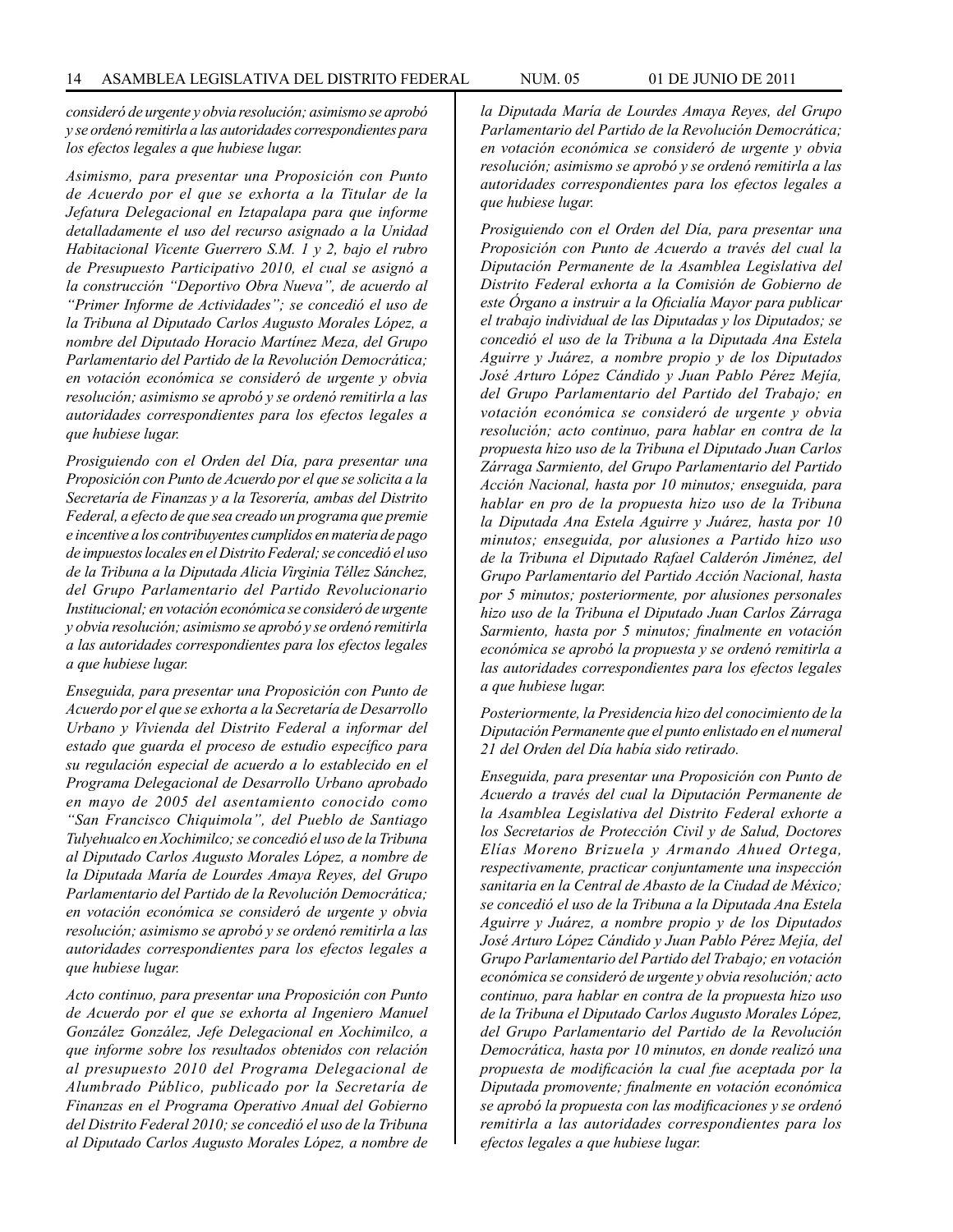*Acto continuo, para presentar una Proposición con Punto de Acuerdo por el que se exhorta al Titular de la Secretaría de Gobierno del Distrito Federal para que se les brinden las medidas de seguridad necesarias a las mujeres recluidas que han sido víctimas por la posible comisión de los delitos de acoso sexual, lesiones, lenocinio y trata de personas, hechos denunciados ante las autoridades penitenciarias de los Centros de Readaptación Femenil de Santa Martha Acatitla y Tepepan, y a la misma Procuraduría General de Justicia del Distrito Federal, esto con el propósito de garantizar sus derechos humanos primordiales; así como también se informe a este Honorable Órgano Legislativo los avances que se han hecho por parte de esa dependencia respecto a la Recomendación 004/2010 emitida por la Comisión de Derechos Humanos del Distrito Federal; se concedió el uso de la Tribuna a la Diputada Ana Estela Aguirre y Juárez, a nombre de la Diputada Beatriz Rojas Martínez, del Grupo Parlamentario del Partido del Trabajo y de la Revolución Democrática, respectivamente; en votación económica no se consideró de urgente y obvia resolución, por lo que fue turnada para su análisis y dictamen a las Comisiones Unidas de Atención a Grupos Vulnerables y de Derechos Humanos.*

*Asimismo, para presentar una Proposición con Punto de Acuerdo para exhortar al Licenciado Raúl Armando Quintero Martínez, Titular de la Secretaría de Transportes y Vialidad del Gobierno del Distrito Federal, con la finalidad de que gire sus apreciables instrucciones a quien corresponda para agilizar el trámite de reposición de placas y engomado de taxi en caso de extravío o robo; se concedió el uso de la Tribuna al Diputado Jorge Palacios Arroyo, del Grupo Parlamentario del Partido Acción Nacional; misma que fue turnada para su análisis y dictamen a la Comisión de Transporte y Vialidad.*

*Posteriormente, para presentar una Proposición con Punto de Acuerdo mediante el que se exhorta al ciudadano Oficial Mayor del Gobierno del Distrito Federal, a que se informe a esta Soberanía se revise y en su caso se resuelva a la brevedad posible la situación laboral de los trabajadores de la Asamblea General de Trabajadores del Gobierno del Distrito Federal que argumentan fueron despedidos de sus distinta fuentes de trabajo en el Gobierno del Distrito Federal, situación que motivó que llevaran a cabo el plantón y la huelga de hambre en el Zócalo Capitalino; se concedió el uso de la Tribuna a la Diputada Valentina Valia Batres Guadarrama, a nombre del Diputado Erasto Ensástiga Santiago, del Grupo Parlamentario del Partido de la Revolución Democrática; en votación económica se consideró de urgente y obvia resolución; asimismo se aprobó y se ordenó remitirla a las autoridades correspondientes para los efectos legales a que hubiese lugar.* 

*Enseguida para presentar una Proposición con Punto de Acuerdo para solicitar al ciudadano Secretario de Finanzas informe a la Asamblea Legislativa del Distrito Federal:* 

*primero los criterios adoptados por el Gobierno del Distrito Federal, para programar el monto de los ingresos del Gobierno a recaudar durante el primer trimestre del ejercicio fiscal 2011, el cual de conformidad con el Informe de Avances de las Finanzas Públicas del Distrito Federal, correspondiente al primer trimestre, asciende al 29.8% del ingreso total aprobado en la Ley de Ingresos para el Ejercicio Fiscal 2011 y, segundo, cuáles son los montos y la composición de los ingresos del Gobierno del Distrito Federal programados para los trimestres segundo, tercero y cuarto del ejercicio fiscal 2011; se concedió el uso de la Tribuna a la Diputada Valentina Valia Batres Guadarrama, del Grupo Parlamentario del Partido de la Revolución Democrática; en votación económica se consideró de urgente y obvia resolución; asimismo se aprobó y se ordenó remitirla a las autoridades correspondientes para los efectos legales a que hubiese lugar.*

*Prosiguiendo con el Orden del Día, para presentar una Proposición con Punto de Acuerdo para solicitar al ciudadano Secretario de Finanzas del Distrito Federal, Armando López Cárdenas, informe a la Asamblea Legislativa del Distrito Federal: primero, el calendario y estado que tienen actualmente los programas y convenios que se financian con transferencias federales, segundo, si persisten retrasos o incumplimientos por parte del Gobierno Federal en su entrega de recursos en forma de transferencias al Gobierno de la Ciudad; se concedió el uso de la Tribuna a la Diputada Valentina Valia Batres Guadarrama, del Grupo Parlamentario del Partido de la Revolución Democrática; en votación económica se consideró de urgente y obvia resolución; asimismo se aprobó y se ordenó remitirla a las autoridades correspondientes para los efectos legales a que hubiese lugar.*

*Acto continuo, para presentar una Proposición con Punto de Acuerdo para la construcción de Mapas de Riesgo de Calidad por Delegaciones; se concedió el uso de la Tribuna a la Diputada Ana Estela Aguirre y Juárez, a nombre propio y de los Diputados José Arturo López Cándido y Juan Pablo Pérez Mejía, del Grupo Parlamentario del Partido del Trabajo; en votación económica se consideró de urgente y obvia resolución; asimismo se aprobó y se ordenó remitirla a las autoridades correspondientes para los efectos legales a que hubiese lugar.*

*Asimismo, para presentar una Proposición con Punto de Acuerdo mediante el cual se exhorta al Instituto de las Mujeres del Distrito Federal solicitar una declaratoria de alerta; se concedió el uso de la Tribuna a la Diputada Ana Estela Aguirre y Juárez, a nombre propio y de los Diputados José Arturo López Cándido y Juan Pablo Pérez Mejía, del Grupo Parlamentario del Partido del Trabajo; en votación económica se consideró de urgente y obvia resolución; asimismo se aprobó y se ordenó remitirla a las autoridades correspondientes para los efectos legales a que hubiese lugar.*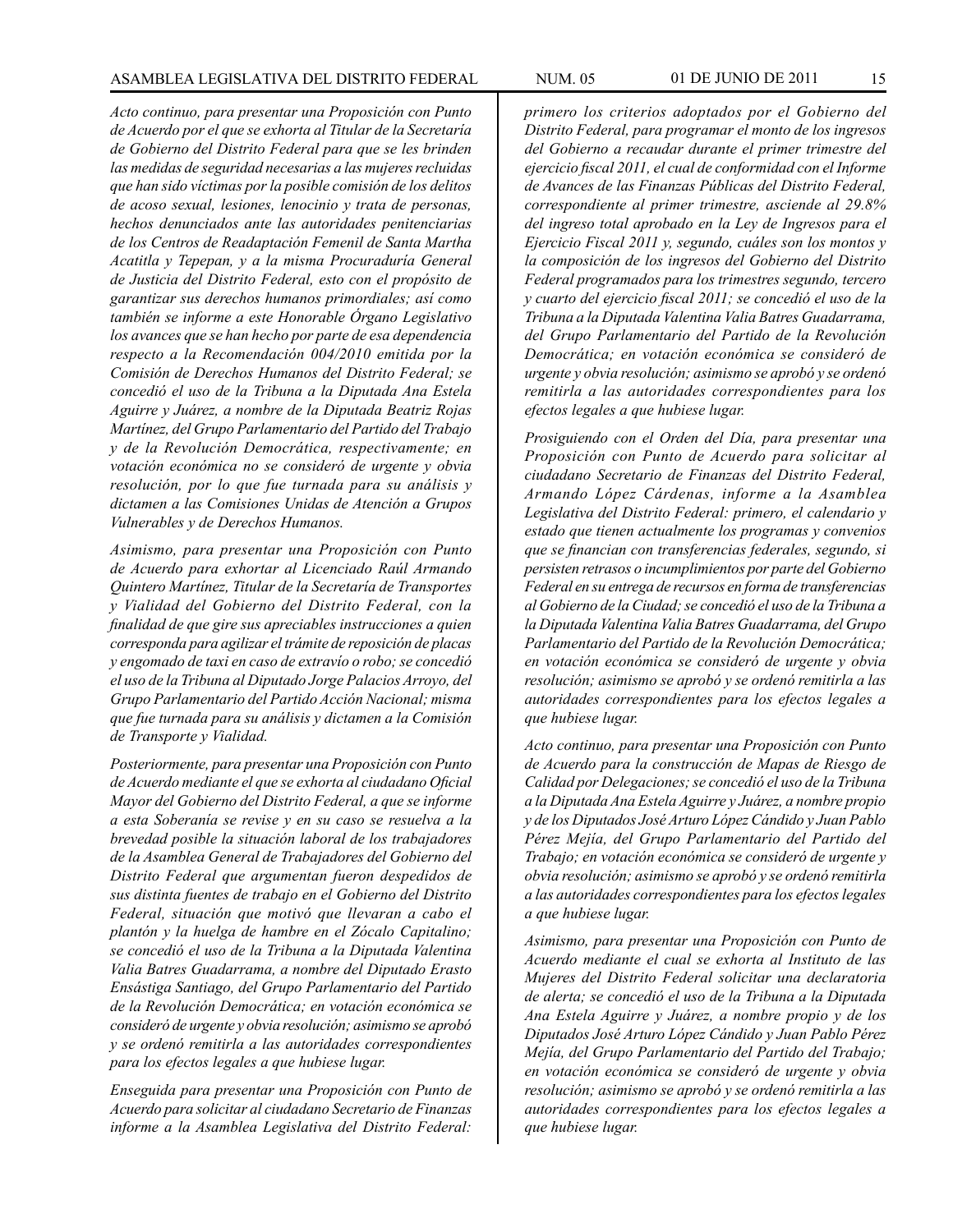*Posteriormente, para presentar una Proposición con Punto de Acuerdo para que la Diputación Permanente de la Asamblea Legislativa del Distrito Federal exhorte a la Titular de la Subsecretaría del Sistema Penitenciario, Maestra Celina Oseguera Parra, a la restitución de las medidas de seguridad de la reclusa María Parres, una de las internas que reveló la presunta red de prostitución en los reclusorios del Distrito Federal y a informar a este Órgano Colegiado sobre los pormenores de este caso; se concedió el uso de la Tribuna a la Diputada Ana Estela Aguirre y Juárez, a nombre propio y de los Diputados José Arturo López Cándido y Juan Pablo Pérez Mejía, del Grupo Parlamentario del Partido del Trabajo; en votación económica no se consideró de urgente y obvia resolución, por lo que fue turnada para su análisis y dictamen a las Comisiones Unidas de Seguridad Pública y de Atención a Grupos Vulnerables.*

*Enseguida, para presentar una Proposición con Punto de Acuerdo por el que se exhorta al Titular dela Secretaría de Salud del Gobierno del Distrito Federal, Doctor José Armando Ahued Ortega, a establecer de manera urgente programas integrales de investigación, prevención y detección de las causas del suicidio infantil y juvenil en el Distrito Federal; y a la Jefa Delegacional en Iztapalapa para que remita un informe pormenorizado del índice de casos que se han presentado en su Demarcaciones y cuáles han sido las acciones tomadas por su gobierno; se concedió el uso de la Tribuna a la Diputada Abril Jannette Trujillo Vázquez, del Grupo Parlamentario del Partido de la Revolución Democrática; en votación económica se consideró de urgente y obvia resolución; asimismo se aprobó y se ordenó remitirla a las autoridades correspondientes para los efectos legales a que hubiese lugar.*

*Prosiguiendo con el Orden del Día, la Presidencia informó que recibió una Proposición con Punto de Acuerdo por el que se exhorta de manera respetuosa al Licenciado José Fernando Aboitiz Saro, Secretario de Obras y Servicios del Distrito Federal, contemple la realización de desazolve en la red de drenaje y alcantarillado de las vías primarias de la Delegación Iztapalapa ante la inminente temporada de lluvias que se acerca, así como emitir un informe a esta Honorable Asamblea de las acciones tomadas al respecto; suscrita por la Diputada Abril Jannette Trujillo Vázquez, del Grupo Parlamentario del Partido de la Revolución Democrática; la cual fue turnada para su análisis y dictamen a la Comisión de Desarrollo e Infraestructura Urbana.* 

*Acto continuo, para presentar una Proposición con Punto de Acuerdo para citar a comparecer al ciudadano Fernando José Aboitiz Saro, Secretario de Obras y Servicios del Distrito Federal, para que explique amplia y detalladamente el plan, avance, estrategia y agenda del proyecto ejecutivo denominado "Viaducto Elevado Indios Verdes" o en su caso el proyecto vial que se tenga previsto para la zona de Indios Verdes que afectaría entre otras a la Colonia Santa Isabel* 

*Tola del IV Distrito de la Delegación Gustavo A. Madero; se concedió el uso de la Tribuna a la Diputada Lizbeth Eugenia Rosas Montero, del Grupo Parlamentario del Partido de la Revolución Democrática; enseguida, el Diputado Juan Carlos Zárraga Sarmiento, del Grupo Parlamentario del Partido Acción Nacional, solicitó por medio de la Presidencia realizar una pregunta la cual fue aceptada y respondida por la oradora en turno; en votación económica se consideró de urgente y obvia resolución; asimismo se aprobó y se ordenó remitirla a las autoridades correspondientes para los efectos legales a que hubiese lugar.*

*Asimismo, para presentar una Proposición con Punto de Acuerdo para solicitar al ciudadano Licenciado Marcelo Luis Ebrard Casaubon, Jefe de Gobierno; al ciudadano Manuel Mondragón y Kalb, Secretario de Seguridad Pública; y a la ciudadana Leticia Bonifaz Alfonzo, Consejera Jurídica y de Servicios Legales, todos ellos del Distrito Federal, a que cada uno en el ámbito de sus respectivas atribuciones, facultades y competencias, revise, clarifique o en su caso derogue la fracción XV del Artículo 12 del Reglamento de Tránsito Metropolitano y que de lo actuado envíen un informe a esta Soberanía a la brevedad posible; se concedió el uso de la Tribuna a la Diputada Lizbeth Eugenia Rosas Montero, del Grupo Parlamentario del Partido de la Revolución Democrática; en votación económica se consideró de urgente y obvia resolución; asimismo se aprobó y se ordenó remitirla a las autoridades correspondientes para los efectos legales a que hubiese lugar.*

*Posteriormente, para presentar una Proposición con Punto de Acuerdo por el que se realiza un exhorto a la Comisión Federal de Electricidad; se concedió el uso de la Tribuna al Diputado Guillermo Sánchez Torres a nombre propio y de la Diputada Aleida Alavez Ruiz, del Grupo Parlamentario del Partido de la Revolución Democrática; en votación económica se consideró de urgente y obvia resolución; asimismo se aprobó y se ordenó remitirla a las autoridades correspondientes para los efectos legales a que hubiese lugar.*

*Enseguida, la Presidencia informó que recibió una Proposición con Punto de Acuerdo por el que se realiza un atento exhorto al Jefe de Gobierno y al Secretario de Transportes y Vialidad del Distrito Federal; suscrita por el Diputado Leobardo Juan Urbina Mosqueda, del Grupo Parlamentario del Partido Revolucionario Institucional; la cual fue turnada para su análisis y dictamen a la Comisión de Transporte y Vialidad.*

*Acto continuo, la Presidencia hizo del conocimiento de la Diputación Permanente que el punto enlistado en el numeral 37 del Orden del Día había sido retirado.*

*Prosiguiendo con el Orden del Día, para presentar una Proposición con Punto de Acuerdo por el que se exhorta al Secretario de Seguridad Pública del Distrito Federal, Doctor Manuel Mondragón y Kalb, realice las acciones*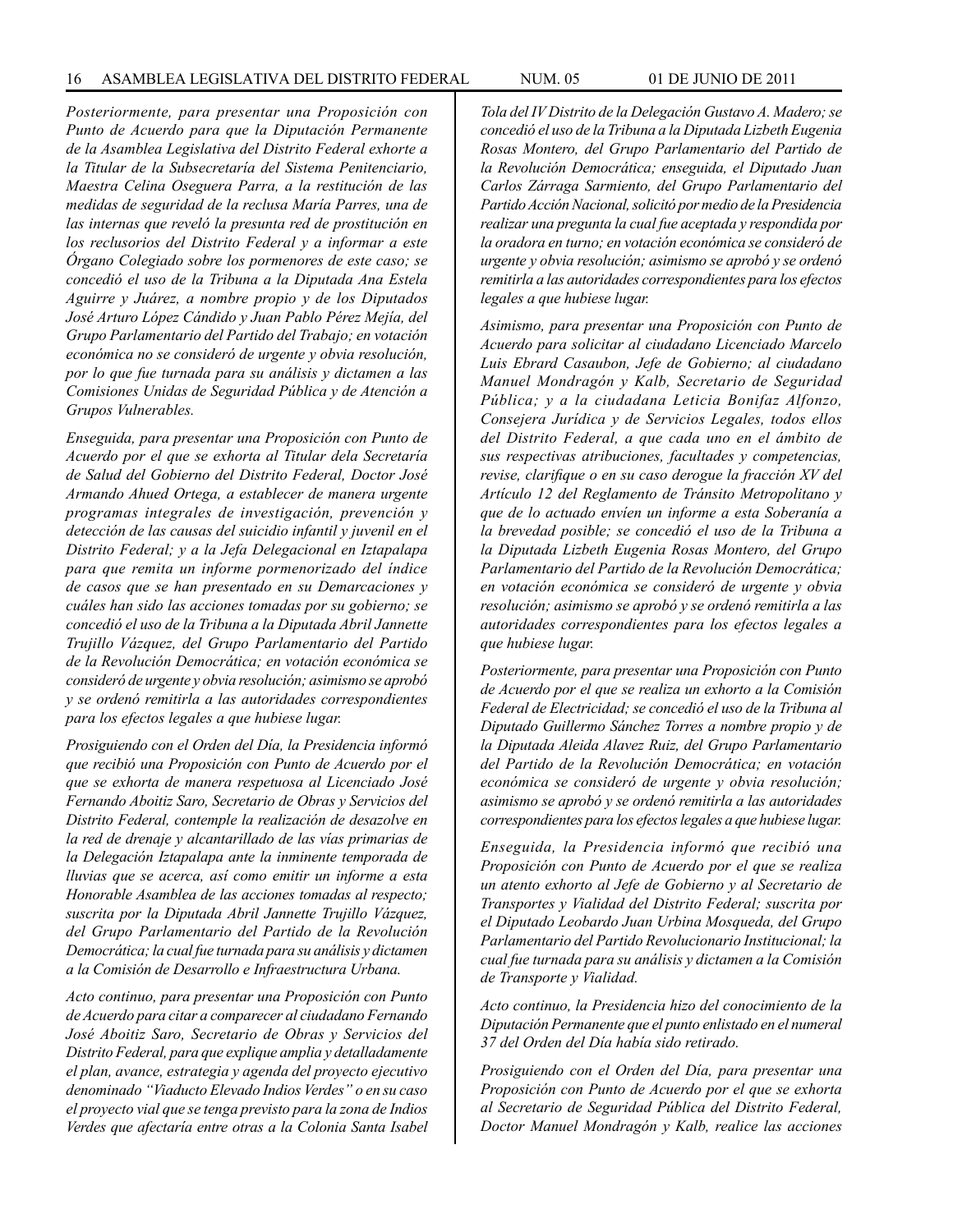*necesarias para la creación de otra Unidad de Protección Ciudadana dentro de la Coordinación Territorial AOB-1 Plateros; se concedió el uso de la Tribuna al Diputado Guillermo Sánchez Torres a nombre del Diputado Leonel Luna Estrada, del Grupo Parlamentario del Partido de la Revolución Democrática; en votación económica se consideró de urgente y obvia resolución; asimismo se aprobó y se ordenó remitirla a las autoridades correspondientes para los efectos legales a que hubiese lugar.*

*Posteriormente, la Presidencia hizo del conocimiento de la Diputación Permanente que el punto enlistado en el numeral 37 del Orden del Día había sido retirado.*

*Enseguida, para presentar una Proposición con Punto de Acuerdo por el que se solicita la intervención de distintas autoridades para la recuperación de la Barranca de Tezozonco y el desarrollo de un proyecto integral para su aprovechamiento con fines sociales; se concedió el uso de la Tribuna al Diputado Guillermo Sánchez Torres a nombre del Diputado Leonel Luna Estrada, del Grupo Parlamentario del Partido de la Revolución Democrática; en votación económica se consideró de urgente y obvia resolución; asimismo se aprobó y se ordenó remitirla a las autoridades correspondientes para los efectos legales a que hubiese lugar.*

*Asimismo, para presentar una Proposición con Punto de Acuerdo por el que se solicita al Secretario de Finanzas, al Tesorero, al Procurador Fiscal y al Director del Sistema de Aguas, todos de la Ciudad de México, la modificación de la resolución mediante la cual se determinan y se dan a conocer las zonas que reciben el servicio de agua por tandeo, a cuota fija; se concedió el uso de la Tribuna al Diputado Guillermo Sánchez Torres a nombre del Diputado Leonel Luna Estrada, del Grupo Parlamentario del Partido de la Revolución Democrática; en votación económica se consideró de urgente y obvia resolución; asimismo se aprobó y se ordenó remitirla a las autoridades correspondientes para los efectos legales a que hubiese lugar.*

*Acto continuo, para presentar una Proposición con Punto de Acuerdo por el que se exhorta al Secretario de Seguridad Pública del Distrito Federal, Doctor Manuel Mondragón y Kalb, a que lleve a cabo una revisión de la operación de los módulos de seguridad pública con el objetivo de que efectivamente cumplan con su finalidad; se concedió el uso de la Tribuna al Diputado Guillermo Sánchez Torres a nombre del Diputado Leonel Luna Estrada, del Grupo Parlamentario del Partido de la Revolución Democrática; en votación económica se consideró de urgente y obvia resolución; asimismo se aprobó y se ordenó remitirla a las autoridades correspondientes para los efectos legales a que hubiese lugar.*

*Posteriormente, la Presidencia hizo del conocimiento de la Diputación Permanente que el punto enlistado en el numeral 43 del Orden del Día había sido retirado.*

*Enseguida, para presentar una Proposición con Punto de Acuerdo para exhortar al ciudadano Felipe Leal Fernández, Secretario de Desarrollo Urbano y Vivienda del Distrito Federal; y al ciudadano Demetrio Sodi de la Tijera, Jefe Delegacional en Miguel Hidalgo, a que en el ámbito de sus respectivas competencias y atribuciones intervengan con la finalidad de revocar la obra que se edifica en Edgar Allan Poe número 362 Colonia Polanco, Delegación Miguel Hidalgo; se concedió el uso de la Tribuna a la Diputada Lizbeth Eugenia Rosas Montero, a nombre propio y del Diputado Víctor Hugo Romo Guerra, del Grupo Parlamentario del Partido de la Revolución Democrática; en votación económica se consideró de urgente y obvia resolución; asimismo se aprobó y se ordenó remitirla a las autoridades correspondientes para los efectos legales a que hubiese lugar.*

*Prosiguiendo con el Orden del Día, para presentar una Proposición con Punto de Acuerdo por el que se exhorta a los 16 Jefes Delegacionales y a la Secretaría de Desarrollo Urbano y Vivienda a que de conformidad con lo establecido por el Segundo Transitorio de la Ley de Publicidad Exterior para el Distrito Federal procedan a retirar los espectaculares que no cuenten con licencia, autorización condicionada o visto bueno; se concedió el uso de la Tribuna al Diputado Rafael Calderón Jiménez, del Grupo Parlamentario del Partido Acción Nacional; en votación económica se consideró de urgente y obvia resolución; asimismo se aprobó y se ordenó remitirla a las autoridades correspondientes para los efectos legales a que hubiese lugar.*

*Posteriormente la Presidencia informó que recibió las siguientes Proposiciones con Punto de Acuerdo suscritas por el Diputado Rafael Calderón Jiménez, del Grupo Parlamentario del Partido Acción Nacional:*

*Con Punto de Acuerdo por el que se solicita al Jefe Delegacional en Magdalena Contreras, ciudadano Eduardo Hernández Rosas, un informe pormenorizado sobre los casos de violencia familiar que se atienden en su Demarcaciones Territorial mensualmente, así como las medidas que está tomando la administración a su cargo para erradicar dicha conducta; turnada para su análisis y dictamen a la Comisión de Equidad y Género.*

*Con Punto de Acuerdo por el que se solicita al Jefe Delegacional en Álvaro Obregón, ciudadano Eduardo Santillán Pérez, un informe pormenorizado sobre los casos de violencia familiar que se atienden en su Demarcaciones Territorial mensualmente, así como las medidas que está tomando la administración a su cargo para erradicar dicha conducta; turnada para su análisis y dictamen a la Comisión de Equidad y Género.*

*Con Punto de Acuerdo por el que se solicita al Jefe Delegacional en Azcapotzalco, Enrique Vargas Anaya, un informe pormenorizado sobre los casos de violencia*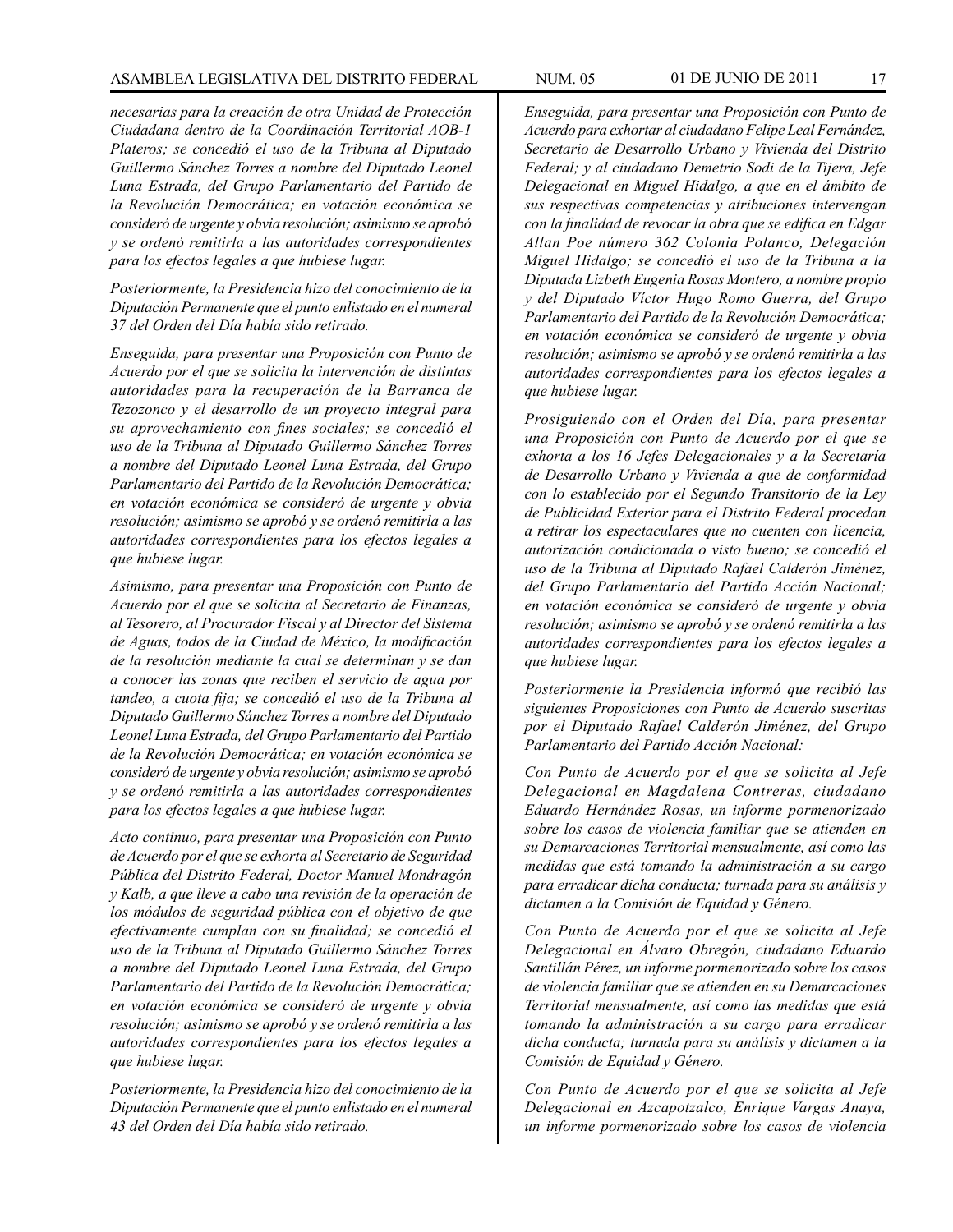*familiar que se atienden en su Demarcaciones Territorial mensualmente, así como las medidas que está tomando la administración a su cargo para erradicar dicha conducta; turnada para su análisis y dictamen a la Comisión de Equidad y Género.*

*Con Punto de Acuerdo por el que se solicita al Jefe Delegacional en Benito Juárez, Mario Palacios Acosta, un informe pormenorizado sobre los casos de violencia familiar que se atienden en su Demarcaciones Territorial mensualmente, así como las medidas que está tomando la administración a su cargo para erradicar dicha conducta; turnada para su análisis y dictamen a la Comisión de Equidad y Género.*

*Con Punto de Acuerdo por el que se solicita al Jefe Delegacional en Coyoacán, Raúl Antonio Flores García, un informe pormenorizado sobre los casos de violencia familiar que se atienden en su Demarcaciones Territorial mensualmente, así como las medidas que está tomando la administración a su cargo para erradicar dicha conducta; turnada para su análisis y dictamen a la Comisión de Equidad y Género.*

*Con Punto de Acuerdo por el que se solicita al Jefe Delegacional en Cuajimalpa de Morelos, Carlos Orvañanos Rea, un informe pormenorizado sobre los casos de violencia familiar que se atienden en su Demarcaciones Territorial mensualmente, así como las medidas que está tomando la administración a su cargo para erradicar dicha conducta; turnada para su análisis y dictamen a la Comisión de Equidad y Género.*

*Con Punto de Acuerdo por el que se solicita al Jefe Delegacional en Cuauhtémoc, Agustín Torres Pérez, un informe pormenorizado sobre los casos de violencia familiar que se atienden en su Demarcaciones Territorial mensualmente, así como las medidas que está tomando la administración a su cargo para erradicar dicha conducta; turnada para su análisis y dictamen a la Comisión de Equidad y Género.*

*Con Punto de Acuerdo por el que se solicita al Jefe Delegacional en Miguel Hidalgo, Demetrio Sodi de la Tijera, un informe pormenorizado sobre los casos de violencia familiar que se atienden en su Demarcaciones Territorial mensualmente, así como las medidas que está tomando la administración a su cargo para erradicar dicha conducta; turnada para su análisis y dictamen a la Comisión de Equidad y Género.*

*Con Punto de Acuerdo por el que se solicita al Jefe Delegacional en Milpa Alta, Francisco García Flores, un informe pormenorizado sobre los casos de violencia familiar que se atienden en su Demarcaciones Territorial mensualmente, así como las medidas que está tomando la administración a su cargo para erradicar dicha conducta; turnada para su análisis y dictamen a la Comisión de Equidad y Género.*

*Con Punto de Acuerdo por el que se solicita al Jefe Delegacional en Tláhuac, Rubén Escamilla Salinas, un informe pormenorizado sobre los casos de violencia familiar que se atienden en su Demarcaciones Territorial mensualmente, así como las medidas que está tomando la administración a su cargo para erradicar dicha conducta; turnada para su análisis y dictamen a la Comisión de Equidad y Género.*

*Con Punto de Acuerdo por el que se solicita al Jefe Delegacional en Venustiano Carranza, Alejandro Piña Medina, un informe pormenorizado sobre los casos de violencia familiar que se atienden en su Demarcaciones Territorial mensualmente, así como las medidas que está tomando la administración a su cargo para erradicar dicha conducta; turnada para su análisis y dictamen a la Comisión de Equidad y Género.*

*Con Punto de Acuerdo por el que se solicita al Jefe Delegacional en Xochimilco, Manuel González González, un informe pormenorizado sobre los casos de violencia familiar que se atienden en su Demarcaciones Territorial mensualmente, así como las medidas que está tomando la administración a su cargo para erradicar dicha conducta; turnada para su análisis y dictamen a la Comisión de Equidad y Género.*

*Habiéndose agotado los asuntos en cartera la Presidencia ordenó a la Secretaría dar lectura al Orden del Día de la siguiente Sesión; acto seguido y siendo las quince horas con veinte minutos, se levantó la Sesión y se citó para la que tendría verificativo el día miércoles 01 de junio a las 11:00 horas, rogando a todos su puntual asistencia.*

**EL C. PRESIDENTE.** Gracias, Diputada. Esta Presidencia hace del conocimiento de la Diputación Permanente que se recibió un comunicado de la Comisión de Cultura, por medio del cual solicita prórroga para analizar y dictaminar diversos asuntos.

# *COMISIÓN DE CULTURA*

*Asamblea Legislativa del Distrito Federal Mayo 17, de 2011 Nº. ALCFN/CC/0315/2011*

*DIP. GUILLERMO OROZCO LORETO PRESIDENTE DE LA MESA DIRECTIVA DE LA DIPUTACIÓN PERMANENTE PRESENTE*

*Por este medio, con fundamento en el Artículo 32 segundo párrafo del Reglamento para el Gobierno Interior de la Asamblea Legislativa del Distrito Federal, respetuosamente solicito se someta a consideración del Pleno de la Diputación Permanente, la prórroga del término para la presentación del Dictamen correspondiente a las siguientes Iniciativas:* 

*- Iniciativa con Proyecto de Decreto que reforma la Ley de Fomento Cultural del Distrito Federal, presentada por el*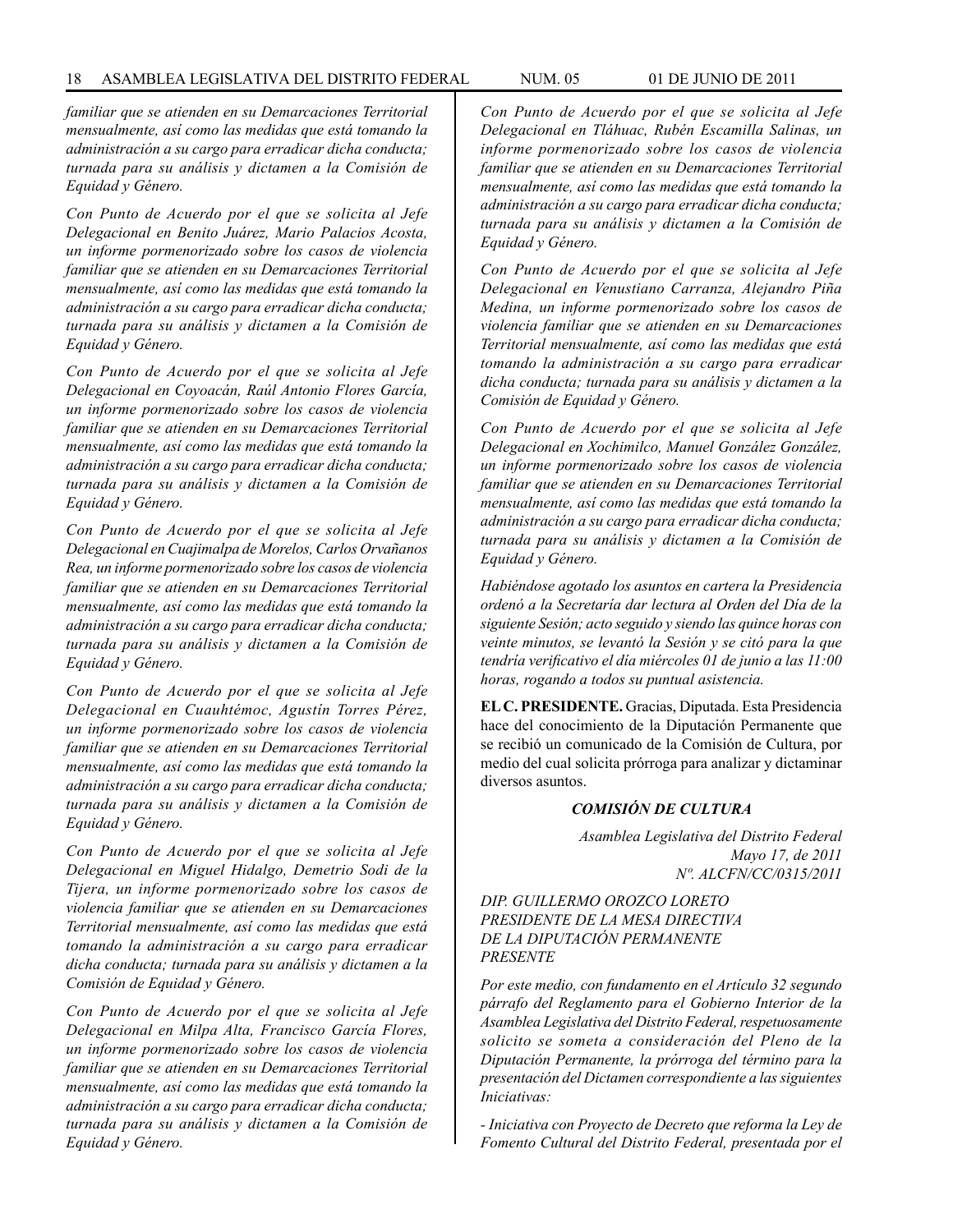*Diputado Leonel Luna Estrada y turnada a esta Comisión el 12 de abril de 2011, mediante oficio Número MOSPPA/ CSP/1270/2011, para su análisis y dictamen.*

*- Iniciativa con Proyecto de Decreto que reforma y adiciona los Artículos 2 y 5 de la Ley de Fomento Cultural del Distrito Federal, presentada por el Diputado Rafael Calderón Jiménez y turnado a esta Comisión el 26 de abril de 2011, mediante oficio Número MOSPPA/CSP/1632/2011, para su análisis y dictamen.*

*Sin otro particular, reciba un cordial saludo.*

# *ATENTAMENTE*

## *Dip. Edith Ruiz Mendicuti Presidenta*

Esta Presidencia, después de revisar la solicitud recibida, considera que se actualiza la hipótesis establecida por los párrafos segundo y tercero del Artículo 32 del Reglamento para el Gobierno Interior de la Asamblea Legislativa del Distrito Federal.

En tal virtud, proceda la Secretaría a consultar a la Diputación Permanente en votación económica si es de autorizarse la solicitud presentada por la Comisión señalada.

**LA C. SECRETARIA.** Por instrucciones de la Presidencia y en votación económica, se pregunta a la Diputación Permanente si es de autorizarse la solicitud de prórroga de la Comisión de Cultura.

Los que estén por la afirmativa, sírvanse manifestarlo levantando la mano.

Los que estén por la negativa, sírvanse manifestarlo levantando la mano.

Se autoriza, Diputado Presidente.

**EL C. PRESIDENTE.** Hágase del conocimiento de la Presidencia de la Comisión solicitante para los efectos correspondientes.

Esta Presidencia informa que se recibió un comunicado de la Secretaría Técnica de la Comisión de Gobierno. Proceda la Secretaría a darle lectura.

**LA C. SECRETARIA.** Por instrucciones de la Presidencia, se procede a dar lectura al comunicado de la Tesorería General de la Asamblea Legislativa del Distrito Federal del 18 de abril del 2011.

# *TESORERÍA GENERAL DE LA ASAMBLEA LEGISLATIVA*

*México D.F., a 18 de Abril de 2011. Oficio N° TG/VL/202/11*

*DIPUTADA ALEJANDRA BARRALES MAGDALENO PRESIDENTA DE LA COMISIÓN DE GOBIERNO ASAMBLEA LEGISLATIVA DEL DISTRITO FEDERAL*

*Con el fin de dar cumplimiento al Manual de Norma Política y Procedimiento para la presentación de Servicios de Apoyo a* 

*Eventos Institucionales en su Norma y Política Especificada Número 17, en la cual se establece la obligatoriedad de la Tesorería General de informar mensualmente sobre el ejercicio y la suficiencia presupuestal en la partida utilizada para el apoyo de servicios básicos administrativos a eventos institucionales, al respecto me permito enviarle el reporte de los registros correspondientes del mes de marzo del 2011.* 

*Sin otro particular por el momento, aprovecho la ocasión para saludarla cordialmente.*

#### *ATENTAMENTE*

*Lic. José Manuel Ballesteros López Tesorero General*

Cumplida su instrucción, Diputado Presidente.

#### **EL C. PRESIDENTE.** Gracias, Diputada.

Distribúyase copia del mismo a los Diputados integrantes de esta Diputación Permanente.

Esta Presidencia hace del conocimiento de la Diputación Permanente que se recibieron los siguientes comunicados: 1 de la Secretaría de Gobierno, 1 del Instituto de Verificación Administrativa del Distrito Federal y 2 de la Subsecretaría de Enlace Legislativo de la Secretaría de Gobernación.

#### *SECRETARÍA DE GOBIERNO*

*México, D.F. a 10 de mayo de 2011. DGG/74832011*

*DIPUTADA ROCÍO BARRERA BADILLO PRESIDENTA DE LA ASAMBLEA LEGISLATIVA DEL DISTRITO FEDERAL PRESENTE*

*En relación a su oficio MDSPSA/CSP/1249/2011 y de acuerdo al dictamen emitido por el Pleno de la Asamblea Legislativa del Distrito Federal en Sesión de fecha 12 de abril de 2011, que a la letra dice:*

#### *DICTAMEN*

*ÚNICO. Se solicita al Jefe Delegacional en Iztacalco, Lic. Javier Sánchez y al Secretario de Gobierno Lic. José Ángel Ávila Pérez, envíen a esta Soberanía el expediente administrativo que obre en sus archivos respecto al evento denominado "Sexo y Entretenimiento" celebrado del 2 al 17 de marzo del año en curso en el Palacio de los Deportes de la Ciudad de México.*

*Me permito remitirle el expediente citado para los efectos a que haya lugar.*

*Sin otro particular, hago propicia la ocasión para enviarle un cordial saludo.*

#### *ATENTAMENTE*

*Héctor Antuñano González Director General de Gobierno*

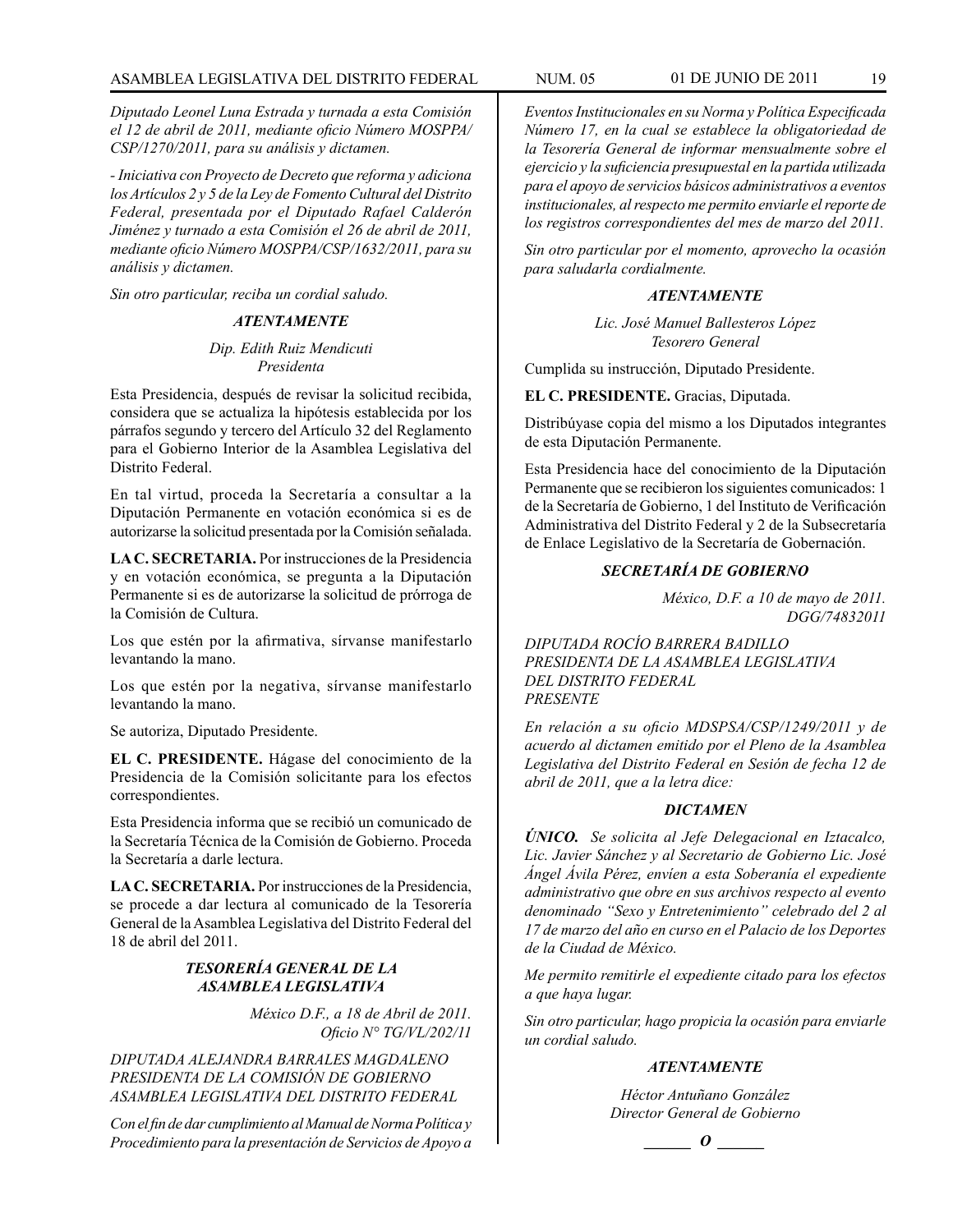*México, D.F. a 18 de mayo de 2011 INVEADF/ 427 /2011*

# *DIP. ROCÍO BARRERA BADILLO PRESIDENTA DE LA MESA DIRECTIVA DEL SEGUNDO PERÍODO DE SESIONES ORDINARIAS ASAMBLEA LEGISLATIVA DEL DISTRITO FEDERAL PRESENTE*

*En alcance al diverso INVEADF/098/2011, por el cual remite el Punto de Acuerdo aprobado por ese órgano colegiado, en el que solicitan la clausura y demolición de la obra ubicada en Insurgentes Sur 3695, Colonia Miguel Hidalgo, Delegación Tlalpan, me permito informarle que con fecha 6 de mayo del año en curso se llevó a cabo la visita de verificación a dicho inmueble.*

*Atento a lo anterior, el procedimiento se encuentra instaurado bajo el expediente INVEADF/OV/DUYUS/1071/2011, el cual se desahogará conforme a los plazos y términos a que alude la Ley de Procedimiento Administrativo y el Reglamento de Verificación Administrativa, ambos del Distrito Federal.*

*Cabe señalar que dicha verificación se realizó por la materia de uso de suelo, para ello se solicitó a la Secretaría Desarrollo Urbano y Vivienda información sobre dicha obra en el ámbito de su competencia.*

*Una vez que se cuente con los elementos jurídicos necesarios, y transcurrido el plazo de Ley para que el particular manifieste lo que a su derecho convenga, se impondrán en su caso, las medidas de seguridad que corresponda, sin perjuicio de las sanciones por incumplimiento de las disposiciones en la materia.*

*Sin más por el momento, le reitero las seguridades de mi más distinguida consideración.*

#### *ATENTAMENTE*

*Mtro. Raúl Medina Llanes Coordinador Jurídico*

*\_\_\_\_\_\_ O \_\_\_\_\_\_*

# *SUBSECRETARÍA DE ENLACE LEGISLATIVO*

*Oficio No. SEUUEU311/1546/11 México, D.F., a 25 de mayo de 2011*

# *SECRETARIOS DE LA H. ASAMBLEA LEGISLATIVA DEL DISTRITO FEDERAL PRESENTES*

*En respuesta al atento oficio MDSPSA/CSP/474/2011 signado por el Dip. Sergio Israel Eguren Cornejo, Presidente de la Mesa Directiva de ese Órgano Legislativo, me permito remitir para los fines procedentes, copia del similar número UCE/066/11, suscrito por el Lic. Gonzalo*  *Altamirano Dimas, Titular de la Unidad de Coordinación Ejecutiva de la Secretaría de Educación Pública, así como el anexo que en el mismo se menciona, mediante los cuales responde el Punto de Acuerdo relativo a la sustitución de mobiliario en las escuelas públicas del Distrito Federal.*

*Sin otro particular, reciban un cordial saludo.*

# *ATENTAMENTE*

*Lic. Carlos Angulo Parra Titular de la Unidad*

*\_\_\_\_\_\_ O \_\_\_\_\_\_*

# *SUBSECRETARÍA DE ENLACE LEGISLATIVO*

*Oficio No. SEUUEU311/1555/11 México, D.F., a 25 de mayo de 2011*

*SECRETARIOS DE LA H. ASAMBLEA LEGISLATIVA DEL DISTRITO FEDERAL PRESENTES*

*En respuesta al atento oficio MDSPSAlCSP/754/2011 signado por la Dip. Rocío Barrera Badillo, Presidenta de la Mesa Directiva de ese Órgano Legislativo, me permito remitir para los fines procedentes, copia del similar número 100.2011.DGE.331, suscrito por Rodrigo Ortega Cajigas, Director General de Enlace de la Secretaría de Economía, mediante el cual responde el Punto de Acuerdo relativo a las quejas presentadas con respecto al servicio público de energía eléctrica.*

*Sin otro particular, reciban un cordial saludo.*

#### *ATENTAMENTE*

*Lic. Carlos Angulo Parra Titular de la Unidad*

Asimismo, se informa a esta Diputación Permanente que toda vez que los comunicados a los que se ha hecho referencia contienen respuestas relativas a asuntos aprobados por este Órgano Legislativo, por economía procesal parlamentaria se toma la siguiente determinación: Hágase del conocimiento de los Diputados promoventes y tome nota la Secretaría.

Esta Presidencia informa que se recibió un comunicado de la Secretaría de Seguridad Pública por el que remite diversa información en cumplimiento a la Ley de Presupuesto y Gasto Eficiente del Distrito Federal, por lo que se instruye su remisión a la Comisión de Seguridad Pública, de Presupuesto y Cuenta Pública y de Administración Pública Local para los efectos correspondientes. Tome nota la Secretaría.

# *SECRETARÍA DE SEGURIDAD PÚBLICA*

*México D. F., 05 de abril de 2011. Oficio Nº SSP/SIIP/DGTICI DESI 063/2011.*

*DIP. MARÍA ALEJANDRA BARRALES MAGDALENO PRESIDENTA DE LA COMISIÓN*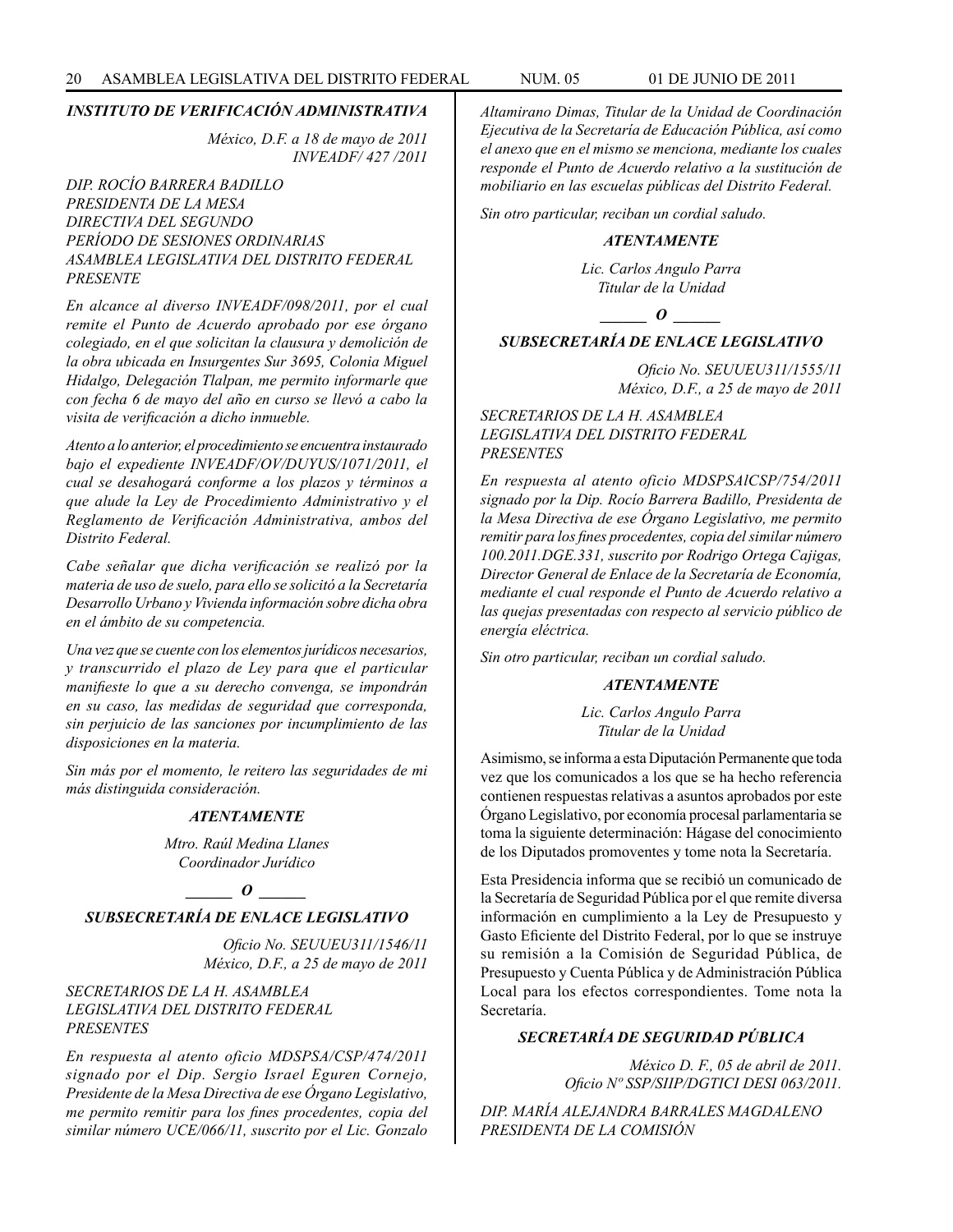## *DE GOBIERNO DE LA ASAMBLEA LEGISLATIVA DEL DISTRITO FEDERAL PRESENTE*

*Con la finalidad de dar cumplimiento a lo establecido en el Artículo 7 de la Ley de Austeridad y Gasto Eficiente para el Gobierno del Distrito Federal, anexo al presente informe sobre el viaje a la Ciudad de Cuernavaca Morelos, con motivo de la XXXVII Reunión del Comando Regional Centro País, el cual tuvo como principales objetivos:*

*- Participar en la mesa de trabajo de "Tecnologías de Información".*

*- Lograr los acuerdos necesarios de participación con las Instituciones estatales que también asistieron a este evento.*

*No omito informarle que los gastos por hospedaje, pasajes y viáticos fueron comprobados ante la Dirección General de Recursos Financieros de la Secretaría de Seguridad Pública del Distrito Federal.*

*Sin otro particular, quedo de usted.*

#### *ATENTAMENTE*

## *Ing. Manuel Nevarez López Director General*

Esta Presidencia informa que el punto enlistado en el numeral 10 del Orden del Día ha sido retirado.

Para presentar una Proposición con Punto de Acuerdo para exhortar al Secretario de Seguridad Pública del Distrito Federal, Doctor Manuel Mondragón y Kalb, para que rinda un informe del avance de los exámenes de control de confianza realizados a los elementos de la Secretaría de Seguridad Pública a su cargo, en el cual precise y detalle cuántos elementos han sido evaluados y de los resultados de los mismos cuántos han sido destituidos, inhabilitados o puestos a disposición de la Procuraduría General de Justicia del Distrito Federal por haber cometido un ilícito, se concede el uso de la Tribuna a la Diputada Lizbeth Eugenia Rosas Montero, del Grupo Parlamentario del Partido de la Revolución Democrática.

**LA C. DIPUTADA LIZBETH EUGENIA ROSAS MONTERO.** Gracias, Diputado Presidente. Con su venia.

*PROPOSICIÓN CON PUNTO DE ACUERDO PARA EXHORTAR AL SECRETARIO DE SEGURIDAD PÚBLICA EN EL DISTRITO FEDERAL, DR. MANUEL MONDRAGÓN Y KALB, PARA QUE RINDA UN INFORME DEL AVANCE DE LOS EXÁMENES DE CONTROL DE CONFIANZA REALIZADOS A LOS ELEMENTOS DE LA SECRETARÍA DE SEGURIDAD PÚBLICA A SU CARGO, EN EL CUAL PRECISE Y DETALLE CUÁNTOS ELEMENTOS HAN SIDO EVALUADOS Y DE LOS RESULTADOS DE LOS MISMOS CUÁNTOS HAN SIDO DESTITUIDOS, INHABILITADOS O PUESTOS A DISPOSICIÓN DE LA PROCURADURÍA GENERAL DE JUSTICIA DEL* 

# *DISTRITO FEDERAL POR HABER COMETIDO UN ILÍCITO, QUE PRESENTA LA DIPUTADA LIZBETH EUGENIA ROSAS MONTERO, DEL GRUPO PARLAMENTARIO DEL PARTIDO DE LA REVOLUCIÓN DEMOCRÁTICA.*

*La suscrita, Diputada Lizbeth Eugenia Rosas Montero de la Asamblea Legislativa del Distrito Federal, V Legislatura, integrante del Grupo Parlamentario del Partido de la Revolución Democrática, con fundamento en lo dispuesto por los Artículos 11, 17 fracción VI, 18 fracción VII de la Ley Orgánica; 93, 98 y 133 del Reglamento para el Gobierno Interior, ambos de la Asamblea Legislativa del Distrito Federal, someto a la consideración del Pleno de esta Honorable Asamblea Legislativa, la siguiente: Proposición con Punto de Acuerdo de urgente y obvia resolución para exhortar al Secretario de Seguridad Pública en el Distrito Federal, Dr. Manuel Mondragón y Kalb, para que rinda un informe del avance de los Exámenes de Control de Confianza realizados a los elementos de la Secretaría de Seguridad Pública a su cargo, en el cual precisé y detalle cuantos elementos resultados de los mismos han sido evaluados y de los resultados de los mismos cuantos han sido destituidos, inhabilitados o puestos a disposición de la Procuraduría General de Justicia del Distrito Federal por haber cometido un ilícito, al tenor de los siguientes:*

#### *ANTECEDENTES*

*Los ciudadanos en esta capital, así como muchos mexicanos a lo largo y ancho de nuestro país exigen a sus autoridades una respuesta rápida, que de resultados contundentes y pueda abatir el agravio que provoca la impunidad, la corrupción, la violencia y la inseguridad que día a día estamos padeciendo.*

*La situación económica y social de nuestra población, aunado al deterioro de las instituciones encargados de la seguridad pública y la procuración e impartición de justicia, generan un ambiente de mayor incertidumbre entre la población.*

*La penetración de la delincuencia en los órganos de seguridad y la complicidad de algunas autoridades con la delincuencia organizada, como lo ocurrido esta semana con la célula delictiva la "Mano con Ojos" en el gobierno priísta del Estado de México, en donde fueron detenidos 16 servidores públicos adscritos al Centro de Monitoreo conocido como C-4, de la Dirección de Seguridad Ciudadana de esta entidad, muestra la vulnerabilidad y poca responsabilidad de las autoridades por establecer políticas públicas que enfrenten de manera institucional el problema de inseguridad que prevalece en la actualidad.*

*El reto es grande, ello implica poner un alto a la inseguridad que ha ido incrementándose a lo largo de los años socavando el desarrollo de las personas y el desarrollo del país.*

*Nuestra sociedad demanda que sus autoridades asuman su compromiso para construir instituciones de seguridad*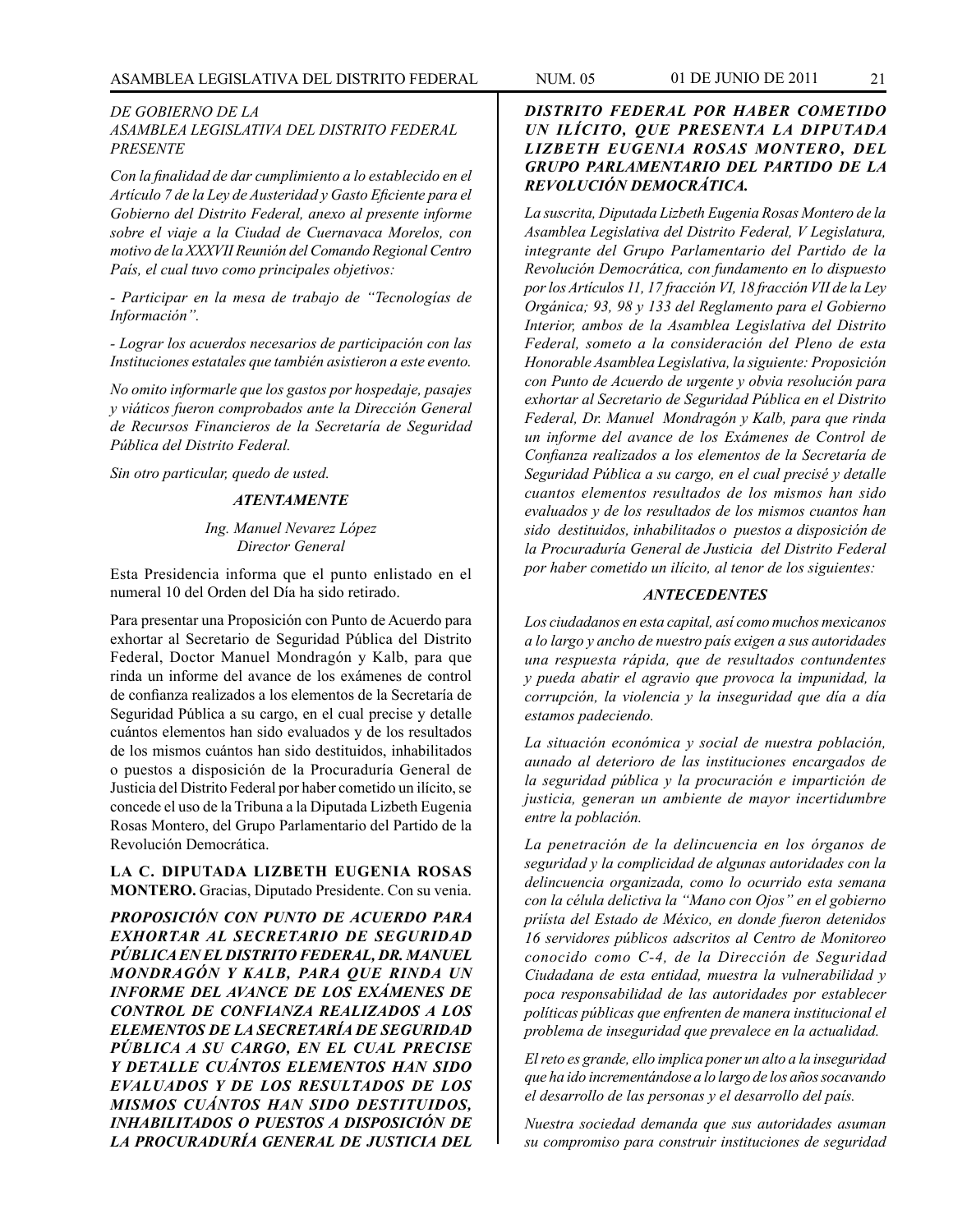*sólidas, eficaces y honestas, que permitan abatir los niveles tan altos de impunidad y corrupción.*

*El día 21 de agosto de 2008, el Consejo Nacional de Seguridad Pública integrado por los Poderes Ejecutivos Federal y Estatales, Congreso de la Unión, Poder Judicial Federal, representantes de las asociaciones de Presidentes Municipales; así como por la presencia de los medios de comunicación y las organizaciones de la sociedad civil, empresariales, sindicales y religiosas, firmaron el Acuerdo Nacional por la Seguridad, la Justicia y la Legalidad.*

*En él se incluyeron políticas que reconocen la integralidad de la Estrategia Nacional en materia de seguridad pública y, contempla políticas en materia de prevención del delito, procuración e impartición justicia, readaptación social, participación ciudadana, inteligencia y análisis legislativo y exámenes de control de confianza.*

*El acuerdo como parte de un proceso hacia una nueva institucionalidad, contempla entre otros objetivos, desarrollar y complementar el marco normativo en materia de seguridad pública, depurar las policías de los tres órdenes de gobierno y fortalecer los mecanismos de información e inteligencia.*

*Parte fundamental de este acuerdo es que la sociedad civil será la que supervise y vigile el cumplimiento de los compromisos establecidos.*

*Si bien la Ciudad de México es una de las entidades más segura en nuestro país, eso no implica dejar a un lado nuestra tarea por cumplir con las políticas públicas encargadas de prever que los elementos policíacos encargados de la seguridad pública en la capital, no cumplan con los requisitos establecidos en el Artículo 15 de al Ley Orgánica de la Secretaría de Seguridad Pública del Distrito Federal, misma que establece las bases y los lineamientos de las evaluaciones de control de confianza.*

#### *CONSIDERANDO*

*PRIMERO. Que la delincuencia representa una de las principales preocupaciones de los capitalinos, transgrediendo sus derechos y libertades;*

*SEGUNDO. Que es obligación del Gobierno del Distrito Federal, actuar con transparencia, eficacia y plena rendición de cuentas para combatir la corrupción en las instituciones encargadas de brindar seguridad pública a los capitalinos;*

*TERCERO. Que las evaluaciones de control de confianza representan un elemento importante para la depuración y fortalecimiento de la Secretaría de Seguridad Pública en el Distrito Federal.*

*Por lo anteriormente expuesto y con base en el Artículo 133 del Reglamento para el Gobierno Interior de la Asamblea Legislativa del Distrito Federal, someto a consideración de esta Diputación Permanente como de urgente y obvia resolución el siguiente:*

*PUNTO DE ACUERDO*

*ÚNICO. Se Exhorta de Seguridad Pública en el Distrito Federal, Dr. Manuel Mondragón y Kalb, para que rinda un informe del avance de los Exámenes de Control de Confianza realizados a los elementos de la Secretaría de Seguridad Pública a su cargo, en el cual precisé y detalle cuantos elementos han sido evaluados y de los resultados de los mismos cuantos han sido destituidos, inhabilitados o puestos a disposición de la Procuraduría General de Justicia del Distrito Federal.*

*Asamblea Legislativa del Distrito Federal, a 24 de Mayo de 2011.*

# *POR EL GRUPO PARLAMENTARIO DEL PARTIDO DE LA REVOLUCIÓN DEMOCRÁTICA.*

*Dip. Lizbeth Eugenia Rosas Montero*

Es cuanto, Diputado Presidente.

**EL C. PRESIDENTE.** Gracias, Diputada. En términos de lo dispuesto por el Artículo 133 del Reglamento para el Gobierno Interior de la Asamblea Legislativa del Distrito Federal, consulte la Secretaría a la Diputación Permanente en votación económica si la propuesta presentada por la Diputada Lizbeth Eugenia Rosas Montero se considera de urgente y obvia resolución.

**LA C. SECRETARIA.** Por instrucciones de la Presidencia y en votación económica, se consulta a la Diputación Permanente si la propuesta de referencia se considera de urgente y obvia resolución. Los que estén por la afirmativa, sírvanse manifestarlo levantando la mano.

Los que estén por la negativa, sírvanse manifestarlo levantando la mano.

Se considera de urgente y obvia resolución, Diputado Presidente.

**EL C. PRESIDENTE.** Está a discusión la propuesta. ¿Existen oradores en contra?

Proceda la Secretaría a preguntar a la Diputación Permanente en votación económica si es de aprobarse la propuesta a discusión.

**LA C. SECRETARIA DIPUTADA ABRIL JANNETTE TRUJILLO VÁZQUEZ.** Por instrucciones de la Presidencia y en votación económica se pregunta a la Diputación Permanente si es de aprobarse la propuesta sometida a su consideración.

Los que estén por la afirmativa sírvanse manifestarlo levantando la mano.

Los que estén por la negativa sírvanse manifestarlo levantando la mano.

Aprobada la propuesta, Diputado Presidente.

**EL C. PRESIDENTE.** Gracias, Diputada Secretaria.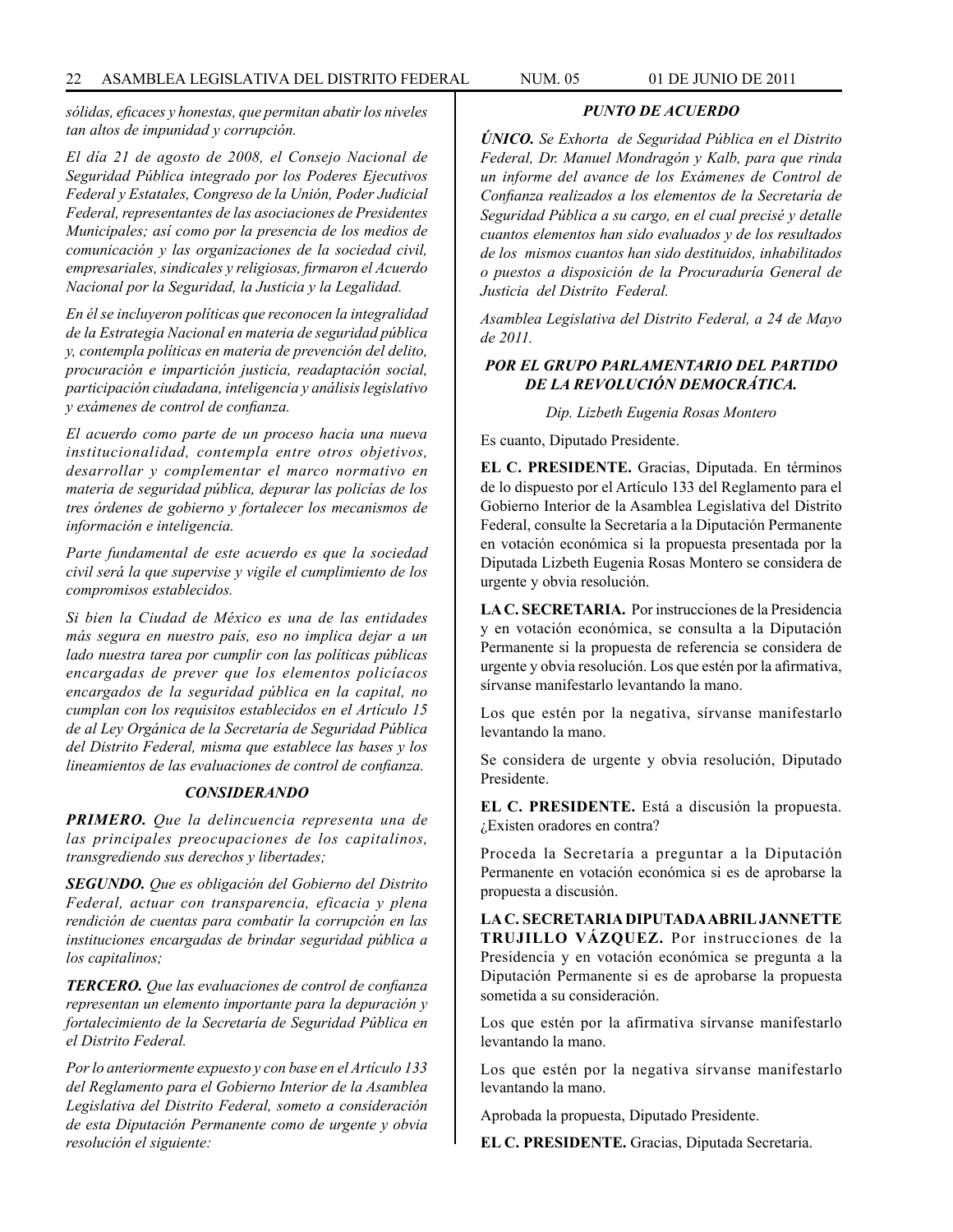Remítase a las autoridades correspondientes para los efectos legales a que haya lugar.

Esta Presidencia informa a la Diputación Permanente que recibió una solicitud del Diputado Guillermo Octavio Huerta Ling, con la finalidad de incluir un Punto de Acuerdo por el que se solicita al Jefe de Gobierno del Distrito Federal, Licenciado Marcelo Luis Ebrard Casaubon, remita a esta Soberanía el informe sobre el viaje oficial que realizó a la Ciudad Ginebra, Suiza, con motivo del Foro Mundial de Desastres, en el orden de día a desarrollarse en la presente Sesión.

Por lo que se solicita a la Secretaría consultar en votación económica a la Diputación Permanente si es de incluirse el punto en el Orden del Día.

**LA C. SECRETARIA.** Por instrucciones de la Presidencia y en votación económica, se pregunta a la Diputación Permanente si se autoriza la inclusión al Orden del Día del Punto de Acuerdo del Diputado Guillermo Huerta Ling, que se somete a su consideración.

Los que estén por la afirmativa sírvanse manifestarlo levantando la mano.

Los que estén por la negativa sírvanse manifestarlo levantando la mano.

No se autoriza, Diputado Presidente.

**EL C. PRESIDENTE.** Toda vez que no se ha autorizado, proseguimos con el Orden del Día.

Para presentar una Proposición con Punto de Acuerdo para exhortar al Secretario de Desarrollo Urbano y Vivienda a realizar un padrón de las familias que se encuentran viviendo en albergues, campamentos y módulos considerados ciudades perdidas, se concede el uso de la Tribuna al Diputado Cristian Vargas Sánchez, a nombre propio y del Diputado Israel Betanzos Cortés, del Grupo Parlamentario del Partido Revolucionario Institucional.

**EL C. DIPUTADO ALAN CRISTIAN VARGAS SÁNCHEZ.** Con su venia, Diputado Presidente.

*PROPOSICIÓN CON PUNTO DE ACUERDO PARA EXHORTAR AL SECRETARIO DE DESARROLLO URBANO Y VIVIENDA A REALIZAR UN PADRÓN DE LAS FAMILIAS QUE SE ENCUENTRAN VIVIENDO EN ALBERGUES, CAMPAMENTOS Y MÓDULOS, CONSIDERADOS CIUDADES PERDIDAS, QUE PRESENTA EL DIPUTADO CRISTIAN VARGAS SÁNCHEZ A NOMBRE PROPIO Y DEL DIPUTADO ISRAEL BETANZOS CORTES, DEL GRUPO PARLAMENTARIO DEL PARTIDO REVOLUCIONARIO INSTITUCIONAL.*

*Diputado Presidente los que suscriben Diputados Israel Betanzos Cortes y Alan Cristian Vargas Sánchez, integrantes del Grupo Parlamentario del PRI en esta Honorable Asamblea Legislativa del Distrito Federal, V*  *Legislatura, con fundamento en los Artículos 122 base primera, fracción V, inciso o) de la Constitución Política de los Estados Unidos Mexicanos, 42 fracción XXX del Estatuto de Gobierno del Distrito Federal, 17 fracción VI de la Ley Orgánica de la Asamblea Legislativa del Distrito Federal y 133 del Reglamento para el Gobierno Interior de la Asamblea Legislativa del Distrito Federal, ponemos a su consideración el presente Punto de Acuerdo para exhortar al Secretario de Desarrollo Urbano y Vivienda, a realizar un padrón de las familias que se encuentran viviendo en albergues, campamentos o módulos, consideradas ciudades perdidas al tenor de los siguientes:*

#### *CONSIDERANDOS*

*Que el 19 de septiembre de 1985 se suscito en la Ciudad de México una de las mayores tragedias de su historia.*

*Que este sismo de 1985 dejó 30 mil viviendas, 400 edificios destruidos y miles de damnificados.*

*Que después de 1985 la población afectada se organizó en asociaciones civiles para la exigencia de vivienda digna.*

*Que gobierno y ciudadanos contribuyeron en la reconstrucción de la Ciudad firmando el Convenio de Concertación Democrática para la Reconstrucción, con el cual se edificaron 80 mil viviendas para las víctimas del sismo.*

*Que a veintiséis años del sismo; aun hay familias que habitan en albergues, campamentos o módulos para damnificados; no necesariamente procedentes del mismo sismo de 1985, pero que por su situación económica habitan en estos espacios por no contar con ayuda gubernamental para adquirir una vivienda digna.*

*Que en esos campamentos se vive en hacinamiento, sin servicios de calidad y que esto afecta el desarrollo de la población infantil que habita en esos lugares.*

*Que en ese tipo de hábitat a los niños no se les estimula en su desarrollo ni se propician acciones para favorecer su aprendizaje, y en algunos casos ni siquiera cuentan con actas del registro civil.*

*Que el último reporte del Gobierno de la Ciudad, se manifiesta que aún existen más de 69 ciudades perdidas en las que se concentran 40 mil 367 personas consideradas como los pobres de los pobres.*

*Que estos sitios se caracterizan por tener altos índices de marginalidad y criminalidad, ya que en su mayoría se ubican en espacios cerrados o de difícil acceso para la policía, mientras que sus residentes viven en pequeños cuartos de no más de cuatro por cuatro metros, sin separaciones, fabricados con material de desecho, como láminas de asbesto o plástico, y madera; tampoco cuentan con agua potable, iluminación o ventilación adecuada.*

*Que ese mismo reporte del año 2009, establece que en la Delegación Iztapalapa existen 12 ciudades perdidas con una*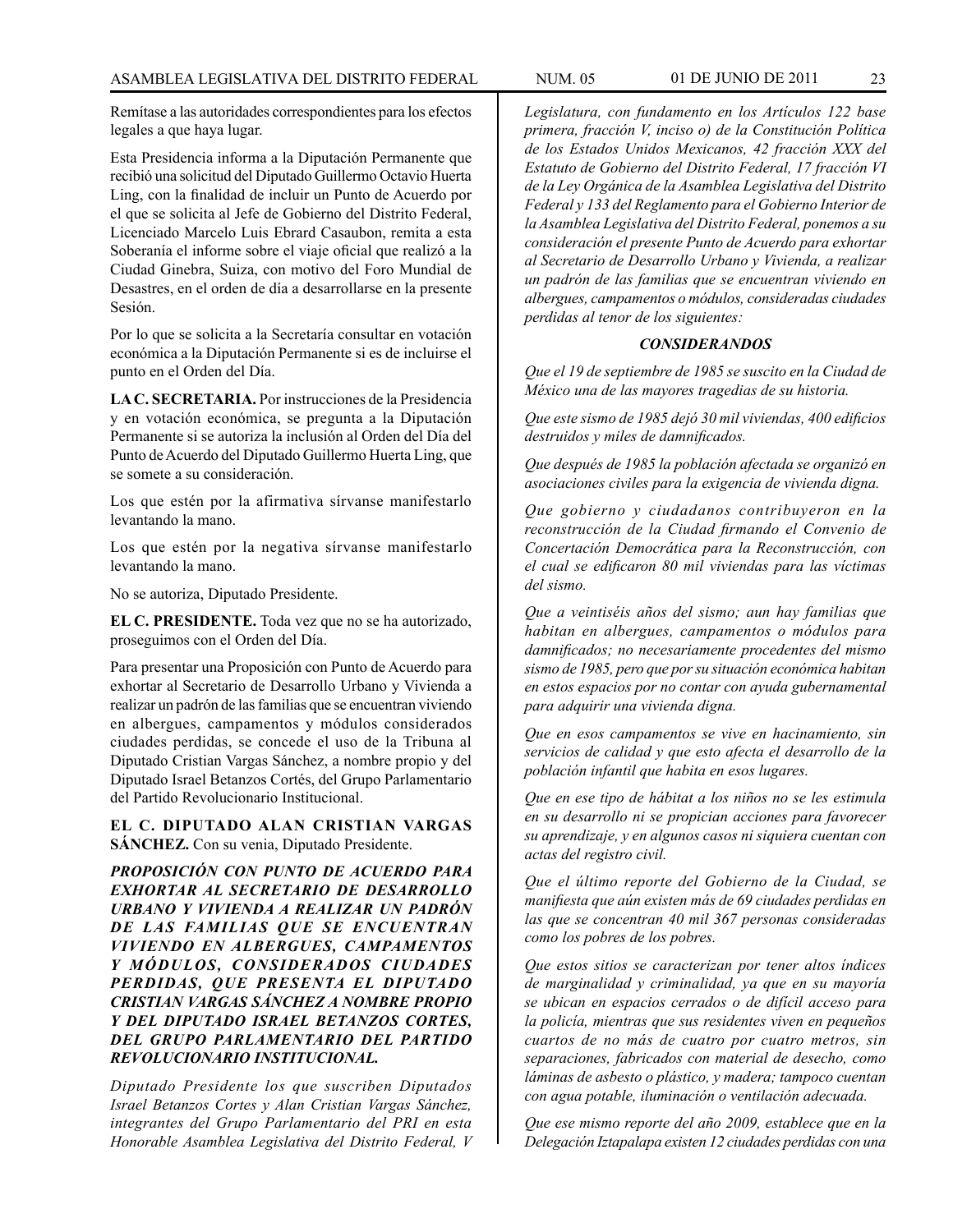## 24 ASAMBLEA LEGISLATIVA DEL DISTRITO FEDERAL NUM. 05 01 de JUNIO de 2011

*población de 20 mil 20 personas; en Gustavo A. Madero 11 con mil 182 habitantes; en Magdalena Contreras hay 9 con una población de 5 800 personas; en Azcapotzalco hay 7000 personas en esta condición.; asimismo, Coyoacán con 6 campamentos y 3 mil 90 personas; Venustiano Carranza con 5 y 775 habitantes; Miguel Hidalgo con 4 y 435 personas; Cuauhtémoc con ciudades perdidas y 750; Xochimilco con 2 y 3 600); Benito Juárez y Tlalpan, una cada una, con 450 y 275 personas en situación vulnerable respectivamente.*

*Que en una Ciudad perdida el ambiente es propicio para la desintegración social y la fragmentación de las formas de socíabilidad; y esto conlleva a la generación de delincuencia e inseguridad.*

*Que estas familias que habitan en albergues, campamentos y módulos, que por no aceptar el liderazgo de algún "luchador social" que lucra con su dolor o pobreza, para un fin político, no han recibido ayuda gubernamental.*

*Que de acuerdo con el Artículo cuarto de la Constitución Política de los Estados Unidos Mexicanos toda familia tiene derecho a disfrutar de vivienda digna y decorosa; la adquisición de una vivienda, es uno de los principales derechos con los que cuenta el ser humano; sobre todo de aquellos que por su situación vulnerable no pueden adquirirla. Por lo anteriormente expuesto se presenta el siguiente Punto de Acuerdo.*

## *ACUERDO*

*PRIMERO: se exhorta al Secretario de Desarrollo Urbano y Vivienda, Arquitecto Felipe Leal Suárez, a realizar un padrón de las familias que se encuentran viviendo en albergues, campamentos o módulos, llamados ciudades perdidas y que no cuenten con alguno de los apoyos gubernamentales de vivienda digna.*

*SEGUNDO: se solicita al Director del Instituto de Vivienda, Licenciado Antonio Revah Lacouture, implemente un programa que facilite créditos para la vivienda digna a las familias que se encuentran viviendo en albergues, campamentos o módulos, consideradas ciudades perdidas.*

# *ATENTAMENTE*

*Dip. Alan Cristian Vargas Sánchez*

Es cuanto, Diputado Presidente.

#### **EL C. PRESIDENTE.** Gracias, Diputado.

En términos de lo dispuesto por el Artículo 133 del Reglamento para el Gobierno Interior de la Asamblea Legislativa del Distrito Federal, consulte la Secretaría a la Diputación Permanente en votación económica, si la propuesta presentada por el Diputado Cristian Vargas Sánchez se considera de urgente y obvia resolución.

**LA C. SECRETARIA**. Por instrucciones de la Presidencia y en votación económica, se consulta a la Diputación Permanente si la propuesta de referencia se considera de urgente y obvia resolución.

Los que estén por la afirmativa, sírvanse manifestarlo levantando la mano.

Los que estén por la negativa, sírvanse manifestarlo levantando la mano.

No se considera de urgente y obvia resolución, Diputado Presidente.

#### **EL C. PRESIDENTE.** Gracias, Diputada.

En virtud de no haberse considerado de urgente y obvia resolución, se turna para su análisis y dictamen a la Comisión de Desarrollo e Infraestructura Urbana.

Esta Presidencia da la más cordial bienvenida a nombre de la Asamblea Legislativa del Distrito Federal, al Doctor Valentín Yáñez Campos y a los estudiantes de la Facultad de Ciencias Políticas y Sociales de la Universidad Nacional Autónoma de México, que el día de hoy nos acompañan. Bienvenidos.

Para presentar una Proposición con Punto de Acuerdo por el que se exhorta al Secretario de Salud del Distrito Federal, para que implemente acciones de promoción dirigidas a mujeres sobre la importancia de las revisiones periódicas, se concede el uso de la Tribuna a la Diputada Lizbeth Eugenia Rosas Montero, a nombre propio y de la Diputada Maricela Contreras Julián, del Grupo Parlamentario del Partido de la Revolución Democrática.

**LA C. DIPUTADA LIZBETH EUGENIA ROSAS MONTERO**. Con su venia, Diputado Presidente.

*PROPOSICIÓN CON PUNTO DE ACUERDO POR EL QUE SE EXHORTA AL SECRETARIO DE SALUD DEL DISTRITO FEDERAL PARA QUE IMPLEMENTE ACCIONES DE PROMOCIÓN DIRIGIDAS A MUJERES SOBRE LA IMPORTANCIA DE LAS REVISIONES MÉDICAS PERIÓDICAS, QUE PRESENTA LA DIPUTADA LIZBETH EUGENIA ROSAS MONTERO A NOMBRE PROPIO Y DE LA DIPUTADA MARICELA CONTRERAS JULIÁN, DEL GRUPO PARLAMENTARIO DEL PARTIDO DE LA REVOLUCIÓN DEMOCRÁTICA.*

*Las suscritas, Diputada Maricela Contreras Julián y Diputada Lizbeth Eugenia Rosas Montero integrantes del Partido de la Revolución Democrática, con fundamento en lo dispuesto por los Artículos 10 fracción XI, 17 fracción VI de la Ley Orgánica y 133 del Reglamento para el Gobierno Interior de la Asamblea Legislativa del Distrito Federal, somete a la consideración de esta Soberanía, la siguiente Proposición con Punto de Acuerdo, bajo las siguientes:*

#### *CONSIDERACIONES*

*La salud es un derecho social cuya base jurídica se expresa en diversas obligaciones que los Estados deben cumplir de acuerdo a diversos instrumentos internacionales y a su legislación interna.*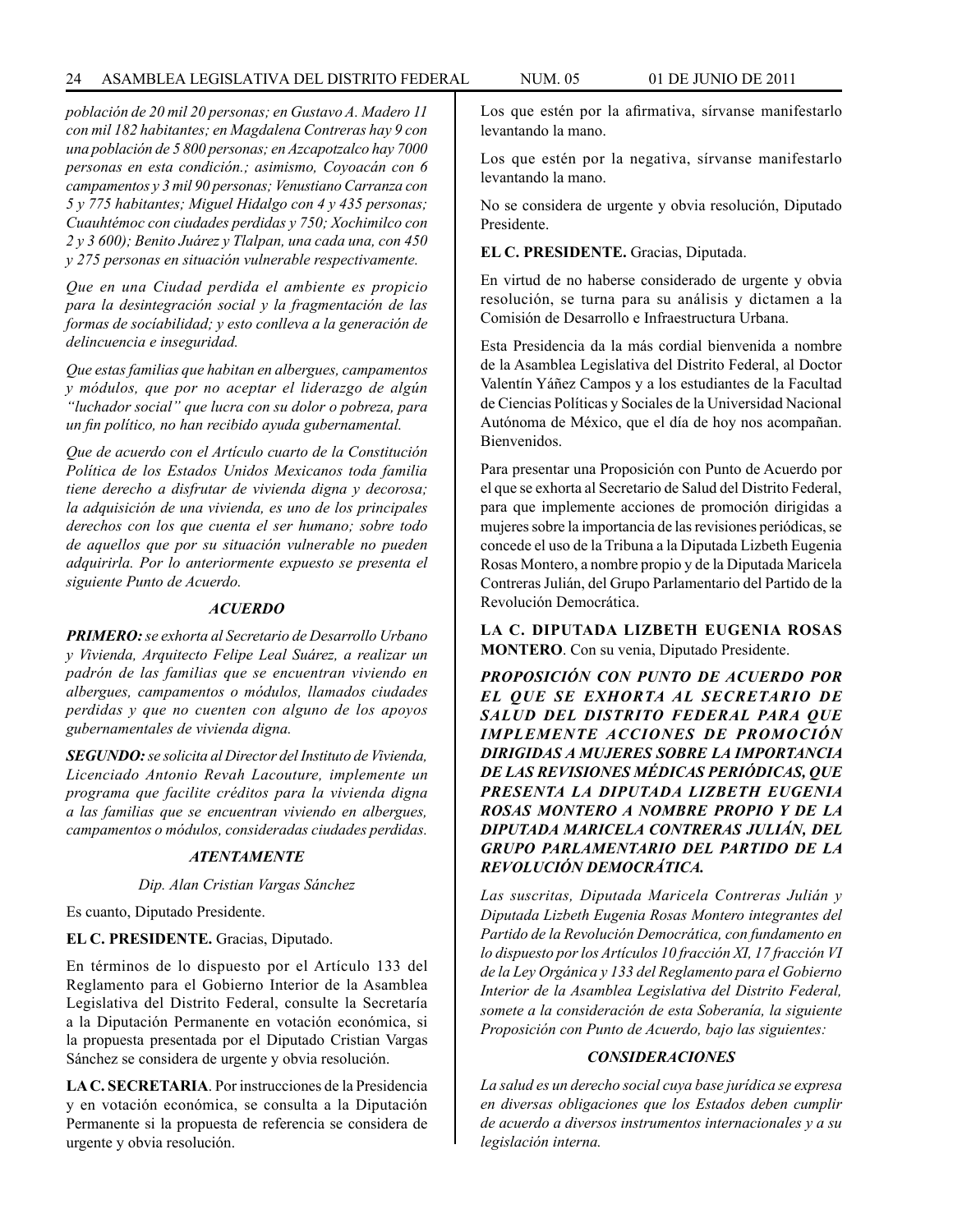*En ese contexto, la salud se relaciona con otros aspectos del bienestar, puesto que su goce se encuentra vinculado con el disfrute del derecho a la alimentación, al saneamiento, al agua y a la vivienda, esto es, el derecho a un nivel de vida adecuado, que se traduce en un estado de completo bienestar físico, mental y social, y no sólo la ausencia de enfermedad o dolencia, como lo define la Organización Mundial de la Salud.*

*La equidad de género en la salud se entiende como la eliminación de aquellas disparidades innecesarias, evitables e injustas en las oportunidades de hombres y mujeres para gozar de las condiciones de vida y servicios que les permitan estar en buena salud y no enfermarse, discapacitarse o morir por causas prevenibles y evitables.*

*La Organización Panamericana de la Salud, señala que el enfoque de género debe ser adoptado desde cuatro aspectos fundamentales para el logro de la equidad de género en salud: el estado de salud, acceso a la atención, financiamiento y distribución de la carga de responsabilidades y el poder en la producción de salud.*

*Las inequidades sociales entre hombres y mujeres se traducen en formas de discriminación y desventajas concretas para las mujeres en el acceso a los recursos, la información y la prestación de servicios médicos de calidad; esto, a pesar de que son las mujeres quienes tienen una mayor necesidad de servicios de salud, debido no sólo a su rol biológico en la reproducción (embarazo, parto y puerperio), sino sobre todo, debido a su alta morbilidad en el ciclo vital y su mayor longevidad.*

*En México la esperanza de vida de las mujeres es de 78.1 años y la de los hombres es de 73.2 años de edad (datos del Consejo Nacional de Población), lo que significa que las mujeres viven 4.9 años más en promedio.*

*Esta situación no equivale necesariamente a una mejor salud; las observaciones indican que aunque las mujeres pueden vivir más tiempo, tienden a experimentar mayor morbilidad que los hombres a lo largo de su ciclo vital. Esto se expresa en incidencias más altas de trastornos agudos, una mayor prevalencia de enfermedades crónicas no mortales, y niveles más altos de discapacidad en el corto y largo plazo que afectan significativamente la calidad de sus vidas.*

*Los cambios epidemiológicos y demográficos en México ligados a las pautas culturales de género se reflejan en las causas de mortalidad diferenciada en hombres y mujeres. En los últimos 25 años se han registrado cambios importantes, pasando de las enfermedades infecciosas a las enfermedades crónico-degenerativas como la diabetes mellitus y las enfermedades isquémicas del corazón como las principales causas de muerte.*

*El sobrepeso y la obesidad, son problemas que afectan a cerca de 70% de la población entre los 30 y 60 años,*  *en ambos sexos. Sin embargo, entre las mujeres existe un mayor porcentaje de obesidad. Ambos son factores de riesgo que se manifiestan en causas de mortalidad como la diabetes (principal causa de muerte en el país), cuya tasa de mortalidad es mayor en las mujeres (67.7) en comparación con los hombres (58.3) (Encuesta Nacional sobre Uso del Tiempo, 2006).*

*La violencia de género es un problema de salud pública y constituye una causa subyacente que perjudica el estado de salud de mujeres y hombres, sus efectos directos e indirectos se traducen en lesiones, estrés, trastornos en el ámbito familiar, días de trabajo perdidos, entre otros. En este sentido, la violencia contra las mujeres expresada en el maltrato físico, el abuso sexual, psicológico y/o económico ponen en riesgo la salud e incluso la propia vida de las mujeres.*

*En la Ciudad de México, a pesar de los grandes avances que se han conseguido para el acceso al derecho a la salud de las mujeres, aun persiste una desigualdad de género, que impide ejercer de manera plena este derecho, generando discriminación y cifras preocupantes respecto a las defunciones de mujeres por enfermedades que son perfectamente prevenibles, pues las enfermedades que se presentan mayoritariamente en hombres en comparación con mujeres, causan más la defunción de estas últimas, debido entre otros factores a que las mujeres regularmente dejamos para después la atención médica por las responsabilidades en el trabajo, en el cuidado de los hijos y en las labores del hogar, por lo que enfermedades que se pueden prevenir avanzan lentamente hasta que nos causan una muerte silenciosa, aunque su presencia sea más frecuente en hombres.*

*Una muestra de esa desigualdad en la atención médica se aprecia en las cifras de la Secretaría de Salud Federal en el total de egresos hospitalarios y causas de mortalidad en la red de hospitales de la Ciudad de México; por ejemplo, en enfermedades cardiovasculares egresan un total de 9.5% de hombres contra 4.6% de mujeres, sin embargo, se presentan 21.1 % defunciones femeninas y 18.2% de masculinas por esta causa; en enfermedades respiratorias, aún cuando la diferencia de egresos hospitalarios es de casi cuatro puntos porcentuales, pues en hombres es de 4.1 % y de 1.9% en mujeres, las muertes son más en estas últimas con 4.9% contra 4.6% respecto de aquellos.*

*En el caso de la diabetes, los hombres salen más de los hospitales con el 3.3% respecto a las mujeres con 1.7%, pero son más las muertes de féminas por esta causa con 15.8% frente a un 13.5%; en tumores malignos se registra algo similar, pues mientras 8.7% de hombres reportan egresos hospitalarios contra 6.1 % de mujeres, de estas existe un registro de 16.9% de muertes contra 14.5% en hombres.*

*Esas cifras nos alertan sobre la presencia de una brecha de inequidad de género en los servicios de salud de la*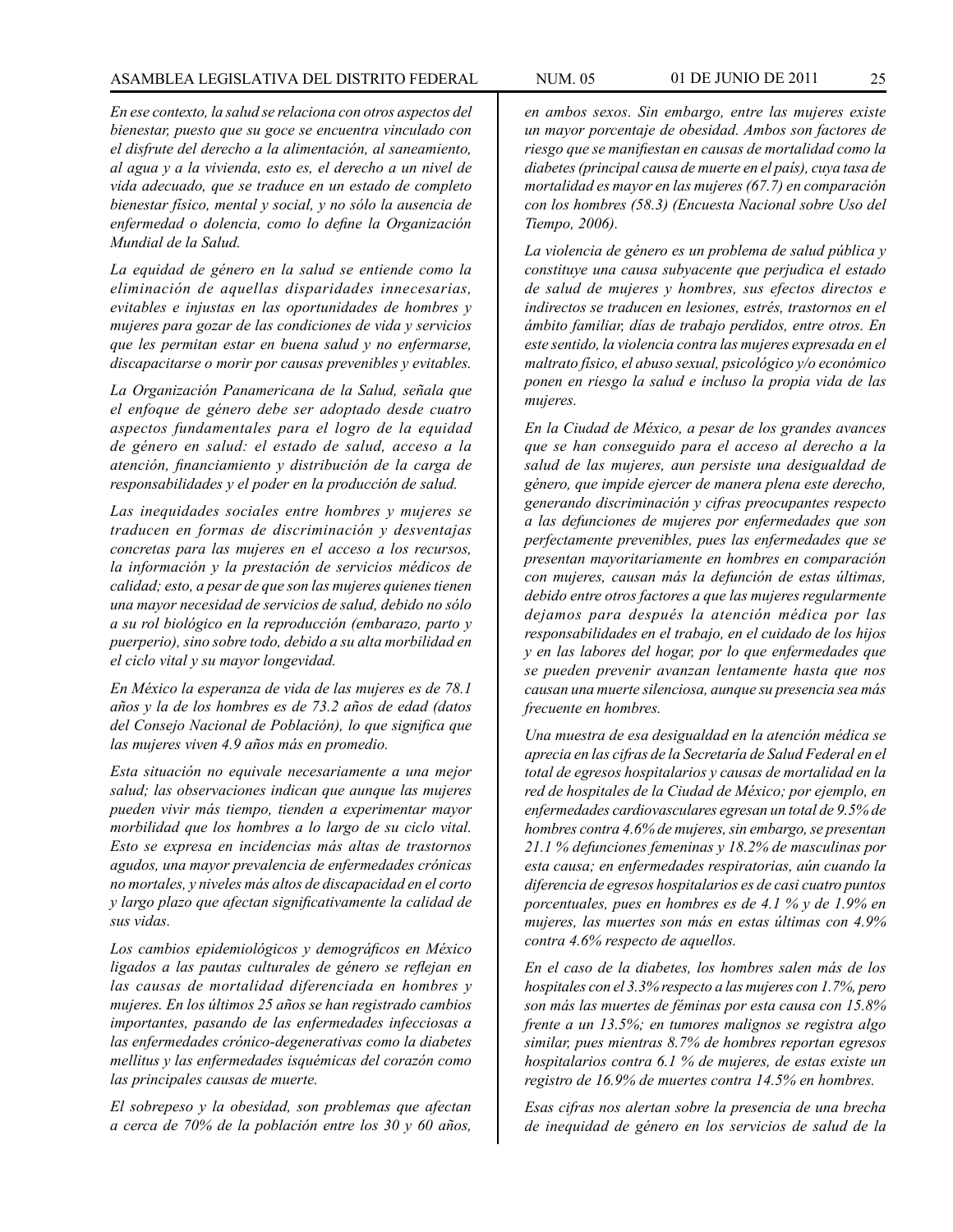*Ciudad de México que debe disminuirse y que no debemos ignorar, de lo contrario, ¿cómo explicar que más hombres salgan de hospitales y más mujeres mueran por los mismos padecimientos?, por ello se requiere garantizar el derecho a la salud con la asignación de mayores recursos y abatir los rezagos de infraestructura, personal y medicamentos para brindar una atención pronta y oportuna a todas las mujeres del Distrito Federal.*

*Es importante reconocer que aún con los problemas en el acceso a la salud de las mujeres, la Ciudad de México ha logrado avances para garantizar el ejercicio del derecho de las mujeres a la salud reproductiva, pues el nivel de mortalidad materna en la Ciudad está por abajo del promedio nacional: 56.7 y 60 muertes por cien mil nacimientos, respectivamente; no obstante esta reducción, la maternidad se sigue viviendo con riesgos, y más aún para niñas y jóvenes, pues el riesgo de morir entre adolescentes embarazadas es 1.2 veces más alto que para el resto de las mujeres, según datos reportados por el INEGI (Instituto Nacional de Estadística y Geografía).*

*Sin embargo, es necesario intensificar los esfuerzos y trabajar para que el derecho a la salud de las mujeres no esté sujeto a inequidades, ya que estas son diferencias innecesarias, evitables y, además, injustas.*

*Por lo anteriormente y expuesto, se somete a consideración del Pleno de la Asamblea Legislativa del Distrito Federal, como de urgente y obvia resolución el siguiente:*

# *PUNTO DE ACUERDO*

*ÚNICO. La Asamblea Legislativa del Distrito Federal, exhorta respetuosamente al Secretario de Salud del Gobierno del Distrito Federal. Dr. Armando Ahued Ortega para que implemente acciones de promociones dirigidas a mujeres sobre la importancia de las revisiones médicas periódicas y los beneficios para su salud.*

*Recinto de la Asamblea Legislativa del Distrito Federal, a 1º del mes de junio de 2011.*

# *SUSCRIBEN*

*Dip. Maricela Contreras Julián Dip. Lizbeth Eugenia Rosas Montero*

Es cuanto, Diputado Presidente.

**EL C. PRESIDENTE.** Gracias, Diputada.

En términos de lo dispuesto por el Artículo 133 del Reglamento para el Gobierno Interior de la Asamblea Legislativa del Distrito Federal, consulte la Secretaría a la Diputación Permanente en votación económica si la propuesta presentada por la Diputada Lizbeth Eugenia Rosas Montero se considera de urgente y obvia resolución.

**LA C. SECRETARIA.** Por instrucciones de la Presidencia y en votación económica se consulta a la Diputación Permanente si la propuesta de referencia se considera de urgente y obvia resolución.

Los que estén por la afirmativa, sírvanse manifestarlo levantando la mano.

Los que estén por la negativa, sírvanse manifestarlo levantando la mano.

Se considera de urgente y obvia resolución, Diputado Presidente.

**EL C. PRESIDENTE.** Gracias, Diputada. Está a discusión la propuesta. ¿Existen oradores en contra?

Proceda la Secretaría a preguntar a la Diputación Permanente en votación económica si es de aprobarse la propuesta a discusión.

**LA C. SECRETARIA.** Por instrucciones de la Presidencia y en votación económica se pregunta a la Diputación Permanente si es de aprobarse la propuesta sometida a su consideración.

Los que estén por la afirmativa, sírvanse manifestarlo levantando la mano.

Los que estén por la negativa, sírvanse manifestarlo levantando la mano.

Aprobada la propuesta, Diputado Presidente.

**EL C. PRESIDENTE.** Remítase a las autoridades correspondientes para los efectos legales a que haya lugar.

Para presentar una Proposición con Punto de Acuerdo por el que se solicita a los 16 Jefes Delegacionales, al Instituto de Verificación Administrativa y a la Procuraduría General de Justicia para que se implemente el programa "Cero Venta de Activos en Tlapalerías", se concede el uso de la Tribuna a la Diputada Alicia Virginia Téllez Sánchez, del Grupo Parlamentario del Partido Revolucionario Institucional.

**LA C. DIPUTADA ALICIA VIRGINIA TÉLLEZ SÁNCHEZ.** Con su permiso, Diputado Presidente.

Por economía parlamentaria y solicitando que al final de mi intervención se incorpore al Diario de los Debates el total de la propuesta presentada, sólo leeremos lo más relevante.

**EL C. PRESIDENTE.** Así se hará, Diputada.

# **LA C. DIPUTADA ALICIA VIRGINIA TÉLLEZ SÁNCHEZ.**

*PROPOSICIÓN CON PUNTO DE ACUERDO POR EL QUE SE SOLICITA A LOS 16 JEFES DELEGACIONALES, AL INSTITUTO DE VERIFICACIÓN ADMINISTRATIVA, A LA PROCURADURÍA GENERAL DE JUSTICIA, PARA QUE SE IMPLEMENTE EL PROGRAMA "CERO VENTA DE ACTIVOS EN TLAPALERÍAS", QUE PRESENTA LA DIPUTADA ALICIA VIRGINIA TÉLLEZ SÁNCHEZ, DEL GRUPO PARLAMENTARIO DEL PARTIDO REVOLUCIONARIO INSTITUCIONAL.*

*La suscrita Diputada Alicia Téllez Sánchez, integrante del Grupo Parlamentario del Partido Revolucionario Institucional, con fundamento en lo dispuesto por*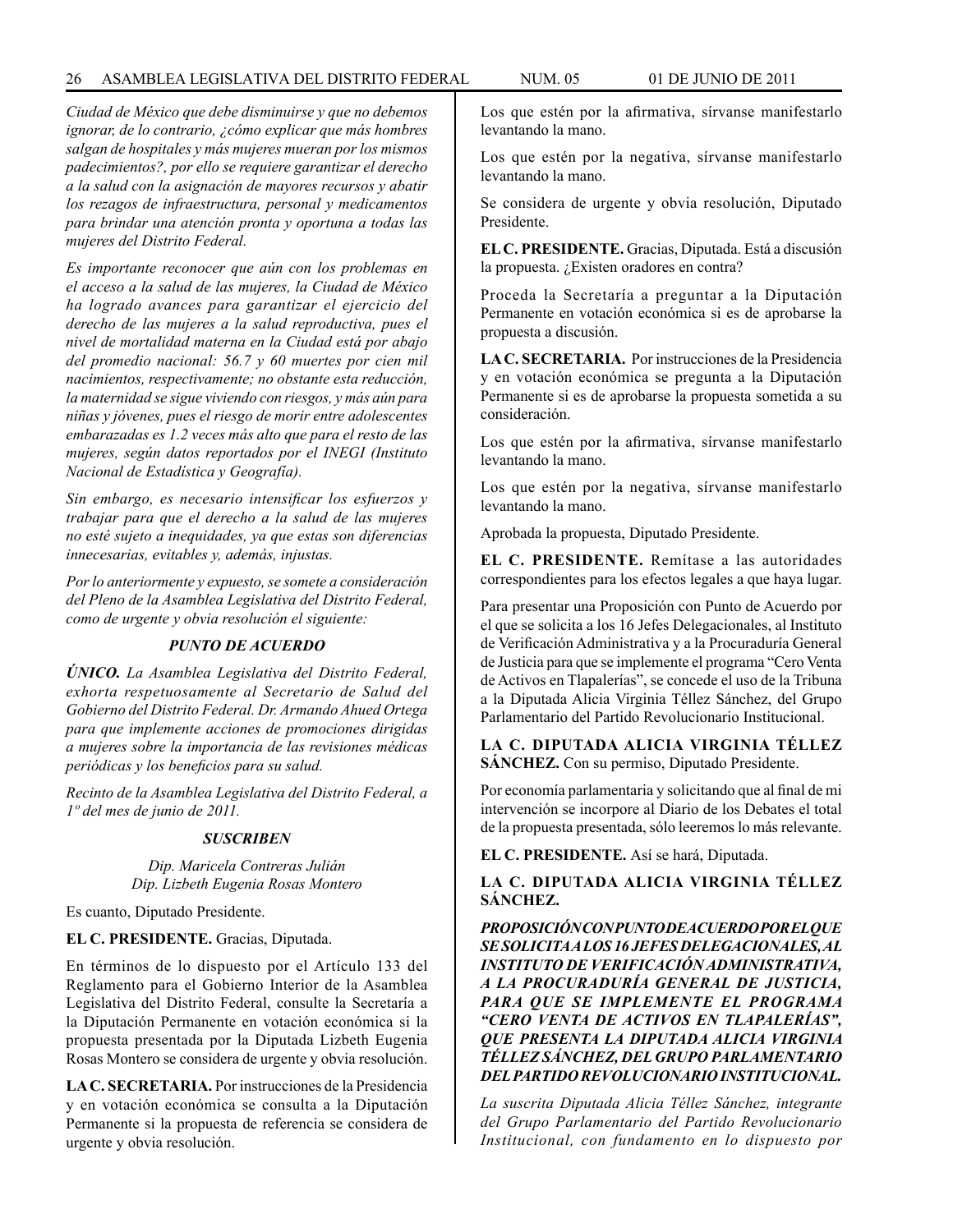*los Artículos 13 fracción II; 17 fracción VI de la Ley Orgánica de la Asamblea Legislativa del Distrito Federal y 133 del Reglamento para el Gobierno Interior de la Asamblea Legislativa del Distrito Federal, someto a la consideración de este Honorable Cuerpo Legislativo la siguiente Proposición con Punto de Acuerdo, al tenor de los siguientes:*

#### *ANTECEDENTES*

*Las autoridades capitalinas han detectado la venta de solventes a menores de edad quienes los utilizan como droga, la venta se realiza en lugares tales como: tiendas, comercios establecidos, puestos del comercio informal, tianguis, tlapalerías, algunos comercios establecidos de la vía pública, y domicilios particulares, el consumo de inhalantes en el Distrito Federal ha crecido en forma alarmante. Según el Sector Salud y la Procuraduría General de Justicia se reporta que una cifra entre el 1.3 y hasta el 1.5 por ciento del total de la población joven en el D.F. ya han probado este tipo de sustancias como drogas, dichas drogas afectan con mayor frecuencia a jóvenes entre los 10 y los 17 años, afectando con mayor frecuencia a los niños y jóvenes de la calle.*

*El Jefe Delegacional en Álvaro Obregón, Eduardo Santillán, revelo que en la Demarcaciones a su cargo hay más de 8,000 jóvenes consumidores de estas sustancias, adictos al llamado "activo" el cual se coloca en una estopa que se impregna con pegamento PVC, entre otras sustancias toxicas, y es conocida como "mona". El Titular de la Procuraduría General de Justicia del Distrito Federal, Miguel Ángel Mancera, junto con el Jefe Delegacional en Álvaro Obregón, indicaron que se inició un operativo denominado "Cero Venta de Activos en Tlapalerías" el cual se aplicaría en las 250 tlapalerías que hay en la jurisdicción que comprende esta Demarcaciones para prohibir la venta de latas de solventes a menores de edad.*

*Para mayor abundamiento y reforzamiento sobre el tema nos ceñimos al tenor de los siguientes:*

#### *CONSIDERANDOS*

*PRIMERO. Que el Artículo 13, fracción II y IV de la Ley Orgánica de esta Soberanía establece que esta Representación Popular puede dirigir a las Autoridades de la Administración Pública Local, a través de la Mesa Directiva, por acuerdo del Pleno o por conducto de la Comisión de Gobierno peticiones y recomendaciones a las autoridades locales competentes tendientes a satisfacer los derechos e intereses legítimos de los habitantes del Distrito Federal y a mejorar la utilización y aplicación de los recursos disponibles.*

*SEGUNDO. Que algunos comercios establecidos como tlapalerías, puestos del comercio informal, negocios en la vía pública, se están vendiendo solventes a menores de edad y los jóvenes que los compran los utilizan como drogas inhalantes.*

*TERCERO. Que se calcula que en el área metropolitana hay alrededor de 34 mil niños que trabajan o sobreviven en la calle. La edad promedio de los niños de la calle fluctúa entre 9 y 17 años, el 75% son niños y el 25% son niñas, de los que 60% proviene de varios estados de la República y el 40% restante de la zona metropolitana, el 95% han tenido contacto con las drogas y una de las más utilizadas por estos niños son los "activos". De manera puntual esta situación es agravada por la facilidad que los menores de edad tienen para hacerse de estas sustancias ya que en muchos comercios se las venden sin importar la edad, además la facilidad que tienen para adquirirla por su bajo costo, esto les permite comprar hasta \$30.00 de solvente, y de ahí obtener un número similar de "monas", es decir por cada una se paga alrededor de un peso. En México existen casi cinco mil niños y jóvenes, recluidos en 54 centros tutelares, menores infractores viviendo en cárceles miniaturas y en mal estado. Cerca de 70% de estos jóvenes y adolescentes están en prisión por robo; la mitad de ellos hurtó objetos con un valor menor a los 6 mil pesos y una cuarta parte arrebató cosas que no valían ni mil pesos, en la mayoría de los casos efectuaron esto robos para poder mantener su vicio.*

*CUARTO. Que durante este año el Procurador de Justicia del Distrito Federal dio a conocer el caso de un puesto semifijo de mariscos, en Av. Insurgentes donde se vendían los mentados "cócteles", que es la mezcla de diversos solventes ya preparados a \$20.00 y la mayoría de los clientes que consumían estas sustancias eran niños o jóvenes de la calle.*

*QUINTO. Que antes los niños de la calle solo se dedicaban a pedir limosna, limpiar parabrisas o vender chicles, ahora la incorporación de empleos informales ha cambiado y su destino llega a ser la explotación infantil, la pornografía, la delincuencia organizada y peor aún se drogan con inhalantes o solventes como "tiner", "PVC" o el famoso "Resistol 5000", que son fácilmente adquiridos en comercios establecidos como las tlapalerías, por lo que se debe atender de manera pronta esa situación, pues los datos muestran una tendencia creciente sobre todo en redes de narcomenudeo y de sexo recompensado.*

*SEXTO. Que el día 29 de diciembre del 2010, fue publicada en la Gaceta Oficial del Distrito Federal, la Ley para la Atención Integral del Consumo de Sustancias Psicoactivas del Distrito Federal, la cual establece en su Artículo 1 que las disposiciones de dicha Ley son de orden público, interés social y de observancia general en el Distrito Federal. Los derechos que deriven de ella serán aplicables a todas las personas que habitan y transitan en el Distrito Federal con un enfoque de derechos humanos y de perspectiva de género, teniendo por objetivo entre otros: establecer las bases de política pública en materia de atención integral del consumo de sustancias psicoadictivas en el Distrito Federal, así como definir la coordinación de políticas, programas y acciones, así como la inversión y asignación de recursos públicos para la atención integral del consumo de sustancias psicoactivas;*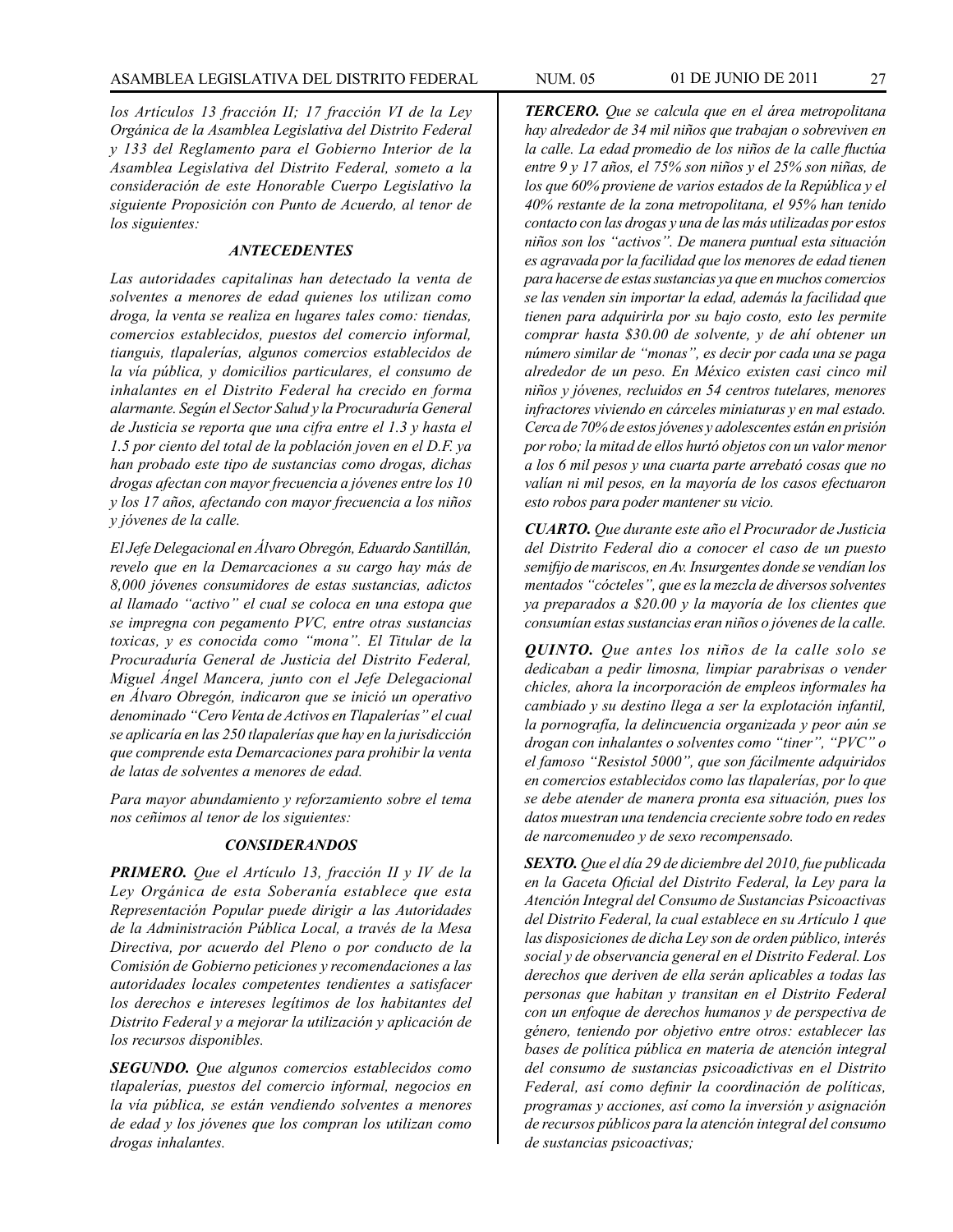*SÉPTIMO. Que el Artículo 3 fracción XXVIII de la Ley para la Atención Integral del Consumo de Sustancias Psicoactivas del Distrito Federal, establece que para los fines de esta Ley, se entenderá por sustancia psicoactiva, aquella sustancia que altera algunas funciones psicológicas y a veces físicas, que al ser consumidas reiteradamente tiene la probabilidad de dar origen a una adición. Estos productos incluyen las sustancias, estupefacientes y psicotrópicos clasificados en la Ley Genera de Salud, aquellos de uso médico, los de uso industrial, los derivados de elementos de origen natural, los de diseño, así como el tabaco y el alcohol.*

*En ese sentido, de conformidad con el Artículo 17Bis de la Ley General de Salud es a la COFEPRIS, la autoridad responsable de realizar visitas de verificación las cuales podrá realizarlas de manera coordinada con la Secretaría de Salud del Distrito Federal y la y los Titulares de las 16 Demarcaciones Territoriales del Distrito Federal.*

*OCTAVO. Que es importante que en el Distrito Federal el Secretario de Salud, el Doctor Armando Ahued Ortega, como en el encargado coordinar los trabajos en materia de salud pública del Distrito Federal y realizar trabajo conjunto con las autoridades Federales y de las 16 Demarcaciones Territoriales, y en términos de la Ley para la Atención Integral del Consumo de Sustancias Psicoactivas del Distrito Federal, se establezca de manera ordinaria el Programa realizado de manera entre la Procuraduría General de Justicia del Distrito Federal y la Delegación Álvaro Obregón denominado "CERO VENTA DE ACTIVOS EN TLAPALERÍAS" en todo el Distrito Federal.*

*Por lo anteriormente expuesto someto a la consideración de esta Honorable Asamblea Legislativa del Distrito Federal el siguiente:*

#### *PUNTO DE ACUERDO*

*PRIMERO. El Pleno de esta V Legislatura de la Asamblea Legislativa del Distrito Federal, exhorta respetuosamente al Titular de la Demarcaciones Territorial en Álvaro Obregón, Lic. Eduardo Santillán y al Titular de la Procuraduría General de Justicia del Distrito Federal, Doctor Miguel Ángel Mancera, a que en informen por escrito a esta Soberanía sobre los resultados obtenidos del Programa "Cero Venta de Activos en Tlapalerías".*

*SEGUNDO. El Pleno de esta V Legislatura de la Asamblea Legislativa del Distrito Federal, exhorta respetuosamente al Titular de la Secretaría de Salud del Distrito Federal, Doctor Armando Ahued Ortega, lleve a cabo en coordinación con la Agencia de Protección Sanitaria del Distrito Federal y las Autoridades Federales competentes, los 16 Jefes Delegacionales del Distrito Federal, visitas de verificación en los establecimientos mercantiles denominados Tlapalerías para evitar que se vendan solventes a menores de edad e implementar a través de los mecanismos que establece la Ley para la Atención Integral del Consumo de Sustancias*  *Psicoactivas del Distrito Federal, un Programa permanente de Cero Venta de Activos en Establecimientos Mercantiles del Distrito Federal.*

*Salón de Sesiones de esta Soberanía, a primero del junio del dos mil once.*

#### *ATENTAMENTE*

*Dip. Alicia Virginia Téllez Sánchez*

Es cuanto, Diputado Presidente.

**EL C. PRESIDENTE.** Gracias, Diputada.

En términos de lo dispuesto por el Artículo 133 del Reglamento para el Gobierno Interior de la Asamblea Legislativa del Distrito Federal, consulte la Secretaría a la Diputación Permanente en votación económica si la propuesta presentada por la Diputada Alicia Virginia Téllez Sánchez se considera de urgente y obvia resolución.

**LA C. SECRETARIA.** Por instrucciones de la Presidencia y en votación económica se consulta a la Diputación Permanente si la propuesta de referencia se considera de urgente y obvia resolución.

Los que estén por la afirmativa sírvanse manifestarlo levantando la mano.

Los que estén por la negativa sírvanse manifestarlo levantando la mano.

Se considera de urgente y obvia resolución, Diputado Presidente.

**EL C. PRESIDENTE.** Está a discusión la propuesta.

¿Existen oradores en contra?

Proceda la Secretaría a preguntar a la Diputación Permanente en votación económica si es de aprobarse la propuesta a discusión.

**LA C. SECRETARIA.** Por instrucciones de la Presidencia y en votación económica se pregunta a la Diputación Permanente si es de aprobarse la propuesta sometida a su consideración.

Los que estén por la afirmativa, sírvanse manifestarlo levantando la mano.

Los que estén por la negativa, sírvanse manifestarlo levantando la mano.

Aprobada la propuesta, Diputado Presidente.

**EL C. PRESIDENTE.** Gracias, Diputada.

Remítase a las autoridades correspondientes para los efectos legales a que haya lugar.

Para presentar una Proposición con Punto de Acuerdo por el que se solicita información al Instituto Electoral del Distrito Federal, se concede el uso de la Tribuna a la Diputada Alicia Virginia Téllez Sánchez, del Grupo Parlamentario del Partido Revolucionario Institucional.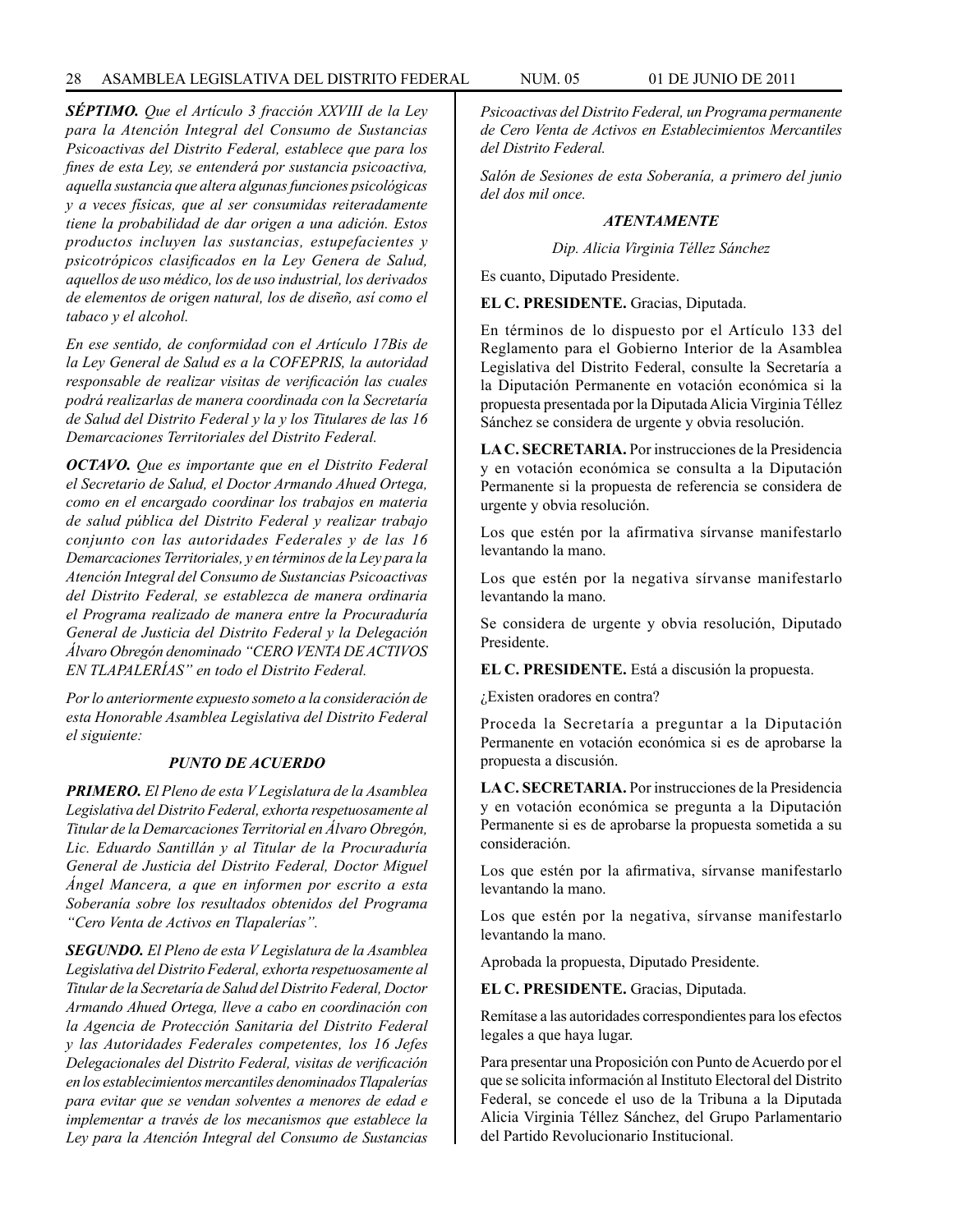# **LA C. DIPUTADA ALICIA VIRGINIA TÉLLEZ SÁNCHEZ**. Con su permiso, Diputado Presidente.

Antes de iniciar, solicito a la Presidencia que se inserte el total de mi propuesta en el Diario de los Debates, ya que solamente leeré un resumen del mismo.

**EL C. PRESIDENTE.** Se atiende su solicitud, Diputada.

# **LA C. DIPUTADA ALICIA VIRGINIA TÉLLEZ SÁNCHEZ**.

# *PROPOSICIÓN CON PUNTO DE ACUERDO POR EL QUE SE SOLICITA INFORMACIÓN AL INSTITUTO ELECTORAL DEL DISTRITO FEDERAL, QUE PRESENTA LA DIPUTADA ALICIA VIRGINIA TÉLLEZ SÁNCHEZ, DEL GRUPO PARLAMENTARIO DEL PARTIDO REVOLUCIONARIO INSTITUCIONAL.*

*La suscrita Diputada Alicia Virginia Téllez Sánchez, integrante del Grupo Parlamentario del Partido Revolucionario Institucional, con fundamento en lo dispuesto por los Artículos 13 fracción II; 17 fracción VI de la Ley Orgánica de la Asamblea Legislativa del Distrito Federal y 133 del Reglamento para el Gobierno Interior de la Asamblea Legislativa del Distrito Federal, someto a la consideración de este Honorable Cuerpo Legislativo la siguiente Proposición con Punto de Acuerdo, al tenor de los siguientes:*

#### *ANTECEDENTES*

*El día 24 de octubre del 2010, se realizaron las elección de los Comités Vecinales del Distrito Federal, a fin de dar voz a los ciudadanos y ciudadanas del Distrito Federal de las Colonias y barrios de la Ciudad, respecto de los problemas que les preocupan y ocupan y ser el enlace entre las autoridades y los vecinos de las mismas.*

*De igual forma, en la Ley de Participación Ciudadana, dentro de la estructura de los Comités Ciudadanos y de los Consejos de los Pueblos, se estableció que entre ellos a fin de tener orden, se elegiría a la Mesa Directiva que coordinará los trabajos, dirigir las sesiones, representar al Consejo y demás atribuciones en términos de lo que establece el Título Duodécimo de dicho ordenamiento legal.*

*Lo anterior se robustece al tenor de las siguientes:*

# *CONSIDERACIONES*

*PRIMERO. Que el mes de enero del 2011, el Pleno de esta Asamblea Legislativa aprobó reformar el Artículo 132 de la Ley de Participación Ciudadana del Distrito Federal, derivado de la Iniciativa de Ley presentada por la Diputada Lizbeth Eugenia Rosas Montero, la cual justificó la adición y adecuación del texto, aprobada por el Pleno de la Asamblea en el mes de abril del año 2010.*

*SEGUNDO. Que uno de los argumentos importantes de dicha Iniciativa era el de, y cito textual:*

*"El Pueblo del Distrito Federal, soberano por naturaleza y definición, espera de sus órganos de gobierno certeza*  *oportunidad, en todo ámbito del quehacer estatal, concretamente en materia de Participación Ciudadana.*

*La Ley aprobada por la Asamblea Legislativa del Distrito Federal, contiene disposiciones específicas, que se deben verificar en tiempo y forma por las autoridades que enumera en sus propios Artículos, Con la finalidad de cumplir precisamente con las fechas de Instalación de los 16 Consejos Ciudadanos Delegacionales El pasado 30 de noviembre de 2010, se publicó en la Gaceta Oficial del Distrito Federal la Ley de Participación Ciudadana del Distrito Federal,*

*Sin embargo, se omitió un dispositivo en la propia Ley, que como todas es perfectible, tal dispositivo ya se contenía en el Decreto de mayo de 2010, y al generarse esta omisión, no funda, certeza, la omisión de este dispositivo se encuentra en el Artículo 132 de la Ley en comento; incluso, esta omisión sería contraria, al espíritu total de la Ley",*

*TERCERO. Que la dictaminadora en su Considerando TERCERO del Dictamen aprobado por el Pleno de esta Soberanía, sostiene que es de aprobarse la Iniciativa de Ley presentada y que buscaba reformar el Artículo 132 de la Ley de Participación Ciudadana del Distrito Federal, toda vez que se acreditaron imprecisiones en la legislación vigente en el Distrito Federal, en consecuencia se valoró la necesidad de replantear a la brevedad y sin dilaciones la próxima instalación de los Consejos Ciudadanos Delegacionales a fin de que tengan claridad, certeza, transparencia y preservar la esencia de la participación ciudadana.*

*CUARTO. Que la dictaminadora en su Considerando CUARTO, establece que el propósito de la modificación, es el de fortalecer la manifestación de la voluntad ciudadana mediante órganos democráticos de representación ciudadana, cuyas mesas directivas reflejen la pluralidad y el dinamismo que produce la rotación contraria siempre al anquilosamiento y generación de ficticios cotos de poder y con ello generar que el objetivo de estos órganos de representación ciudadana delegacional sea incidir y coordinarse en la toma de decisiones, así como en la fiscalización control y ejecución efectiva de las acciones con las autoridades públicas y privadas que afectan al ciudadano en lo político, económico, social y ambiental permitiendo su desarrollo individual y colectivo.*

*QUINTO. Que el Dictamen que fue presentado al Pleno resolvía y cito textual:*

## *"Artículo 132.*

*El Pleno de los Consejos Ciudadanos designará, de entre de sus integrantes y por mayoría de votos de los Coordinadores de los Comités Ciudadanos y de los Consejos de los Pueblos, a una Mesa Directiva formada por un presidente y cinco vocales, quienes estarán encargados de dirigir las Sesiones, representar al Consejo y las demás que se establezcan en el Título Décimo Segundo de la presente Ley. La mesa directiva se renovará en forma semestral".*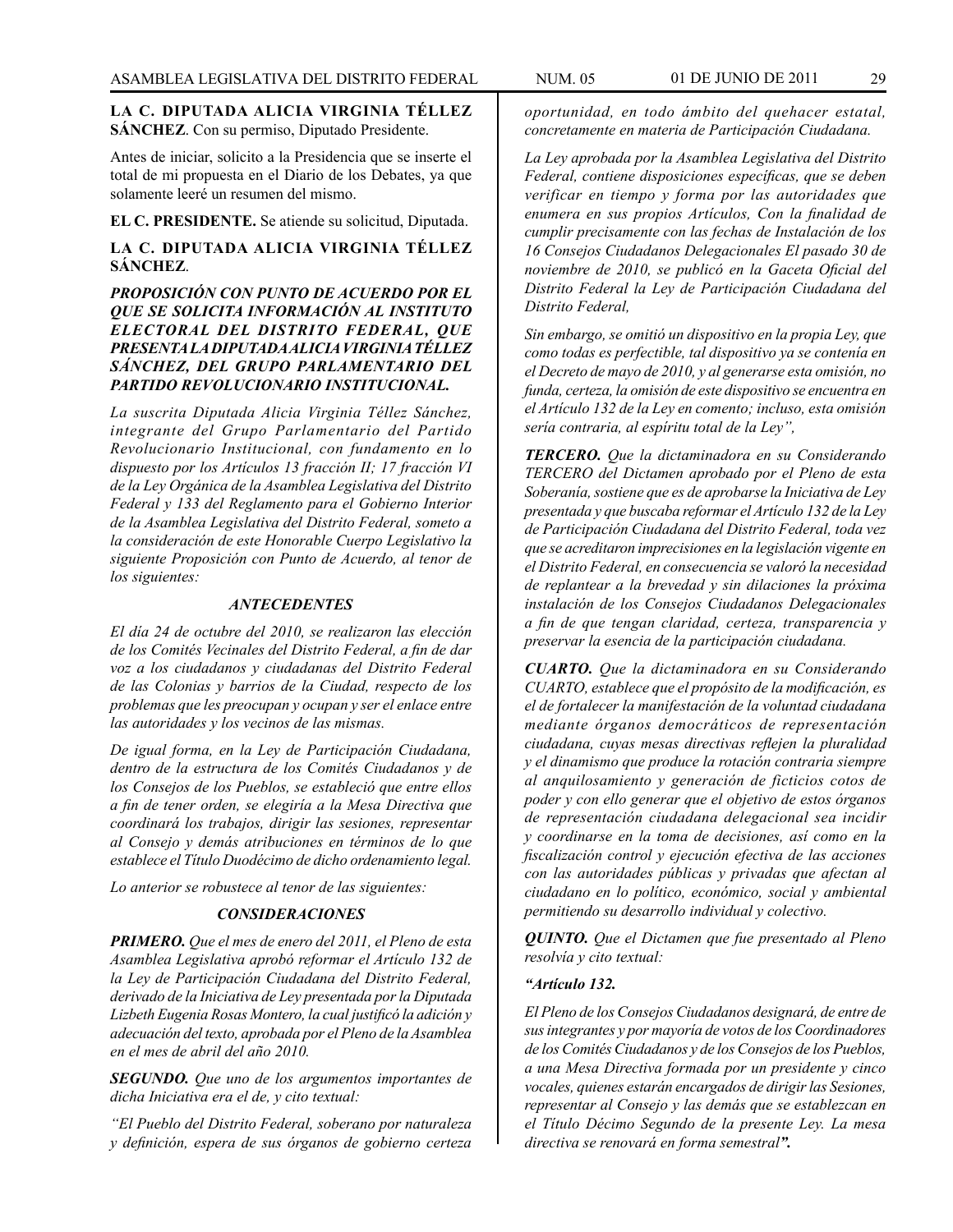## 30 ASAMBLEA LEGISLATIVA DEL DISTRITO FEDERAL NUM. 05 01 de JUNIO de 2011

*SEXTO. Que el día 17 de Enero del 2011, se publicó en la Gaceta Oficial del Distrito Federal, la reforma aprobada por el Pleno de esta Soberanía relativa al Artículo 132 de la Ley de Participación Ciudadana, la cual establece entre otras cuestiones, el procedimiento para la elección de la Mesa Directiva del Consejo Ciudadano, la integración de la Mesa Directa y el tiempo de encargo de la misma.*

*En ese sentido, es importante que el Instituto Electoral del Distrito Federal, inicie los trabajos y en su caso informe a esta Soberanía el calendario de las elecciones para el relevo de las Mesas Directivas de los Consejos Ciudadanos, en la forma y términos que establece la Ley de Participación ciudadana y que como lo señalo la dictaminadora y la Diputada Rosas Montero evitar la perpetuidad de dichas Mesas Directivas que son conformadas por los integrantes de los Comités Vecinales y Consejos de Barrios.*

*SÉPTIMO. Que esta Soberanía en términos del Artículo 13 de la Ley Orgánica de la Asamblea Legislativa del Distrito Federal, esta facultada entre otras cuestiones:*

*"ARTÍCULO 13. En materia de Administración Pública, corresponde a la Asamblea Legislativa del Distrito Federal;*

*VII. Solicitar a la Administración Pública del Distrito Federal para el mejor desempeño de sus funciones, la información y documentación que considere necesaria."*

*Por lo anteriormente expuesto someto a la consideración de esta Honorable Diputación Permanente de la Asamblea Legislativa del Distrito Federal el siguiente:*

# *PUNTO DE ACUERDO*

*ÚNICO. Esta V Legislatura de la Asamblea Legislativa del Distrito Federal, exhorta al Consejero Presidente del Instituto Electoral del Distrito Federal, envíe a esta Soberanía un informe por escrito, sobre las acciones programadas a realizar, las fecha y en su caso calendarización de las elecciones de las Mesa Directivas de los Consejos Ciudadanos y Consejos de los Pueblos del Distrito Federal, tal y como lo establece el Artículo 132 párrafos 3°, 4° y 5° de la Ley de Participación Ciudadana del Distrito Federal.*

*Salón de Sesiones de esta Soberanía, a primero de junio de 2011.*

# *ATENTAMENTE*

#### *Dip. Alicia Virginia Téllez Sánchez*

Es cuanto, Diputado Presidente.

# **EL C. PRESIDENTE.** Gracias, Diputada.

En términos de lo dispuesto por el Artículo 133 del Reglamento para el Gobierno Interior de la Asamblea Legislativa del Distrito Federal, consulte la Secretaría a la Diputación Permanente en votación económica si la propuesta presentada por la Diputada Alicia Virginia Téllez Sánchez se considera de urgente y obvia resolución.

**LA C. SECRETARIA DIPUTADA ANA ESTELA AGUIRRE Y JUÁREZ.** Por instrucciones de la Presidencia y en votación económica se consulta a la Diputación Permanente si la propuesta de referencia se considera de urgente y obvia resolución.

Los que estén por la afirmativa, sírvanse manifestarlo levantando la mano.

Los que estén por la negativa, sírvanse manifestarlo levantando la mano.

Se considera de urgente y obvia resolución, Diputado Presidente.

**EL C. PRESIDENTE.** Gracias, Diputada.

Está a discusión la propuesta.

¿Existen oradores en contra?

Proceda la Secretaría a preguntar a la Diputación Permanente en votación económica si es de aprobarse la propuesta a discusión.

**LA C. SECRETARIA.** Por instrucciones de la Presidencia y en votación económica se pregunta a la Diputación Permanente si es de aprobarse la propuesta sometida a su consideración. Los que estén por la afirmativa, sírvanse manifestarlo levantando la mano.

Los que estén por la negativa, sírvanse manifestarlo levantando la mano.

Aprobada la propuesta, Diputado Presidente.

**EL C. PRESIDENTE.** Gracias, Diputada.

Remítase a las autoridades correspondientes para los efectos legales a que haya lugar.

Esta Presidencia informa que se recibieron las siguientes Proposiciones con Punto de Acuerdo del Diputado Víctor Hugo Romo Guerra, del Grupo Parlamentario del Partido de la Revolución Democrática.

La primera mediante el cual se exhorta respetuosamente a la Contraloría General del Distrito Federal a que realice una auditoría integral al Parque Lineal de la Delegación Miguel Hidalgo y que el Delegado Demetrio Sodi informe sobre las obras que contempla el plan rector de la obra, sobre las megaobras de Grupo Carso, las fallas en la realización del Parque Lineal y los recursos aportados por Carlos Slim a la Delegación Miguel Hidalgo por donativos u otros conceptos. Con fundamento en lo dispuesto por los Artículos 50 fracciones IV y V de la Ley Orgánica de la Asamblea Legislativa del Distrito Federal; 28 y 132 del Reglamento para su Gobierno Interior, se turna para su análisis y dictamen a la Comisión de Administración Pública Local.

*PROPOSICIÓN CON PUNTO DE ACUERDO MEDIANTE EL CUAL SE EXHORTA RESPETUOSAMENTE A LA CONTRALORÍA GENERAL DEL DISTRITO FEDERAL A QUE REALICE UNA AUDITORÍA INTEGRAL AL*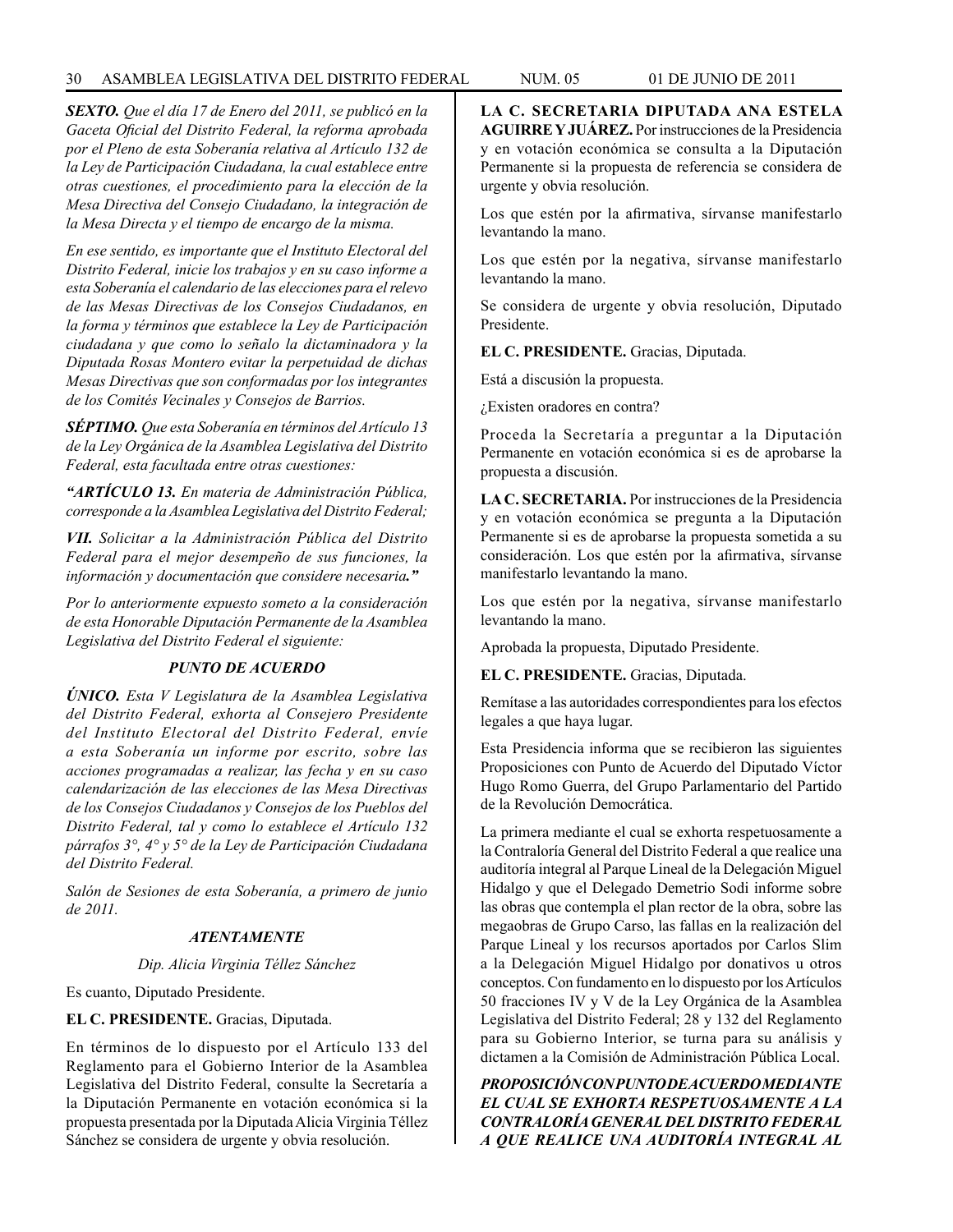*"PARQUE LINEAL" DE LA DELEGACIÓN MIGUEL HIDALGO Y QUE EL DELEGADO DEMETRIO SODI INFORME SOBRE LAS OBRAS QUE CONTEMPLA EL PLAN RECTOR DE LA OBRA, SOBRE LAS MEGAOBRAS DEL GRUPO CARSO, LAS FALLAS EN LA REALIZACIÓN DEL PARQUE LINEAL Y LOS RECURSOS APORTADOS POR CARLOS SLIM A LA DELEGACIÓN MIGUEL HIDALGO POR DONATIVOS U OTROS CONCEPTOS, QUE SUSCRIBE EL DIPUTADO VÍCTOR HUGO ROMO GUERRA, DEL GRUPO PARLAMENTARIO DEL PARTIDO DE LA REVOLUCIÓN DEMOCRÁTICA.*

*El que suscribe, Diputado Víctor Hugo Romo Guerra integrante del Grupo Parlamentario del Partido de la Revolución Democrática, V Legislatura de la Asamblea Legislativa del Distrito Federal, con fundamento en los Artículos 17 fracción VI; 18 fracción VII, de la Ley Orgánica de la Asamblea Legislativa del Distrito Federal; 34 fracciones II1, V, VII a XIII y XXV a XXXI, de la Ley Orgánica de la Administración Pública del Distrito Federal y 132 del Reglamento para el Gobierno Interior de la Asamblea Legislativa del Distrito Federal, someto a la consideración del Pleno de esta Diputación Permanente de la H. Asamblea Legislativa del Distrito Federal, la siguiente Proposición con Punto de Acuerdo mediante el cual se exhorta respetuosamente a la Contraloría General del Distrito Federal a que realice una auditoría integral al "Parque Lineal" de la Delegación Miguel Hidalgo y que el Delegado Demetrio Sodi informe sobre las obras que contempla el plan rector de la obra, sobre las megaobras del grupo CARSO, las fallas en la realización del Parque Lineal y los recursos aportados por Carlos Slim a la Delegación Miguel Hidalgo por donativos u otros conceptos, al tenor de la siguiente:*

#### *EXPOSICIÓN DE MOTIVOS*

*Nuevamente una obra realizada por la Delegación Miguel Hidalgo genera suspicacias, inconformidades y quejas de los habitantes de la Delegación avecindados en las proximidades de la misma.*

*A principios del segundo semestre del año pasado, se dio inicio a la construcción de la obra llamada "Parque Lineal", sobre un tramo de aprox. 12 kilómetros a los lados de la traza del Ferrocarril de Cuernavaca en territorio de la Delegación Miguel Hidalgo.*

*De acuerdo a las consideraciones de la autoridad Delegacional, esta obra generará grandes beneficios a los habitantes de la Delegación, principalmente los asentados en las cercanías de la misma, ya que forma parte de un programa para recuperar espacios públicos, pues contará con áreas de descanso, bancas, iluminación, áreas deportivas, ciclo vías, zonas verdes etc., en una zona marginada. "la idea es que fuera un espacio para que lo use la familia, que conviva con el tren pero en un espacio digno,* 

*verde, seguro", sin embargo en la realidad se han generado un gran número de quejas de habitantes de asentamientos ubicados en gran parte de su trayecto.*

*En pláticas directas del suscrito, con vecinos de Colonias populares ubicadas en el entorno del parque lineal como Plutarco Elías Calles, Pensil, Los Manzanos, Anáhuac, Anáhuac dos Lagos, Granada, Ampliación Granada etc., se han recibido quejas acerca del proyecto pues según su dicho, el plan Maestro del Parque Lineal no contemplaba obra en las vialidades para permitir el libre tránsito de vehículos, sino exclusivamente se abocaría al trayecto del Ferrocarril de Cuernavaca.*

*La obra es, sin duda, de gran impacto para la zona, pero este impacto se percibe de manera diferenciada; mientras que para los propietarios, usuarios y beneficiarios del museo Soumaya, el teatro Cervantes, el museo Jumex, las torres corporativas, el macro centro comercial para firmas exclusivas, el hotel y las tres torres habitacionales que conforman la plaza CARSO, propiedad del empresario Carlos Slim Helú, plaza que se encuentra ubicada justo al lado del Ferrocarril de Cuernavaca, así como para la plaza Antara, el desarrollo inmobiliario Parques Palanca, el Liceo Franco Mexicano y otros inmuebles y desarrollos, también ubicados al lado del parque lineal, sin duda alguna que dicha obra les será de un gran impacto positivo.*

*Sin embargo, en la otra cara de la moneda, la de las Colonias populares ubicadas en su trayecto, las cosas no se perciben de la misma manera. Existe gran incertidumbre, no tanto sobre los efectos presentes del parque sino, y sobre todo, por la posibilidad de afectaciones futuras a sus inmuebles, pues, a decir de los vecinos, la magnanimidad con la que el Delegado ha impulsado a los grandes desarrolladores comerciales e inmobiliarios en la Miguel Hidalgo les genera incertidumbre sobre la posibilidad de que por compromisos de la autoridad, derivados del generoso donativo, de ciento treinta millones de pesos, entregado a la Delegación por el empresario Slim, el futuro de sus viviendas se vea en riesgo por los grandes desarrolladores comerciales e inmobiliarios.*

*Además de lo anterior, también existe una gran inconformidad ciudadana por la desatención en que la Delegación mantiene a la gran mayoría de las escuelas de la Demarcaciones, la falta de construcción de Centros de salud para las Colonias populares, la falta de apoyo para el mantenimiento de las viviendas de los residentes de las Colonias populares por las que atraviesa el parque lineal, lugares en los que aún permanecen viviendo familias enteras en vagones de ferrocarril abandonados.*

*Esto ha traído serias consecuencias, una de ellas se deriva de la tardanza en los tiempos de terminación de la obra y exposición de los materiales para su construcción, por ejemplo en la Calzada México - Tacuba o en el cruce de la avenida Carrillo Puerto donde estos obstruyen el transito*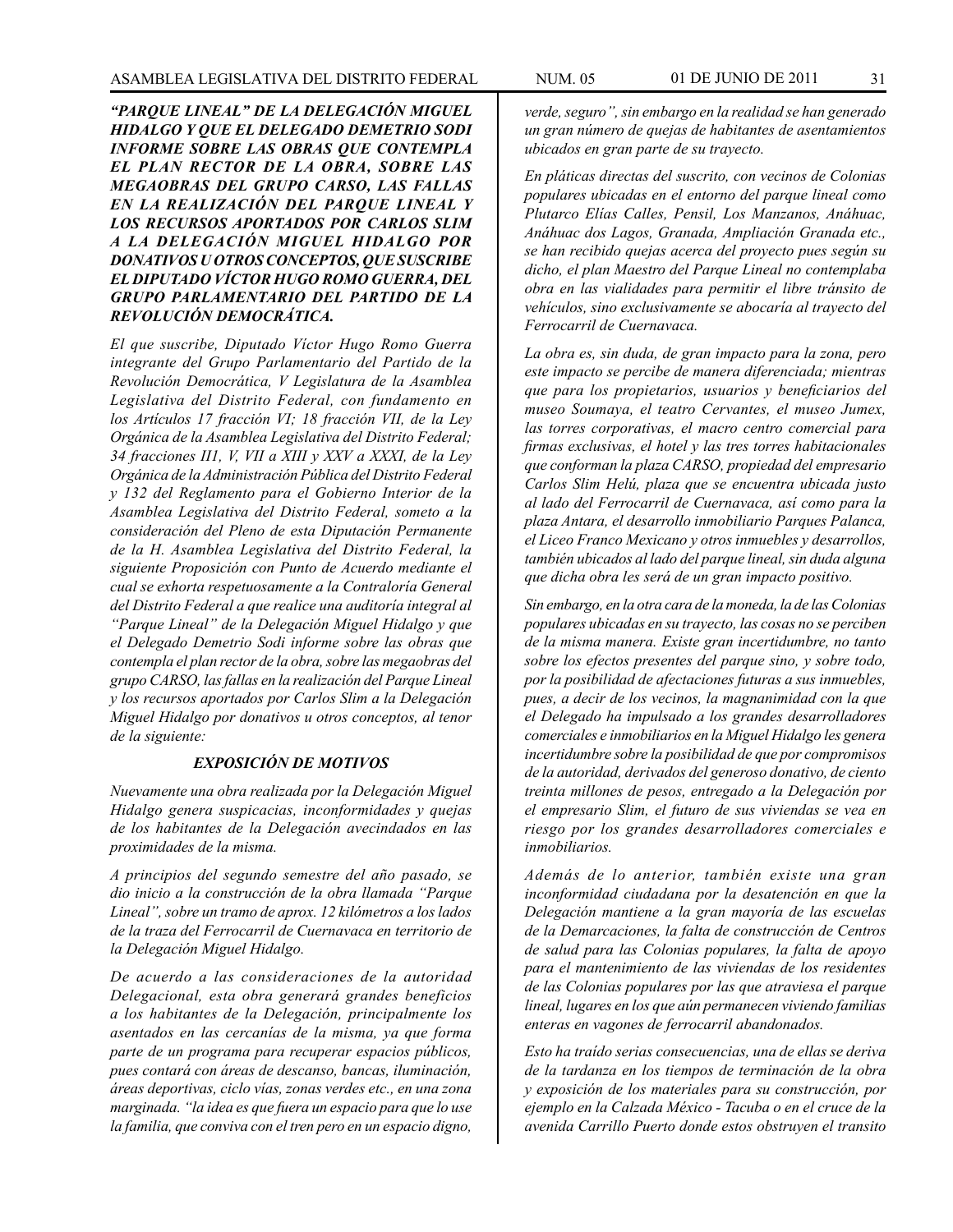*por lo que ya han provocado accidentes viales, además de originar un transito lento por dichas zonas.*

*Es pertinente observar que esta obra carece de calidad en sus materiales, ya que en recorrido por Carrillo Puerto a una semana de la terminación del tramo, se observa como el adoquín se ha levantado, lo cual deja al descubierto otra deficiencia más en este proyecto.*

*Ante dichas circunstancias los representantes vecinales se preguntan las razones por las que la Delegación decidió una inversión tan de relumbrón que beneficia principalmente a los grandes desarrolladores comerciales e inmobiliarios, en lugar de aplicar recursos para elevar la calidad de vida de la población marginada.* 

*De la misma forma cuestionan severamente el desconocimiento en el que se les tiene en relación con los permisos de la SCT dado que se trata de un derecho de vía federal.*

*¿Cuales fueron?, se preguntan los vecinos, y me pregunto yo, ¿los acuerdos secretos a los que arribaron el Delegado Sodi y el Empresario Slim, para dedicar recursos millonarios a una obra cuyos beneficios van directa y principalmente al mismo empresario donante? ¿Cuáles son los montos de la inversión procedente del erario público y del recurso privado?*

*Sin duda alguna, este es un asunto que debe quedar perfectamente aclarado para los habitantes de las Colonias populares a las que impacta el parque lineal. Sobre todo por la contradictoria información alrededor del origen de los recursos aplicados para su construcción, pues mientras algunos medios informativos señalan que dicha obra es una acción de mitigación derivada de la construcción de la plaza CARSO, otros medios informan que el presupuesto proviene de fondos de SEDESOL y de la propia Delegación Miguel Hidalgo, situación que debe ser escrupulosamente transparentada tanto como los aspectos del sustento legal para la realización de la multicitada obra.*

*En virtud de lo antes expuesto, someto a la consideración de esta Diputación Permanente de la H. Asamblea Legislativa del Distrito Federal el siguiente:*

# *PUNTO DE ACUERDO*

*PRIMERO: Se Solicita de Manera Respetuosa, a la Contraloría General del Distrito Federal, que realice una Auditoría, Financiera, de Legalidad y del origen de los recursos Aplicados a la Obra Denominada "Parque Lineal", Actualmente en Proceso de Ejecución por la Delegación Miguel Hidalgo,*

*SEGUNDO: Que el Delegado en Miguel Hidalgo Informe sobre el Diseño del Proyecto y Ejecución de la Obra, Así como de las fallas que se han presentado en su Realización.*

*TERCERO: Que la Delegación Informe sobre el Acuerdo se pacto con Grupo Carso para la Realización de la obra Parque Lineal, el monto al que asciende la Inversión en esta Obra y si la Autorización de las Megaobras del Grupo Carso se dio a cambio de la realización de dicho parque.*

*CUARTO: Que el Delegado Sodi de a conocer Públicamente los Recursos recibidos por la Delegación, Provenientes de Grupo Carso por donativos u otros conceptos.*

*QUITO: Que el Jefe Delegacional en Miguel Hidalgo de a conocer cual es el beneficio Ciudadano de esta obra respecto a los habitantes de la Demarcaciones y cuales han sido las afectaciones a ciudadanos derivadas de esta obra.*

*Dado en la sede de la Asamblea Legislativa del Distrito Federal a los 1° del mes de junio de 2011.*

#### *ATENTAMENTE*

*Dip. Erasto Ensástiga Santiago*

*\_\_\_\_\_ O \_\_\_\_\_*

*PROPOSICIÓN CON PUNTO DE ACUERDO PARA EXHORTAR AL INSTITUTO FEDERAL ELECTORAL A QUE TOME LAS MEDIDAS PERTINENTES PARA EVITAR QUE LA IRREGULARIDAD QUE EXISTE EN LOS DOMICILIOS Y SECCIONES ELECTORALES SE CORRIJA DE MANERA QUE LOS PROBLEMAS QUE EXISTIERON EL DOMINGO 24 DE OCTUBRE DE 2010 EN LA ELECCIÓN DE CONSEJOS VECINALES NO SE PRESENTEN EN FUTURAS ELECCIONES, QUE SUSCRIBE EL DIPUTADO VÍCTOR HUGO ROMO GUERRA, DEL GRUPO PARLAMENTARIO DEL PARTIDO DE LA REVOLUCIÓN DEMOCRÁTICA.*

*El suscrito, Diputado Víctor Hugo Romo Guerra, integrante del Grupo Parlamentario del Partido de la Revolución Democrática, de la V Legislatura, de la Asamblea Legislativa del Distrito Federal, con fundamento en el Artículo 17, fracción VI, de la Ley Orgánica de la Asamblea Legislativa del Distrito Federal y 132 del Reglamento para el Gobierno Interior de la Asamblea Legislativa del Distrito Federal, someto a la consideración de esta Honorable Diputación Permanente la siguiente: Proposición con Punto de Acuerdo para exhortar al Instituto Federal Electoral a que tome las medidas pertinentes para evitar que la irregularidad que existe en los domicilios y secciones electorales, se corrija de manera de que los problemas que existieron el domingo 24 de octubre de 2010 en la elección de Consejos Vecinales no se presenten en futuras elecciones, al tenor de las siguientes:*

#### *CONSIDERACIONES*

*En la pasada elección del domingo 24 de octubre de 2010, de Comités Vecinales y Consejo de los Pueblos, se encontraron anomalías en las credenciales de elector expedidas por el Instituto Federal Electoral, que de diversas maneras contribuyeron a dificultar el desarrollo del proceso.*

*La principal fue la diferencia de sección a la que pertenecían los votantes, en que se dieron varios casos de que dos personas que habitan en el mismo domicilio tenían diferente número de sección.*

*El hecho de que un elector no esté correctamente ubicado en una sección electoral durante un proceso de elección tiene relevancia, puesto que puede obligarlo a ejercer su voto en un lugar distinto a su domicilio.*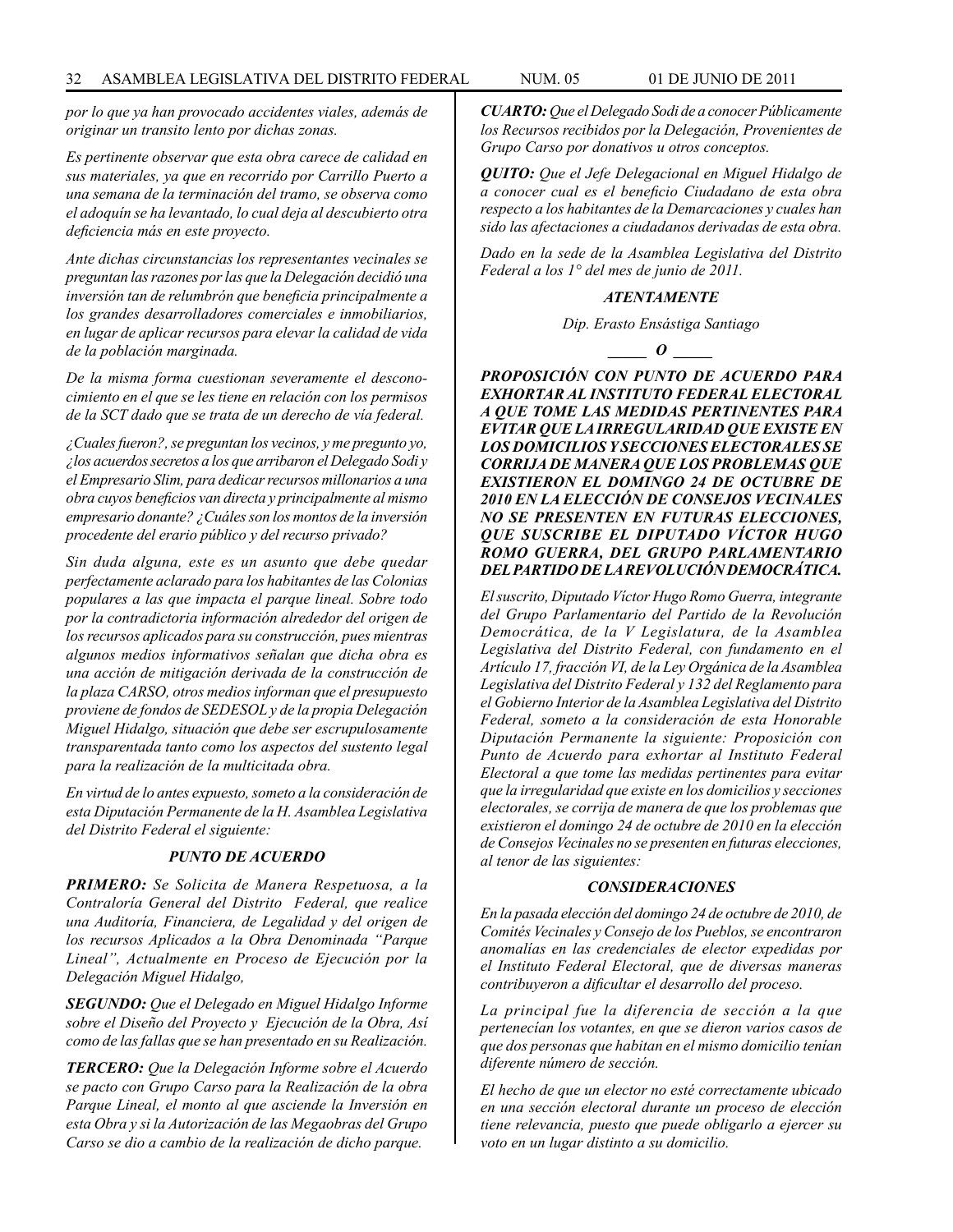# ASAMBLEA LEGISLATIVA DEL DISTRITO FEDERAL NUM. 05 01 de JUNIO de 2011 33

*Además de que en un proceso, como la elección vecinal que vivimos el domingo pasado, a este problema se le suma que el elector candidato deberá participar en un comité ciudadano distinto al que realmente pertenece y ese problema no concluye con la jornada electoral, sino que será permanente.*

*Según el Artículo 41 constitucional es facultad del lFE la integración del padrón electoral:*

*El Instituto Federal Electoral tendrá a su cargo en forma integral y directa, además de las que le determine la Ley, las actividades relativas a la capacitación y educación cívica, geografía electoral, los derechos y prerrogativas de las agrupaciones y de los partidos políticos, al padrón y lista de electores, impresión de materiales electorales, preparación de la jornada electoral, los cómputos en los términos que señale la Ley, declaración de validez y otorgamiento de constancias en las elecciones de Diputados y senadores, cómputo de la elección de Presidente de los Estados Unidos Mexicanos en cada uno de los distritos electorales uninominales, así como la regulación de la observación electoral y de las encuestas o sondeos de opinión con fines electorales. Las sesiones de todos los órganos colegiados de dirección serán públicas en los términos que señale la Ley.*

# *El COFIPE al respecto dice:*

# *Artículo 171*

*1. El Instituto Federal Electoral prestará por conducto de la Dirección Ejecutiva competente y de sus Vocalías en las Juntas Locales y Distritales Ejecutivas, los servicios inherentes al Registro Federal de Electores.*

*2. El Registro Federal de Electores es de carácter permanente y de interés público. Tiene por objeto cumplir con lo previsto en el Artículo 41 constitucional sobre el Padrón Electoral.*

*3. Los documentos, datos e informes que los ciudadanos proporcionen al Registro Federal de Electores, en cumplimiento de las obligaciones que les impone la Constitución y este Código, serán estrictamente confidenciales y no podrán comunicarse o darse a conocer, salvo cuando se trate de juicios, recursos o procedimientos en que el Instituto Federal Electoral fuese parte, para cumplir con las obligaciones previstas por este Código en materia electoral y por la Ley General de Población en lo referente al Registro Nacional Ciudadano o por mandato de juez competente.*

*4. Los miembros de los Consejos General, Local y Distrital, así como de las comisiones de vigilancia, tendrán acceso a la información que conforma el padrón electoral, exclusivamente para el cumplimiento de sus funciones y no podrán darle o destinarla a finalidad u objeto distinto al de la revisión del padrón electoral y las listas nominales.*

# *Artículo 181*

*1. Una vez llevado a cabo el procedimiento a que se refiere el Artículo anterior, se procederá a formar las listas nominales de electores del Padrón Electoral con los nombres de aquéllos a los que se les haya entregado su credencial para votar.*

*2. Los listados se formularán por distritos y por secciones electorales.*

*3. Los listados anteriores se pondrán a disposición de los partidos políticos para su revisión y, en su caso, para que formulen las observaciones que estimen pertinentes.*

*4. La Dirección Ejecutiva del Registro Federal de Electores proveerá lo necesario para que las listas nominales se pongan en conocimiento de la ciudadanía en cada distrito.*

#### *Artículo 191*

*1. Las listas nominales de electores son las relaciones elaboradas por la Dirección Ejecutiva del Registro Federal de Electores que contienen el nombre de las personas incluidas en el padrón electoral, agrupadas por distrito y sección, a quienes se ha expedido y entregado su credencial para votar.*

*2. La sección electoral es la fracción territorial de los distritos electorales uninominales para la inscripción de los ciudadanos en el padrón electoral y en las listas nominales de electores.*

*3. Cada sección tendrá como mínimo 50 electores y como máximo 1,500.*

*4. El fraccionamiento en secciones electorales estará sujeto a la revisión de la división del territorio nacional en distritos electorales, en los términos del Artículo 53 de la Constitución.*

*Es, por lo anteriormente expuesto, que someto a la consideración de esta Soberanía el siguiente:*

#### *PUNTO DE ACUERDO*

*ÚNICO. Se exhorte respetuosamente al Instituto Federal Electoral a que tome las medidas pertinentes a su consideración, para que estas irregularidades no se presenten en futuras elecciones y cumpla, debidamente, con la función para la que fue creado.*

*Dado en el Recinto sede de la Asamblea Legislativa, V Legislatura, al 1° día del mes de junio de 2011.*

#### *ATENTAMENTE*

#### *Dip. Erasto Ensástiga Santiago*

Con fundamento en lo dispuesto por los Artículos 50 fracciones IV y V de la Ley Orgánica de la Asamblea Legislativa del Distrito Federal; 28, 29 y 132 del Reglamento para su Gobierno Interior, se turna para su análisis y dictamen a las Comisiones Unidas de Asuntos Político Electorales y de Participación Ciudadana.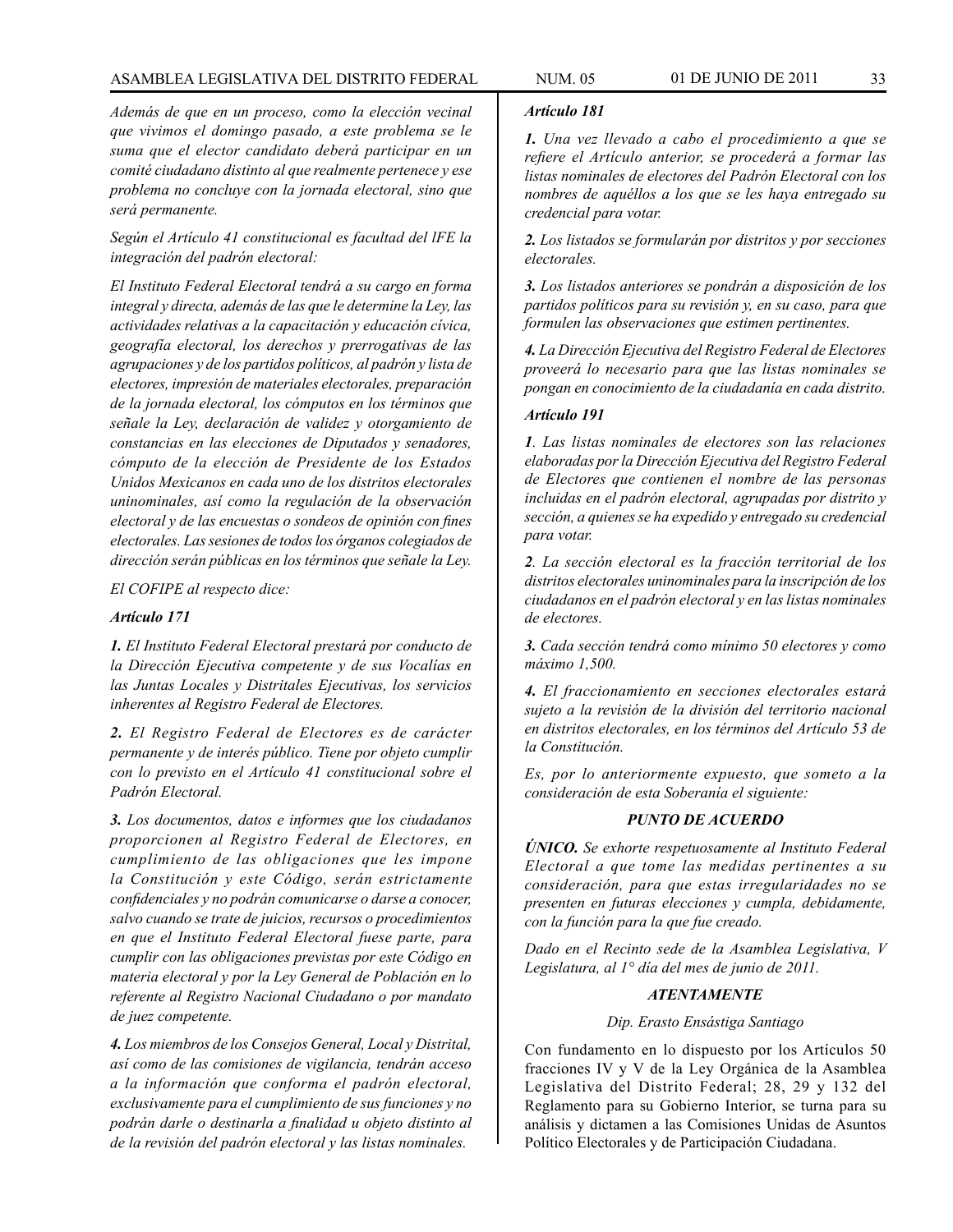*PROPOSICIÓN CON PUNTO DE ACUERDO PARA EXHORTAR AL TITULAR DE LA PROCURADURÍA SOCIAL DEL DISTRITO FEDERAL A QUE ACATE DE MANERA FEHACIENTE Y RESPONSABLE LAS DISPOSICIONES DE LA LEY DE PROPIEDAD EN CONDOMINIO DE INMUEBLES PARA EL DISTRITO FEDERAL Y LA LEY DE LA PROCURADURÍA SOCIAL PARA EL DISTRITO FEDERAL EN RELACIÓN A LAS QUERELLAS QUE SE SUSCITEN EN LAS UNIDADES HABITACIONALES EN EL DISTRITO FEDERAL, QUE SUSCRIBE EL DIPUTADO VÍCTOR HUGO ROMO GUERRA, DEL GRUPO PARLAMENTARIO DEL PARTIDO DE LA REVOLUCIÓN DEMOCRÁTICA.*

*El suscrito, Diputado Víctor Hugo Romo Guerra, integrante del Grupo Parlamentario del Partido de la Revolución Democrática, de la V Legislatura, de la Asamblea Legislativa del Distrito Federal, con fundamento en el Artículo 17, fracción VI, de la Ley Orgánica de la Asamblea Legislativa del Distrito Federal y 132 del Reglamento para el Gobierno Interior de la Asamblea Legislativa del Distrito Federal, someto a la consideración de esta Honorable Diputación Permanente la siguiente: Proposición con Punto de Acuerdo para exhortar al Titular de la Procuraduría Social del Distrito Federal a que acate de manera fehaciente y responsable las disposiciones de la Ley de Propiedad en Condominio de Inmuebles para el Distrito Federal y la Ley de la Procuraduría Social para el Distrito Federal, en relación a las querellas que se susciten en las Unidades Habitacionales en el Distrito Federal, al tenor de las siguientes:*

#### *CONSIDERACIONES*

*En la mayoría de las Unidades Habitacionales del Distrito Federal se han suscitado querellas entre los condóminos y los administradores por varias y diferentes situaciones. Las causas han sido diversas y voy a tratar de enumerar a continuación las principales.*

*La primera, y muy importante, ha sido que la Procuraduría Social del Distrito Federal no ha cumplido, en lo general, con lo que manda el Artículo 23 de su propia Ley, empezando con lo que se refiere al apartado VII. Orientar y capacitar a los condóminos, poseedores y/o administradores, en la celebración, elaboración y distribución de convocatorias para la celebración de asambleas generales, de conformidad con la Ley de Propiedad en Condominio de Inmuebles para el Distrito Federal; asimismo y a petición de éstos asistir a la Sesión de la asamblea general en calidad de asesor.*

*En diversas ocasiones, los administradores se autonombran como tales, o bien, lo hacen sin cumplir con lo reglamentado en la Ley de Propiedad en Condominios en su Artículo 37. Otras veces, se perpetúan en el cargo, contrariando lo que marca la citada Ley en su Artículo 42.*

*Un tercer punto es que generalmente no desempeñan su encargo como lo determina el Artículo 43 y esto, en un corto* 

*o mediano plazo, genera conflictos con los condóminos, ya que de manera ocurrente los propietarios y habitantes se rehúsan a cumplir con sus obligaciones, aduciendo a que el Administrador tampoco cumple con las suyas.*

*En cuestión de la aplicación de los recursos de los programas sociales, como es el caso de "Mejoramiento Barrial", los Administradores se adjudican el poder de determinar su aplicación a su albedrío o intereses, ya sea en la contratación, calidad de los materiales y otros, haciendo caso omiso de las opiniones de los condóminos, lo que también genera conflictos entre ellos y, finalmente, sin la menor intención de rendir cuentas de los gastos y su utilización.*

*La Procuraduría Social del Distrito Federal es quien, de acuerdo a su propia Ley, en su Artículo 3°, tiene por objeto: Procurar y coadyuvar al cumplimiento de la Ley de Propiedad en Condominios de Inmuebles para el Distrito Federal, a través de las funciones, servicios y procedimientos que emanen de esta Ley. Crear, instrumentar, difundir y aplicar mecanismos de participación ciudadana y sana convivencia entre todos aquellos que habiten en un condominio y/o participen en la Asamblea General que refiere la Ley de Propiedad en Condominios de Inmuebles para el Distrito Federal, pero al parecer no lo hace así.*

*Gran parte de los escritos que llegan a Prosoc con quejas de diferente índole, por parte, mayormente, de los condóminos, no son escuchadas y atendidas como la Ley lo determina, y esto genera apatía y desconfianza por parte de la población hacia esta institución, ya que no cumple con lo establecido en los Artículos 4, 6, 22 y 23, Inciso B), de su propia reglamentación.*

*Ni tampoco cumple con lo establecido en el Artículo 29, que indica que la Procuraduría, de conformidad con sus atribuciones y facultades y dentro del ámbito de su competencia, iniciará sus actuaciones a instancia de parte interesada o de oficio en aquellos casos en que el Procurador así lo determine; el Artículo 30, los procedimientos que se substancien en la Procuraduría, deberán ser ágiles, expeditos, gratuitos y estarán sólo sujetos a las formalidades esenciales que se requieran para la investigación de la queja, siguiéndose además bajo los principios de buena fe y concertación; procurando en lo posible el trato personal entre los quejosos y servidores públicos para evitar la dilación de las comunicaciones escritas; el Artículo 61, la Procuraduría conocerá de las quejas por violaciones a la presente Ley, Ley de Propiedad en Condominio de Inmuebles para el Distrito Federal y su Reglamento y demás disposiciones relativas y aplicables, que presenten:* 

*I. Los condóminos o residentes;* 

*II. Administradores; o* 

*III. Integrantes del Comité de Vigilancia o alguno de los otros Comités; y el Artículo 69: Admitida la queja, la*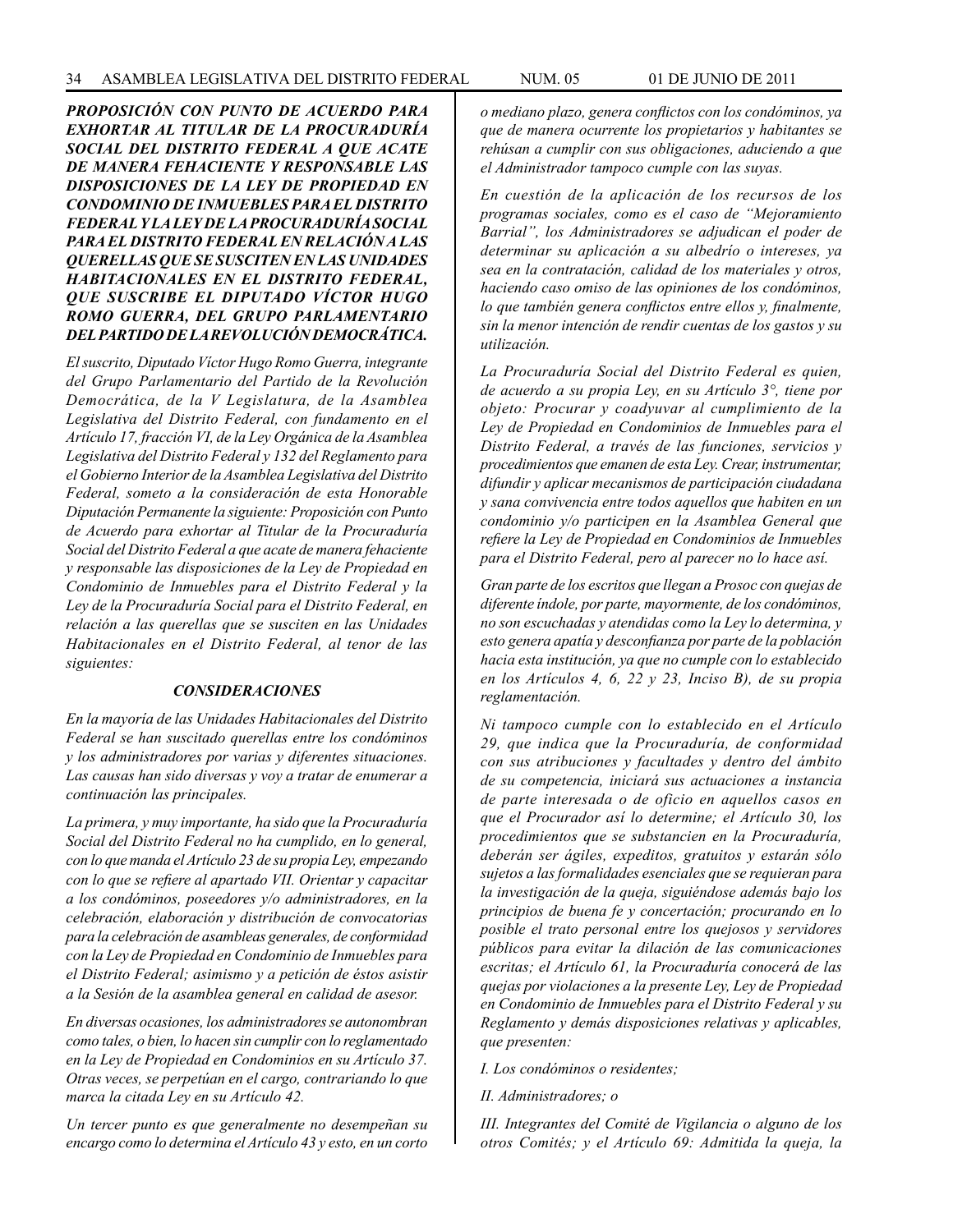*Procuraduría notificara al requerido condominal dentro de los quince días hábiles siguientes, señalando día y hora para la celebración de la Audiencia de Conciliación, en la cual podrá presentar los argumentos que a su interés convenga.*

*En este caso, en el de las desavenencias entre condóminos y administradores, no es preciso crear nuevas Leyes, ni siquiera modificar las ya existentes, ya que ellas, en su espíritu, reflejan perfectamente la búsqueda de la buena convivencia vecinal y el avenimiento de relaciones cordiales, lo único que se requiere es que esas Leyes se cumplan de manera cabal y responsable en beneficio de nuestra sociedad.*

*Por lo anteriormente expuesto, someto a la consideración de este Honorable Órgano Legislativo el siguiente:*

# *PUNTO DE ACUERDO*

*ÚNICO. Se exhorte al Titular de la Procuraduría Social del Distrito Federal a que acate de manera fehaciente y responsable las disposiciones de la Ley de Propiedad en Condominio de Inmuebles para el Distrito Federal y la Ley de la Procuraduría Social para el Distrito Federal, en relación a las querellas que se susciten en las Unidades Habitacionales en el Distrito Federal*

*Dado en el Recinto Parlamentario, sede de la Asamblea Legislativa del Distrito Federal, V Legislatura, al 1° día del mes de junio del año dos mil once.*

# *ATENTAMENTE*

#### *Dip. Erasto Ensástiga Santiago*

Con fundamento en lo dispuesto por los Artículos 50 fracciones IV y V de la Ley Orgánica de la Asamblea Legislativa del Distrito Federal; 28, 29 y 132 del Reglamento para su Gobierno Interior, se turna para su análisis y dictamen a las Comisiones Unidas de Desarrollo Social y de Vivienda.

Para presentar una Proposición con Punto de Acuerdo para exhortar a la Licenciada Martha Delgado Peralta, Secretaria de Medio Ambiente, así como al Licenciado Fernando José Aboitiz Saro, Secretario de Obras; y a los 16 Jefes Delegacionales del Distrito Federal, para que en forma coordinada implementen un programa periódico de limpieza de los contenedores, depósitos de basura orgánica e inorgánica que se encuentran distribuidos en los parques, jardines y andadores de la Ciudad de México, se concede el uso de la Tribuna al Diputado Juan Carlos Zárraga Sarmiento, a nombre del Diputado Jorge Palacios Arroyo, del Grupo Parlamentario del Partido Acción Nacional.

# **EL C. DIPUTADO JUAN CARLOS ZÁRRAGA SARMIENTO.** Con su venia, Diputado Presidente.

Por economía parlamentaria solicito que el texto íntegro del Punto de Acuerdo sea integrado al Diario de los Debates, Presidente.

**EL C. PRESIDENTE.** Sí, se hará así.

# **EL C. DIPUTADO JUAN CARLOS ZÁRRAGA SARMIENTO.** Gracias.

*PROPOSICIÓN CON PUNTO DE ACUERDO PARA EXHORTAR A LA LIC. MARTHA DELGADO PERALTA, SECRETARIA DEL MEDIO AMBIENTE, ASÍ COMO AL LIC. FERNANDO JOSÉ ABOITIZ SARO, SECRETARIO DE OBRAS Y A LOS 16 JEFES DELEGACIONALES DEL DISTRITO FEDERAL, PARA QUE EN FORMA COORDINADA IMPLEMENTEN UN PROGRAMA PERIÓDICO DE LIMPIEZA DE LOS CONTENEDORES (DEPÓSITOS) DE BASURA ORGÁNICA E INORGÁNICA QUE SE ENCUENTRAN DISTRIBUIDOS EN LOS PARQUES, JARDINES Y ANDADORES DE LA CIUDAD DE MÉXICO, QUE PRESENTA EL DIPUTADO JUAN CARLOS ZÁRRAGA SARMIENTO A NOMBRE DEL DIPUTADO JORGE PALACIOS ARROYO, DEL GRUPO PARLAMENTARIO DEL PARTIDO ACCIÓN NACIONAL.*

*El suscrito Diputado, Jorge Palacios Arroyo, de la Asamblea Legislativa del Distrito Federal, V Legislatura, integrante del Grupo Parlamentario del Partido Acción Nacional, con fundamento en lo dispuesto por los Artículos 11, 17 fracción VI, 18 fracción VII de la Ley Orgánica y 132 del Reglamento para el Gobierno Interior, ambos de la Asamblea Legislativa del Distrito Federal, someto a consideración de la Diputación Permanente de esta H. Asamblea Legislativa, para que sea turnado a la comisión correspondiente, la siguiente: Proposición con Punto de Acuerdo para exhortar a la Lic. Martha Delgado Peralta, Secretaria del Medio Ambiente, así como al Lic. Fernando José Aboitiz Saro, Secretario de Obras y a los 16 Jefes Delegacionales del Distrito Federal, para que en forma coordinada implementen un programa periódico de limpieza de los contenedores (depósitos) de basura orgánica e inorgánica, que se encuentran distribuidos en los parques, jardines y andadores de la Ciudad de México; al tenor de los siguientes antecedentes:*

#### *ANTECEDENTES*

*1. Para lograr un México limpio y sin basura, es necesario proceder a un ejercicio de reflexión y análisis, que lleve a revisar a fondo las causas que originan la generación y el manejo inadecuado de los residuos sólidos, así como los problemas que esto ocasiona no sólo a la salud, sino también al ambiente, a la economía, a los bienes y a la sociedad, tanto a nivel local como global.*

*El manejo y sobre todo la disposición inadecuada de los residuos sólidos pueden deteriorar la calidad del aire, del agua, de los suelos, afectar a la biota y a la salud humana en los sitios en los que se encuentran. Además, pueden ocasionar problemas globales como los que resultan de la emisión de gases con efecto de invernadero, como el metano.*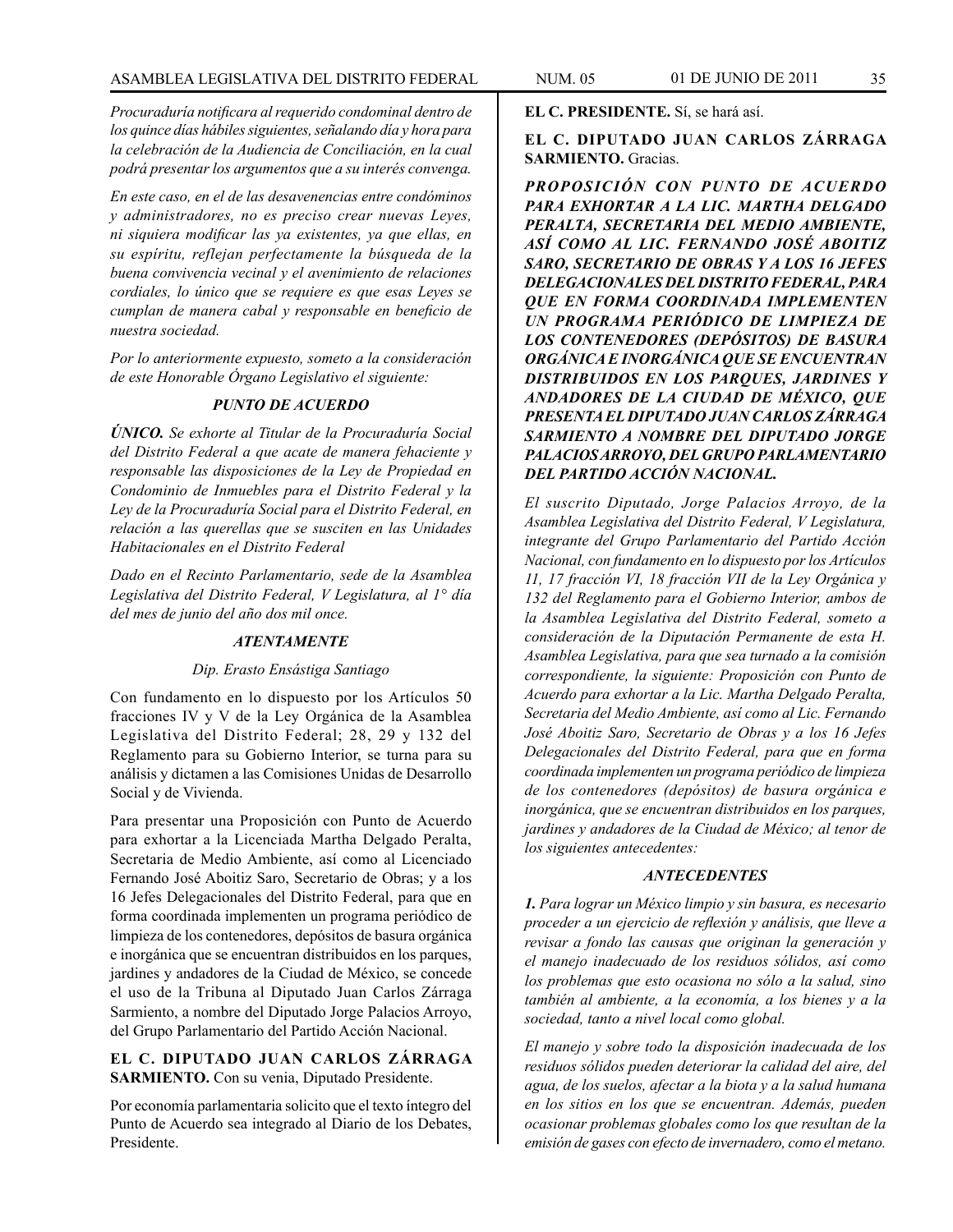*2. La cantidad de los residuos en la Ciudad de México ha aumentado en las últimas décadas: mientras que en 1959 generábamos diariamente 0.37 kilogramos por persona, en la actualidad se estima que cada uno de nosotros genera un promedio de 1.4 kilogramos de residuos al día.*

*En el Distrito Federal generamos diariamente más de 12,000 toneladas de residuos de las cuales les el 43% es orgánica, lo que aproximadamente equivale a llenar el Estadio Azteca en tres meses. Si consideramos la zona conurbada del Estado de México, actualmente la Zona Metropolitana del Valle de México genera 21,000 toneladas diarias de residuos.*

*La disposición adecuada de la basura en los contenedores (depósitos correspondientes), es de suma importancia para evitar la consecuente contaminación de las calles y avenidas de la Ciudad de México, así como las inundaciones en la época de lluvia, ocasionadas por la obstrucción que esta hace en las coladeras y el drenaje.*

*Según declaraciones del Secretario de Obras del Distrito Federal, Licenciado Fernando Aboitiz, ante diversos medios de comunicación, la participación de los capitalinos, en el programa de separación de la basura ha ocasionado un aumento en la captación de basura orgánica que es susceptible de convertirse en composta, se ha dado gracias a que por cada tonelada de residuos orgánicos que entregan los trabajadores del servicio de limpia, reciben un incentivo de 50 pesos.*

*Asimismo, dijo, por cada tonelada de residuos orgánicos, se pueden producir 200 kilos de composta, los cuales son destinados a fertilizar los parques, jardines y áreas verdes de todo el DF.*

*La disposición de residuos orgánicos en los contenedores de basura y su rápida descomposición genera un grave problema a consecuencia de olores fétidos que se impregnan en las paredes de los contenedores y aunque se realice la correcta recolección de basura, es necesario lavar y desinfectar los contenedores periódicamente, con la finalidad de evitar la proliferación de fauna nociva que se desarrolla por la pronta descomposición del material orgánico.*

#### *CONSIDERANDOS*

*PRIMERO. Que la premisa de cualquier gobierno es proteger la vida y bienestar de los ciudadanos.*

*SEGUNDO. Que de conformidad con el Artículo 42 del Estatuto de Gobierno del Distrito Federal, la Asamblea Legislativa es competente y tiene facultades para legislar, regular la prestación y la concesión de los servicios públicos, como lo es el caso de la disposición de residuos sólidos.*

*TERCERO. Corresponde a la Secretaría del Medio Ambiente Coordinarse con la Secretaría de Obras y Servicios en la aplicación de las disposiciones complementarias para* 

*la prevención, control y restauración de la contaminación del suelo rada por el manejo de los residuos, de acuerdo al Artículo 6 fracción III de la Ley de Residuos Sólidos del Distrito Federal.*

*CUARTO. Que de acuerdo a la Ley Ambiental del Distrito Federal en su Artículo 9, fracción XIX corresponde a la Secretaría del Medio Ambiente, además de las facultades que le confiere la Ley orgánica de la Administración. Pública del Distrito Federal, el ejercicio de la siguientes atribución: coordinar la participación de las dependencias y entidades de la administración pública del Distrito Federal, y de las Delegaciones en las acciones de educación ambiental, de prevención y control del deterioro ambiental, conservación, protección y restauración del ambiente en el territorio del Distrito Federal, así como celebrar con éstas y con la sociedad, los acuerdos que sean necesarios con el propósito de dar cumplimiento a dicha Ley.*

*QUINTO. En el Artículo 7 fracción III de la Ley de Residuos Sólidos del Distrito Federal se señala que a la Secretaría de Obras y Servicios del Distrito Federal, le corresponde planear, organizar, normar, controlar y vigilar la prestación del servicio público de limpia en sus etapas de barrido y recolección en vías primarias, transferencia, tratamiento y disposición final de los residuos sólidos, así como formular, ejecutar, vigilar y evaluar el Programa para la Prestación de los Servicios de Limpia de su competencia con base en los lineamientos establecidos en el Programa de Gestión Integral de los Residuos Sólidos.*

*SEXTO. De acuerdo al Artículo 10 de la Ley de Residuos Sólidos del Distrito Federal en sus fracciones I, VIII y IX; corresponde los 16 Jefes Delegacionales, formular, ejecutar, vigilar y evaluar el programa delegacional de prestación del servicio público de limpia de su competencia, con base en los lineamientos establecidos en el Programa de Gestión Integral de los Residuos Sólidos, así como establecer las rutas, horarios y frecuencias en que debe prestarse el servicio de recolección selectiva de los residuos sólidos de su competencia pudiendo, una vez escuchados los vecinos, modificarlos de acuerdo a las necesidades de dicho servicio; de igual manera atender oportunamente las quejas del público sobre la prestación del servicio público de limpia de su competencia y dictar las medidas necesarias para su mejor y pronta solución.*

*SÉPTIMO. De acuerdo a la Ley Orgánica de la Administración Pública del Distrito Federal, corresponde a los Jefes Delegacionales en Distrito Federal, prestar el servicio de limpia, en sus etapas de barrido de las áreas comunes, vialidades y demás vías públicas, así como de recolección de residuos sólidos, de conformidad con el Artículo 39 fracción XXVII de la Ley en comento.*

*Por lo anteriormente expuesto, someto a la consideración de la Diputación Permanente de esta H. Asamblea Legislativa del Distrito Federal, el siguiente:*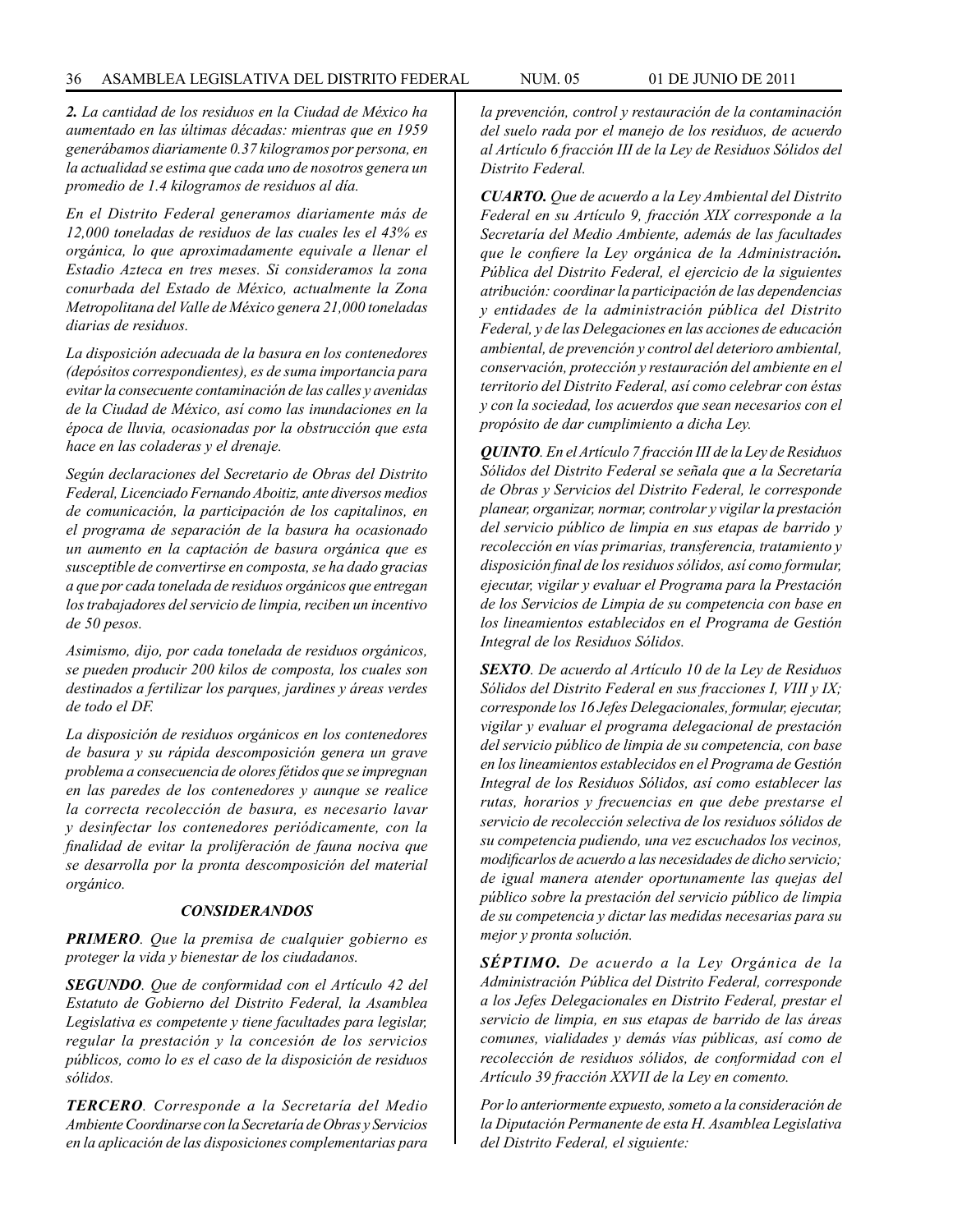## *PUNTO DE ACUERDO*

*ÚNICO. Proposición con Punto de Acuerdo para exhortar a la Lic. Martha Delgado Peralta, Secretaria del Medio Ambiente, así como al Lic. Fernando José Aboitiz Saro, Secretario de Obras y a los 16 Jefes Delegacionales del Distrito Federal, para que en forma coordinada Implementen un programa periódico de limpieza de los contenedores (depósitos) de basura orgánica e inorgánica, que se encuentran distribuidos en los parques, jardines y andadores de la Ciudad de México.*

*Recinto Legislativo Junio 01, 2011.*

## *ATENTAMENTE*

*Dip. Jorge Palacios Arroyo*

Es cuanto, Diputado Presidente.

**EL C. PRESIDENTE.** Gracias, Diputado. En términos de lo dispuesto por el Artículo 133 del Reglamento para el Gobierno Interior de la Asamblea Legislativa del Distrito Federal, consulte la Secretaría a la Diputación Permanente en votación económica si la propuesta presentada por el Diputado Juan Carlos Zárraga Sarmiento se considera de urgente y obvia resolución.

**LA C. SECRETARIA.** Por instrucciones de la Presidencia y en votación económica, se consulta a la Diputación Permanente si la propuesta de referencia se considera de urgente y obvia resolución.

Los que estén por la afirmativa, sírvanse manifestarlo levantando la mano.

Los que estén por la negativa, sírvanse manifestarlo levantando la mano.

No se considera de urgente y obvia resolución, Diputado Presidente.

**EL C. PRESIDENTE.** Gracias, Diputada. En virtud de no considerarse de urgente y obvia resolución se turna, por esta Presidencia, para su análisis y dictamen a la Comisión de Preservación del Medio Ambiente, Protección Ecológica y Cambio Climático.

Esta Presidencia informa que los puntos enlistados en los numerales 20 y 21 del Orden del Día se trasladan al final del Capítulo de proposiciones.

Para presentar una Proposición con Punto de Acuerdo mediante el cual se exhorta a la Comisión de Gobierno de la Asamblea Legislativa del Distrito Federal a proponer al pleno de este Órgano Legislativo al Titular de la Unidad de Estudios y Finanzas Públicas e instalar a la brevedad este órgano administrativo interno a fin de eficientar la emisión de Leyes y conocer su impacto presupuestal para su adecuada aplicabilidad, se concede el uso de la Tribuna al Diputado Carlo Fabián Pizano Salinas, a nombre del Diputado Mauricio Tabe Echartea, del Grupo Parlamentario del Partido Acción Nacional.

**EL C. DIPUTADO CARLO FABIÁN PIZANO SALINAS.** Con su venia, Diputado Presidente. Solicitarle que la integridad del Punto de Acuerdo se inscriba en el Diario de los Debates.

**EL C. PRESIDENTE.** Así se hará, Diputado.

## **EL C. DIPUTADO CARLO FABIÁN PIZANO SALINAS.**

*PROPOSICIÓN CON PUNTO DE ACUERDO MEDIANTE EL CUAL SE EXHORTA A LA COMISIÓN DE GOBIERNO DE LA ASAMBLEA LEGISLATIVA DEL DISTRITO FEDERAL A PROPONER AL PLENO DE ESTE ÓRGANO LEGISLATIVO, AL TITULAR DE LA UNIDAD DE ESTUDIOS Y FINANZAS PÚBLICAS E INSTALAR A LA BREVEDAD ESTE ÓRGANO ADMINISTRATIVO INTERNO, A FIN DE EFICIENTAR LA EMISIÓN DE LEYES Y CONOCER SU IMPACTO PRESUPUESTAL PARA SU ADECUADA APLICABILIDAD, QUE PRESENTA EL DIPUTADO CARLO FABIÁN PIZANO SALINAS, A NOMBRE DEL DIPUTADO MAURICIO TABE ECHARTEA, DEL GRUPO PARLAMENTARIO DEL PARTIDO ACCIÓN NACIONAL.*

*Los suscritos, Diputados integrantes del Grupo Parlamentario del Partido Acción Nacional, con fundamento en lo dispuesto por los Artículos 17 fracción VI de la Ley Orgánica y 133 del Reglamento para el Gobierno Interior de la Asamblea Legislativa del Distrito Federal, someto a consideración de esta Honorable Asamblea Legislativa la siguiente Proposición con Punto de Acuerdo mediante el cual se exhorta a la Comisión de Gobierno de la Asamblea Legislativa del Distrito Federal a proponer al Pleno de este Órgano Legislativo al Titular de la Unidad de Estudios y Finanzas Públicas e instalar a la brevedad este órgano administrativo interno, a fin de eficientar la emisión de Leyes y conocer su impacto presupuestal para su adecuada aplicabilidad, al tenor de los siguientes:*

#### *ANTECEDENTES*

*1. La actividad legislativa, en especial la relacionada con la creación de Leyes administrativas y orgánicas, genera cotidianamente un impacto presupuestal, en razón de que las instituciones, derechos y programas creados por Ley, en la mayoría de los casos, requieren recursos públicos para operar.*

*2. Desgraciadamente, es cotidiano que las iniciativas que presentan los Diputados día a día carezcan de un estudio técnico que verifique la viabilidad financiera de lo propuesto además de que rara vez es contemplada esta situación en los dictámenes, limitándose al análisis político y jurídico de la propuesta.*

*3. En razón de lo anterior, en la II Legislatura, se creó a través de una reforma de la Ley Orgánica de la Asamblea Legislativa del Distrito Federal, la Unidad de Estudios y*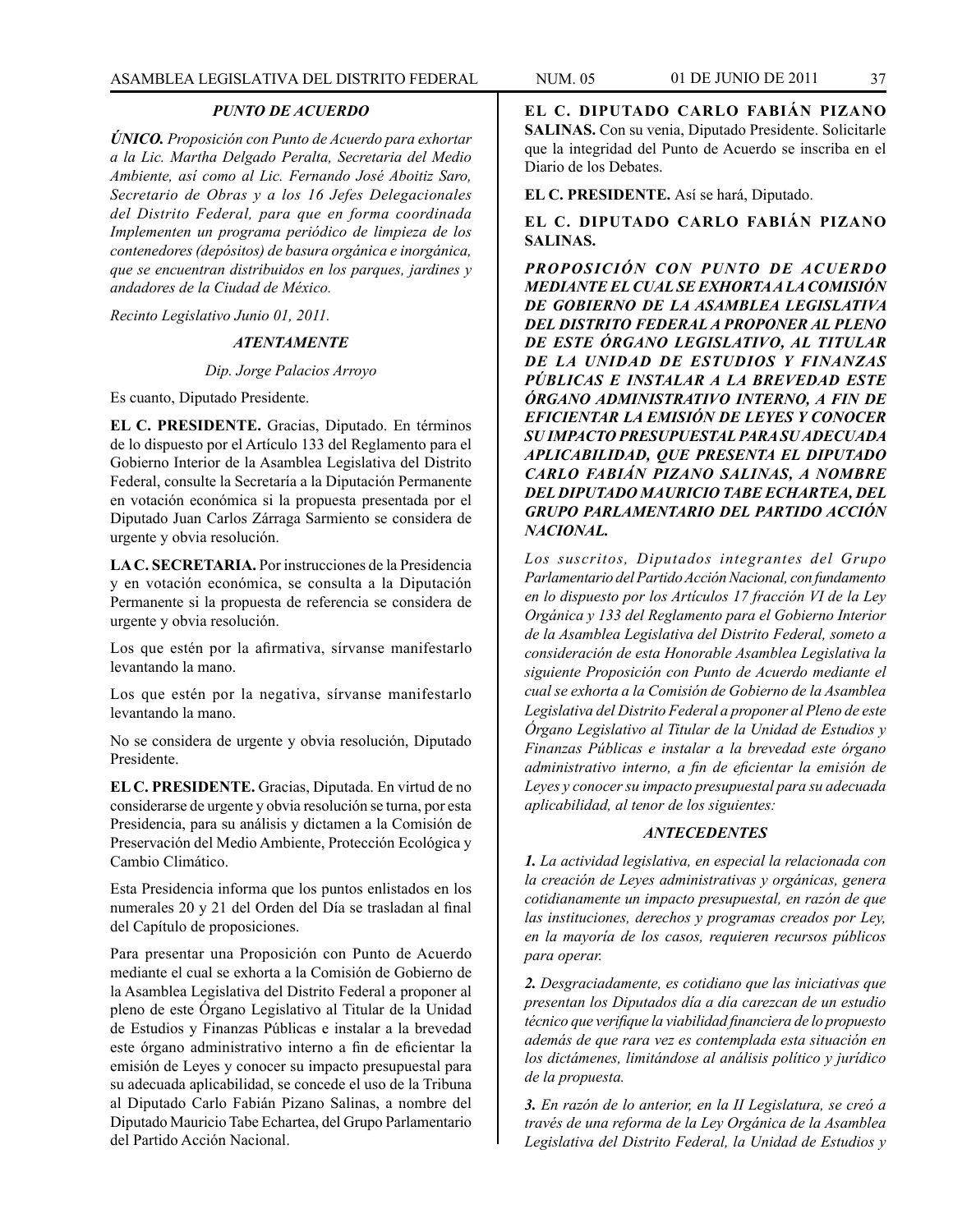*Finanzas Públicas de la Asamblea Legislativa del Distrito Federal, como un órgano de apoyo técnico, de carácter institucional, integrado por especialistas técnicos al servicio de las comisiones, GruposParlamentarios y Diputados.*

*4. No obstante, desde esa época dicha Unidad existe tan sólo en el papel, ya que nunca se ha nombrado Titular, no ha sido integrada ni se le ha dotado de un presupuesto para operar. Los mismos transitorios de la reforma antes mencionada contemplaban que la Unidad se instalaría según lo previsto en el presupuesto para el año 2003, lo cual no sucedió.* 

*5. Más tarde, a finales de 2004 la presidencia de la Mesa Directiva de esta Soberanía recibió nuevamente un exhorto de los Diputados para incluir en el presupuesto de 2005 los recursos necesarios para la integración y funcionamiento del Instituto de Investigaciones Legislativas y la Unidad de Estudios y Finanzas Públicas de la Asamblea Legislativa del Distrito Federal, nuevamente se quedo en letra muerta esta disposición.* 

*6. Llama la atención que existen declaraciones de parte de integrantes del Comité de Administración de que el presupuesto asignado a la Asamblea Legislativa para el ejercicio fiscal 2006 fue incrementado en un 12%, es decir alrededor de 89 millones de pesos con recursos etiquetados que se destinarían sólo a la conformación del Instituto de Investigaciones Parlamentarias y a la Unidad de Estudios y Finanzas Públicas de la Asamblea Legislativa del Distrito Federal.*

*7. Después de tantos intentos es de la mayor importancia que se instale a la brevedad la Unidad de Estudios y Finanzas Públicas de este Órgano Legislativo, lo cual es responsabilidad directa de la Comisión de Gobierno, ya que de acuerdo a lo dispuesto por el Artículo 54 del Reglamento para el Gobierno Interior de la Asamblea Legislativa del Distrito Federal, las Unidades Administrativas como éstas dependerán directamente, en su desempeño y el ejercicio de sus funciones, de la Comisión de Gobierno.* 

*8. Asimismo, según el Artículo 56 del mismo ordenamiento interno, el Pleno de la Asamblea ratificará por el voto de la mayoría de los miembros presentes en la Sesión respectiva, a los seleccionados para ocupar los cargos de Titulares de cada una de las Unidades Administrativas, considerando se haya cumplido con lo dispuesto por el presente Reglamento y el Reglamento del Concurso de Oposición para los Titulares de las Unidades Administrativas.*

*9. En tanto que las funciones de la Unidad de Estudios de Finanzas Públicas serán las de auxiliar y asesorar a las comisiones competentes en los trabajos de análisis de los informes sobre la situación económica, las finanzas públicas y la deuda que presenta trimestralmente, así como las iniciativas de Presupuesto, Ley de Ingresos y Leyes fiscales que presente el Jefe de Gobierno a la Asamblea Legislativa; el Programa General de Desarrollo del Distrito* 

*Federal, además de los temas de finanzas públicas, que le sean requeridas por las comisiones con competencia en las cuestiones de hacienda pública.*

## *CONSIDERANDOS*

*1. Que de conformidad con el Capítulo VIII, Artículos 81, 82 y 8 3 de la Ley Orgánica de la Asamblea Legislativa del Distrito Federal, es competencia de la Comisión de Gobierno proponer al pleno así como establecer los criterios que acrediten la formación profesional, experiencia y habilidades necesarias para desempeñar los cargos correspondientes a los Titulares de las Unidades Administrativas, Coordinaciones, Oficialía Mayor, Tesorería General y Contraloría General.*

*2. Que es de mayor prioridad, se de cumplimiento a lo dispuesto por la Ley Orgánica de esta Soberanía, para dar cumplimiento a la reforma hecha en 2002 e instalar y nombrar al Titular de la Unidad de Estudios y Finanzas Públicas.*

*3. Que las Leyes emanadas de este Órgano Legislativo deben contar con el sustento presupuestal adecuado a fin de dar cumplimiento a lo establecido en ellas y evitar los ya reiterados casos en que por insuficiencia de recursos económicos se deja de destinar recursos programas importantes para los habitantes de esta Ciudad.*

*Atendiendo a los fundamentos y motivaciones expuestos en los citados antecedentes y considerandos, sometemos a consideración del Pleno de la Asamblea Legislativa del Distrito Federal, como de urgente y obvia resolución el siguiente:*

#### *PUNTO DE ACUERDO*

*ÚNICO. Se exhorta a la Comisión de Gobierno de la Asamblea Legislativa del Distrito Federal a proponer al Pleno de este Órgano Legislativo al Titular de la Unidad de Estudios y Finanzas Públicas e instalar a la brevedad este órgano administrativo interno, a fin de eficientar la emisión de Leyes y conocer su impacto presupuestal para su adecuada aplicabilidad*

*Dado en el Recinto de la Asamblea Legislativa del Distrito Federal al 1 día del mes de junio del año 2011.*

## *FIRMAN, POR EL GRUPO PARLAMENTARIO DEL PARTIDO ACCIÓN NACIONAL*

*Dip. Mauricio Tabe Echartea Dip. Carlo Fabián Pizano Salinas*

Es cuanto, Diputado Presidente.

#### **EL C. PRESIDENTE.** Gracias, Diputado.

En términos de lo dispuesto por el Artículo 133 del Reglamento para el Gobierno Interior de la Asamblea Legislativa del Distrito Federal, consulte la Secretaría a la Diputación Permanente en votación económica si la propuesta presentada por el Diputado Carlo Fabián Pizano Salinas se considera de urgente y obvia resolución.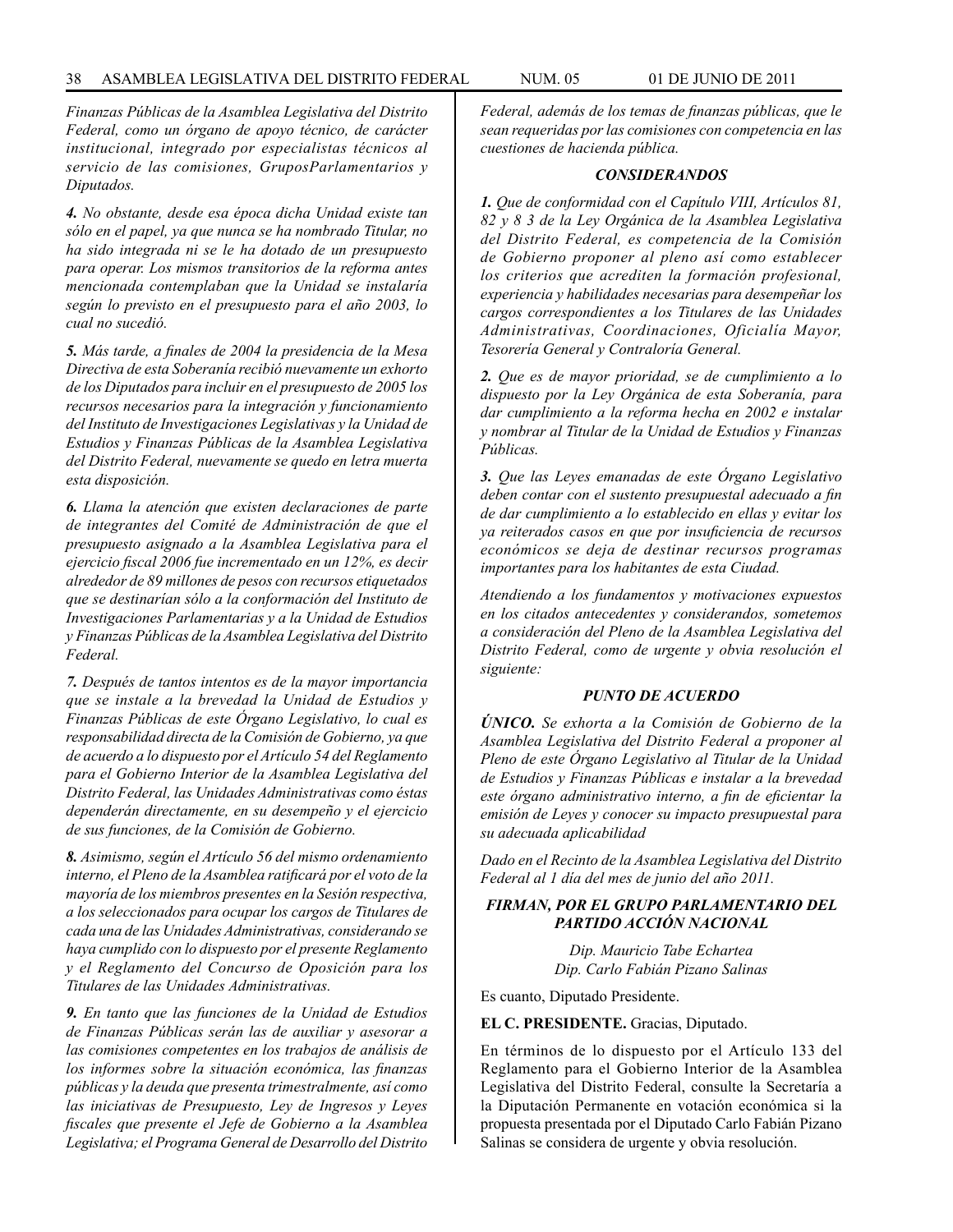**LA C. SECRETARIA DIPUTADA ANA ESTELA AGUIRRE Y JUÁREZ.** Por instrucciones de la Presidencia y en votación económica se consulta a la Diputación Permanente si la propuesta de referencia se considera de urgente y obvia resolución.

Los que estén por la afirmativa sírvanse manifestarlo levantando la mano.

Los que estén por la negativa sírvanse manifestarlo levantando la mano.

No se considera de urgente y obvia resolución, Diputado Presidente.

**EL C. DIPUTADO CARLO FABIÁN PIZANO SALINAS.** *(Desde su curul)* Diputado Presidente.

**EL C. PRESIDENTE.** ¿Si, Diputado Pizano? Sonido a la curul de Diputado Pizano.

**EL C. DIPUTADO CARLO FABIÁN PIZANO SALINAS.** *(Desde su curul)* Diputado, la votación que observamos en la mesa hubo 4 votos a favor y 3 en contra. Pediría que se rectificara la votación y se contara adecuadamente.

**EL C. PRESIDENTE.** Cómo no, Diputado. Repita la votación la Secretaría por favor.

**LA C. SECRETARIA.** Sí, señor Presidente.

Por instrucciones de la Presidencia y en votación económica se consulta a la Diputación Permanente si la propuesta de referencia se considera de urgente y obvia resolución.

Los que estén por la afirmativa, sírvanse manifestarlo levantando la mano.

Los que estén por la negativa, sírvanse manifestarlo levantando la mano.

Se considera de urgente y obvia resolución.

**EL C. PRESIDENTE.** Está a discusión la propuesta.

¿Existen oradores en contra?

Proceda la Secretaría a preguntar a la Diputación Permanente en votación económica si es de aprobarse la propuesta a discusión.

**LA C. SECRETARIA.** Por instrucciones de la Presidencia y en votación económica se pregunta a la Diputación Permanente si es de aprobarse la propuesta sometida a su consideración.

Los que estén por la afirmativa, sírvanse manifestarlo levantando la mano.

Los que estén por la negativa, sírvanse manifestarlo levantando la mano.

**EL C. PRESIDENTE.** Que se repita la votación en virtud de que fue empatada: 4 votos y 4 votos.

**LA C. SECRETARIA**. Por instrucciones de la Presidencia y en votación económica, se pregunta a la Diputación Permanente si es de aprobarse la propuesta sometida a su consideración.

Los que estén por la afirmativa, sírvanse manifestarlo levantando la mano.

Los que estén por la negativa, sírvanse manifestarlo levantando la mano.

Se encuentra empatada nuevamente la votación, Diputado Presidente.

**EL C. PRESIDENTE.** Gracias, Diputada.

Con fundamento en lo dispuesto por el Artículo 139 del Reglamento para el Gobierno Interior y toda vez que ha resultado empatada la votación por segunda ocasión, se traslada la discusión y votación respectiva para la próxima Sesión.

Esta Presidencia informa que se recibió una Proposición con Punto de Acuerdo del Diputado Norberto Ascencio Solís Cruz, del Grupo Parlamentario del Partido Verde Ecologista de México, para exhortar a diversas autoridades del Gobierno del Distrito Federal para que se declare Patrimonio Cultural de la Ciudad de México a las fiestas de carnaval que desde hace más de 100 años se realizan a Iniciativa Ciudadana en los pueblos originarios de Santiago Zapotitlán y San Francisco Tlaltenco de la Delegación Tláhuac.

*PROPOSICIÓN CON PUNTO DE ACUERDO PARA EXHORTAR A DIVERSAS AUTORIDADES DEL GOBIERNO DEL DISTRITO FEDERAL PARA QUE SE DECLARE PATRIMONIO CULTURAL DE LA CIUDAD DE MÉXICO A LAS FIESTAS DE CARNAVAL QUE DESDE HACE MÁS DE CIEN AÑOS SE REALIZAN A INICIATIVA CIUDADANA EN LOS PUEBLOS ORIGINARIOS DE SANTIAGO ZAPOTITLÁN Y SAN FRANCISCO TLALTENCO DE LA DELEGACIÓN TLÁHUAC, QUE SUSCRIBE EL DIPUTADO NORBERTO ASCENCIO SOLÍS CRUZ, DEL GRUPO PARLAMENTARIO DEL PARTIDO VERDE ECOLOGISTA DE MÉXICO.*

*El suscrito Diputado Norberto Ascencio Solís Cruz, integrante del Grupo Parlamentario del Partido Verde Ecologista de México, en la Asamblea Legislativa del Distrito Federal, V Legislatura, con fundamento en lo dispuesto por los Artículos 17, fracción VI de la Ley Orgánica de la Asamblea Legislativa del Distrito Federal y 132 del Reglamento para el Gobierno Interior de la Asamblea Legislativa del Distrito Federal, someto a la consideración de este Órgano Legislativo, la siguiente Proposición con Punto de Acuerdo para exhortar a diversas Autoridades del Gobierno del Distrito Federal para que se declare Patrimonio Cultural de la Ciudad de México, a las Fiestas de Carnaval que desde hace mas de cien años, se realizan, a iniciativa ciudadana en los Pueblos Originarios de Santiago Zapotitlán y San Francisco Tlaltenco de la Delegación Tláhuac, bajo la siguiente:*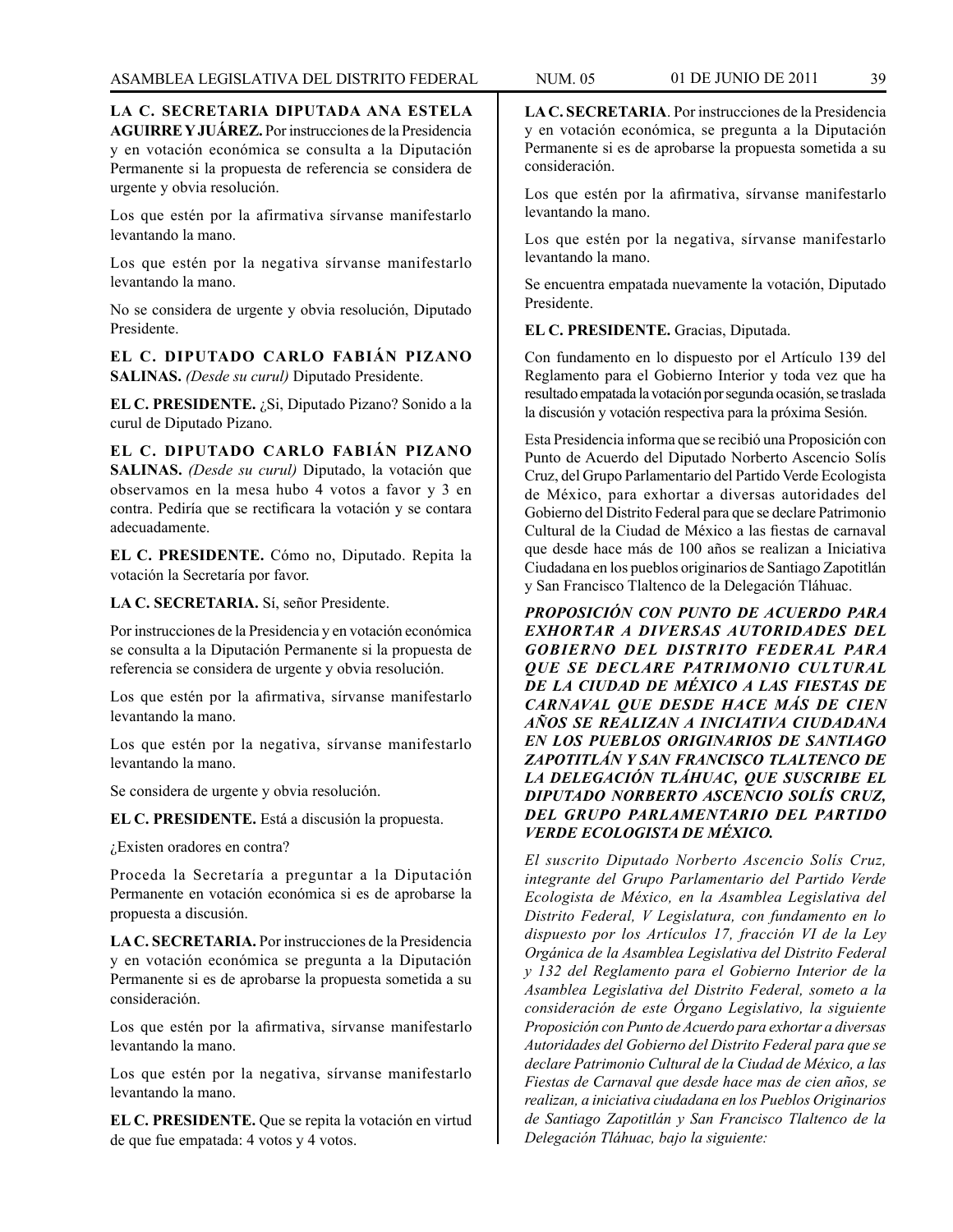## *EXPOSICIÓN DE MOTIVOS*

*Nada identifica mas a los integrantes de un Barrio o Pueblo originario del Distrito Federal, que sus tradiciones y las fiestas y actos que a ellas van asociados, estas fiestas son expresión pura y natural de la idiosincrasia y la cultura popular de nuestra Ciudad, pues no pertenecen únicamente a quienes las realizan, sino a todos los habitantes del Distrito Federal e inclusive personas del interior de la República y del extranjero que acuden a presenciarlas atraídos por su colorido y su expresividad.*

*Muchas son las fiestas que anualmente se celebran en nuestra Ciudad pero especialmente destaca en la Delegación de Tlahuac, la Fiesta del Día de Muertos, actividad ya registrada por la Organización de las Naciones Unidas para la Educación, la Ciencia y la Cultura, (UNESCO) como Patrimonio Cultural de 110 Humanidad, es decir, su riqueza y esencia no solo pertenecen ya al Pueblo Originario de Mixquic y a nuestra querida Ciudad de México, sino orgullosamente, a toda la Humanidad.* 

*Sin embargo hay otras fiestas que son tan tradicionales como las Fiestas de Mixquic y en las cuales intervienen cientos, si no es que miles de ciudadanos entusiastas que planean durante meses las excelentes comparsas, los desfiles de disfraces y chinelos, así como la presentación y paso de carros alegóricos y otros eventos que habrán de celebrarse durante varios días.*

*De entre estas festividades destacan especialmente los Carnavales que anualmente realizan los habitantes de los Pueblos Originarios de Santiago Zapotitlán y de San Francisco Tlaltenco los cuales se celebran durante varios días a partir del inicio de la cuaresma y cuya antigüedad se remonta hasta a finales del Siglo XIX.* 

*Para estos Carnavales, la comunidad se encuentra organizada en asociaciones denominadas Clubes, algunas de los cuales cuentan ya con una antigüedad de mas de mas de ochenta años pues funcionan desde los años treinta del Siglo pasado y sus actividades están plenamente reconocidas por las Autoridades Delegacionales, quienes año con año aportan inclusive apoyos económicos y logísticos para la esplendorosa realización de los mencionados Carnavales.*

*Sin embargo estos apoyos y la manera en que se entregan a los organizadores, no están claramente señalados y su manejo se realiza de manera discrecional, por otra parte, estas festividades requieren de mas atención logística, medica y de seguridad pública y protección civil entre otros aspectos, a fin de permitir su realización de una manera mas amplia, organizada y segura, asimismo es necesario preveer para evitar mayores molestias a quienes tienen necesidad de transitar durante la celebración por estas zonas.*

*Además, estos carnavales tan coloridos, requieren sin duda mayor difusión tanto a nivel local, como nacional para darles a conocer a sectores más amplios de ciudadanos y que puedan ser disfrutados por un mayor número de asistentes.*

*Para ello, considero conveniente exhortar a las autoridades locales, relacionadas con el ámbito cultural, para que en base al articulado respectivo de la Ley de Fomento Cultural del Distrito Federal vigente, el Jefe de Gobierno realice la Declaratoria como Patrimonio Cultural intangible de nuestra Ciudad para los Carnavales que año con año se celebran en los poblados de Santiago Zapotitlán y San Francisco Tlaltenco, a fin de brindarles un reconocimiento oficial, una seguridad en apoyos oficiales y una difusión adecuada para que esta tradición se preserve en beneficio de la cultura y de la participación activa y entusiasta de los núcleos sociales de dichos Pueblos originarios.*

*Por lo anteriormente expuesto, con fundamento en el Artículo 132 del Reglamento para el Gobierno Interior de la Asamblea Legislativa del Distrito Federal, someto a consideración del Pleno, el siguiente:*

## *PUNTO DE ACUERDO*

*PRIMERO. Se exhorta al Consejo de Fomento y Desarrollo Cultural del Distrito Federal, para que, con base en el Artículo 24 fracciones IV, V y XI, de la Ley de Fomento Cultural del Distrito Federal, integre la recomendación correspondiente para que los Carnavales que año con año se realizan en los Pueblos Originarios de Santiago Zapotitlán y San Francisco Tlaltenco, Delegación Tláhuac, sean Declarados Patrimonio Cultural Intangible de nuestra Ciudad.* 

*SEGUNDO. Se exhorta a la Secretaría de Cultura del Distrito Federal para que con base en el Artículo 20, fracción XXIII de la Ley de Fomento Cultural del Distrito Federal, elabore la Declaratoria de Patrimonio Cultural Intangible del Distrito Federal a los Carnavales mencionados en el punto anterior.*

*TERCERO. Se exhorta al Jefe de Gobierno del Distrito Federal, para que con fundamento en las atribuciones que le conceden los Artículos 2°, fracción VI, 3°., 4°. Fracciones X y XI, 5° fracción XIV, 19, fracción VII, 55 y 61 de la Ley de Fomento Cultural para el Distrito Federal, emita la Declaratoria de Patrimonio Cultural Intangible de la Ciudad de México a los Carnavales de los Pueblos Originarios de Santiago Zapotitlán y San Francisco Tlaltenco, Delegación Tláhuac, Distrito Federal.*

*Dado en el Recinto Legislativo, al 1° día del mes de junio del dos mil once.*

## *POR EL GRUPO PARLAMENTARIO DEL PARTIDO VERDE ECOLOGISTA DE MÉXICO*

*Dip. Norberto Ascencio Solís Cruz*

Con fundamento en lo dispuesto por los Artículo 50 fracciones IV y V de la Ley Orgánica de la Asamblea Legislativa del Distrito Federal, 28, 29 y 132 del Reglamento para su Gobierno Interior, se turna para su análisis y dictamen a la Comisión de Cultura.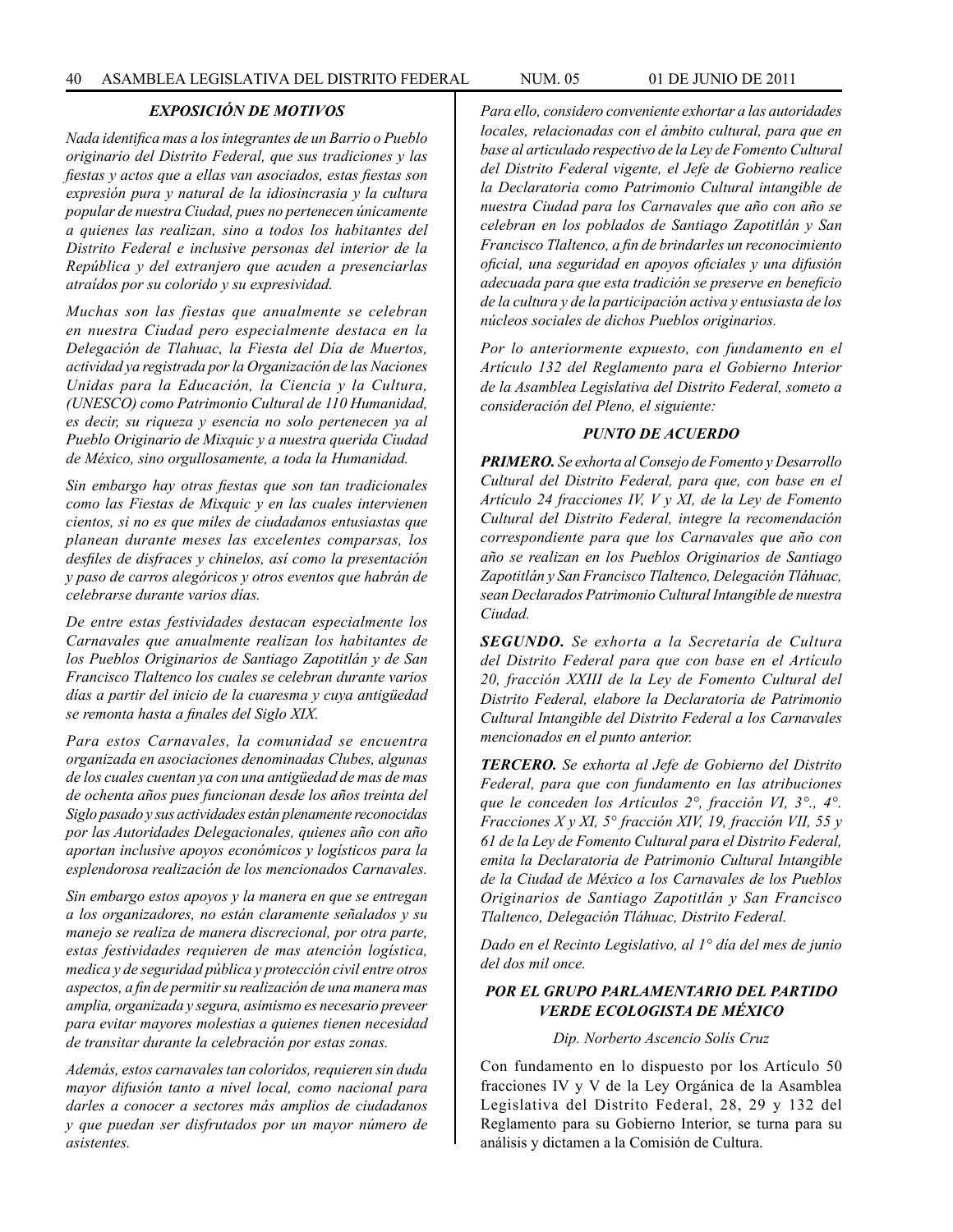Esta Presidencia informa que se recibió una Proposición con Punto de Acuerdo por el que se solicita a la Secretaría de Desarrollo Social del Distrito Federal, supervisar y verificar los comedores comunitarios que operan en la Ciudad de México, de la Diputada Lía Limón García del Grupo Parlamentario del Partido Acción Nacional.

## *PROPOSICIÓN CON PUNTO DE ACUERDO POR EL QUE SE SOLICITA A LA SECRETARÍA DE DESARROLLO SOCIAL DEL DISTRITO FEDERAL, SUPERVISAR Y VERIFICAR LOS COMEDORES COMUNITARIOS QUE OPERAN EN LA CIUDAD DE MÉXICO, QUE SUSCRIBE LA DIPUTADA LÍA LIMÓN GARCÍA, DEL GRUPO PARLAMENTARIO DEL PARTIDO ACCIÓN NACIONAL.*

*La Diputada Lía Limón García integrante del Grupo Parlamentario del Partido Acción Nacional, con fundamento en lo dispuesto por los Artículos 17 fracción VI de la Ley Orgánica y 133 del Reglamento para el Gobierno Interior, ambos de la Asamblea Legislativa del Distrito Federal, someto a consideración del pleno de este Órgano Legislativo la siguiente Proposición con Punto de Acuerdo por el que se solicita a la Secretaría de Desarrollo Social del Distrito Federal, supervisar y verificar los comedores comunitarios que operan en la Ciudad de México al tenor de los siguientes:*

## *ANTECEDENTES*

*1. En el año 2009, en todo el Distrito Federal se instalaron 160 comedores comunitarios con el objeto de proporcionar una alimentación adecuada y de calidad en las zonas de media, alta y muy alta marginación.*

*2. En la Gaceta Oficial del Distrito Federal, de fecha 03 de enero de 2011, se publicaron los Lineamientos y Mecanismos de Operación del Programa Comedores Comunitarios 2011.*

*3. En el sitio Web de la Secretaría de Desarrollo Social del Distrito Federal, http://www.sds.df.gob.mx/ se puede encontrar el padrón de los comedores comunitarios que actualmente operan en la Ciudad de México.*

*4. Asimismo, el Jefe de Gobierno del Distrito Federal, anunció para este año la apertura de 60 comedores comunitarios más, con lo que se llegará a un total de 220 centros.*

## *CONSIDERANDOS*

*PRIMERO. Que el Programa de Comedores Comunitarios tuvo una asignación presupuestal para el año 2010, de 43 millones 445 mil 340 pesos y para este año se incrementó el presupuesto en un 32.12% al asignarle 71 millones 502 mil 862 pesos;*

*SEGUNDO. Que después de realizar un recorrido en los comedores comunitarios que aparecen en el padrón publicado por la SOS, se detectaron deficiencias importantes en la operación de los comedores, como son:*

## *DELEGACIÓN ÁLVARO OBREGÓN*

| <b>Dirección</b>                                                                                                                          | <i><b>Observaciones</b></i>                                                                                                                                          |
|-------------------------------------------------------------------------------------------------------------------------------------------|----------------------------------------------------------------------------------------------------------------------------------------------------------------------|
| COLONIA AMPLIACIÓN ÁGUILAS, CALLE BAHÍA, Nº. 93,<br>ENTRE LAS CALLES DE LLANURA Y MESETA C.P. 1759                                        | Los responsables del Comedor, atienden al lado de éste una<br>tienda de abarrotes.                                                                                   |
| CALLE AMPLIACIÓN CAPULÍN, CALLE PROLONGACIÓN<br>DE ACUEDUCTO, Nº. 10, ENTRE LAS CALLES DE<br>ACUEDUCTO Y ARTIFICIOS, C.P. 1110            | No cuenta con manta o letreros de la Secretaría de Desarrollo<br>Social, los vecinos comentaron que únicamente la ponen<br>cuando está abierto el comedor.           |
| COLONIA BONANZA, CALLE VERACRUZANOS, LT.<br>36, MZ 2, ENTRE LAS CALLES DE QUERETANOS Y<br>TLAXCALTECAS, C.P. 1220.                        | Los responsables del comedor, se quejaron de que la empresa<br>que les surte los insumos les entrega éstos en mal estado e<br>incompletos.                           |
| COLONIA CRISTO REY, CALLE ESCUADRÓN 201, N°<br>6, ENTRE LAS CALLES DE MARIO LÓPEZ PORTILLA Y<br>FAUSTO VEGA UY, C.P. 1150                 | El comedor no tiene letreros o manta de la Secretaría de<br>Desarrollo Social.<br>La casa es utilizada como una guardería privada y de ésta<br>si existe un letrero. |
| COLONIA EL PIRU, U.H. CALLE AV. MARCO POLO<br>SECC.1 MÓDULO C, Nº 103, ENTRE LAS CALLES DE<br>PINO Y MARCO POLO, C.P. 1230                | OPERA SIN IRREGULARIDADES                                                                                                                                            |
| COLONIA ESTRELLA LA PALMITA, CALLE VASCO<br>DE QUIROGA, Nº. 1133 MZ E LT 12, ENTRE CALLES<br>ESTRELLA FUGAZ Y VASCO DE QUIROGA, C.P. 1220 | OPERA SIN IRREGULARIDADES                                                                                                                                            |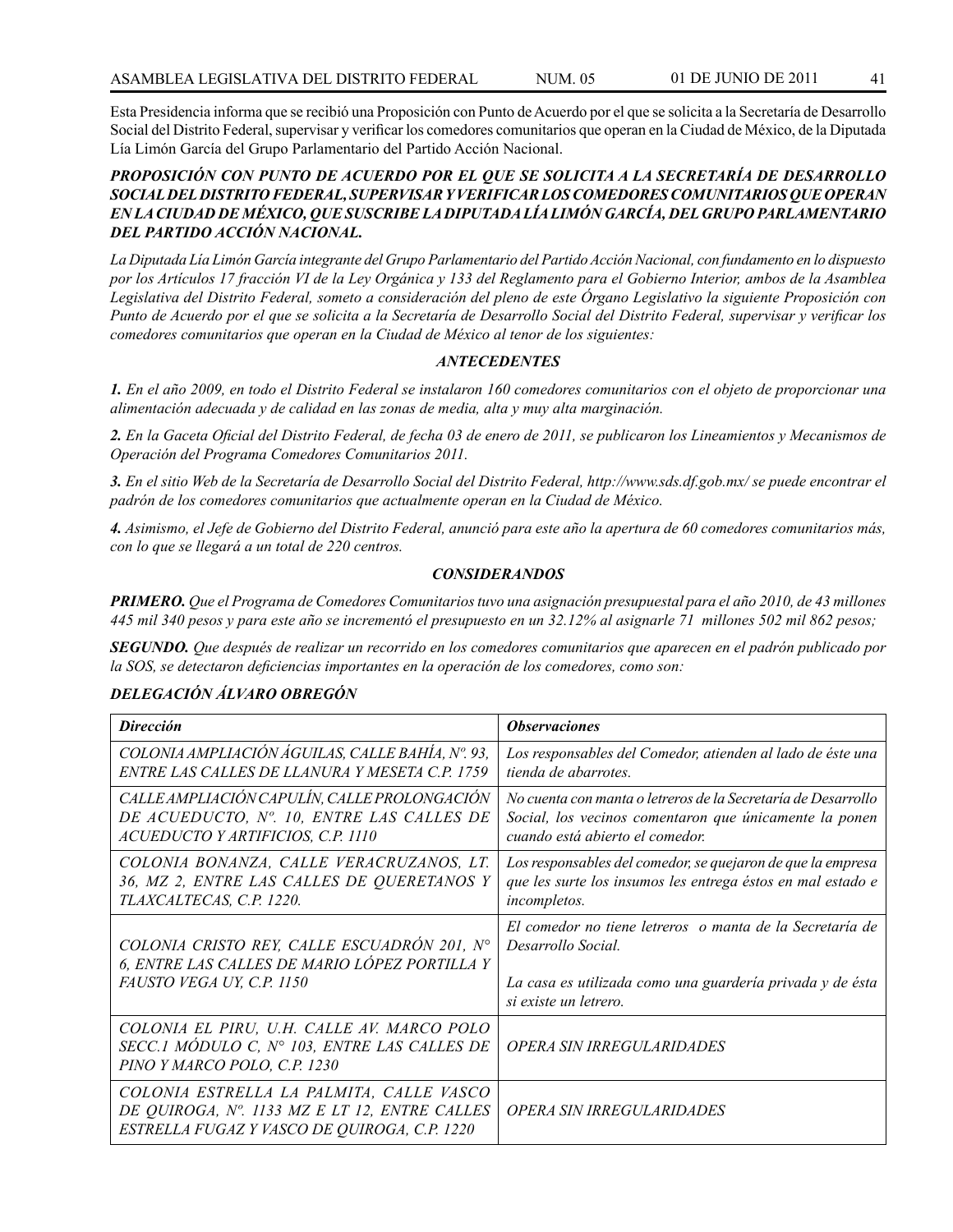| COLONIA EX HACIENDA DE TARANGO<br>FRACCIONAMIENTO, CALLE PROL. 5 DE MAYO, Nº<br>2041, Ciudad UNIVERSITARIA, C.P. 1618                                                | OPERA SIN IRREGULARIDADES                                                                                                                                              |
|----------------------------------------------------------------------------------------------------------------------------------------------------------------------|------------------------------------------------------------------------------------------------------------------------------------------------------------------------|
| COLONIA GOLONDRINA 1ª SEC, CALLE AV. LOMAS DE<br>CAPULA, CALLE GOLONDRINAS DE LA RIVERA, C.P.<br>1270                                                                | El comedor no tiene letreros o manta de la Secretaría de<br>Desarrollo Social, los vecinos comentaron que sólo la ponen<br>cuando abren el comedor                     |
| COLONIA ISIDRO FABELA, CALLE SALERNITANOS,<br>MZ. 10, LT. 14, ENTRE LAS CALLES PADUANOS Y<br>PARMESANOS, C.P. 1160                                                   | <b>OPERA SIN IRREGULARIDADES</b>                                                                                                                                       |
| COL. LOMAS DE CHAMONTOYA, CALLE COLINAS, MZ.<br>6, LT. 2, ENTRE LAS CALLES DE EMILIANO ZAPATA Y<br>AZUCENA, C.P. 1857                                                | OPERA SIN IRREGULARIDADES                                                                                                                                              |
| COLONIA LOMAS DE LA ERA, CALLE AV. 29 DE<br>OCTUBRE, MZ. 47, LT. 226, ESQ. PERALTA 16 DE<br>SEPTIEMBRE, C.P. 1860                                                    | <b>OPERA SIN IRREGULARIDADES</b>                                                                                                                                       |
| COLONIA LOMAS DE SANTO DOMINGO, CALLE MINA<br>SOYOPA, MZ 1, LT 1, Nº. 17, C.P. 1100                                                                                  | Falta actualizar el directorio, ya que no tiene la referencia de<br>ubicación, "entre las calles" y se encuentra entre las calles<br>de Mina Avino y mina Providencia. |
| COLONIA PRESIDENTES 2ª AMPLIACIÓN, CALLE AV.<br>HACIENDA DE LA FLOR, MZ. 26 LT. 24, ENTRE LAS<br>CALLES HACIENDA DE LOS PIRULES Y HACIENDA OJO<br>DE AGUA, C.P. 1290 | <b>OPERA SIN IRREGULARIDADES</b>                                                                                                                                       |
| COLONIA PRIMERA VICTORIA SECCIÓN BOSQUES,<br>CALLE C, MZ. 24, L 6, ENTRE AVENIDA CENTRAL Y<br>CALLE 1, C.P. 1160                                                     | OPERA SIN IRREGULARIDADES                                                                                                                                              |
| COLONIA PUNTA DE CEHUAYO FRANCISCO VILLA, Nº.<br>4-A, ENTRE LAS CALLES FRANCISCO I. MADERO Y RÍO<br>MIXCOAC, C.P. 1540                                               | Ya no existe físicamente el comedor en el domicilio que<br>aparece en el directorio, desde hace aproximadamente tres<br>meses.                                         |
| COLONIA SANTA LUCIA, CALLES DESIERTO ARENOSO,<br>Nº 45, ENTRE LAS CALLES ALTO LERMA E IGNACIO<br>ZARAGOZA, C.P. 1500                                                 | OPERA SIN IRREGULARIDADES                                                                                                                                              |

## *DELEGACIÓN AZCAPOTZALCO*

| <b>Dirección</b>                                                                                                                                    | <i><b>Observaciones</b></i> |
|-----------------------------------------------------------------------------------------------------------------------------------------------------|-----------------------------|
| COL. SAN ÁLVARO, CALLE INDEPENDENCIA Nº. 24<br><b>ENTRE BOCANEGRA Y LONDRES.</b>                                                                    | OPERA SIN IRREGULARIDADES   |
| COL. NIÑOS HÉROES DE CHAPULTEPEC, CALLE<br>NIÑOS HÉROES, Nº. 159, ENTRE LA CALLE BOLÍVAR Y   OPERA SIN IRREGULARIDADES<br><i>ALICANTE C.P. 3440</i> |                             |

# *DELEGACIÓN COYOACÁN*

| <b>Dirección</b>                                                                             | <i><b>Observaciones</b></i>                                                                                                                                       |
|----------------------------------------------------------------------------------------------|-------------------------------------------------------------------------------------------------------------------------------------------------------------------|
|                                                                                              | OPERA SIN IRREGULARIDADES                                                                                                                                         |
| COL. ADOLFO RUIZ CORTÍNEZ TEOCALLI MZ. 35, LT<br>61 ITZCUINTLA 04630                         | El domicilio que aparece en el directorio no coincide con el<br>lugar, actualmente se encuentra en Teocalli, Mz. 42, Lt 64,<br>entre Calle Itzcuina e Izquitecalt |
| COL. AJUSCO SUR, CALLE SAN GUILLERMO, Nº. 69,<br>ENTRE LA CALLE PAPATZIN Y OTOMIES C.P. 4300 | OPERA SIN IRREGULARIDADES                                                                                                                                         |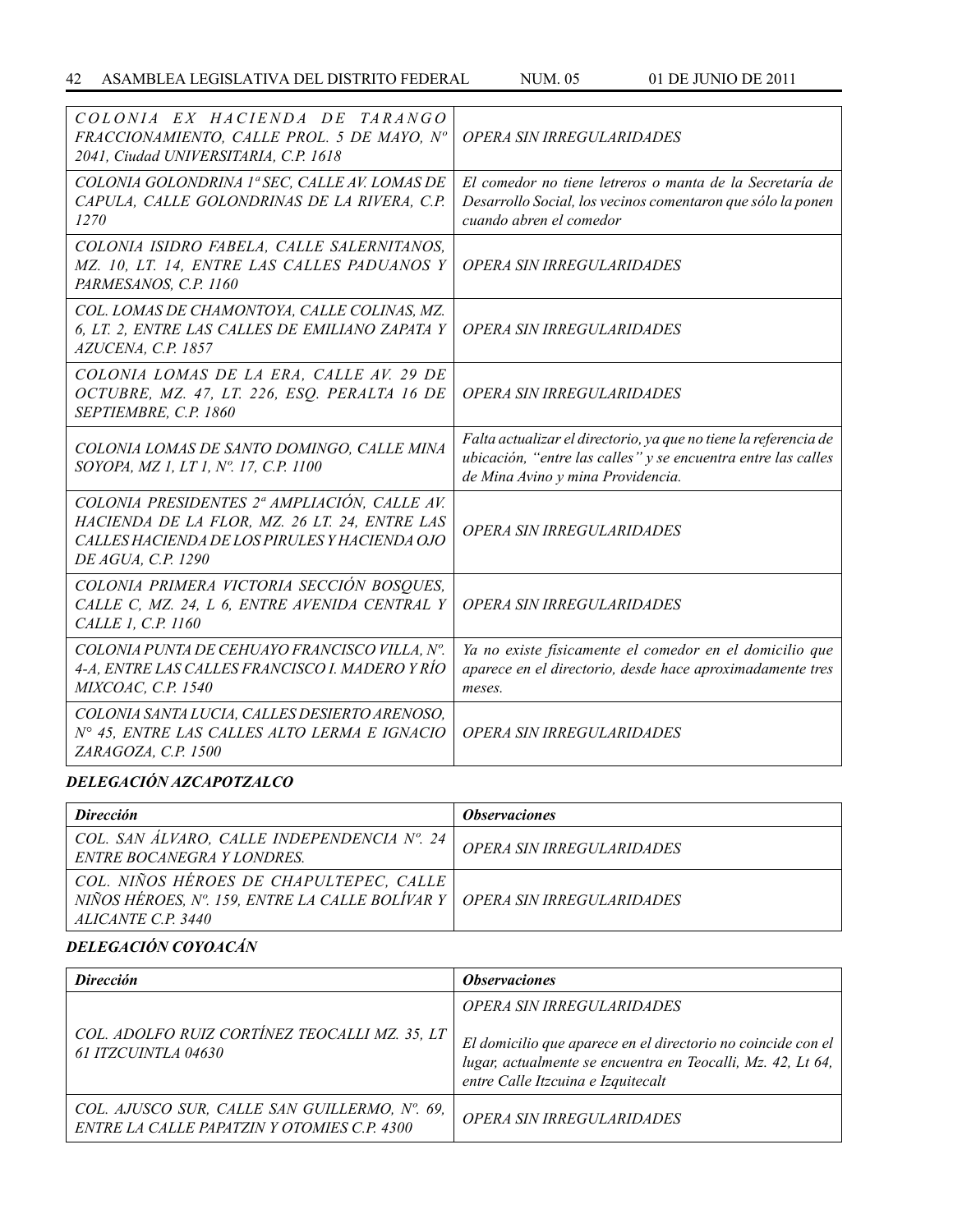| COL. CARMEN SERDAN, CALLE RAFAELA AGUADO,<br>MZ 42 LT 4, ENTRE LA CALLE TOMASA Y SOLEDAD,<br>C.P. 4850                  | OPERA SIN IRREGULARIDADES                                                                                     |
|-------------------------------------------------------------------------------------------------------------------------|---------------------------------------------------------------------------------------------------------------|
| COL. EJIDO VIEJO SANTA URSULA COAPA, CALLE<br>BRUSELAS, N°. 54, ENTRE LA CALLE TOCHTLI Y<br><i>JILOTZINGO C.P. 4369</i> | <i><b>OPERA SIN IRREGULARIDADES</b></i>                                                                       |
| COL. ROMERO DE TERREROS, PROLONGACION<br>MOCTEZUMA, Nº. 53, ENTRE LA CALLE TECUALIAPAN<br>Y OMEGA, C.P. 4310            | <i><b>OPERA SIN IRREGULARIDADES</b></i>                                                                       |
| COL. SAN FRANCISCO CULHUACAN, AV. HIDALGO, Nº.<br>234, ENTRE LA CALLE H. ESCUELA MILITAR Y EJIDO<br>CP.4260             | <i><b>OPERA SIN IRREGULARIDADES</b></i>                                                                       |
| SANTA URSULA, CALLE SAN FEDERICO, MZ 619 LT. 16,<br>ENTRE LA CALLE SAN FEDERICO Y SAN HERMOSILLO<br>C.P. 4600           | OPERA SIN IRREGULARIDADES                                                                                     |
| SANTO DOMINGO CENTRO, CALLE AHUEJOTE, MZ.<br>16, LT. 19, ENTRE LA CALLE AYOJALPA Y TEJAMANIL,<br>C.P. 4369              | El domicilio que aparece en el directorio de la pagina del<br>programa comedores comunitarios, es incorrecto. |

# *DELEGACIÓN CUAJIMALPA*

| <b>Dirección</b>                                                                                                               | <i><b>Observaciones</b></i>                                                                                                                         |
|--------------------------------------------------------------------------------------------------------------------------------|-----------------------------------------------------------------------------------------------------------------------------------------------------|
| COL. EL ÉBANO, U.H. CALLE 10 DE DICIEMBRE,<br>ANDADOR COPALME, MZ. 5, LT. 2, ENTRE ANDADOR<br>COPALLERO Y GANADEROS, C.P. 5210 | No existe físicamente el comedor en el domicilio que aparece<br>el directorio.                                                                      |
|                                                                                                                                | Comentan los vecinos que 2 ocasiones les surtieron los<br>insumos pero por falta de espacio no opera y por lo tanto<br>los insumos se desperdician. |
| COL. NAVIDAD, CALLE ESTRELLA DE BELEM, Nº. 19,<br>ENTRE CALLE NOCHEBUENA BALTAZAR, C.P. 5210                                   | Reciben trastes para apartar la comida desde temprano, en<br>ocasiones se les termina rápido, dependiendo el menú.                                  |

# *DELEGACIÓN CUAUHTÉMOC*

| <b>Dirección</b>                                                                                       | <i><b>Observaciones</b></i>                                       |
|--------------------------------------------------------------------------------------------------------|-------------------------------------------------------------------|
| COL. CENTRO, CALLE ARGENTINA, Nº 63, ENTRE LA<br>CALLE PERÚ Y BOLIVIA C.P. 6020                        | OPERA SIN IRREGULARIDADES                                         |
| COL. CENTRO, CALLE LÓPEZ, Nº 87, ENTRE LA CALLE<br>PUENTE DE ALVARADO Y ARANDA, C.P. 6070              | OPERA SIN IRREGULARIDADES                                         |
| COL. VALLLE GÓMEZ, CALLE CALZADA DE<br>GUADALUPE, Nº 103, ENTRE LA CALLE PLATINO Y<br>PLOMO, C.P. 6240 | EL COMEDOR ES UTILIZADO PARA VENDER ANTOJITOS<br><i>MEXICANOS</i> |

## *DELEGACIÓN GUSTAVO A. MADERO*

| <b>Dirección</b>                                                                                             | <i><b>Observaciones</b></i>                                                                     |
|--------------------------------------------------------------------------------------------------------------|-------------------------------------------------------------------------------------------------|
| COL. 25 DE JULIO, CALLE 20 DE NOVIEMBRE, MZ. 14,<br>LT. 122, ENTRE CALLE NIÑOS HÉROES Y MORELOS<br>C.P. 7520 | OPERA SIN IRREGULARIDADES                                                                       |
| COL. ARBOLEDAS CUAUTEPEC, CALLE PROLONGACION<br>DEL CASTILLO, MZ. 23, LT. 25, ENTRE MORELOS, C.P.<br>7140    | La entrada al comedor s por la calle de Morales y no por la<br>calle Prolongación del Castillo. |
| COL. BARRIO DE GUADALUPE TICOMAN, AV.<br>ACUEDUCTO, Nº 659, ENTRE AV. LA PRESA Y<br>PERIFÉRICO, C.P. 7350    | <i><b>OPERA SIN IRREGULARIDADES</b></i>                                                         |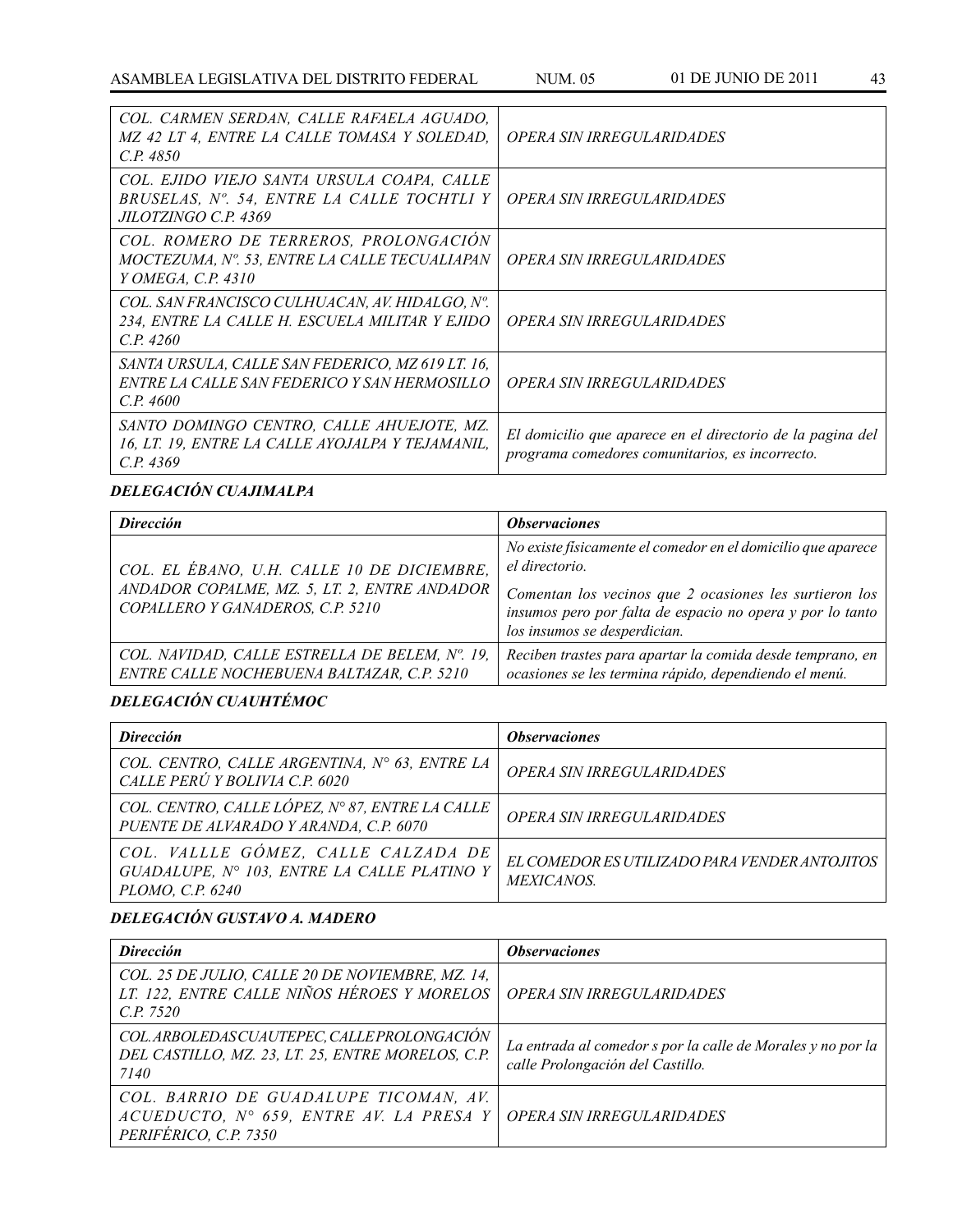| COL. CHALMA DE GUADALUPE, CALLE SAN LUIS, MZ.,<br>21 ENTRE CALLE CAMPECHE Y YUCATÁN, C.P. 7210                                           | <b>OPERA SIN IRREGULARIDADES</b>                                                                                                                |
|------------------------------------------------------------------------------------------------------------------------------------------|-------------------------------------------------------------------------------------------------------------------------------------------------|
| COL. CUAUTEPEC DE MADERO, CALLE BENITO<br>JUÁREZ, MZ. 3, LT. 41, ENTRE AV. DEL CASTILLO Y<br>BAJADA DEL CERRITO, C.P. 7210               | OPERA SIN IRREGULARIDADES                                                                                                                       |
| COL. DEL BOSQUES, CALLE FRAY BARTOLOMÉ DE LAS<br>CASAS, Nº 11, ENTRE CALLE SOR JUANA INÉS DE LA<br>CRUZ Y 5 DE MAYO C.P. 7250            | <b>OPERA SIN IRREGULARIDADES</b>                                                                                                                |
| COL. FORESTAL, CALLE LAURELES, MZ. 21, LT. 24,<br>ENTRE CALLES ÁLAMOS Y JACARANDAS, C.P. 7140                                            | <b>OPERA SIN IRREGULARIDADES</b>                                                                                                                |
| COL. GERTRUDIS SÁNCHEZ, 2ª SECCIÓN, CALLE<br>NORTE 82, Nº 6024, ENTRE AV. VICTORIA Y ORIENTE<br>119, C.P. 7839                           | <i><b>OPERA SIN IRREGULARIDADES</b></i>                                                                                                         |
| COL. JUAN GONZÁLEZ ROMERO, AV. DE LAS FLORES,<br>MZ. 23, LT. 7, ENTRE CALLE GLORIA BUGABILIA, C.P.<br>7410                               | Ya no se encuentra en el domicilio que aparece en el<br>directorio, actualmente se encuentra en Madre Selva, entre<br>Boca de Uno y Margaritas. |
| COL. NUEVA ATZACOALCO, CALLE EDUARDO MOLINA,<br>Nº 303, ENTRE CALLE 306 Y CALLE 303, C.P. 7420                                           | No se encuentra en el domicilio que aparece en el directorio,<br>y no se nos quiso proporcionar la nueva dirección.                             |
| COL. OLIVO PUEBLO SAN JUAN DE ARAGÓN, CALLE<br>CENTRAL, Nº 51 A, ENTRE CALLE PUERTO SAN JOSÉ<br>DEL CABO Y PUERTO TOPOLOBAMPO, C.P. 7920 | Los letreros de la Secretaría de Desarrollo Social se<br>encuentra en la parte del comedor, no fuera, y solo se<br>aprecian cuando abren.       |
| COL. PALMATITLA, CALLE MAURICIO GÓMEZ, Nº 189,<br>ENTRE CALLE FELIPE ANGELES Y AV. DEL CASTILLO,<br>C.P. 7170                            | <b>OPERA SIN IRREGULARIDADES</b>                                                                                                                |
| COL. PROGRESO NACIONAL, CALLE 6, Nº 46, ENTRE AV.<br>PERLILLAR Y PROGRESO NACIONAL, C.P. 7600                                            | <b>OPERA SIN IRREGULARIDADES</b>                                                                                                                |
| COL. SALVADOR DÍAS MIRÓN NORTE 64 7803 ORIENTE<br>153 ORIENTE 155 7400                                                                   | Comparte el local con un jardín de niños.                                                                                                       |
| COL. SAN FELIPE DE JESÚS CALLE ZACAPOAXTLA,<br>MZ. 38, LT. 600 C.P. 7510                                                                 | Se debe actualizar el directorio, ya que no dice entre que<br>calles se encuentra. Está ubicado en calle Sierra Hermosa<br>y Tepatitlan.        |
| COL. SAN JUAN Y GUADALUPE TICOMÁN, CALLE<br>SAN JUAN, Nº 32, ENTRE CALLE CHIQUIHUITE Y<br>ACUEDUCTO, C.P. 7350                           | OPERA SIN IRREGULARIDADES                                                                                                                       |

## *DELEGACIÓN IZTACALCO*

| <b>Dirección</b>                                                                                                                         | <i><b>Observaciones</b></i>                                            |
|------------------------------------------------------------------------------------------------------------------------------------------|------------------------------------------------------------------------|
| COL. CARLOS ZAPATA VELA, CALLE ITZUCO, $N^{\circ}$ 19,<br>ENTRE LA CALLE CANAL DE APATLACO Y PERICO.<br>C.P. 8040                        | OPERA SIN IRREGULARIDADES                                              |
| COL. CUCHILLA GABRIEL RAMOS MILLÁN, CALLE<br>PUENTE DE DONCELES, Nº 38, ENTRE LA CALLE<br>PUENTE DE FIERRO Y PUENTE DE ZACATE, C.P. 8030 | El comedor no tiene letreros de la Secretaría de Desarrollo<br>Social. |
| COL. GABRIEL RAMOS MILLÁN, CALLE SUR 127, Nº<br>2415, ENTRE LA CALLE ORIENTE 100 A Y ORIENTE<br>100, C.P. 8730                           | OPERA SIN IRREGULARIDADES                                              |
| COL. PANTITLÁN, CALLE 5, S/N, ENTRE CALLE<br>PROSPERIDAD Y AV. RÍO CHURUBUSCO, C.P. 1800                                                 | OPERA SIN IRREGULARIDADES                                              |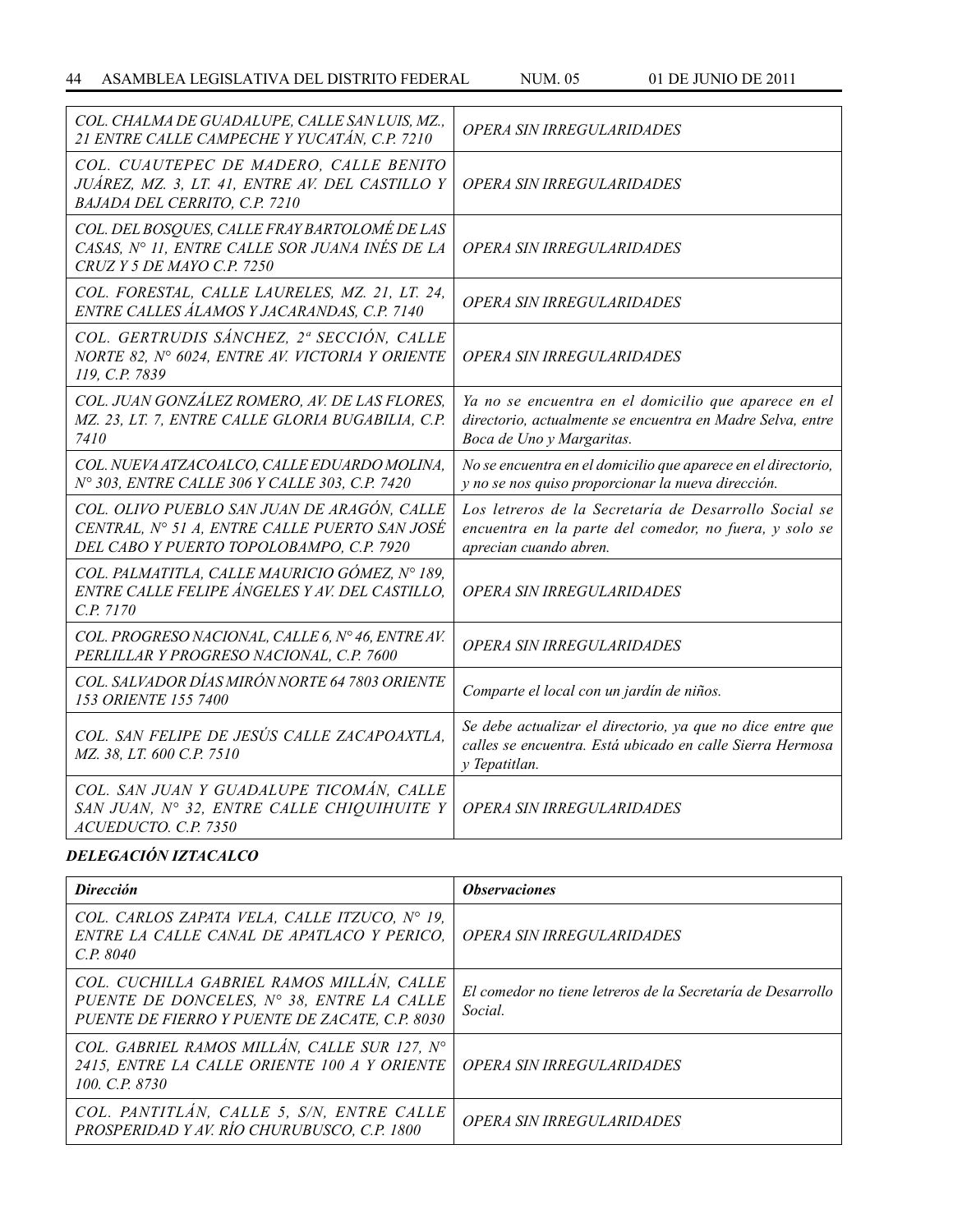## *DELEGACIÓN IZTAPALAPA*

| <b>Dirección</b>                                                                                                                          | <b>Observaciones</b>                                                                                                                                                                                 |
|-------------------------------------------------------------------------------------------------------------------------------------------|------------------------------------------------------------------------------------------------------------------------------------------------------------------------------------------------------|
| COL. AMPLIACIÓN EMILIANO ZAPATA, CALLE CUCO<br>SÁNCHEZ, MZ 146, LT 13, ENTRE LA CALLE FERNANDO<br>SOLER Y PRIETA LINDA. C.P. 9638         | OPERA SIN IRREGULARIDADES                                                                                                                                                                            |
| COL. AMPLIACIÓN RICARDO FLORES MAGÓN, CALLE<br>PUENTE TITLA, Nº 127, ENTRE CALLE ARROLLO<br>TLÁLOC Y CJON. CUEVAS DE SANTIAGO, C.P. 9820. | Se acaba la comida temprano, por el sistema de apartado.                                                                                                                                             |
| COL. BUENAVISTA, CALLE 4TA CDA. DE CAMINO REAL,<br>MZ 30, LT 47, CAMINO REAL, C.P. 9700                                                   | Los administradores del comedor se quejan de que la empresa<br>que les surte los insumos en ocasiones se los entregan echados<br>a perder o en mal estado.                                           |
| COL. CAMPESTRE POTRERO CALLE LIRIO MZ 101 LT<br>5 GAVILLEROS NOGAL 4637                                                                   | Los administradores del comedor se quejan de que la empresa<br>que les surte los insumas y en ocasiones se los entregan<br>echados a perder o en mal estado.                                         |
| COL. CHINAMPAC DE JUÁREZ, CALLE RADIODIFUSORA,<br>S/N, ENTRE LA CALLE RADIOFONÍA PERIFÉRICO Y EJE<br>5, C.P. 9225                         | No nos proporcionaron información argumentando que solo<br>están autorizados para entregar la información a su monitor<br>coordinador de zona.                                                       |
|                                                                                                                                           | Opera en pocas condiciones de higiene                                                                                                                                                                |
| COL. DESARROLLO URBANO QUETZALCOATL,<br>CALLE MANUEL CAÑAS, S/N, ENTRE LA CALLE VILLA<br>FIGUEROA Y PARQUE CUAUHTEMOC, C.P. 9700          | La Titular del comedor les solicita datos como nombre,<br>dirección, teléfono a los usuarios antes de dejarlos entrar<br>al comedor, independientemente al registro que debe llevar<br>cada comedor. |
| COL. EL PARAÍSO, CALLE CDA. TONATIUH, MZ. 19,<br>L.2, ENTRE LA CALLE PIRÁMIDES DE TEOTIHUACAN<br>Y PROL. QUETZAL, C.P. 9230               | OPERA SIN IRREGULARIDADES                                                                                                                                                                            |
| COL. ERMITA ZARAGOZA, U.H., CALLE 3ª SECC., CALLE                                                                                         | La dirección es incorrecta.                                                                                                                                                                          |
| AND VICENTE GUZMÁN, MZ. 6, LT. 32, ENTRE LA CALLE<br>JACINTO CAMPOS Y 2DO. RETORNO CONSTITUCIÓN<br>APATZINGAN, C.P. 9180                  | No tiene mantas o letreros con los logotipos de la Secretaría<br>de Desarrollo Social.                                                                                                               |
| COL. IGNACIO ZARAGOZA, U. H. CALLE EMILIO                                                                                                 | Los administradores del comedor se quejan de que los<br>proveedores les envían los insumos incompletos.                                                                                              |
| AZCARRAGA, EDF. 30-B, ENTRE LA CALLE ENRIQUE                                                                                              | Se encuentra dentro de una unidad habitacional en el edificio 30.                                                                                                                                    |
| CONTEL Y AV. ZARAGOZA. C.P. 9228                                                                                                          | Los administradores del comedor venden garrafones de<br>agua con los logotipos del gobierno del D.F.                                                                                                 |
| COL. JOSÉ LÓPEZ PORTILLO, CALLE 5, LT. 4, MZ. 75,<br>ENTRE CALLE 22 Y CALLE 23, C.P. 9920.                                                | El comedor se encuentra dentro de una casa que también es<br>usado como taller de carpintería.                                                                                                       |
|                                                                                                                                           | Opera en condiciones poco higiénicas.                                                                                                                                                                |
| COL. JOSÉ MA. MORELOS Y PAVÓN, CALLE CONGRESO<br>DE APATZINGAN, S/N, ENTRE AV. MORELOS Y CALLE<br>LUIS GARCÍA, C.P. 9320.                 | Los administradores del comedor se quejan de que la empresa<br>que les surte los insumos en ocasiones se los entregan echados<br>a perder o en mal estado.                                           |
| COL. REYES DE REFORMA 3ª SECC., CALLE BATALLA<br>DE LOMA ALTA, MZ. 124, Nº 100 D, ENTRE EJE 5 SUR Y<br>BATALLA DE CASABLANCA, C.P. 9310   | La dirección es incorrecta.                                                                                                                                                                          |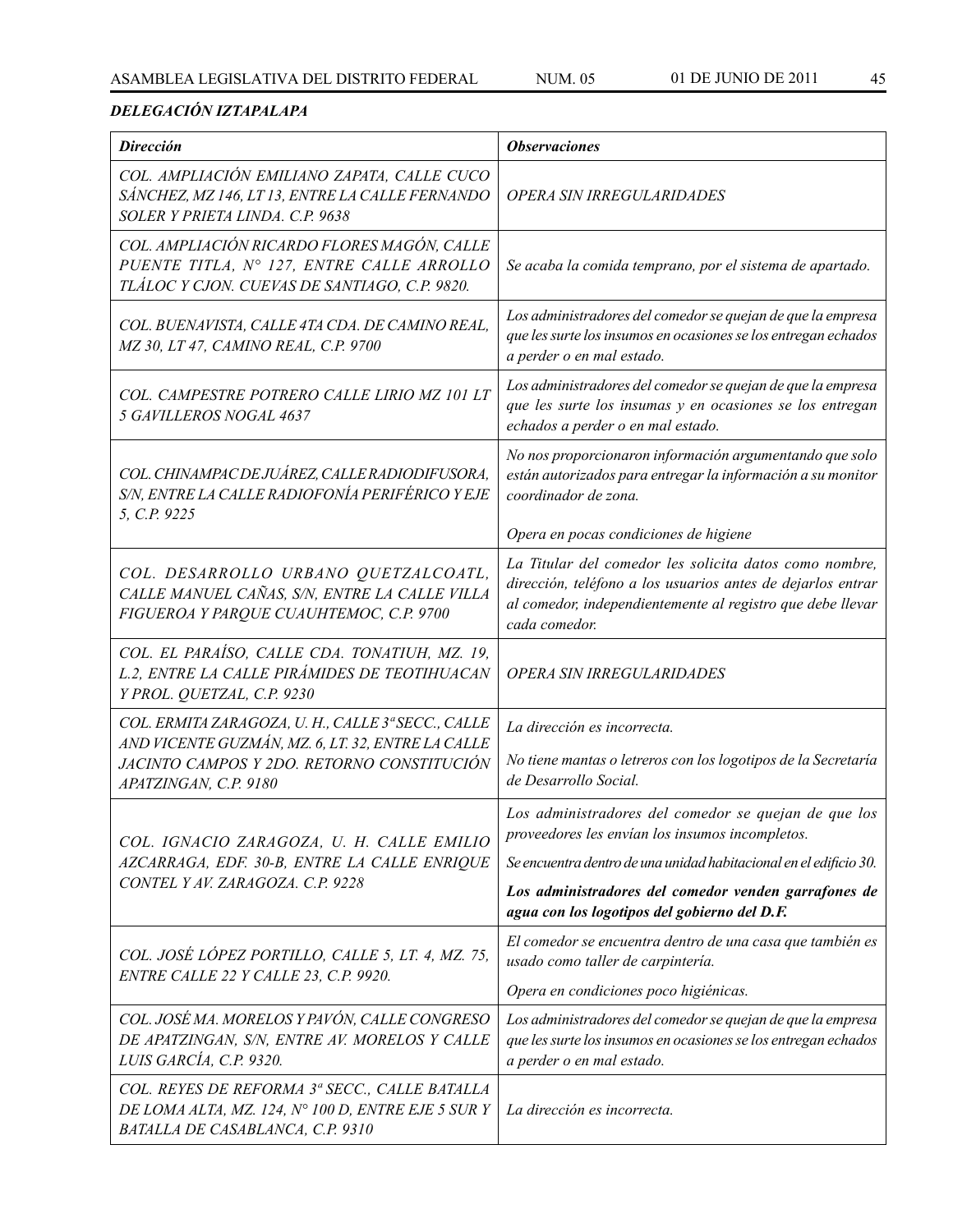| COL. LOMAS DE LA ESTANCIA, CALLE LUNA, MZ. 76 <sup>ª</sup> ,<br>LT. 19, ENTRE CALLE MERCURIO Y GALAXIA (ANTES<br>HUECAMPOOL), C.P. 9640           | En las mesas existen botes parta que se deje propina.                                                                                                                                            |
|---------------------------------------------------------------------------------------------------------------------------------------------------|--------------------------------------------------------------------------------------------------------------------------------------------------------------------------------------------------|
| COL. LOMAS DE SAN LORENZO, CALLE 2DA. CDA DE<br>PALMAS, MZ. 11, LT. 7, ENTRE AV. DE LA PALMAS Y AV.<br>2, C.P. 9780                               | <b>OPERA SIN IRREGULARIDADES</b>                                                                                                                                                                 |
| COL. MIRAVALLE, CALLE GLADIOLA, S/N, ENTRE<br>CALLE CHABACANO Y ATLACOMULCO, C.P. 9696                                                            | Los administradores del comedor se quejan de que la empresa<br>que les surte los insumos en ocasiones se los entrega echados<br>a perder o en mal estado.                                        |
| COL. PALMITAS DE LA ROSA CALLE, MZ. 62, LT. 18,<br>ENTRE CALLE MANUEL ACUÑA Y FRANCISCO VILLA,<br>C.P.9670                                        | No se cuenta con letreros de la Secretaría de Desarrollo<br>Social a la vista.<br>No nos permitieron el acceso porque estaban preparando                                                         |
|                                                                                                                                                   | los alimentos.<br>No cuenta con condiciones higiénicas.                                                                                                                                          |
| COL. POLVORILLA, CALLE PLAYA ENCANTADA, LT.<br>1, MZ. 31, ENTRE CALLE PUERTO MÁRQUEZ Y AV.<br>MANUEL CAÑAS Y BENITO JUÁREZ, C.P. 9750             | Afuera tenían invitaciones a participar en programas de<br>televisión.                                                                                                                           |
| COL. PUEBLO DE SAN SEBASTIÁN TECOLOXTITLAN,<br>CALLE COLIMA ESQ. YUCATÁN. S/N, ENTRE CALLE<br>CULIACÁN Y CIRCUNVALACIÓN, C.P. 9520                | Los administradores del comedor se quejan de que la empresa<br>que les surte los insumos en ocasiones se los entrega echados<br>a perder o en mal estado.                                        |
|                                                                                                                                                   | No cuenta con letreros de la Secretaría de Desarrollo Social<br>a la vista.                                                                                                                      |
| COL. PUEBLO DE SANTA CRUZ MEYEHUALCO, CALLE<br>AV. INSURGENTES, MZ. 68, LT. 53, ENTRE CALLE<br>MANUEL CAÑAS Y GUADALUPE VICTORIA, C.P. 9700       | No cuenta con letreros de la Secretaría de Desarrollo Social<br>a la vista.                                                                                                                      |
| COL. SAN JOSÉ BUENAVISTA (PARAJES), CALLE<br>ALFREDO DE LA ROSA, S/N, ENTRE CALLE LOMA<br>VERDE Y AV. DE LAS TORRES, C.P. 9700                    | Los proveedores entregan los insumos en mal estado.<br>No tiene letreros de la Secretaría de Desarrollo Social a la<br>vista.                                                                    |
| COL. SAN TEOTONGO SECCIÓN CAMPAMENTO, CALLE<br>FRANCISCO VILLA, MZ. 114, LT. 02, ENTRE CALLE<br>TIERRA Y LIBERTAD Y EMILIANO ZAPATA. C.P. 9630    | OPERA SIN IRREGULARIDADES                                                                                                                                                                        |
| COL. SAN MIGUEL TEOTONGO, SECCIÓN PALMAS<br>GUADALUPE, COLONIA ASTER, S/N, ENTRE CALLE<br>MANZANILLA Y AV. OBRERO REVOLUCIONARIO, C.P.<br>9630    | Opera con pocas condiciones de higiene.                                                                                                                                                          |
| COL. SAN MIGUEL TEOTONGO SECCIONES LAS<br>TORRES MERCEDES, CALLE JACARANDAS, S/N, ENTRE<br>CAMINO REAL Y AV. LAS TORRES, C.P. 9630                | Los administradores se quejan de que los proveedores no les<br>entregan a tiempo los insumos y se los entregan incompletos.<br>Está a tres cuadras de la oficina de enlace del Diputado          |
| COL. SANTA MARÍA TOMATLÁN, CALLE PROGRESO,<br>S/N, ENTRE CALLE ECLIPSE (ANTES CERRADA DE<br>PROGRESO) Y SEGUNDA CERRADA DE PROGRESO,<br>C.P. 9870 | Víctor Hugo Círigo.<br>La dirección que se encuentra en el directorio es incorrecta,<br>la nueva dirección es progreso sin $N^{\circ}$ , esquina Cedros, entre<br>Avenida Tlahuác y Fuego Nuevo. |
|                                                                                                                                                   | Venta de productos alimenticios (lecha Lala) dentro de las<br>instalaciones del comedor.                                                                                                         |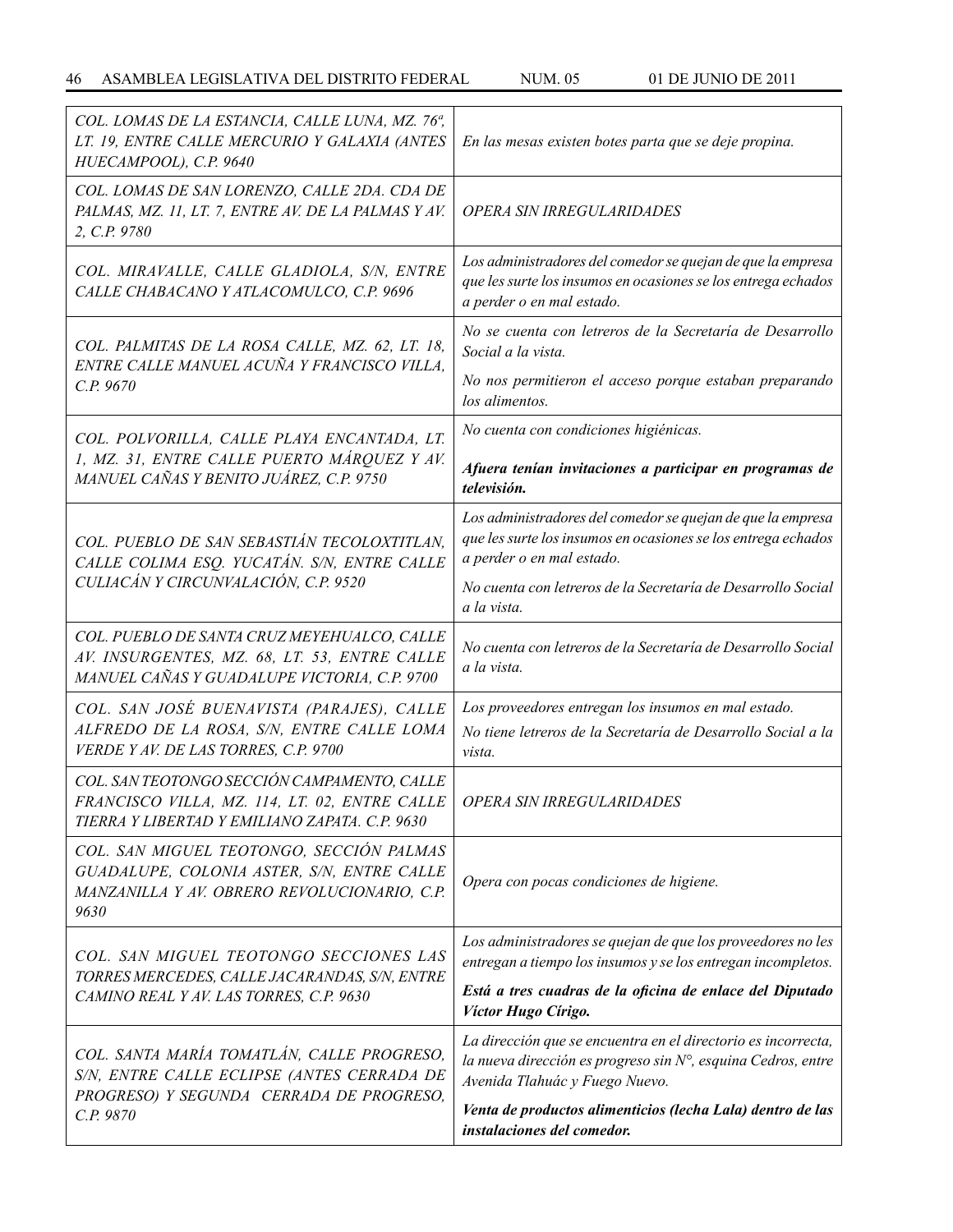| COL. SANTIAGO ACAHUALTEPEC, 2ª SECC., CALLE<br>OCTAVIO SENTIES, Nº 37, ENTRE CALLE LIMA Y<br>TEOLOYUCAN, C.P. 9609 | Los administradores se quejan que los proveedores les<br>entregan los insumos incompletos.<br>Dentro de las instalaciones del comedor se encuentran<br>maquinitas de video juego. |
|--------------------------------------------------------------------------------------------------------------------|-----------------------------------------------------------------------------------------------------------------------------------------------------------------------------------|
| COL. TEPALCATES, CALLE PRIMA VERA, Nº 76, ENTRE<br>CALLE CADETES Y AV. ZARAGOZA, C.P. 9210                         | No nos permitieron el acceso.<br>El comedor comparte el local con una tienda de abarrotes $y \mid$<br>con un local de maquinitas de videojuego.                                   |

## *DELEGACIÓN MAGDALENA CONTRERAS*

| <b>Dirección</b>                                                                                                                     | <b>Observaciones</b>                                                                                                                                                                              |
|--------------------------------------------------------------------------------------------------------------------------------------|---------------------------------------------------------------------------------------------------------------------------------------------------------------------------------------------------|
| COL. COLONIA SAN BARTOLO AMEYALCO, CALLE<br>GENERAL ANAYA, Nº 17, ENTRE CALLE LÁZARO<br>CÁRDENAS Y ADOLFO RUIZ CORTINES, C. P. 10010 | OPERA SIN IRREGULARIDADES<br>La dirección es incorrecta, la correcta es COLONIA SAN<br>BARTOLO AMEYALCO, calle general Anaya, N° 17, entre<br>calle Lázaro Cárdenas y Adolfo López Mateos. 10010. |
| COL. EL TORO, CALLE DALIA, Nº 9, ENTRE LIRIO Y ESO.<br>GERANIO, C.P. 10610.                                                          | <b>OPERA SIN IRREGULARIDADES</b>                                                                                                                                                                  |
| COL. GAVILLERO (PARAJE SUBESTACIÓN), CDA DE                                                                                          | El acceso complicado.                                                                                                                                                                             |
| RINCÓN, Nº 6, ENTRE CALLE LADRILLERA Y CAMINO<br>AL TUNEL, C. P. 10900.                                                              | Falta de condiciones de acceso para discapacitados y<br>personas de la tercera edad.                                                                                                              |
| COL. IXTLAHUALTONGO, CALLE VÍA CHIQUITA, Nº 138,                                                                                     | El acceso complicado.                                                                                                                                                                             |
| ENTRE CALLE GAVILLERO Y 1ª CDA VIA CHIQUITA.<br>C.P. 10900.                                                                          | Falta de condiciones de acceso para discapacitados y<br>personas de la tercera edad.                                                                                                              |
| COL. LA MALINCHE, CALLE EMILIANO ZAPATA, Nº<br>49, ENTRE CERRADA EMILIANO ZAPATA Y CALLE<br>FRANCISCO VILLA, C.P. 10010              | OPERA SIN IRREGULARIDADES                                                                                                                                                                         |
| COL. LAS CRUCES, CALLE LAS CRUCES, Nº 5, C.P. 10330                                                                                  | <b>OPERA SIN IRREGULARIDADES</b>                                                                                                                                                                  |
| COL. SAN NICOLÁS CAZULCO (CERCA DE PUEBLO                                                                                            | Es una Ranchería.                                                                                                                                                                                 |
| SAN NICOLÁS TOTOLAPAN), CALLE PROLONGACIÓN<br>BUENAVISTA, Nº 54, ENTRE CALLE CAPULINES Y PROL.                                       | El acceso al comedor es complicado.                                                                                                                                                               |
| BUENA VISTA, C.P. 10900.                                                                                                             | El camino es de terracería.                                                                                                                                                                       |
| COL. SAN NICOLÁS TOTOLAPAN, CALLE SOLEDAD,<br>N° 11, Int. 1, ENTRE CALLE REFORMA Y TENERÍA. C.P.<br>10900                            | La dirección no coincide con la que se encuentra en el<br>directorio.                                                                                                                             |
|                                                                                                                                      | Los vecinos nos comentaron que hace como un mes se<br>cambiaron de dirección y que se fueron al centro de San<br>Nicolás                                                                          |

## *DELEGACIÓN MIGUEL HIDALGO*

| <b>Dirección</b>                                                                                 | <i><b>Observaciones</b></i>                                          |
|--------------------------------------------------------------------------------------------------|----------------------------------------------------------------------|
|                                                                                                  | El comedor se encuentra operando de manca normal.                    |
| COLONIA REFORMA PENCIL, CALLE DANIEL CABRERA,<br>28, ENTRE CALLE LAGO WEITER y LAGO ERNER        | Solo hacer mención que igual se aparta la comida desde la<br>mañana. |
| COL. PENSIL NORTE, CALLE LAGO ERNE Nº 49, ENTRE<br>CALLE LAGO URMIAH y LAGO NESS.                | OPERA SIN IRREGULARIDADES                                            |
| COL POPO, CALLE LAGO GINEBRA 6106, ENTRE CALLE<br>PONIENTE 116 Y LAGO CHAYEL.                    | OPERA SIN IRREGULARIDADES                                            |
| COL. TACUBA, CALLE FERROCARRILES NACIONALES 08,<br>ENTRE CALLE MAR DEL NORTE Y AV. AZCAPOTZALCO. | OPERA SIN IRREGULARIDADES                                            |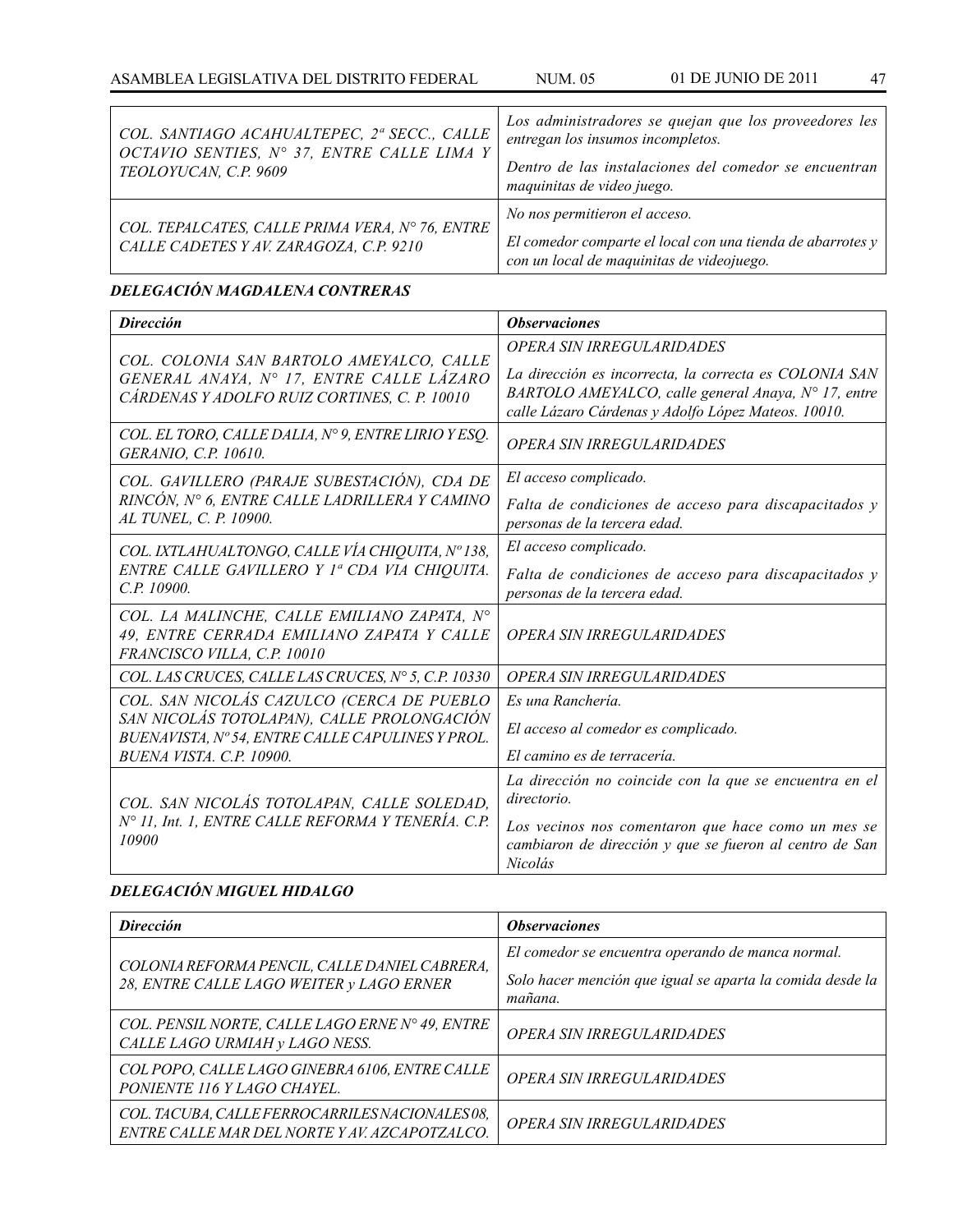| COL. TACUBA, CALLE FERROCARRILES NACIONALES 08,<br>ENTRE CALLE MAR DEL NORTE Y AV. AZCAPOTZALCO | <i><b>OPERA SIN IRREGULARIDADES</b></i> |
|-------------------------------------------------------------------------------------------------|-----------------------------------------|
| COL. TACUBA, CALLE BECERRA 66, ENTRE CALLE ESQ.<br><i>MARTIRES DE TACUBAYA</i>                  | OPERA SIN IRREGULARIDADES               |

## *DELEGACIÓN MILPA ALTA*

| <b>Dirección</b>                                                                                                                | <i><b>Observaciones</b></i>                                                                                                                                                                                         |
|---------------------------------------------------------------------------------------------------------------------------------|---------------------------------------------------------------------------------------------------------------------------------------------------------------------------------------------------------------------|
| COL. PUEBLO DE SAN FRANCISCO TECOXPA, CALLE<br>PROL. INDEPENDENCIA, $N^{\circ}$ 65, C.P. 12700                                  | El comedor ya no opera desde hace tres meses. (los vecinos<br>nos comentaron)                                                                                                                                       |
| COL. SAN ANTONIO TECOMITL, CALLE ITURBIDE, Nº<br>53, C.P. 12000.                                                                | La dirección que aparece en el directorio es incorrecta.<br>La nueva dirección es en Calle Hidalgo, Nº 19, entre Juárez<br>y Zaragoza Oriente. c. P. 12700                                                          |
| COL. SAN JERÓNIMO MIACATLAN, CALLE CJON. NIÑO<br>PERDIDO, N° 3, ENTRE CALLE SIMÓN BOLÍVAR Y<br>ZARAGOZA, C.P. 12600             | Los administradores se quejan de que los proveedores les<br>entregan los insumos en mal estado                                                                                                                      |
| COL. SAN PABLO OZTOTEPEC, CALLE MATAMOROS,<br>N° 15, ENTRE CALLE MORELOS Y CALLE ZARAGOZA,<br>C.P. 12400.                       | El comedor ya no existe en la dirección que aparece en el<br>directorio y los vecinos no saben la nueva ubicación.                                                                                                  |
| COL. SAN SALVADOR CUAUHTENCO, AV. MORELOS, N°<br>68, ENTRE AV. MORELOS Y CALLE TEPECUENTECH O<br>BARRANCA DE JUÁREZ, C.P. 12300 | El comedor ya no existe en la dirección que aparece en el<br>directorio, hace un mes que ya no se encuentra en ese lugar.<br>Actualmente se encuentra en Allende, $N^{\circ}$ 7, entre avenida<br>Morelos y Juárez. |
| COL. VILLA MILPA ALTA BARRIO SANTA CRUZ, AV.<br>VERACRUZ, Nº 23, ESQ. CALLE PUEBLA. C.P. 12000                                  | OPERA SIN IRREGULARIDADES                                                                                                                                                                                           |

# *DELEGACIÓN TLÁHUAC*

| <b>Dirección</b>                                                                                                                              | <i><b>Observaciones</b></i>                                                                                                                                                                                               |
|-----------------------------------------------------------------------------------------------------------------------------------------------|---------------------------------------------------------------------------------------------------------------------------------------------------------------------------------------------------------------------------|
| COL. AMPL. SANTA CATARINA, EJE 10 SUR (ANTES<br>CONCEPCIÓN), MZ 23, LT. 13, ENTRE CALLE<br>CHICHILAHULA Y TECAMAZUCHITL, C.P. 13100           | OPERA SIN IRREGULARIDADES                                                                                                                                                                                                 |
| COL. BARRIO LOS REYES, CALLE EMILIANO ZAPATA,<br>MZ. 13, LT. 22, ENTRE CALLE GERANIO Y TULIPAN C.P.<br>13080                                  | OPERA SIN IRREGULARIDADES                                                                                                                                                                                                 |
| COL. BARRIO LOS REYES, SAN ANDRÉS MIXQUIC, CALLE<br>CANAL DE VADO, Nº 1, ENTRE CALLE FRANCISCO<br>MONTES DE OCA Y CANAL DEL NORTE, C.P. 13610 | El comedor ya no existe en la dirección que aparece en el<br>directorio.                                                                                                                                                  |
|                                                                                                                                               | Actualmente se encuentra en Independencia Sin $N^{\circ}$ , en<br>Medellin a un costado de la Iglesia de los Reyes                                                                                                        |
| COL. BARRIO SAN MIGUEL, SAN ANDRÉS MIXQUIC,<br>CANAL SECO, Nº 10, ENTRE CALLE ABASOLO Y SOR<br>JUANA INÉS DE LA CRUZ, C.P. 13640              | El domicilio es incorrecto, la dirección correcta es BARRIO<br>SAN MIGUEL, SAN ANDRÉS MIXQUIC, ABASOLO, N° 10,<br>entre Avenida Independencia y Sor Juana Inés de la Cruz.<br>Apartan la comida antes de abrir el comedor |
| COL. DEL MAR; AVE. ALETA, ESO. LANGOSTA, Nº 2.<br>C.P. 13270                                                                                  | No se nos permitió el acceso.                                                                                                                                                                                             |
|                                                                                                                                               | Se Apreció que el Jugar es insalubre                                                                                                                                                                                      |
| COL. PEÑA ALTA, CALLE RETORNO DE CHIAPAS, Nº 12,<br>ENTRE CALLE CHIAPAS Y AV. PEÑA ALTA. C.P. 13500.                                          | Se encuentra a un costado de la accesoria que ocupa una<br>papelería.                                                                                                                                                     |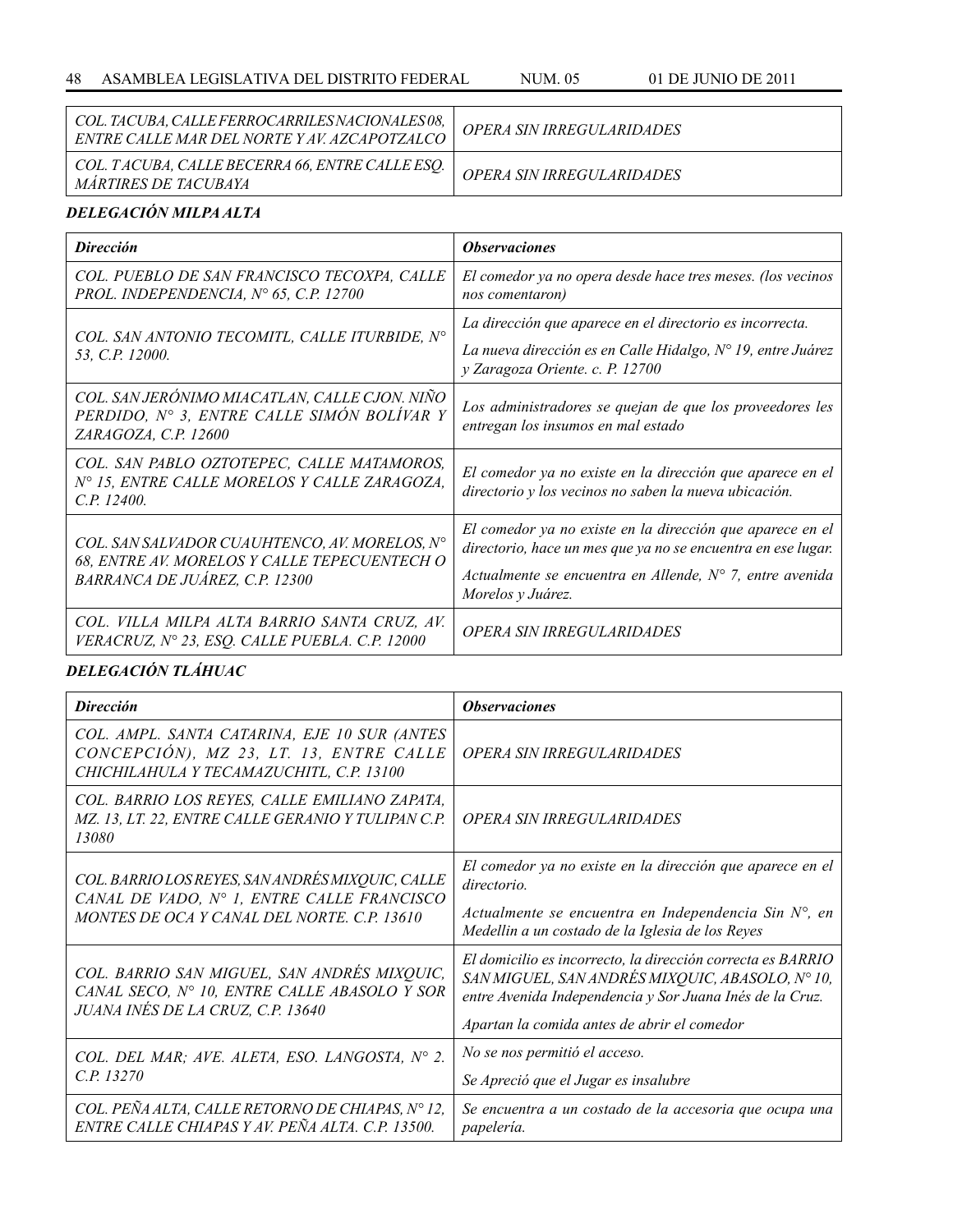| COL. SAN BARTOLOMÉ MIXQUIC, CALLE REPÚBLICA<br>DE CHILE, N° 17, ENTRE CALLE REPÚBLICA DE<br>COLOMBIA Y CJON. CANAL DEL NORTE. C. P. 13620 | Cambió de dirección, la dirección correcta es Canal del<br>Norte, $N^{\circ}$ 13 entre Josefa Ortiz de Domínguez y Canal del<br><b>Norte</b>                                                                                                   |
|-------------------------------------------------------------------------------------------------------------------------------------------|------------------------------------------------------------------------------------------------------------------------------------------------------------------------------------------------------------------------------------------------|
| COL. SAN MIGUEL ZAPOTITLA, CALLE ALMA FUERTE,<br>MZ 38, LT 24, ENTRE CALLE RAFAEL ARÉVALO Y<br>FRANCISCO ACUÑA. C.P. 13310                | Comentan los administradores que han tenido problemas con<br>la empresa que abastece los alimentos porque no les surten<br>completos los insumos, y no dieron mayor información por<br>miedo a perder el comedor                               |
| COL. SAN SEBASTIAN TULYEHUALCO, CALLE TOMAS<br>ELENA, Nº 61, ENTRE CALLE CESÁREO ALBA Y MANUEL<br>ABSALON, C.P. 16730                     | <b>OPERA SIN IRREGULARIDADES</b>                                                                                                                                                                                                               |
| COL. ZAPOTITLA, CALLE ALMA FUERTE, MZ. 43, LT. 26,<br>ENTRE CALLE AUGUSTO AGUIRRE Y RAFAEL ARÉVALO,<br>C.P. 13310                         | El domicilio que aparece en el directorio no coincide, el<br>comedor se encuentra en calle Cornelio Hispano, Mz. 43, Lt. 11<br>El domicilio que aparece en el directorio es una guardería.<br>Reciben trastes para apartar comida para llevar. |

# *DELEGACIÓN TLALPAN*

| <b>Dirección</b>                                                                                                 | <b>Observaciones</b>                                                                                                                                                                                             |
|------------------------------------------------------------------------------------------------------------------|------------------------------------------------------------------------------------------------------------------------------------------------------------------------------------------------------------------|
| COL. BOSQUES DEL PEDREGAL, CALLE ÁLAMOS, MZ<br>299, LT 4, C. P. 14738                                            | Hace un año dos meses que cambió de dirección, la actual<br>es Álamos MZ 162, Lt 17, entre la callé de Encinos y Cedros,<br>C.P. 14738                                                                           |
| COL. EL MIRADOR 1. CALLE PASEO JAZMINES, MZ 2, LT<br>13, ENTRE CALLE FC LIRIOS Y MARGARITAS, C.P. 14748I         | Cambió de dirección, la actual es Amapolas Mz. 14 Ly22,<br>Esquina con Tecolote. C.P. 14748                                                                                                                      |
| COL. LOMAS ALTAS DE PADIERNA SUR, CALLE TEKAX,<br>MZ. 49, LT. 6, ENTRE CALLE MAYAHUEL Y XITLE, C.P.<br>14740     | OPERA SIN IRREGULARIDADES                                                                                                                                                                                        |
| COL. LOMAS DE PADIERNA, CALLE YOBAIN, MZ. 100,<br>LT. 25, ENTRE CALLE CHEMAXY SINANCHE, C.P. 14200               | El comedor se encuentra operando de manera regular aunque<br>cabe mencionar que sucede lo mismo que en otros comedores,<br>se aparta la comida desde la mañana y ya para las 14:30 ya<br>no hay nada y se cierra |
|                                                                                                                  | El comedor se encontraba cerrado.                                                                                                                                                                                |
| COL. LOS VOLCANES, CALLE CAMINO A SAN PEDRO,                                                                     | Se tocó a la puerta pero había candado.                                                                                                                                                                          |
| N° 14 BIS, ENTRE CALLE KARTALA Y PICO DE ORIZABA                                                                 | Se preguntó a los vecinos y argumentaron que hay semanas<br>enteras que no se abre.                                                                                                                              |
|                                                                                                                  | No se nos permitió la entrada, ya que argumentaron estar<br>haciendo la limpieza.                                                                                                                                |
| COL. MESA LOS HORNOS, CALLE LA LOMA ENTRE LAS<br>CALLES LA LOMA Y CEHUANTEPEC                                    | La comida ya esta apartada para la gente que lleva sus<br>trastes por la mañana.                                                                                                                                 |
|                                                                                                                  | Por tal motivo abren sus puertas a las $14:00$ y a las $14:30$<br>ya no hay nada de comida                                                                                                                       |
| COL. MIGUEL HIDALGO, CALLE SAN JUAN DEL RÍO, Nº<br>38, ENTRE CALLE SAN JUAN DEL RÍO Y CORREGIDORA,<br>C.P. 14260 | OPERA SIN IRREGULARIDADES                                                                                                                                                                                        |
| COL. PEDREGAL DE SAN CALLE DZEMUL, MZ 975, LT<br>23, ENTRE CALLE HOLCA Y TIXCANDAL, C.P. 14100                   | <b>OPERA SIN IRREGULARIDADES</b>                                                                                                                                                                                 |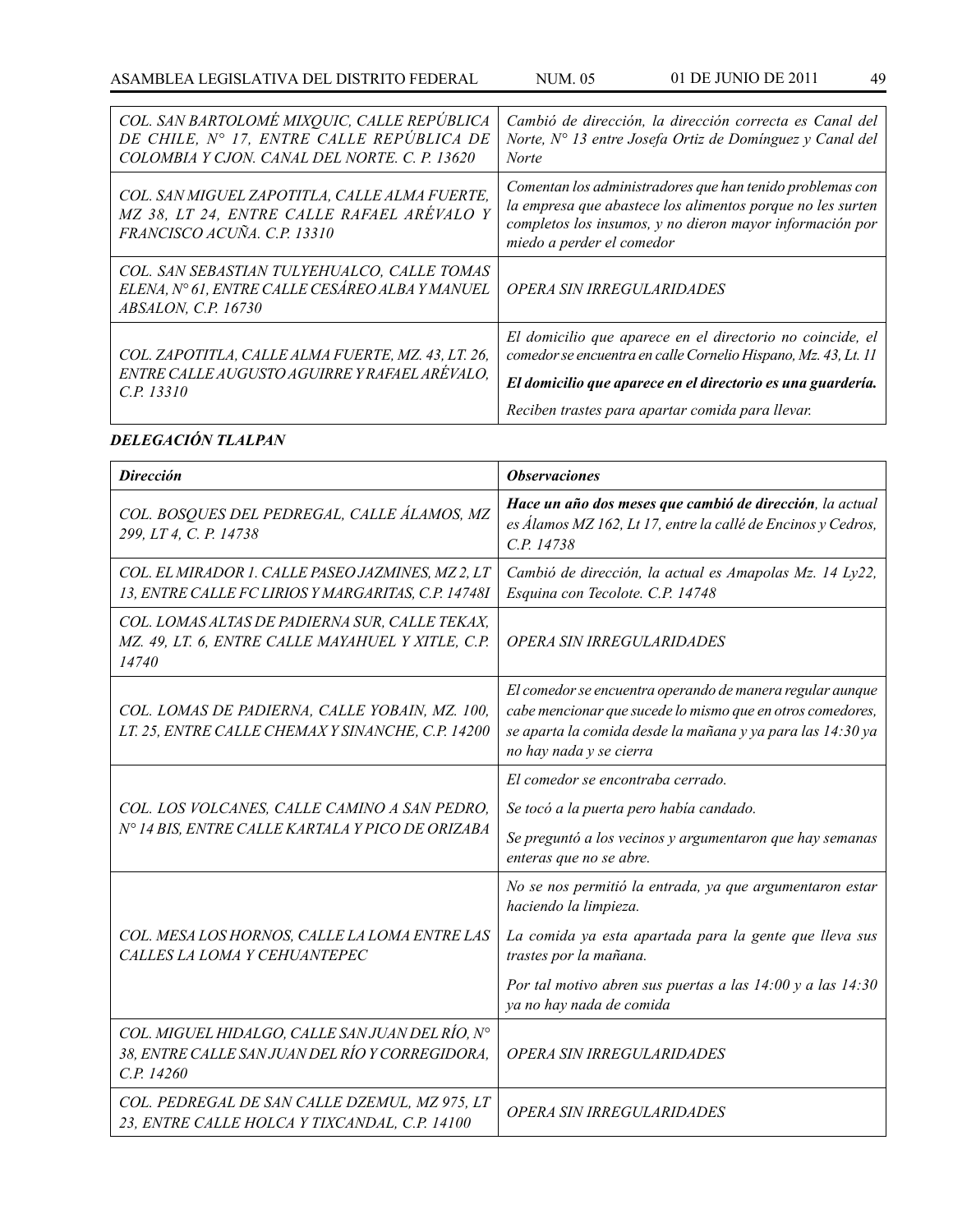| COL. PRIMAVERA. CALLE PASEO DE LAS ROSAS, MZ.<br>10, LT. 1, ENTRE CALLE ENCINOS Y NOCHE BUENA,<br>C.P. 14270                                 | OPERA SIN IRREGULARIDADES                                                                                                                                                                                                                                                                                                    |
|----------------------------------------------------------------------------------------------------------------------------------------------|------------------------------------------------------------------------------------------------------------------------------------------------------------------------------------------------------------------------------------------------------------------------------------------------------------------------------|
| COL. ROCA DE CRISTAL, CALLE DIAMANTE, MZ. E,<br>NO. 87, ENTRE AV. CANTERA Y CALLE ESMERALDA,<br>C.P. 14420                                   | No localizamos el comedor                                                                                                                                                                                                                                                                                                    |
| COL. SAN ANDRÉS TOTOLTEPEC, CALLE AMALILLO,<br>N° 36, ENTRE 3A CDA, DE AMALILLO Y 4TA, CDA, DE<br>AMALILLO. C.P. 14400                       | OPERA SIN IRREGULARIDADES                                                                                                                                                                                                                                                                                                    |
| COL. SAN MIGUEL TOPILEJO, PUEBLO DE, AV. DEL<br>RASTRO, S/N, ENTRE CALLE ENCINOS Y CAMINO<br>ANTIGUO A SAN FRANCISCO TLANEPANTLA, C.P. 14500 | OPERA SIN IRREGULARIDADES                                                                                                                                                                                                                                                                                                    |
| COL. SAN NICOLÁS, CALLE CAMPANA, MZ 37, LT 13,<br>C.P. 14739                                                                                 | La dirección es incorrecta, cambió hace un mes, la nueva<br>dirección es Calle Escondida. Sin $N^{\circ}$ , San Nicolás.                                                                                                                                                                                                     |
| COL TLALMILLE, CALLE SIERRA SAN PEDRO, MZ 6, LT<br>16, ENTRE CALLE CERRO DE LAS BATALLAS Y LÍMITE<br>DE LA COLONIA                           | Las personas encargadas de este comedor, nos comentaron<br>que estaba cerrado, y que lo abrirían hasta la próxima<br>semana, no nos quisieron dar argumento alguno.<br>Aunque se anexa fotos al presente cuadro, en el que se puede<br>notar que tienen la comida y los alimentos necesarios para<br>atender a la población. |
| COL. VALLE VERDE, CALLE CIPRESES, MZ 3, LT 41,<br>ENTRE CALLE FRESNOS Y PINOS, C.P. O                                                        | OPERA SIN IRREGULARIDADES                                                                                                                                                                                                                                                                                                    |

## *DELEGACIÓN VENUSTIANO CARRANZA*

| <b>Dirección</b>                                                                                   | <i><b>Observaciones</b></i>                                                                                                                                                          |
|----------------------------------------------------------------------------------------------------|--------------------------------------------------------------------------------------------------------------------------------------------------------------------------------------|
| COLONIA AEROPUERTO ARENAL FRACCIONAMIENTO,                                                         | El Comedor no tiene letreros de Desarrollo Social.                                                                                                                                   |
| CALLE OCOZOLLN, SIN Nº, ESQUINA XALTOCAN, C.P<br>15600                                             | La fachada está pintada de amarillo.                                                                                                                                                 |
|                                                                                                    | No cuenta con sanitarios.                                                                                                                                                            |
|                                                                                                    | La Secretaría de Comenta La responsable del comedor que<br>desde el mes de enero no le han brindado el apoyo de insumos<br>(tortillas yagua) ella los tiene que comprar de su bolsa. |
| COL. EL CARACOL, AVENIDA CAMARÓN, Nº 55, ENTRE<br>CALLE CORAL Y CANGREJO. C.P. 15630.              | La dirección no coincide con el directorio que aparece en la<br>página, se encuentra actualmente en la Calle D, Miranda,<br>$N^{\circ}$ 13.                                          |
| COL. MAGDALENA MIXIUCA, PUEBLO DE LA, CALLE<br>HUEPAC Nº 525, ENTRE CALLE ROA BARCENAS. C.P.       | Se encuentra dentro de una unidad habitacional en el edificio<br>1 A, en la planta baja.                                                                                             |
| 15850.                                                                                             | Cumple con los demás lineamientos.                                                                                                                                                   |
| COL. MIXIUCA, CALLE AVENIDA MORELOS, Nº 577 BIS,                                                   | La fachada está pintada de amarillo.                                                                                                                                                 |
| ENTRE AVENIDA FRANCISCO DEL PASO Y TRONCOSO<br>Y VIADUCTO, C.P. 15590.                             | El sanitario no tiene puerta, tiene una cortina en su lugar<br>(no hay condiciones de higiene)                                                                                       |
| COL. VALENTÍN GÓMEZ PARIAS, PANTITLÁN, CALLE 19,<br>N° 63, ENTRE CALLE 17 Y CALLE 21. C.P. 150 10. | OPERA SIN IRREGULARIDADES                                                                                                                                                            |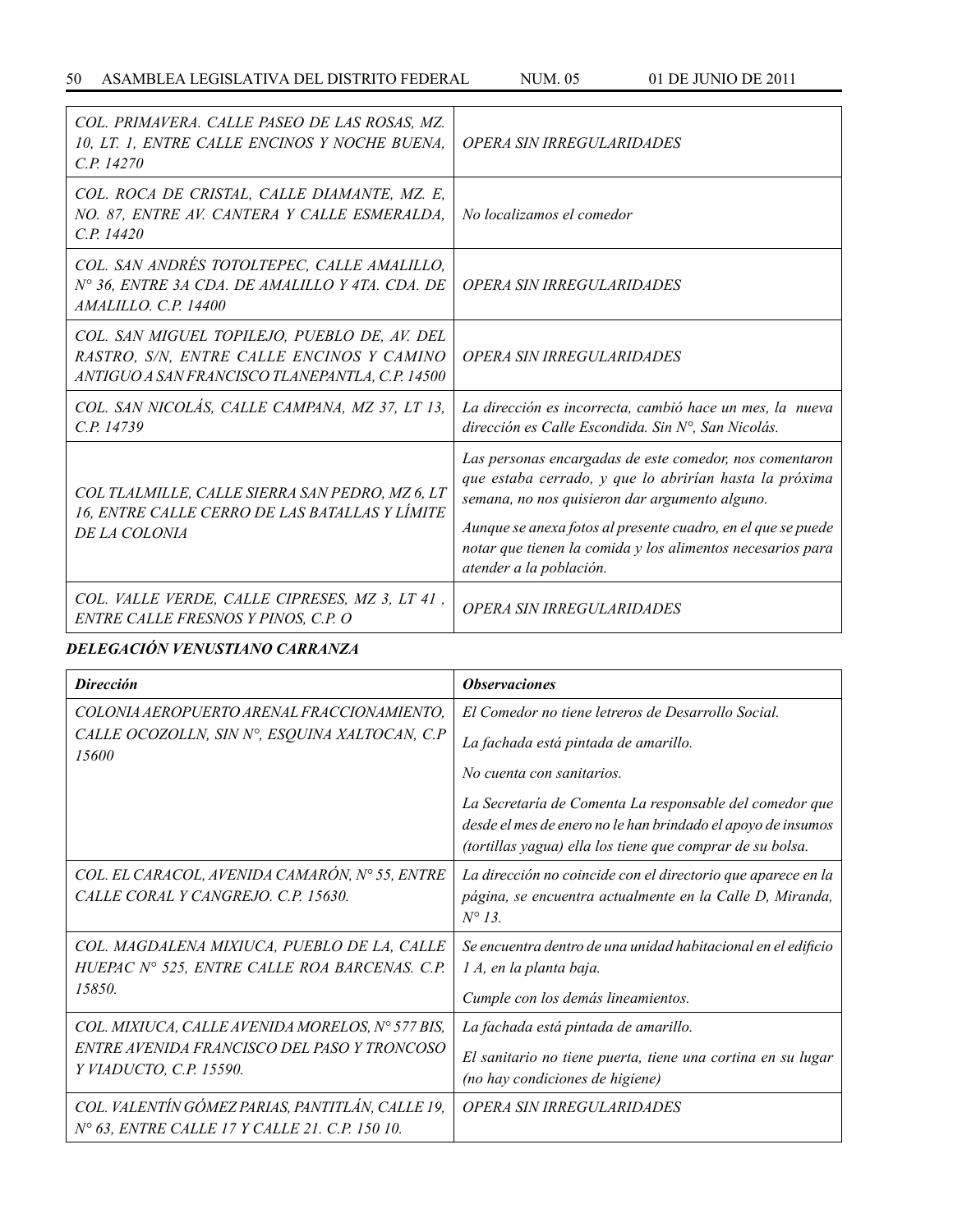## *DELEGACIÓN XOCHIMILCO*

| <b>Dirección</b>                                                                                                                      | <b>Observaciones</b>                                                                                                                                                                                                            |
|---------------------------------------------------------------------------------------------------------------------------------------|---------------------------------------------------------------------------------------------------------------------------------------------------------------------------------------------------------------------------------|
| COL. AMPLIACIÓN TEPEPAN, CALLE MIRADOR, LT.<br>4, MZ. 29, ENTRE CERRADA MIRAVALLE Y CALLE SAN<br>DIEGO, C.P. 16060                    | OPERA SIN IRREGULARIDADES                                                                                                                                                                                                       |
| COL. BARRIO SAN ANTONIO, CALLE GLADIOLAS, Nº<br>40 ENTRE AV. MÉXICO Y AV. CUAUHTEMOC C.P. 16050                                       | OPERA SIN IRREGULARIDADES                                                                                                                                                                                                       |
| COL. BARRIO DE TLACOAPA, CALLE PEDRO RAMÍREZ<br>DEL CASTILLO, Nº 278, HUICALMINA, C.P. 16000                                          | OPERA SIN IRREGULARIDADES                                                                                                                                                                                                       |
| COL. BARRIO SAN ANDRÉS, AV. MÉXICO, Nº 62 ENTRE<br>LA CALLE FLORICULTORES Y CALVARIO, C.P. 16600                                      | OPERA SIN IRREGULARIDADES                                                                                                                                                                                                       |
| COL. BARRJO SAN LORENZO, CJON. NO ME OLVIDES,<br>Nº 113, ENTRE CALLE AZUCENA Y NOCHE BUENA,<br>C.P. 16040                             | OPERA SIN IRREGULARIDADES                                                                                                                                                                                                       |
| COL. EL CARMEN, CALLE BENITO JUÁREZ, Nº 33 C.P.<br>16780                                                                              | No lo localizaron                                                                                                                                                                                                               |
| COL. EL PEDREGAL DE SAN FRANCISCO<br>TLALNEPANTLA, CALLE NIÑOS HÉROES N° 59, ENTRE<br>CALLE FRANCISCO I. MADERO Y C.P. 16900.         | OPERA SIN IRREGULARIDADES                                                                                                                                                                                                       |
| COL. SAN ANDRÉS AHUAYUCAN, PUEBLO DE JUÁREZ,<br>S/N ENTRE CARRETERA XOCHIMILCO Y PABLO<br><b>MORELOS 16810.</b>                       | OPERA SIN IRREGULARIDADES                                                                                                                                                                                                       |
| COL. SAN FRANCISCO CHIQUIMULA CALLE CULTURAS<br>TOLTECA, Nº 93. ENTRE CAMINO REAL TEHUTLL Y AV.<br>OCOTE, C.P. 16780                  | <b>OPERA SIN IRREGULARIDADES</b>                                                                                                                                                                                                |
| COL. SAN ISIDRO, CALLE LAGUNA Nº 13, ENTRE CALLE<br>2ª GARZAS Y ROSAUA, C.P. 16739                                                    | OPERA SIN IRREGULARIDADES                                                                                                                                                                                                       |
| COL. SAN LUÍS TLAXIALTEMALCO PUEBLO DE, CALLE<br>FLORICULTOR Nº 27, ENTRE CALLE 16 DE SEPTIEMBRE<br>Y MAGDALENA, M. C.P. 16001        | La responsable del comedor, comunicó que le han suspendido<br>la entrega de los insumos, ella considerará una posible salida<br>del programa, ya que el comedor no es autosuficiente, y que<br>no ha entregado informes al GDF. |
| COL. BARRIO SAN MATEO XALPA, CALLE NIÑOS<br>HÉROES, Nº 3, ENTRE LA CALLE 12 DE OCTUBRE Y 5<br>DE FEBRERO C.P. 16800                   | Cambió la entrada a la vuelta, ahora se ingresa por la calle<br>Hidalgo Sin N°, Niños Héroes ya que el domicilio que se<br>señala ahora lo ocupa un local que se dedica a la venta de<br>pollo crudo y tortillas,               |
| COL. SANTA CRUS ACAPIXCA, PUEBLO DE, CALLE<br>TULIPANES, Nº 4, ENTRE CALLE PITUL Y JOSEFA ORTÍZ<br>DE DOMÍNGUEZ, C.P. 16500           | Los responsables del comedor se quejan de que el proveedor<br>de los insumos les entrega alimentos sucios y en mal estado,                                                                                                      |
| COL. SANTA MARÍA NATIVITAS, PUEBLO DE, CARRETERA<br>VIEJA XOCHIMILCO TULYEHALCO, Nº58, A LA ALTURA<br>DE LA BOMBA DE AGUA, C.P. 16450 | Apartan comida para llevar.                                                                                                                                                                                                     |
| COL. TEPEXOMULCO, PUEBLO DE SANTIAGO<br>TEPALCATLALPAN, AV. CIRCUITO MARTÍNEZ DE<br>CASTRO, S/N, ENTRE CALLE CANTERAS, C.P. 16200     | OPERA SIN IRREGULARIDADES                                                                                                                                                                                                       |
| COL. TIZICLIPA, CALLE BENITO JUÁREZ, Nº87, ENTRE<br>CALLE LUIS DONALDO COLOSIO Y MORELOS, C.P. 6450                                   | No cuenta con accesos adecuados para personas<br>discapacitadas y adultos mayores,                                                                                                                                              |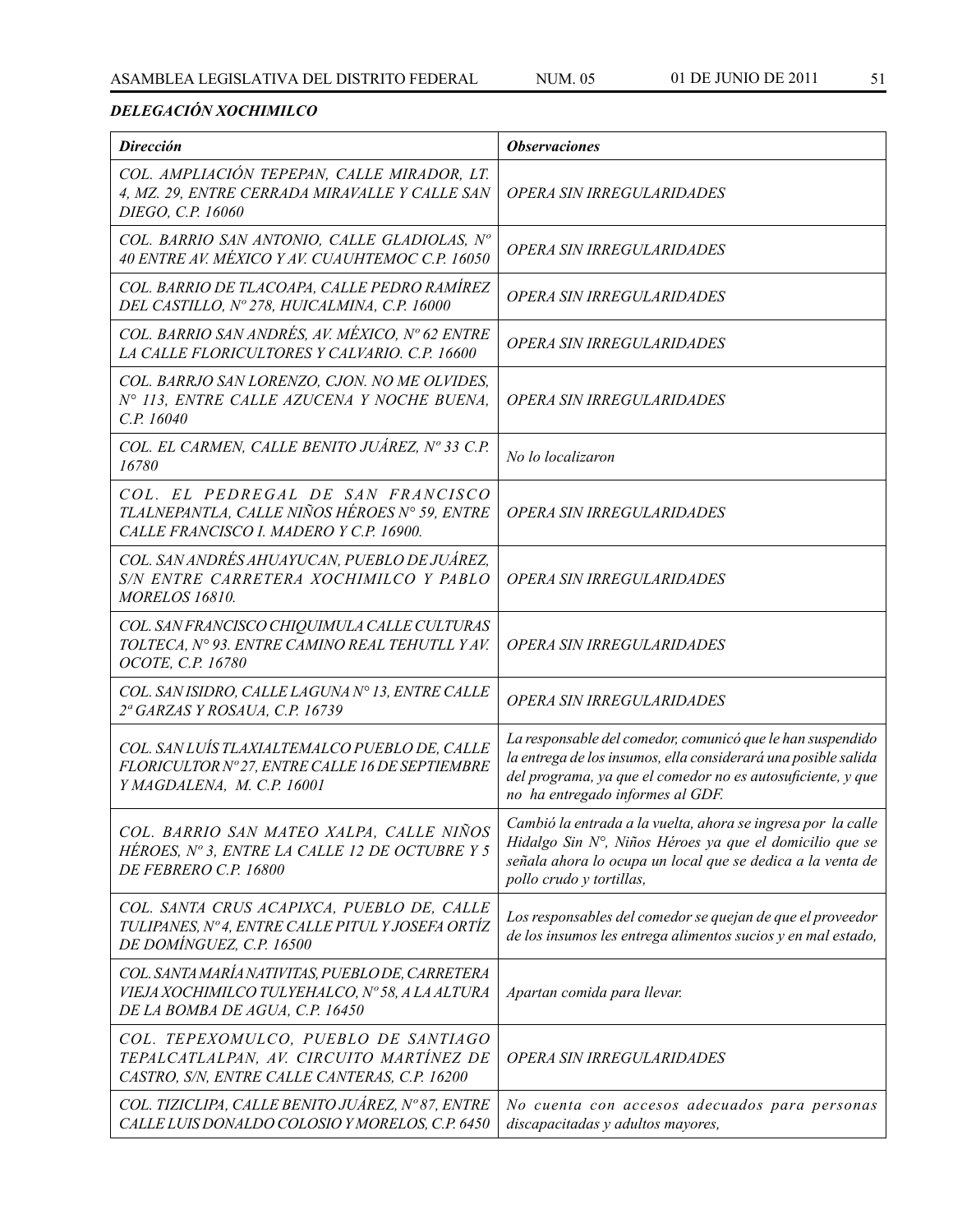#### 52 ASAMBLEA LEGISLATIVA DEL DISTRITO FEDERAL NUM. 05 01 de JUNIO de 2011

*TERCERO. Que aunado a la anterior, los comedores deben contar con las condiciones básicas de higiene y, sin embargo se puede observar que comedores como el ubicado en la Colonia Popo, de la Delegación Tlalpan, no cuentan con un sanitario, lo cual no permite que operen bajo condiciones optimas de higiene para los capitalinos, situación que contradice el numeral 6.2, inciso b), de los Lineamientos y Mecanismos de Operación del Programa Comedores Comunitarios 2011, donde se establece que los comedores deben cumplir con características físicas como son:*

*- Un área total de 30 m2 aproximadamente*

*- Pisos, paredes y techos de superficies lavables*

*- Instalaciones hidráulicas y sanitarias que garanticen el manejo higiénico de los alimentos, entre otras;*

*CUARTO. Que de conformidad con los Lineamientos y Mecanismos de Operación del Programa Comedores comunitarios 2011 señala que las personas pueden acudir a cualquiera de los comedores para pedir el servicio de una comida completa, sin exclusión ni condicionamiento alguno, dentro de los horarios establecidos (lunes a viernes de 14:00 a 16:00 hrs.) y pagando la debida cuota recuperación ele diez pesos;*

*QUINTO. Que de las mil 264 visitas de supervisón que llevo a cabo la Secretaría de Desarrollo Social capitalina durante 2010, no se cuenta con información reflejen los resultados y las medidas tomadas en la verificación de los comedores comunitarios que actualmente operan;*

*SEXTO. Que a la fecha y debido a la falta de transparencia se desconoce el N° y motivo de quejas o inconformidades presentadas ante el Comité Interinstitucional de Apoyo Técnico, Seguimiento y Evaluación de los Comedores Comunitarios, a fin de conocer si el programa ha llegado a la población con mayor marginación y si los recursos públicos asignados a este han sido ejercidos con apego a la normatividad;*

*SÉPTIMO. Que de conformidad con los Lineamientos, la Secretaría de Desarrollo Social, debe publicar tres tipos de indicadores: 1) el promedio diario sobre raciones vendidas, 2) usuarios atendidos y 3) insumas no perecederos utilizados.*

*Sin embargo, en su portal de Internet solo aparecen indicadores del año 2009 que no corresponden con los indicadores y resultados del Programa Comedores Comunitarios;*

*OCTAVO. Que de acuerdo a la página de Internet, la Secretaría de Desarrollo Social ha hecho entrega de los siguientes recursos, para el adecuado funcionamiento y operación de los comedores comunitarios:*

*- 5 mil pesos a los 160 comedores, dando un total de 800 mil pesos.*

*- 9 millones 767 mil 360 pesos, para el equipamiento de cada uno los comedores.*

*- 764 mil 960 pesos para vajillas y utensilios de mesa.*

*NOVENO. Que derivado de una solicitud de acceso a la información pública con N° de folio 010400000611, se constata que la Secretaría de Desarrollo Social del Distrito Federal, celebró un contrato con una empresa proveedora de alimentos, denominada Grupo de los Ríos Orozco, S.A de C.V. a quien en tan sólo para un trimestre a dicha empresa se le adjudicó la cantidad de 2 millones de pesos, pudiéndose el contrato extender hasta por 13 millones de pesos para este año;*

*DÉCIMO. Que en el año 2009, esta empresa tuvo tres contratos de adjudicación directa con un monto total de 29 millones 886 mil 974 pesos, y el año pasado se le pagaron a esta empresa cerca de 15 millones de pesos por el abastecimiento de insumos, sin embargo los administradores de los comedores se quejan de los insumos que provee dicha empresa, y*

*DÉCIMO PRIMERO. Que de acuerdo al numeral 10 de los Lineamientos, la Secretaría de Desarrollo Social, debe realizar la supervisión de:*

*- Registro diario de usuarios.*

*- Vigilar la correcta aplicación de los recursos materiales y/o financieros otorgados.*

*- Los recursos económicos recabados por las cuotas de recuperación.*

*- La calidad y oportunidad de lo alimentos preparados.*

*El servicio y buen funcionamiento de los comedores.*

*Por lo que resulta fundada la verificación, así como la supervisión de la operación de los comedores comunitarios del Distrito Federal.*

*Por lo anteriormente expuesto y fundado, someto a consideración Diputación Permanente, el siguiente:*

## *PUNTO DE ACUERDO*

*PRIMERO. Se solicita a la Secretaría de Desarrollo Social del Distrito Federal, la supervisión y verificación de los comedores comunitarios que operan en la Cuidad de México, de conformidad con los Lineamientos y Mecanismos de Operación del Programa Comedores Comunitarios 2011.*

*SEGUNDO. Se solicita a la Secretaría de Desarrollo Social del Distrito Federal, a dar cumplimiento a la normatividad en materia de Transparencia y Acceso a la Información Pública del Distrito Federal, en específico a mantener actualizado el sitio de Internet http://sds. comedorescomunitarios.df.gob.mx, relativo a la información de los Comedores Comunitarios en el Distrito Federal.*

*TERCERO. Se solicita a la Secretaría de Desarrollo Social del Distrito Federal remita a este Órgano Legislativo, un informe detallado y pormenorizado sobre el funcionamiento y organización del Programa Comedores Comunitarios, en el cual se incluya copia de las cedulas que comprueben las verificaciones, así como los resultados las supervisiones realizadas a cada uno de los comedores comunitarios.*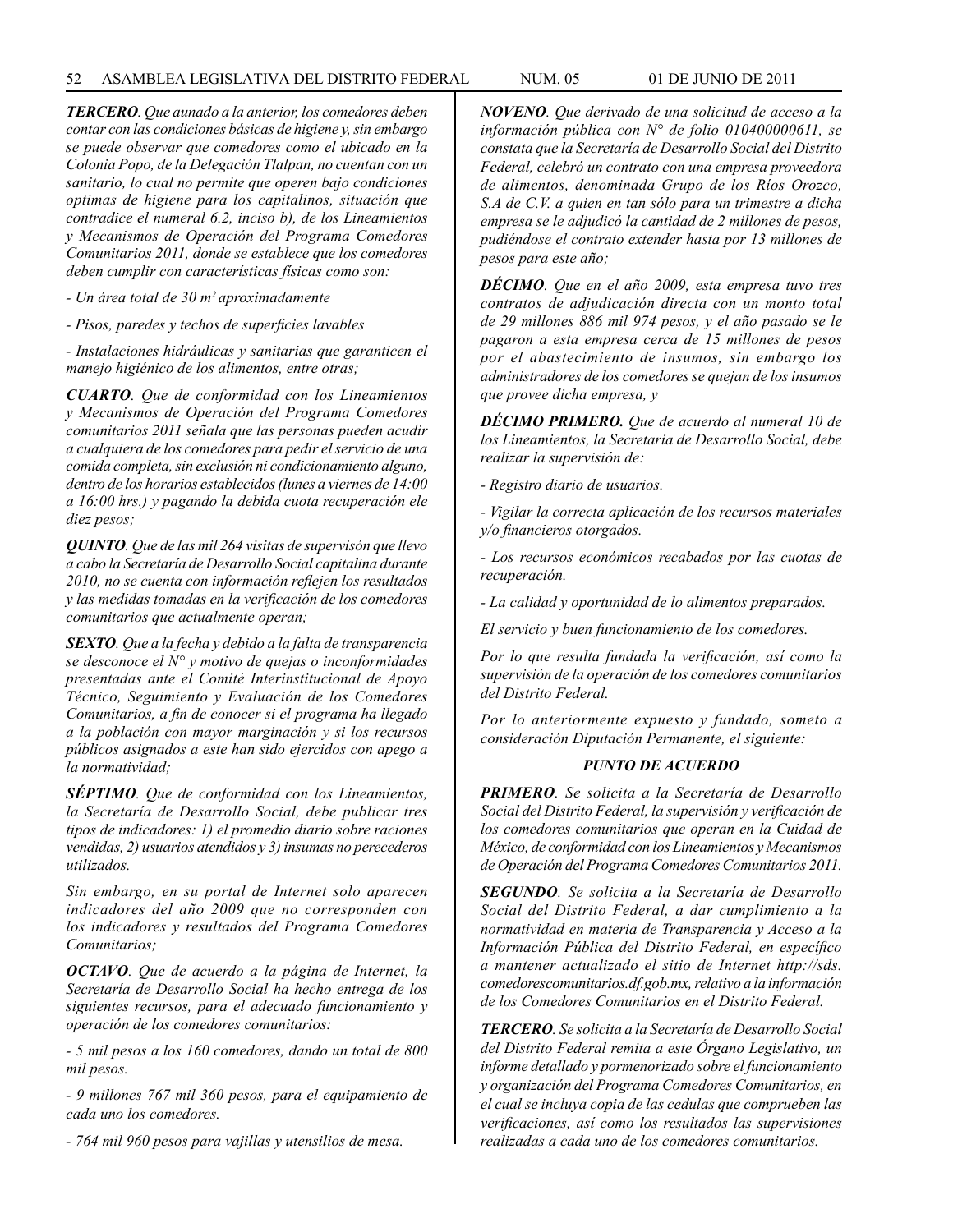*CUARTO. Se solicita a la Secretaría de Desarrollo Social del Distrito Federal, a celebrar un convenio de colaboración con el Fideicomiso Central de Abasto de la Cuidad México, a efecto de proveer de insumos y de alimentos a los comedores comunitarios.*

## *FIRMAN LOS DIPUTADOS INTEGRANTES DEL GRUPO PARLAMENTARIO DEL PARTIDO ACCIÓN NACIONAL*

*Dip. Lía Limón García Dip. Carlo Fabián Pizano Dip. Guillermo Huerta Ling Dip. Juan Carlos Zárraga Sarmiento*

Con fundamento en lo dispuesto por los Artículo 50 fracciones IV y V de la Ley Orgánica de la Asamblea Legislativa del Distrito Federal, 28 y 132 del Reglamento para su Gobierno Interior, se turna para su análisis y dictamen a la Comisión de Desarrollo Social.

Para presentar una Proposición con Punto de Acuerdo a fin de exhortar a la Comisión Nacional Bancaria y de Valores y a la Procuraduría General del Consumidor a que tome las medidas pertinentes para evitar las irregularidades que se presentan en la Casa de Empeño Monte de la República, S.A.P.I., se concede el uso de la Tribuna a la Diputada Valentina Batres Guadarrama, a nombre propio y del Diputado Erasto Ensástiga Santiago, del Grupo Parlamentario del Partido de la Revolución Democrática. De igual forma a nombre del Diputado Víctor Hugo Romo.

Adelante, Diputada.

**LA C. DIPUTADA VALENTINA VALIA BATRES GUADARRAMA**. Con su venia, Diputado Presidente.

*PROPOSICIÓN CON PUNTO DE ACUERDO A FIN DE EXHORTAR A LA COMISIÓN NACIONAL BANCARIA Y DE VALORES Y A LA PROCURADURÍA FEDERAL DEL CONSUMIDOR A QUE TOMEN LAS MEDIDAS PERTINENTES PARA EVITAR LAS IRREGULARIDADES QUE SE PRESENTAN EN LA CASA DE EMPEÑO MONTE DE LA REPÚBLICA S.A.P.I., QUE PRESENTA LA DIPUTADA VALENTINA VALIA BATRES GUADARRAMA, A NOMBRE DEL DIPUTADO VÍCTOR HUGO ROMO GUERRA Y DEL DIPUTADO ERASTO ENSÁSTIGA SANTIAGO, DEL GRUPO PARLAMENTARIO DEL PARTIDO DE LA REVOLUCIÓN DEMOCRÁTICA.*

*Los suscritos, Diputado Víctor Hugo Romo Guerra y el Diputado Erasto Ensástiga Santiago, integrantes del Grupo Parlamentario del Partido de la Revolución Democrática, de la V Legislatura, de la Asamblea Legislativa del Distrito Federal, con fundamento en el Artículo 17, fracción VI, de la Ley Orgánica de la Asamblea Legislativa del Distrito Federal y 133 del Reglamento para el Gobierno Interior de la Asamblea Legislativa del Distrito Federal, someto a la* 

*consideración de esta Honorable Diputación Permanente la siguiente: Proposición con Punto de Acuerdo a fin de exhortar a la Comisión Nacional Bancaria y de Valores y a la Procuraduría Federal del Consumidor a que tomen las medidas pertinentes para evitar las irregularidades que se presentan en la casa de empeño "Monte de la República S.A.P.I.", ello al tenor de las siguientes:*

## *CONSIDERACIONES*

*Como es de todos sabido, la crisis económica, la falta de oportunidades educativas y laborales en que está sumido el país, aunado a erradas políticas macroeconómicas que benefician sólo a los que más tienen y las deficientes políticas bancarias de otorgamiento de crédito, las cuales excluyen a la gran mayoría de las personas; obligan a las familias mexicanas a acudir a casas de empeño para conseguir efectivo con el cual poder solventar sus deudas, cubrir imprevistos o simplemente satisfacer sus necesidades básicas.* 

*Si a este escenario le sumamos la falta de una regulación moderna y con visión humana que sirva para transparentar el buen desempeño de las casas de empeño, el desastre es previsible.*

*En los últimos años hemos sabido de casos en los que algunas casas de empeño, valiéndose de la necesidad de la gente, abusan de ellas, según la Procuraduría Federal del Consumidor1 los abusos más comunes que sufren las personas a manos de las casas de empeño son -entre otros-, los exagerados cobros, por ejemplo, el Costo Anual Total o CAT algunas casas de empeño lo cobran a una tasa de alrededor del 269%, esto es casi cuatro veces mayor a la tasa que cobra el más caro de los bancos, la cual oscila alrededor del 60%.* 

*Alhajas, relojes, muebles y autos son algunos de los bienes que los pignorantes llevan a empeñar, aunque solo reciben un monto de 5.5 a 20% sobre el valor real del bien que se da en garantía y paguen una tasa de interés mensual de 11.5 a 23%.*

*Además, se han reportado casos en los que algunas casas de empeño pierden la prenda empeñada y se niegan a pagarla al dueño, o, en el peor de los casos, es tristemente común conocer casos en los que las casas de empeño, que a su vez también funcionan como pequeñas cajas de ahorro y fondos de inversión, sean estructuradas estratagemas fraudulentas que abusan de la confianza y necesidad de las personas, acabando con ahorros y proyectos de toda una vida.*

*Al día de hoy, diversos vecinos de esta Ciudad han manifestado su preocupación por el modo en que ha estado operando la casa de empeño denominada "Monte de la República S.A.P.I."* 

<sup>1</sup> *Sobre el particular véase Procuraduría Federal del Consumidor, comunicado No. 5, "Profeco verificará casas de empeño para evitar abusos" consultable en http://www.profeco.gob.mx/prensa/ prensa11/enero11/bol5.asp con acceso el 30 de mayo de 2011.*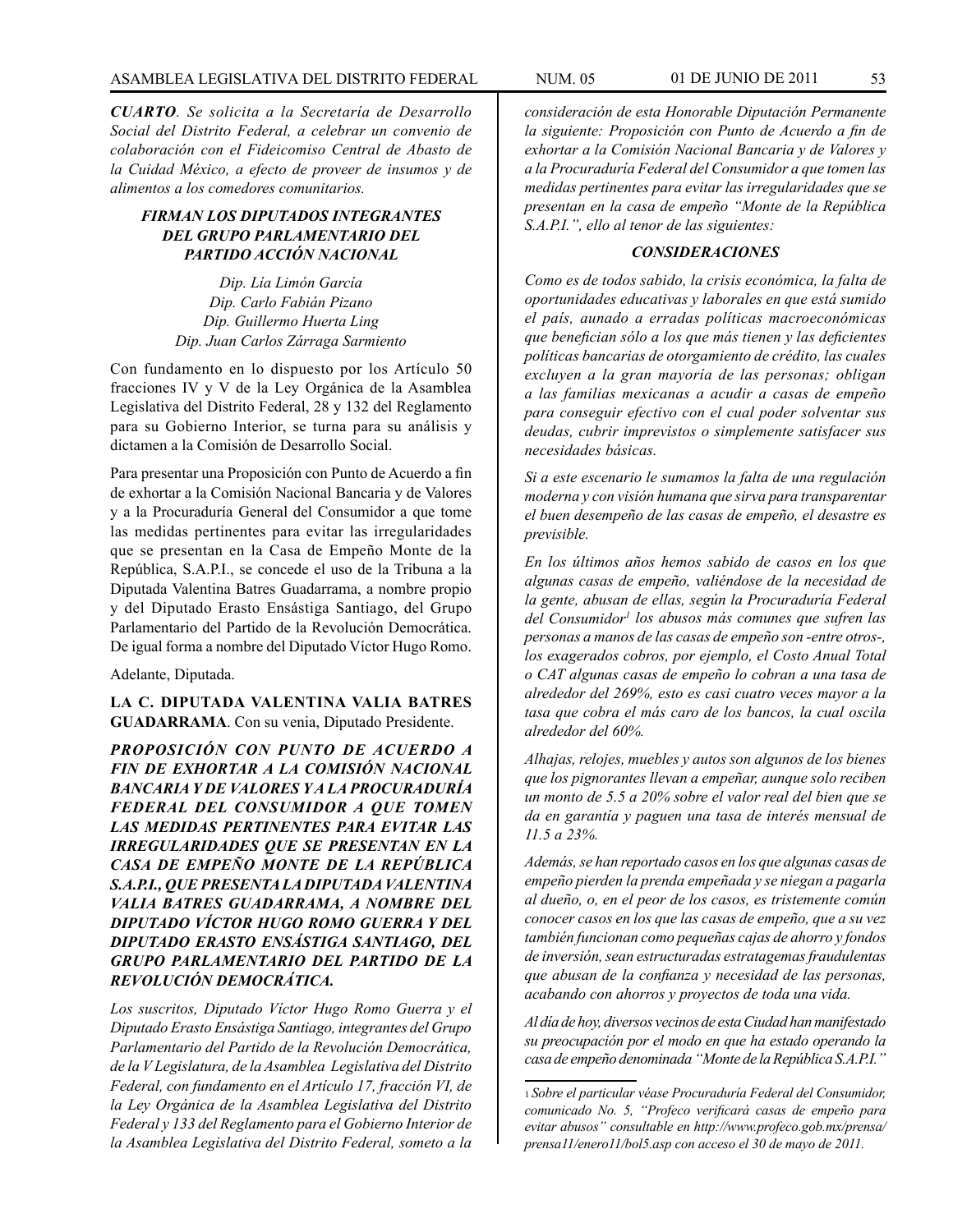*(Sociedad Anónima Promotora de Inversión), la cual nació en 2001 y cuenta con más de 200 sucursales presentes en 17 Estados de la República Mexicana.2*

*Dentro de los servicios que brinda esta Sociedad se encuentra la colocación al público de 500,000 obligaciones convertibles en acciones por un monto de \$500,000,000.00 (quinientos millones de pesos M/N). Pagando la sociedad a los obligacionistas una atractiva tasa de interés de hasta el 26% del monto de su obligación, la cual sería depositada mes tras mes en alguna cuenta bancaria que el obligacionista destinara para tal efecto.* 

*A decir de los usuarios de esta Sociedad, que lo mismo sirve como casa de empeño, que financiadora de proyectos o fondo de inversión, ha faltado en el pago de los intereses a los obligacionistas durante el período que comprende de febrero a abril del 2011, así como la devolución de las inversiones a los obligacionistas que ya cumplieron el período pactado y que solicitaron la devolución. Este hecho ha generado dudas y preocupaciones entre los tenedores de las obligaciones, pues la Sociedad Monte de la República ha sido omisa en establecer canales de comunicación efectivos y adecuados que puedan solventar las dudas, temores y preocupaciones de los obligacionistas o, en su caso, exigir el pago anticipado de sus deudas.*

*Por tanto, es que por esta vía se exhorta respetuosamente a la Comisión Nacional Bancaria y de Valores así como a la Procuraduría Federal del Consumidor se sirvan a realizar las acciones que consideren pertinentes a fin de evitar posibles afectaciones a los usuarios de la casa de empeño "Monte de la República S.A.P.I.", pues de continuar con las irregularidades se verán afectados los patrimonios de las personas que han colocado sus bienes y su futuro en esta sociedad, ya sea como obligacionistas, accionistas o pignorantes, colocándose en una situación de riesgo a cientos de familias en todo el territorio nacional*

*A la luz de lo anteriormente expuesto, es que someto a la consideración de esta Soberanía el siguiente:*

#### *PUNTO DE ACUERDO*

*PRIMERO. Se exhorte respetuosamente a la Comisión Nacional Bancaria y de Valores para que en uso de las facultades que le otorga la Ley del Mercado de Valores se sirva a tomar las medidas pertinentes a su consideración, para evitar afectaciones en los patrimonios de los obligacionistas de la casa de empeño "Monte de la República S.A.P.I." garantizándose el pago puntal de sus deudas.*

*SEGUNDO. Se exhorte respetuosamente a la Procuraduría Federal del Consumidor a fin de que realice las acciones que considere pertinentes a fin de proteger al público pignorante usuario de la casa de empeño "Monte de la República S.A.P.I.".*

*TERCERO. Publíquese el presente Punto de Acuerdo en tres de los periódicos de mayor circulación en el Distrito Federal*

*Dado en el Recinto sede de la Asamblea Legislativa, V Legislatura, al 1 día del mes de junio de 2011.*

#### *ATENTAMENTE*

*Dip. Víctor Hugo Guerra Romo Dip. Erasto Ensástiga Santiago*

Es cuanto, Diputado Presidente.

**EL C. PRESIDENTE.** Gracias, Diputada. En términos de lo dispuesto por el Artículo 133 del Reglamento para el Gobierno Interior de la Asamblea Legislativa del Distrito Federal, consulte la Secretaría a la Diputación Permanente en votación económica si la propuesta presentada por la Diputada Valentina Batres Guadarrama se considera de urgente y obvia resolución.

**LA C. SECRETARIA.** Por instrucciones de la Presidencia y en votación económica, se consulta a la Diputación Permanente si la propuesta de referencia se considera de urgente y obvia resolución.

Los que estén por la afirmativa, sírvanse manifestarlo levantando la mano.

Los que estén por la negativa, sírvanse manifestarlo levantando la mano.

Se considera de urgente y obvia resolución, Diputado Presidente.

**EL C. PRESIDENTE.** Gracias, Diputada. Está a discusión la propuesta. ¿Existen oradores en contra?

Proceda la Secretaría a preguntar a la Diputación Permanente en votación económica si es de aprobarse la propuesta a discusión.

**LA C. SECRETARIA.** Por instrucciones de la Presidencia y en votación económica, se pregunta a la Diputación Permanente si es de aprobarse la propuesta sometida a su consideración.

Los que estén por la afirmativa, sírvanse manifestarlo levantando la mano.

Los que estén por la negativa, sírvanse manifestarlo levantando la mano.

Aprobada la propuesta, Diputado Presidente.

**EL C. PRESIDENTE.** Gracias, Diputada Secretaria. Remítase a las autoridades correspondientes para los efectos legales a que haya lugar.

Esta Presidencia informa que el punto enlistado en el numeral 26 del Orden del Día ha sido retirado de la presente Sesión.

Esta Presidencia informa que se recibió la siguiente Proposición con Punto de Acuerdo del Diputado Rafael Calderón Jiménez, del Grupo Parlamentario del Partido

<sup>2</sup> *Cfr. http://www.montedelarepublica.com/shop/pc/preHome.htmlcon acceso el 30 de mayo de 2011.*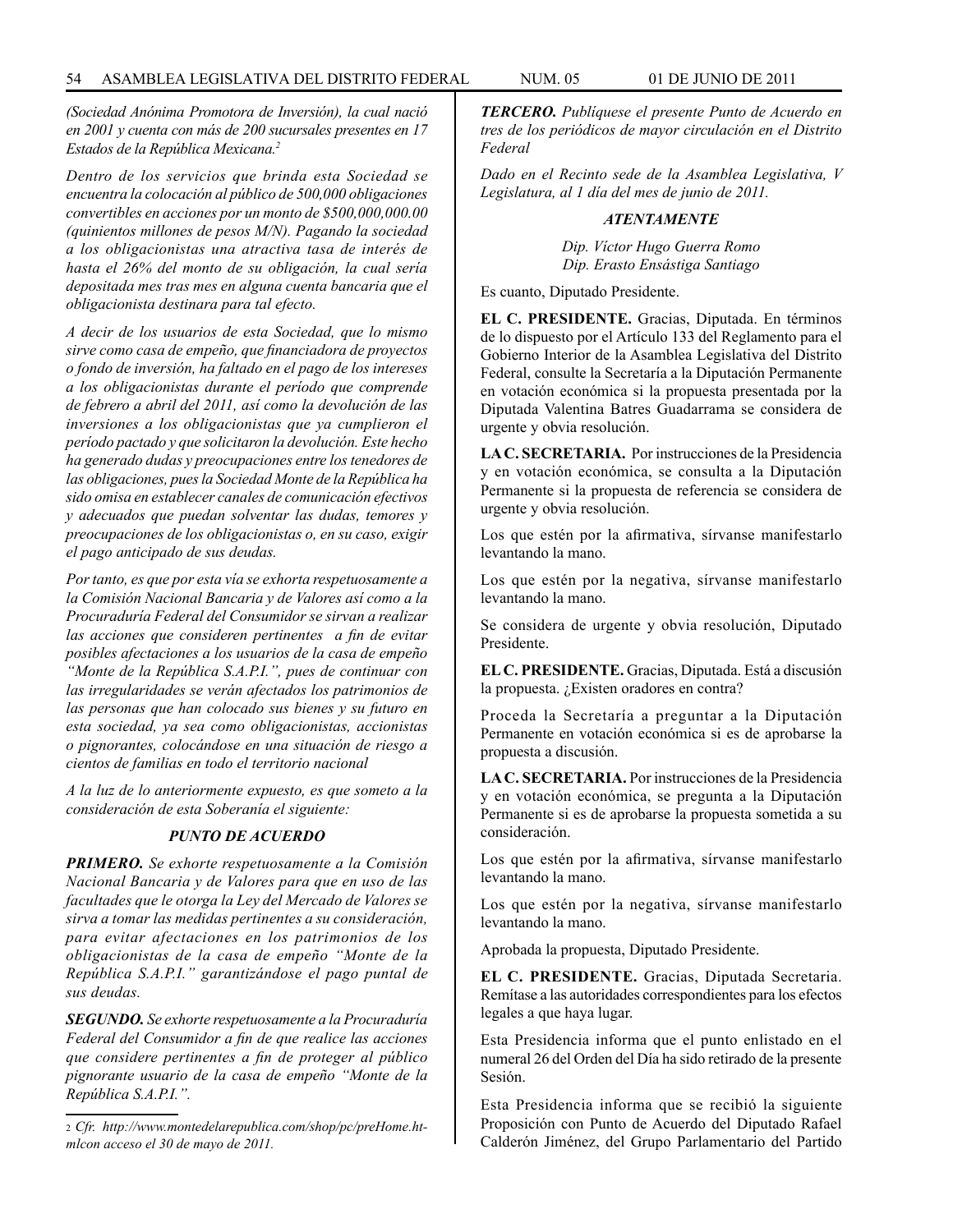Acción Nacional, por el que se exhorta a diversas autoridades del Distrito Federal sobre el tema relacionado con la concentración Margarita Maza de Juárez, Mercado Rosa, ubicado en la calle Maní, entre Dzemul y Tixmehuac, de la Colonia Pedregal de San Nicolás Cuarta Sección, Delegación Tlalpan.

*PROPOSICIÓN CON PUNTO DE ACUERDO POR EL QUE SE SOLICITA INFORMACIÓN Y SE EXHORTA A DIVERSAS AUTORIDADES DEL DISTRITO FEDERAL SOBRE EL TEMA RELACIONADO CON LA CONCENTRACIÓN MARGARITA MAZA DE JUÁREZ "MERCADO ROSA", UBICADA EN LA CALLE MANÍ ENTRE DZEMUL Y TIXMEHUAC EN LA COLONIA PEDREGAL DE SAN NICOLÁS, CUARTA SECCIÓN, DELEGACIÓN TLALPAN, QUE SUSCRIBE EL DIPUTADO RAFAEL CALDERÓN JIMÉNEZ, DEL GRUPO PARLAMENTARIO DEL PARTIDO ACCIÓN NACIONAL.*

*El suscrito, Diputado Rafael Calderón Jiménez, integrante del Grupo Parlamentario del Partido Acción Nacional, con fundamento en lo dispuesto por los Artículos, 17 fracción VI de la Ley Orgánica y 132 del Reglamento para el Gobierno Interior de la Asamblea Legislativa del Distrito Federal, someto a consideración de esta Honorable Asamblea Legislativa la Proposición con Punto de Acuerdo por el que se solicita información y se exhorta a diversas autoridades del Distrito Federal sobre temas relacionados con la concentración Margarita Maza de Juárez (Mercado Rosa) ubicada en la calle Maní entre Dzemul y Tixmehuac en la Colonia Pedregal de San Nicolás, 4 Sección, Delegación Tlalpan, al tenor de los siguientes:*

#### *ANTECEDENTES*

*1. En nuestra capital contamos con 215 Concentraciones de comerciantes que realizan un actividad productiva de gran importancia, debido a que son generadores de empleo y auto empleo de la cual dependen miles de familias, siendo el porcentaje mas alto el de las mujeres que realizan esta actividad comercian, según cifras proporcionadas por la Secretaría de Desarrollo Económico.*

*2. Las concentraciones de comerciantes son un grupo de personas físicas o morales de nacionalidad mexicana, instaladas permanentemente en bienes de dominio público y en bienes de particulares, constituidas y organizadas legalmente.*

*3. En la Colonia Pedregal de San Nicolás, 4 sección ubicada en la Delegación Tlalpan se encuentra la concentración Margarita Maza de Juárez ó mercado rosa como se le conoce por los vecinos, en la misma laboran 40 comerciantes, la característica principal de la misma es que se encuentra construida exactamente a la mitad de una vialidad, la de la calle Maní provocando que el tránsito vehicular y peatonal de la zona no sea el apropiado.*

*Por otro lado es importante mencionar que los alrededores de dicha concentración se encuentran en malas condiciones, no necesariamente provocadas por los comerciantes que en ella laboran, si no que se debe a que un lado de la concentración obstaculiza totalmente la vialidad, generando que al quedar sin visibilidad se ocupe como tiradero de cascajo o basura.* 

*4. Si bien la concentración en mención es un importante centro de abasto para los vecinos de la Colonia, es indispensable que se reubique para de esta forma lograr que la vialidad de la calle Maní se libere, así mismo es necesario que la misma opere de forma segura.* 

*Fundan el presente Punto de Acuerdo los siguientes:*

### *CONSIDERANDOS*

*PRIMERO. Que es facultad de los Diputados, representar los intereses legítimos de los ciudadanos así como promover y gestionar la solución de los problemas y necesidades colectivas ante las autoridades competentes, a través de proposiciones y denuncias, de conformidad con lo establecido en los Artículos 17 fracción VI y 18 fracción VII, ambos, de la Ley Orgánica de la Asamblea Legislativa del Distrito Federal.* 

*SEGUNDO. Que de conformidad con el Artículo 51, fracción XVII del Reglamento Interior de la Administración Pública del Distrito Federal es facultad de la Secretaría de Desarrollo Económico, promover acciones encaminadas a la regularización y ordenamiento de las unidades productivas del Distrito Federal.* 

*TERCERO. Que de conformidad con el Artículo 52, fracción III del Reglamento Interior de la Administración Pública del Distrito Federal es facultad de la Secretaría de Desarrollo Económico a través de su Dirección de Abasto, Comercio y Distribución, Formular, supervisar y evaluar los programas de abasto, comercialización y distribución que se instrumenten para los Órganos Políticos-Administrativos, así como los proyectos de construcción y ampliación de mercados públicos y los de ubicación y funcionamiento de mercados sobre ruedas, tianguis, concentraciones de comerciantes y bazares.*

*CUARTO. Que de conformidad con el Artículo 52, fracción III del Reglamento Interior de la Administración Pública del Distrito Federal es facultad de la Secretaría de Desarrollo Económico a través de su Dirección de Abasto, Comercio y Distribución, Normar y supervisar las operaciones y funcionamiento de los mercados públicos, plazas, pasajes comerciales, centrales de abasto, concentraciones, tianguis, mercados sobre ruedas y centros de acopio, comercialización y distribución de bienes de consumo.*

*QUINTO. Que de conformidad al Artículo 124 fracciones V y IX es facultad de los Jefes Delegacionales a través de su Dirección General de Jurídico y Gobierno, emitir las órdenes de verificación que correspondan de acuerdo al*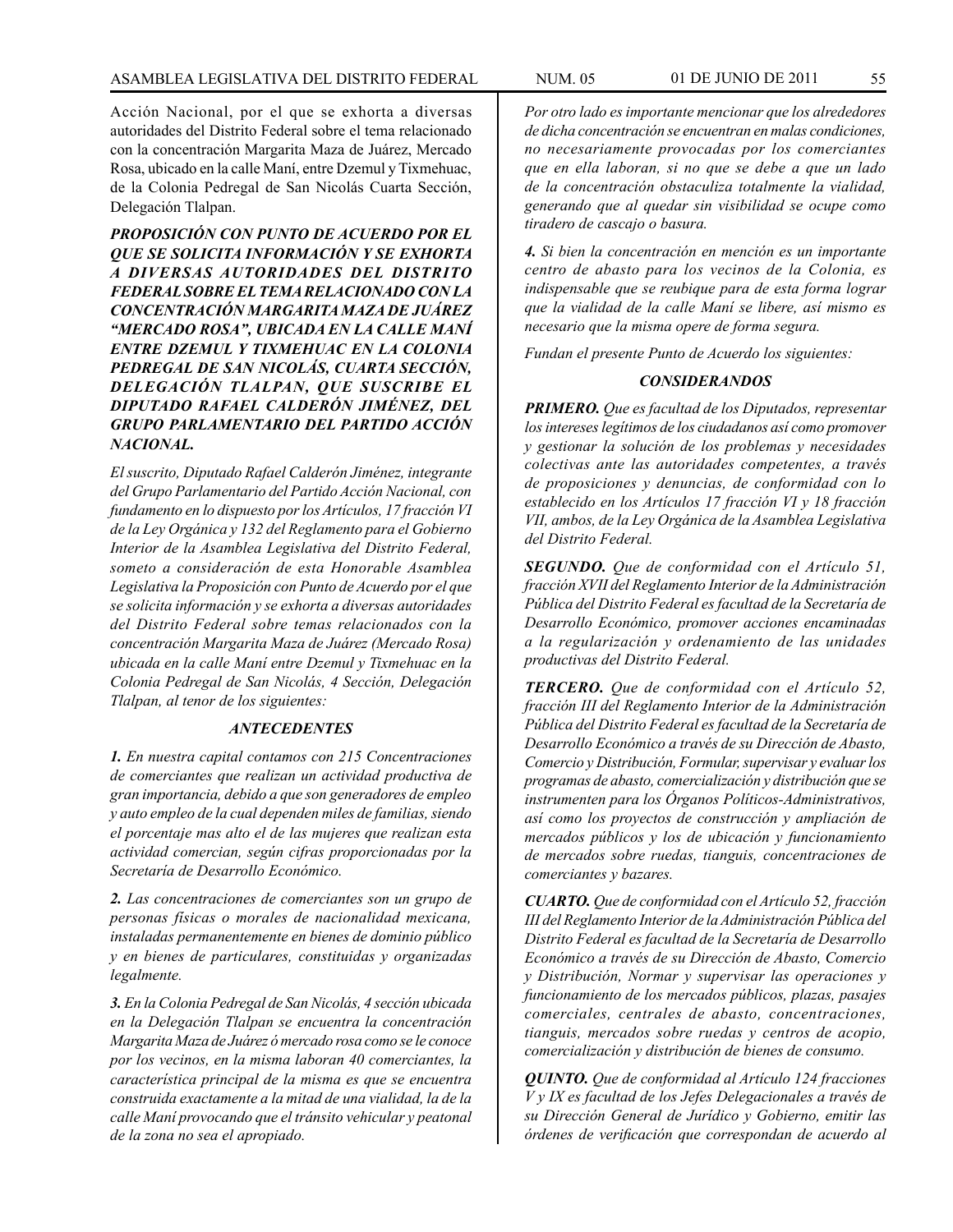### 56 ASAMBLEA LEGISLATIVA DEL DISTRITO FEDERAL NUM. 05 01 de JUNIO de 2011

## *PUNTO DE ACUERDO*

*ámbito de competencia del Órgano Político- Administrativo, levantando las actas correspondientes e imponiendo las sanciones que correspondan, excepto las de carácter fiscal y elaborar, mantener actualizado e integrar en una base de datos el padrón de los giros mercantiles que funcionen en la Demarcaciones territorial del Órgano Político-Administrativo.*

*SEXTO. Que de conformidad con el Artículo 7, inciso B, fracción I, inciso d, de la Ley del Instituto de Verificación Administrativa del Distrito Federal, en materia de verificación administrativa el Instituto y las Delegaciones tienen competencia en Mercados y a basto.*

*SÉPTIMO. Que es necesario que la calle Maní sea una vialidad que desarrolle sus funciones de tránsito para las que fue creada.* 

*OCTAVO. Que es necesario que la concentración Margarita Maza de Juárez sea reubicada a un predio donde pueda desarrollar sus actividades plenamente, así mismo es necesario que sea elevada al rango de Mercado Público.* 

#### *RESOLUTIVOS*

*PRIMERO. Se solicita a la Secretaría de Desarrollo Económico envíe a esta H. Asamblea Legislativa un informe sobre la situación jurídica que guarda la Concentración Margarita Maza de Juárez, así como un planteamiento sobre el proceso para que la misma pueda ser elevada al rango de mercado público.* 

*SEGUNDO. Se solicita al Jefe Delegacional en Tlalpan el C. Higinio Chávez García un informe detallado sobre la concentración Margarita Maza de Juárez ubicada en su Demarcaciones territorial el cual deberá contener lo siguiente:*

*- El padrón de la concentración con el que cuenta la Delegación*

*- Si se le ha asignado algún recurso a dicha concentración, cuando y cuanto ha sido*

*- Expediente general sobre la concentración.*

*TERCERO. Se exhorta al Jefe Delegacional en Tlalpan el C. Higinio Chávez García a que en coordinación con la Secretaría de Desarrollo Económico del Distrito Federal procedan a realizar la reubicación de la concentración en mención.*

*CUARTO. Se exhorta al Jefe Delegacional en Tlalpan el C. Higinio Chávez García a que en coordinación con el Instituto de Verificación Administrativa del Distrito Federal, se realicen las visitas de verificación correspondientes a la concentración con el fin de corroborar que la misma se encuentre operando conforme disponen las Leyes y Reglamentos en la materia.*

*Por lo anteriormente expuesto, sometemos a la consideración de esta Diputación Permanente el siguiente:*

*Se solicita información y se exhorta a diversas autoridades del Distrito Federal sobre temas relacionados con la concentración Margarita Maza de Juárez (Mercado Rosa) ubicada en la calle Maní entre Dzemul y Tixmehuac en la Colonia Pedregal de San Nicolás, 4 Sección, Delegación Tlalpan.* 

*México D.F., a 01 de junio de 2011.*

### *ATENTAMENTE*

#### *Dip. Rafael Calderón Jiménez*

Con fundamento en lo dispuesto por los Artículos 50 fracciones IV y V de la Ley Orgánica de la Asamblea Legislativa del Distrito Federal, 28 y 132 del Reglamento para su Gobierno Interior, se turna para su análisis y dictamen a la Comisión de Abasto y Distribución de Alimentos.

Para presentar una Proposición con Punto de Acuerdo por el que se solicita al Jefe Delegacional de Tlalpan, el ciudadano Higinio Chávez García, y a la Secretaría de Seguridad Pública del Distrito Federal, información sobre los motivos por los cuales permitieron que el Diputado Federal Héctor Hugo Hernández, perteneciente al Grupo Parlamentario del Partido de la Revolución Democrática, violara los sellos de suspensión de un establecimiento mercantil ubicado en la Delegación Tlalpan, para así poder llevar a cabo un festejo del Día de las Madres, se concede el uso de la Tribuna al Diputado Juan Carlos Zárraga Sarmiento, a nombre del Diputado Rafael Calderón Jiménez, del Grupo Parlamentario del Partido Acción Nacional.

Se enlista al final del Orden del Día para que lo presente en su momento el Diputado.

Esta Presidencia informa que se recibieron las siguientes Proposiciones con Punto de Acuerdo del Diputado Rafael Calderón Jiménez, del Grupo Parlamentario del Partido Acción Nacional:

Con Punto de Acuerdo por el que se solicita al Jefe Delegacional de Tlalpan, ciudadano Higinio Chávez García, y al Secretario de Seguridad Pública del Distrito Federal, el Doctor Manuel Mondragón y Kalb, información referente al índice de robo de menores en la Demarcación citada, así como las medidas preventivas y de ejecución que se están llevando a cabo para erradicar tan lamentable problema. Asimismo la misma Proposición con Punto de Acuerdo pero dirigidas a las siguientes Demarcaciones políticas administrativas: Iztapalapa, Gustavo A. Madero y Cuauhtémoc.

*PROPOSICIÓN CON PUNTO DE ACUERDO POR EL QUE SE SOLICITA AL JEFE DELEGACIONAL DE TLALPAN, EL C. HIGINIO CHÁVEZ GARCÍA, Y AL SECRETARIO DE SEGURIDAD PÚBLICA DEL DISTRITO FEDERAL, EL DOCTOR MANUEL*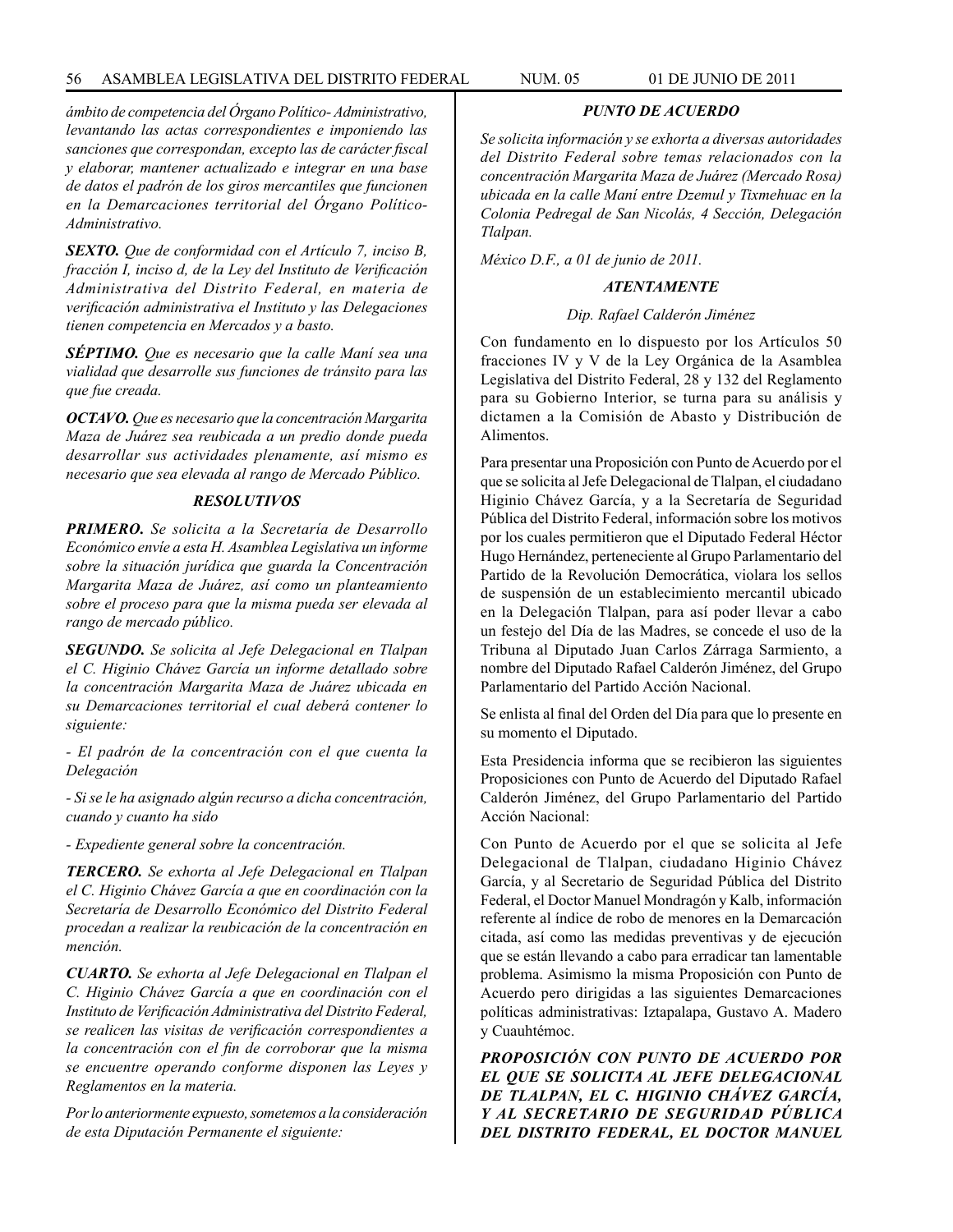## *MONDRAGÓN Y KALB, INFORMACIÓN REFERENTE AL ÍNDICE DE ROBO DE MENORES EN LA DEMARCACIÓN TERRITORIAL CITADA, ASÍ COMO LAS MEDIDAS PREVENTIVAS Y DE EJECUCIÓN QUE SE ESTÁN LLEVANDO A CABO PARA ERRADICAR TAN LAMENTABLE PROBLEMA.*

*El suscrito, Diputado Rafael Calderón Jiménez a la Asamblea Legislativa del Distrito Federal V Legislatura, integrante del Grupo Parlamentario d Partido Acción Nacional, con fundamento en lo dispuesto por los, 17 fracción VI de la Ley Orgánica y 132 del Reglamento para el Gobierno Interior de la Asamblea Legislativa del Distrito Federal, someto a consideración del Pleno de este Honorable Órgano de Gobierno la Proposición con Punto de Acuerdo por la que se solicita al Jefe Delegacional en Tlalpan el C. Higinio Chávez García y al Secretario de Seguridad Pública del Distrito Federal el Dr. Manuel Mondragón y Kalb, información referente al índice de robo de menores en la Demarcaciones Territorial citada, así como las medidas preventivas y de ejecución que se están llevando a cabo para erradicar tan la entable problemática, al tenor de los siguientes:* 

### *ANTECEDENTES*

*1. El robo de menores es una conducta que lamentablemente se ha visto incrementada en los últimos años; todos los días es común que se presenten casos en los cuales múltiples niños son alejados de sus familias para obligarlos clandestinamente a trabajar, incorporarlos a actividades inhumanas de explotación sexual como la prostitución y la pornografía o en el peor de los casos son asesinados para poder despojarlos sus órganos vitales.*

*2. Datos oficiales de la Unidad Especial para la atención de Delitos de Tráfico de Menores de la Procuraduría General de la República (PGR) revelan que entre 2005 y 2006 se reportó que cerca de 32 mil niños fueron robados o extraviados.*

*Otros datos acerca de esta problemática son presentados por la Fundación de Padres y Madres de niños perdidos, los cuales indican que en los últimos años la cifra de menores desaparecidos asciende a 500 mil menores, de los cuales sólo 100 mil han sido encontrados y regresados con sus padres.* 

*3. Anualmente desaparecen en el país hasta 45 mil niños siendo el Distrito Federal, el Estado de México y Jalisco las entidades donde el problema se registra con mayor gravedad.\**

*4. En días pasados vecinos consternados de la Delegación Tlalpan se acercaron a la Diputación para que la misma les apoyara a atender el creciente problema de robo de menores en su Demarcaciones.*

*Fundan el presente Punto de Acuerdo los siguientes:*

## *CONSIDERANDOS*

*PRIMERO. Que es facultad de los Diputados, representar los intereses legítimos de los ciudadanos así como promover* 

*y gestionar la solución de los problemas y necesidades colectivas ante las autoridades competentes, a través de proposiciones y denuncias, de conformidad con lo establecido en los Artículos 17 fracción VI y 18 fracción VII, ambos, de la Ley Orgánica de la Asamblea Legislativa del Distrito Federal.*

*SEGUNDO. Que de conformidad con el Artículo 3, fracción I de la Ley Orgánica de la Secretaría de Seguridad Pública del Distrito Federal, corresponde a la Secretaría realizar en el ámbito territorial y material del Distrito Federal, las acciones dirigidas a salvaguardar la integridad y patrimonio de las personas, prevenir la comisión de delitos e infracciones a las disposiciones gubernativas y de policía, así como a preservar las libertades, el orden y la paz públicos.*

*TERCERO. Que de conformidad con el Artículo 3, fracción V de la Ley Orgánica de la Secretaría de Seguridad Pública del Distrito Federal, corresponde a la Secretaría, efectuar en coordinación con la Procuraduría General de Justicia del Distrito Federal, estudios sobre los actos delictivos denunciados y no denunciados e incorporar esta variable en el diseño de las políticas en materia de prevención del delito.*

*CUARTO. Que de conformidad con el Artículo 26, fracción I de la Ley Orgánica de la Secretaría de Seguridad Pública del Distrito Federal, corresponde a la Secretaría. Mantener el orden y la tranquilidad públicos en el Distrito Federal.*

*QUINTO. Que los Órganos Político Administrativos deben coadyuvar con la Secretaría de Seguridad Pública con información y datos de todos los reportes que viven día a día sobre esta problemática.*

*SEXTO. Que la problemática del robo de menores en el Distrito Federal crece día a día, lo cual demuestra un rezago importante en materia de seguridad en ese aspecto, por lo que es necesario que los funcionarios públicos realicen acciones tendientes no solo a que el número de robo de menores "no" aumente, si no que este acto delictivo sea erradicado por completo.*

*Por lo anteriormente expuesto, sometemos a la consideración de esta Diputación Permanente, el siguiente:* 

## *PUNTO DE ACUERDO*

*Se solicita al Jefe Delegacional en Tlalpan el C. Higinio Chávez García y al Secretario de Seguridad Pública del Distrito Federal el Dr. Manuel Mondragón y Kalb, información referente al índice de robo de menores en la Demarcaciones Territorial citada, así como las medidas preventivas y de ejecución que se están llevando a cabo para erradicar tan lamentable problemática.*

*México D.F., a 01 de junio de 2011.*

## *ATENTAMENTE*

*Dip. Rafael Calderón Jiménez o*  $\theta$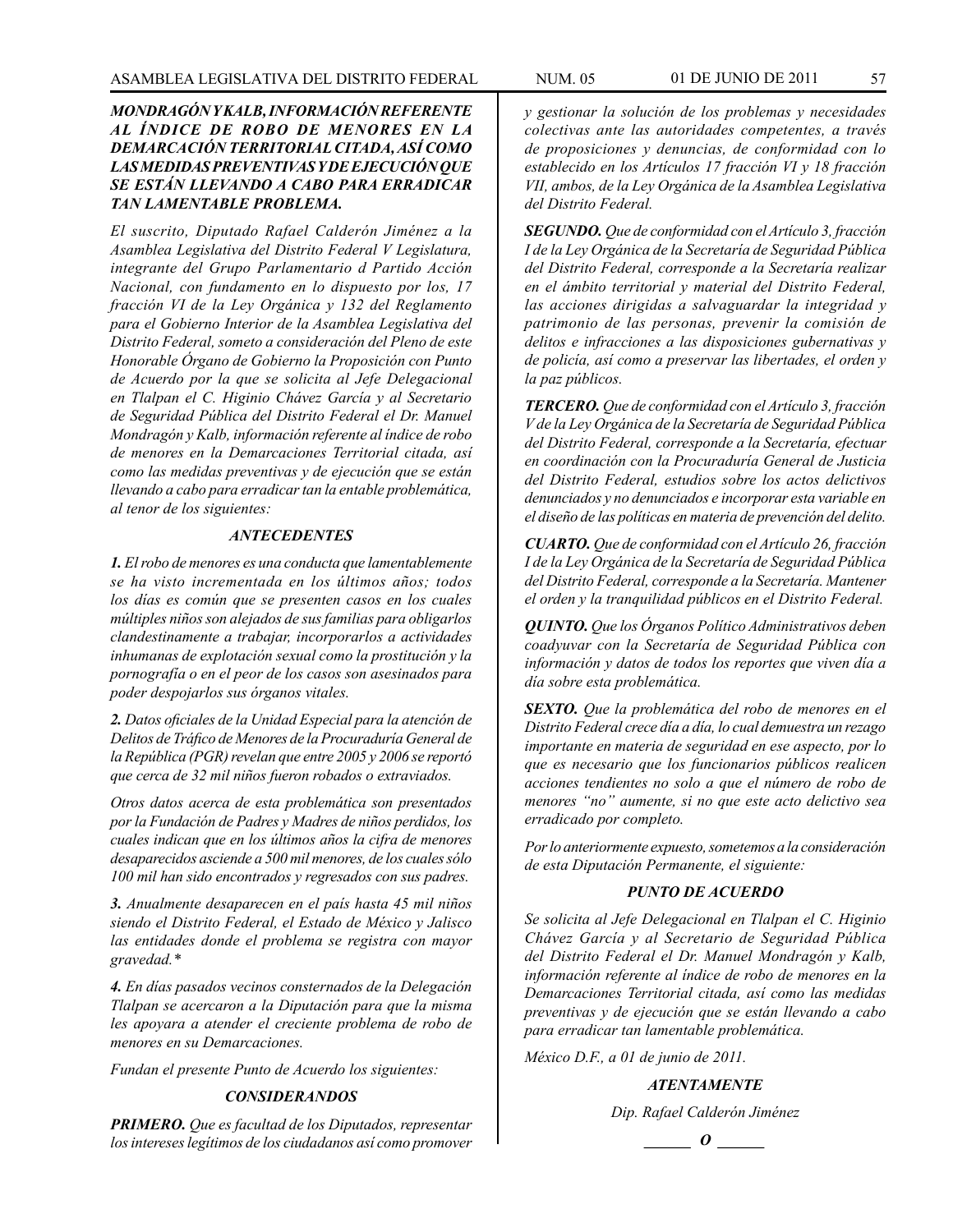*PROPOSICIÓN CON PUNTO DE ACUERDO POR EL QUE SE SOLICITA A LA JEFA DELEGACIONAL DE IZTAPALAPA, LA C. CLARA BRUGADA MOLINA, Y AL SECRETARIO DE SEGURIDAD PÚBLICA DEL DISTRITO FEDERAL, EL DOCTOR MANUEL MONDRAGÓN Y KALB, INFORMACIÓN REFERENTE AL ÍNDICE DE ROBO DE MENORES EN LA DEMARCACIÓN TERRITORIAL CITADA, ASÍ COMO LAS MEDIDAS PREVENTIVAS Y DE EJECUCIÓN QUE SE ESTÁN LLEVANDO A CABO PARA ERRADICAR TAN LAMENTABLE PROBLEMA.*

*El suscrito, Diputado Rafael Calderón Jiménez, a la Asamblea Legislativa del Distrito Federal V Legislatura, integrante del Grupo Parlamentario del Partido Acción Nacional, con fundamento en lo dispuesto por los, 17 fracción VI de la Ley Orgánica y 132 del Reglamento para el Gobierno Interior de la Asamblea Legislativa del Distrito Federal, someto a consideración del Pleno de este Honorable Órgano de Gobierno la Proposición con Punto de Acuerdo por la que se solicita al Jefe Delegacional en Iztapalapa la C. Clara Brugada Molina y al Secretario de Seguridad Pública del Distrito Federal el Dr. Manuel Mondragón y Kalb, información referente al índice de robo de menores en la Demarcaciones Territorial citada, así como las medidas preventivas y de ejecución que se están llevando a cabo para erradicar tan lamentable problemática, al tenor de los siguientes:*

#### *ANTECEDENTES*

*1. El robo de menores es una conducta que lamentablemente se ha visto incrementada en los últimos años; todos los días es común que se presenten casos en los cuales múltiples niños son alejados de sus familias para obligarlos clandestinamente a trabajar, incorporarlos a actividades inhumanas de explotación sexual como la prostitución y la pornografía o en el peor de los casos son asesinados para poder despojarlos sus órganos vitales.*

*2. Datos oficiales de la Unidad Especial para la atención de Delitos de Tráfico de Menores de la Procuraduría General de la República (PGR) revelan que entre 2005 y 2006 se reportó que cerca de 32 mil niños fueron robados o extraviados.*

*Otros datos acerca de esta problemática son presentados por la Fundación de Padres y Madres de niños perdidos, los cuales indican que en los últimos años la cifra de menores desaparecidos asciende a 500 mil menores, de los cuales sólo 100 mil han sido encontrados y regresados con sus padres.* 

*3. Anualmente desaparecen en el país hasta 45 mil niños siendo el Distrito Federal, el Estado de México y Jalisco las entidades donde el problema se registra con mayor gravedad.\**

*4. Es necesario que las autoridades resuelvan cuanto antes esta problemática ya que este tipo de conductas laceran a la sociedad y a la familia. Fundan el presente Punto de Acuerdo los siguientes:*

## *CONSIDERANDOS*

*PRIMERO. Que es facultad de los Diputados, representar los intereses legítimos de los ciudadanos así como promover y gestionar la solución de los problemas y necesidades colectivas ante las autoridades competentes, a través de proposiciones y denuncias, de conformidad con lo establecido en los Artículos 17 fracción VI y 18 fracción VII, ambos, de la Ley Orgánica de la Asamblea Legislativa del Distrito Federal.*

*SEGUNDO. Que de conformidad con el Artículo 3, fracción I de la Ley Orgánica de la Secretaría de Seguridad Pública del Distrito Federal, corresponde a la Secretaría realizar en el ámbito territorial y material del Distrito Federal, las acciones dirigidas a salvaguardar la integridad y patrimonio de las personas, prevenir la comisión de delitos e infracciones a las disposiciones gubernativas y de policía, así como a preservar las libertades, el orden y la paz públicos.*

*TERCERO. Que de conformidad con el Artículo 3, fracción V de la Ley Orgánica de la Secretaría de Seguridad Pública del Distrito Federal, corresponde a la Secretaría, efectuar en coordinación con la Procuraduría General de Justicia del Distrito Federal, estudios sobre los actos delictivos denunciados y no denunciados e incorporar esta variable en el diseño de las políticas en materia de prevención del delito.*

*CUARTO. Que de conformidad con el Artículo 26, fracción I de la Ley Orgánica de la Secretaría de Seguridad Pública del Distrito Federal, corresponde a la Secretaría. Mantener el orden y la tranquilidad públicos en el Distrito Federal.*

*QUINTO. Que los Órganos Político Administrativos deben coadyuvar con la Secretaría de Seguridad Pública con información y datos de todos los reportes que viven día a día sobre esta problemática.*

*SEXTO. Que la problemática del robo de menores en el Distrito Federal crece día a día, lo cual demuestra un rezago importante en materia de seguridad en ese aspecto, por lo que es necesario que los funcionarios públicos realicen acciones tendientes no solo a que el número de robo de menores "no" aumente, si no que este acto delictivo sea erradicado por completo.* 

*Por lo anteriormente expuesto, sometemos a la consideración de esta Diputación Permanente, el siguiente:*

## *PUNTO DE ACUERDO*

*Se solicita al Jefe Delegacional en Iztapalapa la C. Clara Brugada Molina y al Secretario de Seguridad Pública del Distrito Federal el Dr. Manuel Mondragón y Kalb, información referente al índice de robo de menores en la Demarcaciones Territorial citada, así como las medidas preventivas y de ejecución que se están llevando a cabo para erradicar tan lamentable problemática.*

*México D.F., a 01 de junio de 2011.*

### *ATENTAMENTE*

*Dip. Rafael Calderón Jiménez*

$$
\_\_o\_
$$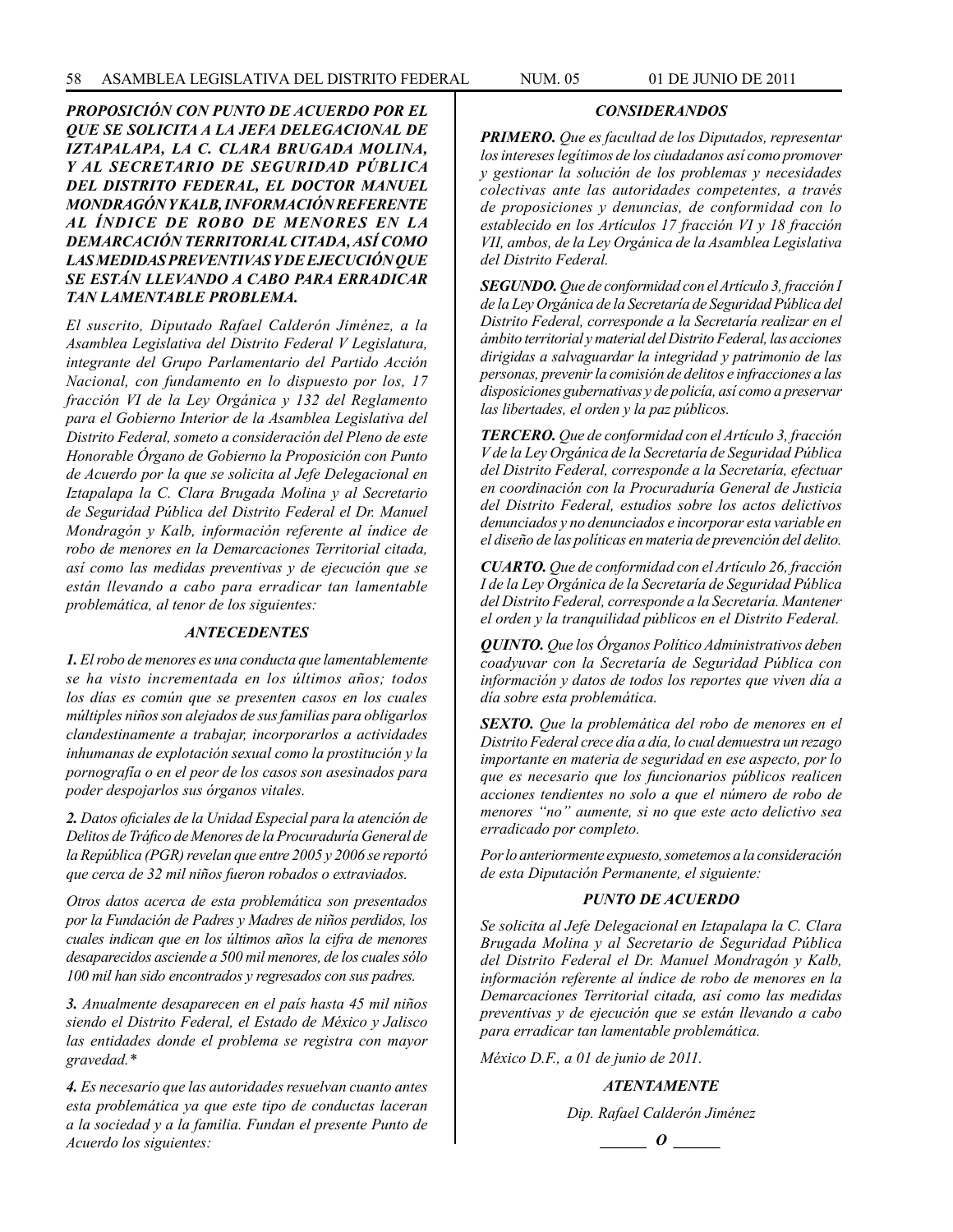*PROPOSICIÓN CON PUNTO DE ACUERDO POR EL QUE SE SOLICITA AL JEFE DELEGACIONAL DE GUSTAVO A. MADERO, EL C. VÍCTOR HUGO LOBO ROMÁN, Y AL SECRETARIO DE SEGURIDAD PÚBLICA DEL DISTRITO FEDERAL, EL DOCTOR MANUEL MONDRAGÓN Y KALB, INFORMACIÓN REFERENTE AL ÍNDICE DE ROBO DE MENORES EN LA DEMARCACIÓN TERRITORIAL CITADA, ASÍ COMO LAS MEDIDAS PREVENTIVAS Y DE EJECUCIÓN QUE SE ESTÁN LLEVANDO A CABO PARA ERRADICAR TAN LAMENTABLE PROBLEMA.*

*El suscrito, Diputado Rafael Calderón Jiménez, a la Asamblea Legislativa del Distrito Federal V Legislatura, integrante del Grupo Parlamentario del Partido Acción Nacional, con fundamento en lo dispuesto por los, 17 fracción VI de la Ley Orgánica y 132 del Reglamento para el Gobierno Interior de la Asamblea Legislativa del Distrito Federal, someto a consideración del Pleno de este Honorable Órgano de Gobierno la Proposición con Punto de Acuerdo por la que se solicita al Jefe Delegacional en Gustavo A. Madero el C. Víctor Hugo Lobo Román y al Secretario de Seguridad Pública del Distrito Federal el Dr. Manuel Mondragón y Kalb, información referente al índice de robo de menores en la Demarcaciones Territorial citada, así como las medidas preventivas y de ejecución que se están llevando a cabo para erradicar tan lamentable problemática, al tenor de los siguientes:*

#### *ANTECEDENTES*

*1. El robo de menores es una conducta que lamentablemente se ha visto incrementada en los últimos años; todos los días es común que se presenten casos en los cuales múltiples niños son alejados de sus familias para obligarlos clandestinamente a trabajar, incorporarlos a actividades inhumanas de explotación sexual como la prostitución y la pornografía o en el peor de los casos son asesinados para poder despojarlos sus órganos vitales.* 

*2. Datos oficiales de la Unidad Especial para la atención de Delitos de Tráfico de Menores de la Procuraduría General de la República (PGR) revelan que entre 2005 y 2006 se reportó que cerca de 32 mil niños fueron robados o extraviados.*

*Otros datos acerca de esta problemática son presentados por la Fundación de Padres y Madres de niños perdidos, los cuales indican que en los últimos años la cifra de menores desaparecidos asciende a 500 mil menores, de los cuales sólo 100 mil han sido encontrados y regresados con sus padres.*

*3. Anualmente desaparecen en el país hasta 45 mil niños siendo el Distrito Federal, el Estado de México y Jalisco las entidades donde el problema se registra con mayor gravedad.\**

*4. Es necesario que las autoridades resuelvan cuanto antes esta problemática ya que este tipo de conductas laceran a la sociedad y a la familia.* 

*Fundan el presente Punto de Acuerdo los siguientes:*

*PRIMERO. Que es facultad de los Diputados, representar los intereses legítimos de los ciudadanos así como promover y gestionar la solución de los problemas y necesidades colectivas ante las autoridades competentes, a través de proposiciones y denuncias, de conformidad con lo establecido en los Artículos 17 fracción VI y 18 fracción VII, ambos, de la Ley Orgánica de la Asamblea Legislativa del Distrito Federal.*

*SEGUNDO. Que de conformidad con el Artículo 3, fracción I de la Ley Orgánica de la Secretaría de Seguridad Pública del Distrito Federal, corresponde a la Secretaría realizar en el ámbito territorial y material del Distrito Federal, las acciones dirigidas a salvaguardar la integridad y patrimonio de las personas, prevenir la comisión de delitos e infracciones a las disposiciones gubernativas y de policía, así como a preservar las libertades, el orden y la paz públicos.* 

*TERCERO. Que de conformidad con el Artículo 3, fracción V de la Ley Orgánica de la Secretaría de Seguridad Pública del Distrito Federal, corresponde a la Secretaría, efectuar en coordinación con la Procuraduría General de Justicia del Distrito Federal, estudios sobre los actos delictivos denunciados y no denunciados e incorporar esta variable en el diseño de las políticas en materia de prevención del delito.* 

*CUARTO. Que de conformidad con el Artículo 26, fracción I de la Ley Orgánica de la Secretaría de Seguridad Pública del Distrito Federal, corresponde a la Secretaría. Mantener el orden y la tranquilidad públicos en el Distrito Federal.*

*QUINTO. Que los Órganos Político Administrativos deben coadyuvar con la Secretaría de Seguridad Pública con información y datos de todos los reportes que viven día a día sobre esta problemática.*

*SEXTO. Que la problemática del robo de menores en el Distrito Federal crece día a día, lo cual demuestra un rezago importante en materia de seguridad en ese aspecto, por lo que es necesario que los funcionarios públicos realicen acciones tendientes no solo a que el número de robo de menores "no" aumente, si no que este acto delictivo sea erradicado por completo.* 

*Por lo anteriormente expuesto, sometemos a la consideración de esta Diputación Permanente, el siguiente:* 

#### *PUNTO DE ACUERDO*

*Se solicita al Jefe Delegacional en Gustavo A. Madero el C. Víctor Hugo Lobo Román y al Secretario de Seguridad Pública del Distrito Federal el Dr. Manuel Mondragón y Kalb, información referente al índice de robo de menores en la Demarcaciones Territorial citada, así como las medidas preventivas y de ejecución que se están llevando a cabo para erradicar tan lamentable problemática.*

*México D.F., a 01 de junio de 2011.*

*ATENTAMENTE*

*Dip. Rafael Calderón Jiménez*

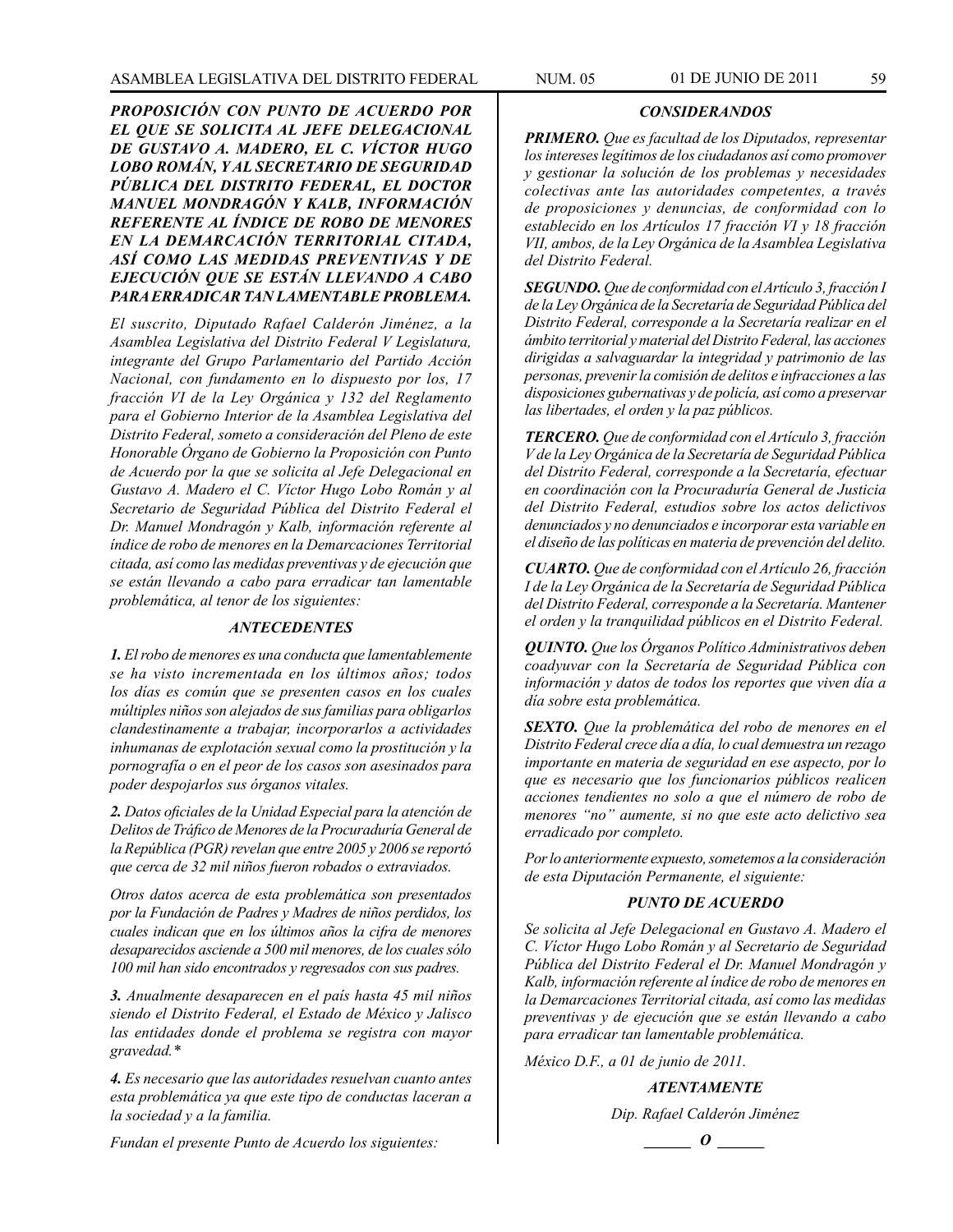## *PROPOSICIÓN CON PUNTO DE ACUERDO POR EL QUE SE SOLICITA AL JEFE DELEGACIONAL DE CUAUHTÉMOC, EL C. AGUSTÍN TORRES PÉREZ, Y AL SECRETARIO DE SEGURIDAD PÚBLICA DEL DISTRITO FEDERAL, EL DOCTOR MANUEL MONDRAGÓN Y KALB, INFORMACIÓN REFERENTE AL ÍNDICE DE ROBO DE MENORES EN LA DEMARCACIÓN TERRITORIAL CITADA, ASÍ COMO LAS MEDIDAS PREVENTIVAS Y DE EJECUCIÓN QUE SE ESTÁN LLEVANDO A CABO PARA ERRADICAR TAN LAMENTABLE PROBLEMA.*

*El suscrito, Diputado Rafael Calderón Jiménez, a la Asamblea Legislativa del Distrito Federal V Legislatura, integrante del Grupo Parlamentario del Partido Acción Nacional, con fundamento en lo dispuesto por los, 17 fracción VI de la Ley Orgánica y 132 del Reglamento para el Gobierno Interior de la Asamblea Legislativa del Distrito Federal, someto a consideración del Pleno de este Honorable Órgano de Gobierno la Proposición con Punto de Acuerdo por la que se solicita al Jefe Delegacional en Cuauhtémoc el C. Agustín Torres Pérez y al Secretario de Seguridad Pública del Distrito Federal el Dr. Manuel Mondragón y Kalb, información referente al índice de robo de menores en la Demarcaciones Territorial citada, así como las medidas preventivas y de Ejecución que se están llevando a cabo para erradicar tan lamentable problemática, al tenor de los siguientes:*

#### *ANTECEDENTES*

*I. El robo de menores es una conducta que lamentablemente se ha visto incrementada en los últimos años; todos los días es común que se presenten casos en los cuales múltiples niños son alejados de sus familias para obligarlos clandestinamente a trabajar, incorporarlos a actividades inhumanas de explotación sexual como la prostitución y la pornografía o en el peor de los casos son asesinados para poder despojarlos sus órganos vitales.*

*II. Datos oficiales de la Unidad Especial para la atención de Delitos de Tráfico de Menores de la Procuraduría General de la República (PGR) revelan que entre 2005 y 2006 se reportó que cerca de 32 mil niños fueron robados o extraviados.*

*Otros datos acerca de esta problemática son presentados por la Fundación de Padres y Madres de niños perdidos, los cuales indican que en los últimos años la cifra de menores desaparecidos asciende a 500 mil menores, de los cuales sólo 100 mil han sido encontrados y regresados con sus padres.*

*III. Anualmente desaparecen en el país hasta 45 mil niños siendo el Distrito*

*Federal, el Estado de México y Jalisco las entidades donde el problema se registra con mayor gravedad.*

*IV. Es necesario que las autoridades resuelvan cuanto antes esta problemática ya que este tipo de conductas laceran a la sociedad y a la familia.* 

## *CONSIDERANDOS*

*PRIMERO. Que es facultad de los Diputados, representar los intereses legítimos de los ciudadanos así como promover y gestionar la solución de los problemas y necesidades colectivas ante las autoridades competentes, a través de proposiciones y denuncias, de conformidad con lo establecido en los Artículos 17 fracción VI y 18 fracción VII, ambos, de la Ley Orgánica de la Asamblea Legislativa del Distrito Federal."*

*SEGUNDO. Que de conformidad con el Artículo 3, fracción I de la Ley Orgánica de la Secretaría de Seguridad Pública del Distrito Federal, corresponde a la Secretaría realizar en el ámbito territorial y material del Distrito Federal, las acciones dirigidas a salvaguardar la integridad y patrimonio de las personas, prevenir la comisión de delitos e infracciones a las disposiciones gubernativas y de policía, así como a preservar las libertades, el orden y la paz públicos.*

*TERCERO. Que de conformidad con el Artículo 3, fracción V de la Ley Orgánica de la Secretaría de Seguridad Pública del Distrito Federal, corresponde a la Secretaría, efectuar en coordinación con la Procuraduría General de Justicia del Distrito Federal, estudios sobre los actos delictivos denunciados y no denunciados e incorporar esta variable en el diseño de las políticas en materia de prevención del delito.*

*CUARTO. Que de conformidad con el Artículo 26, fracción I de la Ley Orgánica de la Secretaría de Seguridad Pública del Distrito Federal, corresponde a la Secretaría. Mantener el orden y la tranquilidad públicos en el Distrito Federal.*

*QUINTO. Que los Órganos Político Administrativos deben coadyuvar con la Secretaría de Seguridad Pública con información y datos de todos los reportes que viven día a día sobre esta problemática.*

*SEXTO. Que la problemática del robo de menores en el Distrito Federal crece día a día, lo cual demuestra un rezago importante en materia de seguridad en ese aspecto, por lo que es necesario que los funcionarios públicos realicen acciones tendientes no solo a que el número de robo de menores "no" aumente, si no que este acto delictivo sea erradicado por completo.*

*Por lo anteriormente expuesto, sometemos a la consideración de esta Diputación Permanente, el siguiente:*

## *PUNTO DE ACUERDO*

*Se solicita al Jefe Delegacional en Cuauhtémoc el C. Agustín Torres Pérez y al Secretario de Seguridad Pública del Distrito Federal el Dr. Manuel Mondragón y Kalb, información referente al índice de robo de menores en la Demarcaciones Territorial citada, así como las medidas preventivas y de ejecución que se están llevando acabo para erradicar tan lamentable problemática.*

*México D.F., a 01 de junio de 2011.*

## *ATENTAMENTE*

*Dip. Rafael Calderón Jiménez*

*Fundan el presente Punto de Acuerdo los siguientes:*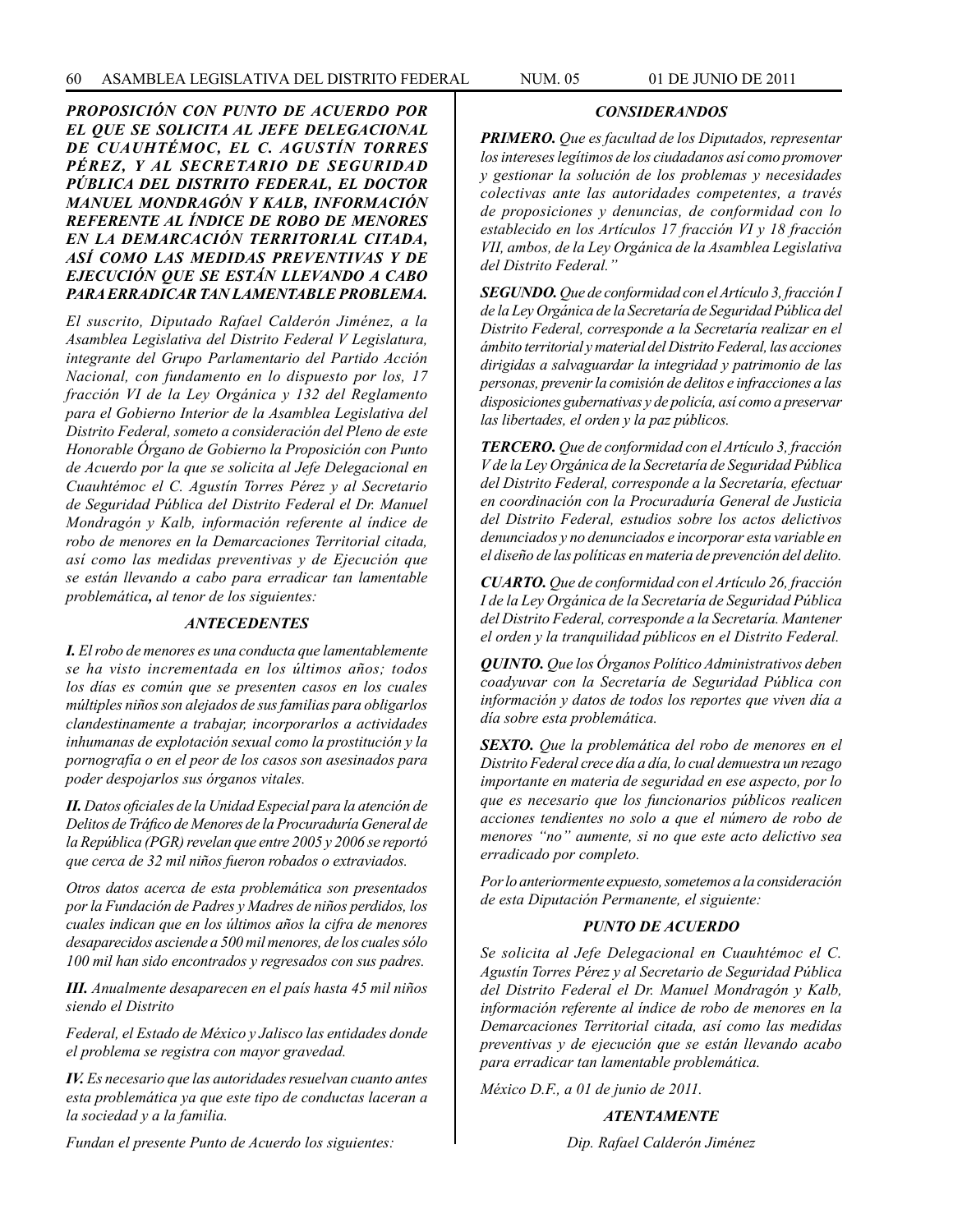Con fundamento en lo dispuesto por los Artículos 50 fracciones IV y V de la Ley Orgánica de la Asamblea Legislativa del Distrito Federal; 28, 29 y 132 del Reglamento para su Gobierno Interior, se turnan para su análisis y dictamen a las Comisiones Unidas de Atención a Grupos Vulnerables y de Seguridad Pública.

Esta Presidencia informa que se recibió la siguiente Proposición con Punto de Acuerdo del Diputado Raúl Antonio Nava Vega, del Grupo Parlamentario del Partido Verde Ecologista de México, para exhortar al Titular de la Secretaría de Transportes y Vialidad del Distrito Federal, el Licenciado Armando Quintero Martínez, para que haga un recorrido en los diferentes medios de transporte público que existen en la Ciudad, así como también que haga extensiva la invitación a los empleados de su Secretaría y midan de manera personal la calidad y eficiencia del transporte.

*PROPOSICIÓN CON PUNTO DE ACUERDO PARA EXHORTAR AL TITULAR DE LA SECRETARÍA DE TRANSPORTES Y VIALIDAD DEL DISTRITO FEDERAL, EL LIC. ARMANDO QUINTERO MARTÍNEZ, PARA QUE HAGA UN RECORRIDO EN LOS DIFERENTES MEDIOS DE TRANSPORTE PÚBLICO QUE EXISTEN EN LA CIUDAD, ASÍ COMO TAMBIÉN HAGA EXTENSIVA LA INVITACIÓN A LOS EMPLEADOS DE SU SECRETARÍA Y MIDAN DE MANERA PERSONAL LA CALIDAD Y EFICIENCIA DEL TRANSPORTE, QUE SUSCRIBE EL DIPUTADO RAÚL ANTONIO NAVA VEGA, DEL GRUPO PARLAMENTARIO DEL PARTIDO VERDE ECOLOGISTA DE MÉXICO.*

*Proposición con Punto de Acuerdo presentado por el Diputado Raúl Antonio Nava Vega, integrante del Grupo Parlamentario del Partido Verde Ecologista de México en la Asamblea Legislativa del Distrito Federal, para exhortar al Titular de la Secretaría de Transporte y Vialidad del Distrito Federal, el Lic. Armando Quintero Martínez, para que haga un recorrido en los diferentes medios de transporte público que existen en la Ciudad, así como también que haga extensiva la invitación a los empleados de su Secretaría y midan de manera personal la calidad y eficiencia del transporte de conformidad con lo dispuesto por los Artículos 17, fracción VI de la Ley Orgánica de la Asamblea Legislativa del Distrito Federal y 132 del Reglamento para el Gobierno Interior de la Asamblea Legislativa del Distrito Federal, someto a la consideración de esta Asamblea Legislativa, la siguiente Proposición para Exhortar al Titular de la Secretaría de Transporte y Vialidad del Distrito Federal, el Lic. Armando Quintero Martínez, para que haga un recorrido en los diferentes medios de transporte público que existen en la Ciudad, así como también que haga extensiva la invitación a los empleados de su Secretaría y midan de manera personal la calidad y eficiencia del transporte, bajo los siguientes:*

## *ANTECEDENTES*

*I. En el mes de noviembre de 2010, El Poder del Consumidor AC realizó un sondeo de opinión entre 2,500 usuarios del transporte público de la Ciudad de México, para saber qué opinan de la calidad de este servicio.*

*II. La encuesta fue realizada en 25 puntos críticos del Distrito Federal, sitios donde a diario se congregan altos volúmenes de usuarios intentando resolver sus necesidades de transporte. Estos son los casos de los paraderos ubicados en torno al Metro en las estaciones de Indios Verdes, Cuatro Caminos, Pantitlán, Hidalgo, Pino Suárez, Zaragoza, Taxqueña, Universidad, Politécnico, El Rosario, Chapultepec, Observatorio, Tacubaya, Polanco, Barranca del Muerto y Canal de San Juan. También se trabajó en estaciones del Metrobús como El Caminero, Tepalcates y Doctor Gálvez, así como en puntos de la Ciudad relevantes: Zócalo, Buenavista, la glorieta de Insurgentes y el cruce de Periférico-Insurgentes Sur.*

*III.Entre otros resultados destaca que, en opinión de la mayoría de los encuestados, el transporte público es incómodo (67%) e inseguro (61 %). Sólo 21 % piensa que es un servicio barato y apenas el 14% lo considera "rápido".*

*IV.Las respuestas mostraron que el transporte público tiene para los usuarios un carácter pragmático básico que se reduce a llegar al destino deseado, y quedan en segundo término las condiciones de calidad del viaje.*

*V.El 43% de los encuestados consideró que el costo del transporte es justo, de acuerdo al servicio que reciben, en tanto 38% lo calificó entre caro y demasiado caro, lo cual en ciudades con bajas tarifas como el DF sólo se explica por la necesidad de tomar varios transportes y la percepción de que en términos generales el servicio es de baja calidad.*

*VI.El 49% destina más de 2 horas al día en transportarse, más de la mitad de los encuestados (52%) afirma que los tiempos de traslado son adecuados y que en el curso de los últimos años, 59% percibe que los tiempos de traslado han aumentado.*

*VII.La mayoría percibe que los transportes más contaminantes son los vehículos con baja capacidad, es decir, el microbús, la combo el automóvil particular y el taxi. El 75% de los encuestados atribuye a este grupo los mayores impactos al ambiente.*

*VIII. Entre los modos de transporte público de mayor capacidad, los autobuses RTP fueron considerados los que más afectan al ambiente (8%).*

*IX. En sentido opuesto, al preguntar cuáles son los transportes mas amigables con el ambiente, las respuestas se concentraron en Metro (41 %) y bicicleta (23%J, seguidos por trolebús (10%), tren ligero (9%) y Metrobús (6%).*

*Fundan el siguiente Punto de Acuerdo los siguientes:*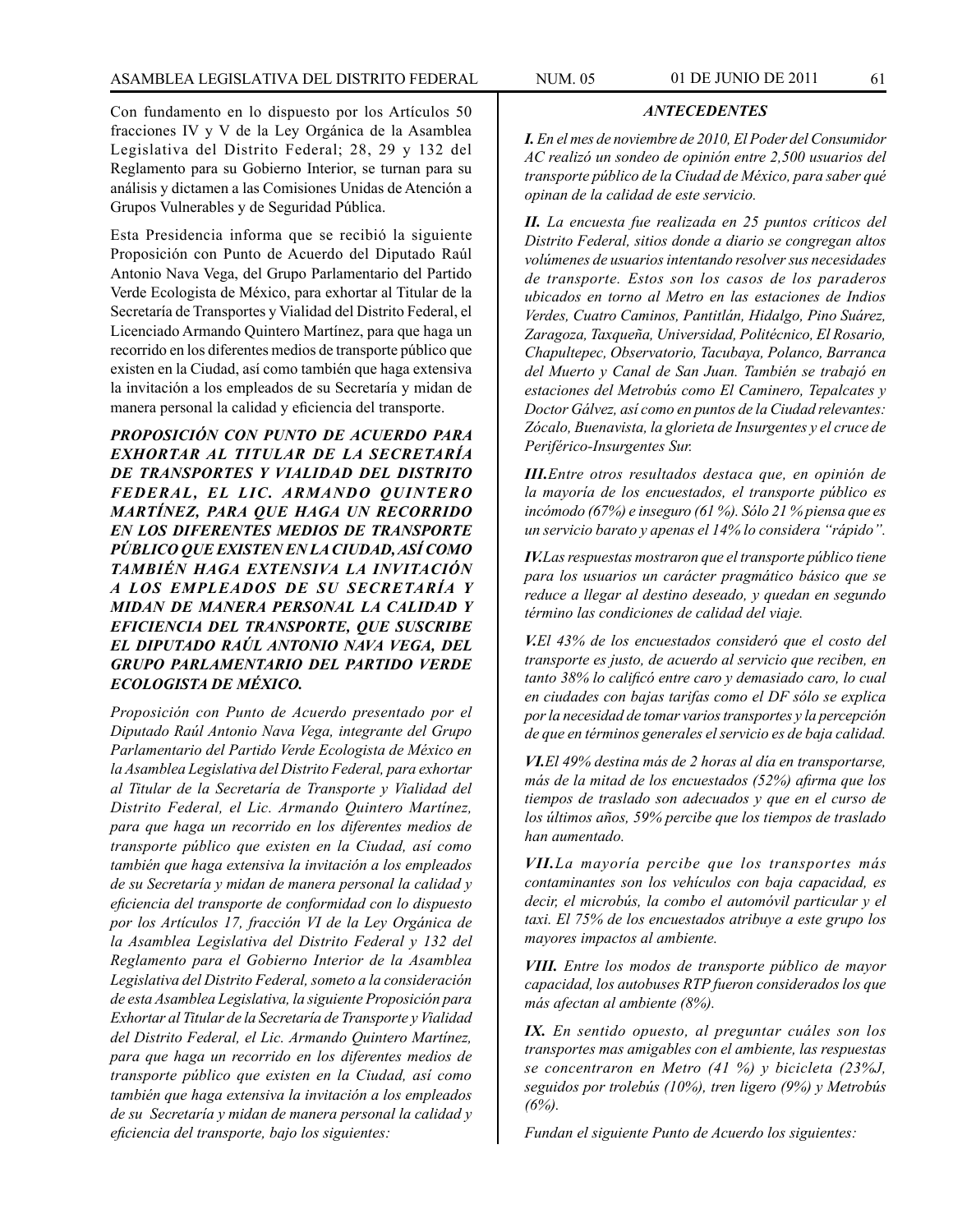## *CONSIDERANDOS*

*PRIMERO. Para los habitantes de la Ciudad de México es de suma importancia acceder a un sistema de transporte colectivo accesible, confiable, cómodo y seguro, toda vez que como se desprende de la encuesta muchos usuarios pasan más de 2 horas en su traslado a algún punto de la Ciudad.*

*SEGUNDO. La Secretaría de Transporte y Vialidad del Distrito Federal tiene la obligación de garantizar a la ciudadanía calidad en el transporte, hecho que la mayoría de los capitalinos coinciden en que no la hay, pues estamos seguros que los altos mando de esa dependencia desconocen la calidad del transporte.*

*TERCERO. La encuesta titulada Calidad del Transporte Público en la Ciudad de México, merece tomarse en serio, pues es un ejercicio que demuestra, las quejas constantes de los capitalinos, como lo son: el aumento en los tiempos de traslado; el viejo problema de la incompetencia de los conductores de microbuses, la falta de seguridad, infraestructura y calidad de servicio, por lo que el secretario debe de conocer la problemática real y ofrecer soluciones.*

*CUARTO. Es importante mencionar que los encuestados calificaron como mejores medios para trasladarse al Sistema de Transporte Colectivo Metro y al Metrobús, pero denunciaron que el incremento en su demanda ocasiona que sea un transporte sobresaturado.*

*QUINTO. Así mismo debe realizar acciones para que los servicios públicos y privados de transporte de pasajeros, los de carga trabajen con eficiencia y eficacia, garanticen la seguridad de usuarios, peatones; instrumentar programas y campañas permanentes de educación vial y cortesía urbana, entre otros, por lo que es necesario que conozcan las deficiencias que en la actualidad tiene el sistema de transporte público.*

*En este sentido, el presente Punto de Acuerdo tiene como objeto Exhortar al Titular de la Secretaría de Transporte y Vialidad del Distrito Federal, el Lic. Armando Quintero Martínez, para que haga un recorrido en los diferentes medios de transporte público que existen en la Ciudad, así como también que haga extensiva la invitación a los empleados de su Secretaría y midan de manera personal la calidad y eficiencia del transporte.* 

*Por lo anterior y con fundamento en lo dispuesto por el Artículo 132 del Reglamento para el Gobierno Interior de la Asamblea Legislativa del Distrito Federal, someto a del Pleno, el siguiente:*

#### *PUNTO DE ACUERDO*

*ÚNICO. Exhortar al Titular de la Secretaría de Transporte y Vialidad del Distrito Federal, el Lic. Armando Quintero Martínez, para que haga un recorrido en los diferentes medios de transporte público que existen en la Ciudad, así como también que haga extensiva la invitación a los empleados de su Secretaría y midan de manera personal la calidad y eficiencia del transporte.*

*Dado en el Salón de Sesiones, al 1° de Junio del año dos mil once.*

## *POR EL GRUPO PARLAMENTARIO DEL PARTIDO VERDE ECOLOGISTA DE MÉXICO*

#### *Dip. Raúl Antonio Nava Vega*

Con fundamento en lo dispuesto por los Artículos 50 fracciones IV y V de la Ley Orgánica de la Asamblea Legislativa del Distrito Federal; 28, 29 y 132 del Reglamento para su Gobierno Interior, se turnan para su análisis y dictamen a la Comisión de Transporte y Vialidad.

Para presentar una Proposición con Punto de Acuerdo por el que se exhorta a los 16 Jefes Delegacionales para que dentro de la reglamentación de permisos para la colocación y funcionamiento de las ferias en la vía pública se establezca: 1. La utilización de planta de luz de manera obligatoria. 2. La prohibición de sustraer corriente eléctrica de los postes de alumbrado público (colgarse). 3. El visto bueno de la oficina de Protección Civil en cuanto al funcionamiento, mantenimiento y riesgo de los juegos, se concede el uso de la Tribuna a la Diputada Abril Jannette Trujillo Vázquez, del Grupo Parlamentario del Partido de la Revolución Democrática. Se traslada pasa al final de los Puntos de Acuerdo.

Esta Presidencia informa que los puntos enlistados en los numerales 35, 36, 37, 38 y 39 se trasladan al final del Capítulo de proposiciones.

Para presentar una Proposición con Punto de Acuerdo para solicitar respetuosamente a la Secretaria de Cultura del Distrito Federal, Licenciada Elena Cepeda de León, para que en el ámbito de sus atribuciones se implemente el programa Música Viva en las plazas públicas, en las 16 plazas de San Juan de Aragón de la Delegación Gustavo A. Madero, con la finalidad de fortalecer la identidad y la convivencia vecinal, se concede el uso de la Tribuna a la Diputada Valentina Valia Batres Guadarrama, a nombre de la Diputada Claudia Elena Águila Torres, ambas del Grupo Parlamentario del Partido de la Revolución Democrática.

**LA C. DIPUTADA VALENTINA VALIA BATRES GUADARRAMA.** Con su venia, Diputado Presidente.

*PROPOSICIÓN CON PUNTO DE ACUERDO PARA SOLICITAR RESPETUOSAMENTE A LA SECRETARIA DE CULTURA DEL DISTRITO FEDERAL, LICENCIADA ELENA CEPEDA DE LEÓN, PARA QUE EN EL ÁMBITO DE SUS ATRIBUCIONES SE IMPLEMENTE EL PROGRAMA "MÚSICA VIVA" EN LAS PLAZAS PÚBLICAS, EN LAS 16 PLAZAS DE SAN JUAN DE ARAGÓN DE LA DELEGACIÓN GUSTAVO A. MADERO, CON LA FINALIDAD DE FORTALECER LA IDENTIDAD Y LA CONVIVENCIA VECINAL, QUE PRESENTA LA DIPUTADA VALENTINA VALIA BATRES GUADARRAMA, A NOMBRE DE LA DIPUTADA CLAUDIA ELENA ÁGUILA TORRES, DEL GRUPO PARLAMENTARIO DEL PARTIDO DE LA REVOLUCIÓN DEMOCRÁTICA.*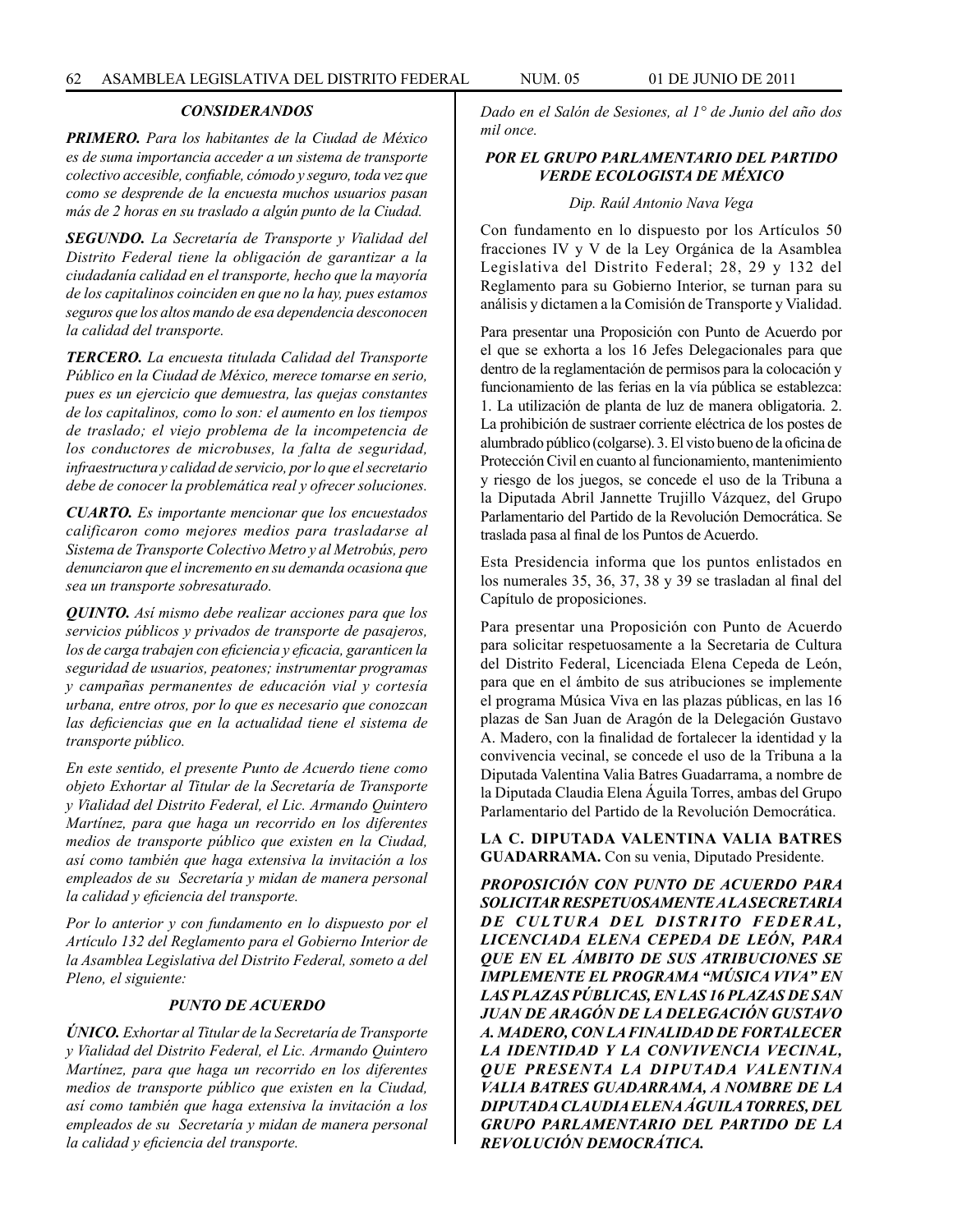*Las suscritas Diputadas Claudia Elena Águila Torres y Valentina Batres Guadarrama, integrantes del Grupo Parlamentario del Partido de la Revolución Democrática en esta V Legislatura, con fundamento en lo dispuesto por los Artículos 122, Apartado C, Base Primera, fracción V, inciso e) de la Constitución Política de los Estados Unidos Mexicanos; los Artículos 36, 42 fracción IX, 46 fracción I, del Estatuto de Gobierno del Distrito Federal; los Artículos 10 fracción I, 11, 17 Fracción IV y VI, 88 fracción I de la Ley Orgánica de la Asamblea Legislativa del Distrito Federal y los Artículos 85 fracción I, y 133 fracción II del Reglamento para el Gobierno Interior de la Asamblea Legislativa del Distrito Federal, sometemos a la consideración de esta Asamblea Legislativa, la siguiente Proposición con Punto de Acuerdo para solicitar respetuosamente a la Secretaría de Cultura del Distrito Federal, Lic. Elena Cepeda de León para que en el ámbito de sus atribuciones se implemente el programa "música viva en las plazas públicas" en las 16 plazas de San Juan de Aragón de la Delegación Gustavo A. Madero, con la finalidad de fortalecer la identidad y la convivencia vecinal, de acuerdo con la siguiente:*

## *EXPOSICIÓN DE MOTIVOS*

*La zona sagrada de México-Tenochtitlan era una plaza de aproximadamente 400 metros por lado; en su interior, según Fray Bernardino de Sahagún, había setenta y ocho edificios. El Recinto tenía al menos tres puertas, de donde partían las tres principales calzadas que comunicaban con tierra firme: al norte la del Tepeyac, al poniente la de Tlacopan o Tacuba y hacia el sur la de Ixtapalapa y había una más corta que conducía hacia el oriente, al embarcadero por donde arribaban las canoas procedentes de Texcoco.*

*A lo largo de la historia las plazas han embellecido la Ciudad, como es el caso de la plaza de Santo Domingo o la de Loreto, también lo han sido de confrontaciones y grandes acuerdos como el, del 30 de septiembre de 1812, cuando la nueva Carta Magna fue leída y jurada por los miembros de la Real Audiencia de México y por el virrey Francisco Xavier Venegas en la Plaza Mayor de la Ciudad de México, también llamada Plaza de la Constitución.*

*El gran significado de la plaza recae en que es un espacio público, amplio y descubierto, en el que se suelen realizar gran variedad de actividades que van desde lo social, comercial, cultural, musical y deportivo, son lugares de encuentro.*

*Las 16 plazas de San Juan de Aragón han sido y son lugares de una gran importancia, principalmente porque se crea y consolida el tejido social, sirven como puntos de reunión, son lugares de convivencia familiar y vecinal, y lo más importante son parte de nuestro patrimonio que nos da el sentido de pertenencia y esto nos motiva a cuidarlas.*

*Desde hace 40 años estas plazas son conocidas como torres, en medio de su superficie se construyo esta estructura, que a decir de los vecinos servia como pararrayos, debido a la gran cantidad de árboles.*

*Las plazas de San Juan de Aragón, han sido subutilizadas, tienen una gran dimensión, tan solo en su plancha cuentan con una extensión aproximada de 100 metros por lado, además de las áreas verdes, esto ha motivado las ambiciones de grupos que viven de la vivienda.*

#### *CONSIDERANDOS*

*PRIMERO. Que en el ánimo de fortalecer la convivencia familiar y vecinal, es importante crear las condiciones propicias para que los ciudadanos y vecinos que transiten por una plaza o vivan cerca de ella, disfruten de este espacio público y que se apropien de el, para su sano esparcimiento.*

*SEGUNDO. Que una de las actividades que tendera a revalorar y fortalecer la convivencia familiar y ciudadana, así como rescatar los espacios públicos, en las plazas de San Juan de Aragón, es la difusión de la cultura musical que se realiza dentro del programa "Música Viva en las Plazas Públicas", que tiene una doble función, es en beneficio tanto de la ciudadanía como de los artistas mexicanos.*

*Con base en lo anteriormente expuesto, sometemos a consideración de esta Honorable Asamblea Legislativa del Distrito Federal, V Legislatura, la siguiente:*

## *PROPOSICIÓN CON PUNTO DE ACUERDO*

*Para solicitar respetuosamente a la Secretaria de Cultura del Distrito Federal, Lic. Elena Cepeda de León para que en el ámbito de sus atribuciones se implemente el programa "música viva en las plazas públicas" en las 16 plazas de San Juan de Aragón de la Delegación Gustavo A. Madero, con la finalidad de fortalecer la identidad y la convivencia vecinal.*

*Dado en el Pleno de la Asamblea Legislativa del Distrito Federal a primero del mes de junio del dos mil once.*

### *ATENTAMENTE*

*Dip. Claudia Elena Águila Torres Dip. Valentina Valia Batres Guadarrama*

Es cuanto, Diputado Presidente.

**EL C. PRESIDENTE.** Gracias, Diputada.

En términos de lo dispuesto por el Artículo 133 del Reglamento para el Gobierno Interior de la Asamblea Legislativa del Distrito Federal, consulte la Secretaría a la Diputación Permanente en votación económica, si la propuesta presentada por la Diputada Valentina Valia Batres Guadarrama, se considera de urgente y obvia resolución.

**LA C. SECRETARIA**. Por instrucciones de la Presidencia y en votación económica, se pregunta a la Diputación Permanente si la propuesta de referencia se considera de urgente y obvia resolución.

Los que estén por la afirmativa, sírvanse manifestarlo levantando la mano.

Los que estén por la negativa, sírvanse manifestarlo levantando la mano.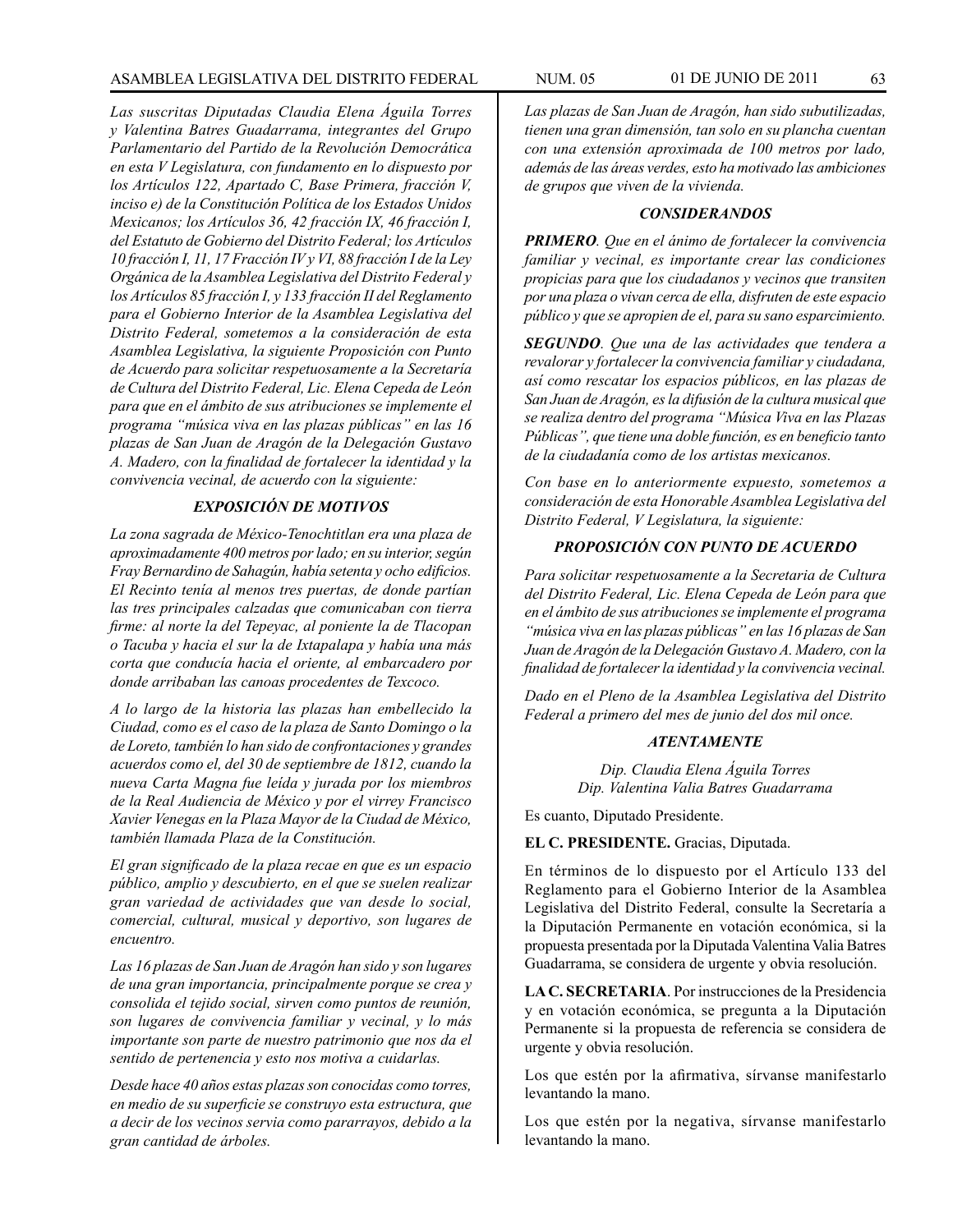Se considera de urgente y obvia resolución, Diputado Presidente.

**EL C. PRESIDENTE.** Está a discusión la propuesta. ¿Existen oradores en contra?

Proceda la Secretaría a preguntar a la Diputación Permanente en votación económica, si es de aprobarse la propuesta a discusión.

**LA C. SECRETARIA**. Por instrucciones de la Presidencia y en votación económica, se pregunta a la Diputación Permanente si es de aprobarse la propuesta sometida a su consideración.

Los que estén por la afirmativa, sírvanse manifestarlo levantando la mano.

Los que estén por la negativa, sírvanse manifestarlo levantando la mano.

Aprobada la propuesta, Diputado Presidente.

**EL C. PRESIDENTE.** Gracias, Diputada.

Remítase a las autoridades correspondientes para los efectos legales a que haya lugar.

Para presentar una Proposición con Punto de Acuerdo para solicitar respetuosamente al Licenciado Fernando José Aboitiz Saro, Secretario de Obras y Servicios del Gobierno del Distrito Federal, para que en el ámbito de sus atribuciones aplique el presupuesto etiquetado para la sustitución de la carpeta asfáltica por concreto hidráulico en la Avenida 661, entre la Avenida 602 y 606, en la Delegación Gustavo A. Madero, consistente en 9 millones 200 mil pesos, se concede el uso de la Tribuna a la Diputada Valentina Valia Batres Guadarrama, a nombre de la Diputada Claudia Elena Águila Torres, del Grupo Parlamentario del Partido de la Revolución Democrática.

**LA C. DIPUTADA VALENTINA VALIA BATRES GUADARRAMA.** Con su venia, Diputado Presidente.

*PROPOSICIÓN CON PUNTO DE ACUERDO PARA SOLICITAR RESPETUOSAMENTE AL LICENCIADO FERNANDO JOSÉ ABOITIZ SARO, SECRETARIO DE OBRAS Y SERVICIOS DEL GOBIERNO DEL DISTRITO FEDERAL, PARA QUE EN EL ÁMBITO DE SUS ATRIBUCIONES APLIQUE EL PRESUPUESTO ETIQUETADO PARA LA SUSTITUCIÓN DE LA CARPETA ASFÁLTICA POR CONCRETO HIDRÁULICO EN LA AVENIDA 661 ENTRE LA AVENIDA 602 Y 606, EN LA DELEGACIÓN GUSTAVO A. MADERO, CONSISTENTE EN 9, 200, 000 PESOS, QUE PRESENTA LA DIPUTADA VALENTINA VALIA BATRES GUADARRAMA, A NOMBRE DE LA DIPUTADA CLAUDIA ELENA ÁGUILA TORRES, DEL GRUPO PARLAMENTARIO DEL PARTIDO DE LA REVOLUCIÓN DEMOCRÁTICA.*

*Las suscritas Diputadas Claudia Elena Águila Torres y Valentina Batres Guadarrama, integrantes del Grupo Parlamentario del Partido de la Revolución Democrática* 

*en esta V Legislatura, con fundamento en lo dispuesto por los Artículos 122, Apartado C, Base Primera, fracción V, inciso e) de la Constitución Política de los Estados Unidos Mexicanos; los Artículos 36, 42 fracción IX, 46 fracción I, del Estatuto de Gobierno del Distrito Federal; los Artículos 10 fracción I, 11, 17 Fracción IV y VI, 88 fracción I de la Ley Orgánica de la Asamblea Legislativa del Distrito Federal y los Artículos 85 fracción I, y 133 del Reglamento para el Gobierno Interior de la Asamblea Legislativa del Distrito Federal, sometemos a la consideración de esta Asamblea Legislativa, la siguiente Proposición con Punto de Acuerdo de urgente y obvia resolución para solicitar respetuosamente al Lic. Fernando José Aboitiz Saro, Secretario de Obras y Servicios del Gobierno del Distrito Federal, para que en el ámbito de sus atribuciones aplique el presupuesto etiquetado para la sustitución de la carpeta asfáltica por concreto hidráulico en la avenida 661, entre la avenida 602 y 606, en la Delegación Gustavo A. Madero, consistente en \$ 9,200,000 pesos, de acuerdo con la siguiente:*

## *EXPOSICIÓN DE MOTIVOS*

*La Delegación Gustavo A. Madero se encuentra situada en el extremo norte del Distrito Federal y colinda con los Municipios de Nezahualcoyotl y Texcoco, los cuales por sus características topográficas han tenido un crecimiento expansivo en los últimos 25 años, debido a la construcción masiva de fraccionamientos.*

*Este crecimiento también se ha reflejado en la basura, cabe mencionar que en la Delegación Gustavo A Madero se encuentra una planta de selección de residuos urbanos en San Juan de Aragón, donde se acumula, selecciona y posteriormente traslada al bordo poniente en tractocamiones con contenedores que llegan a tener un peso de 51 y hasta 61 toneladas.*

*Al momento de trasladar los residuos sólidos al sitio de disposición final, los tractocamiones utilizan la avenida 661, vialidad que sirve de paso y que aun cuando se ha reencarpetado en varias ocasiones, como se ve en algunos tramos donde la carpeta asfáltica llega casi al limite de la acera, sigue presentando hundimientos y desgastes.* 

*Esta situación ha traído nuevas problemáticas a la Delegación, principalmente, en sus vías y medios de comunicación las cuales sufren un intenso desgaste lo cual requiere de un esfuerzo de mantenimiento a sus vialidades primarias y secundarias.* 

#### *CONSIDERANDOS*

*PRIMERO. Que derivado del paso, de los tractocamiones que transportan la basura en contenedores y que se dirigen a la planta de selección de residuos sólidos, de San Juan de Aragón y de ahí al Bordo Poniente por la Avenida 661, la carpeta asfáltica se ha venido deteriorando, además de que esta vialidad comunica a las Colonias Cuchilla del Tesoro, CTM Aragón, Narciso Bassols, 3a , 4a y 5a , 6a y 7ª Sección de San Juan de Aragón.*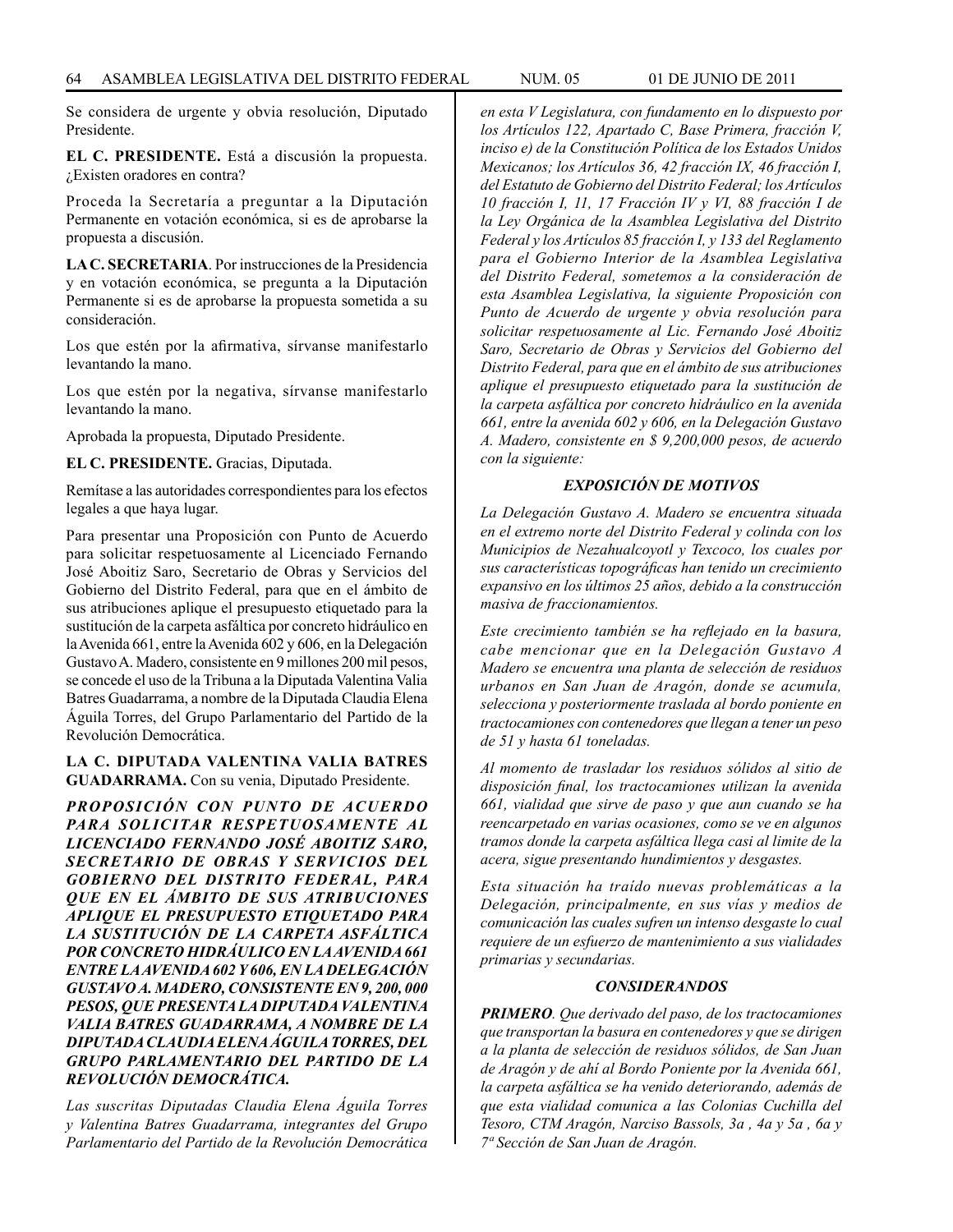*SEGUNDO. Que ante el deterioro de esta vialidad, es importante llevar a cabo acciones de mantenimiento y de sustitución de la carpeta asfáltica, por un material más resistente como lo es, el concreto hidráulico principalmente en la Avenida 661 entre la avenida 602 y la avenida 606 en la Delegación Gustavo A. Madero, esta obra tiene una longitud de 740 metros y 14 metros de ancho sumando ambos arroyos, con un total de 10 mil, 360 metros cuadrados y que será en beneficio de la comunidad.* 

*Con base en lo anteriormente expuesto, sometemos a consideración de esta Honorable Asamblea Legislativa del Distrito Federal, V Legislatura, la siguiente:* 

## *PROPOSICIÓN CON PUNTO DE ACUERDO DE URGENTE Y OBVIA RESOLUCIÓN*

*Para solicitar respetuosamente al Lic. Fernando José Aboitiz Saro, Secretario de Obras y Servicios del Gobierno del Distrito Federal, para que en el ámbito de sus atribuciones aplique el presupuesto etiquetado para la sustitución de la carpeta asfáltica por concreto hidráulico en la avenida 661, entre la avenida 602 y 606, en la Delegación Gustavo A. Madero, consistente en \$ 9,200,000 pesos.*

*Dado en el Pleno de la Asamblea Legislativa del Distrito Federal a primero del mes de junio del dos mil once.*

## *ATENTAMENTE*

*Dip. Claudia Elena Águila Torres Dip. Valentina Valia Batres Guadarrama*

Es cuanto, Diputado Presidente.

**EL C. PRESIDENTE.** Gracias, Diputada.

En términos de lo dispuesto por el Artículo 133 del Reglamento para el Gobierno Interior de la Asamblea Legislativa del Distrito Federal, consulte la Secretaría a la Diputación Permanente en votación económica si la propuesta presentada por la Diputada Valentina Valia Batres Guadarrama se considera de urgente y obvia resolución.

**LA C. SECRETARIA.** Por instrucciones de la Presidencia y en votación económica, se consulta a la Diputación Permanente si la propuesta de referencia se considera de urgente y obvia resolución.

Los que estén por la afirmativa, sírvanse manifestarlo levantando la mano.

Los que estén por la negativa, sírvanse manifestarlo levantando la mano.

Se considera de urgente y obvia resolución, Diputado Presidente.

**EL C. PRESIDENTE.** Gracias, Diputada. Está a discusión la propuesta. ¿Existen oradores en contra?

Proceda la Secretaría a preguntar a la Diputación Permanente en votación económica si es de aprobarse la propuesta a discusión.

**LA C. SECRETARIA.** Por instrucciones de la Presidencia y en votación económica, se pregunta a la Diputación Permanente si es de aprobarse la propuesta sometida a su consideración.

Los que estén por la afirmativa, sírvanse manifestarlo levantando la mano.

Los que estén por la negativa, sírvanse manifestarlo levantando la mano.

Aprobada la propuesta, Diputado Presidente.

**EL C. PRESIDENTE.** Gracias, Diputada. Remítase a las autoridades correspondientes para los efectos legales a que haya lugar.

Para presentar una Proposición con Punto de Acuerdo para exhortar al Secretario de Transportes y Vialidad del Distrito Federal para que en el ámbito de sus atribuciones y facultades autorice una prórroga hasta el 31 de diciembre de 2011 para que los automovilistas lleven a cabo la renovación de la tarjeta de circulación con chip, se concede el uso de la Tribuna al Diputado Cristian Vargas Sánchez, a nombre propio y del Diputado Leobardo Juan Urbina Mosqueda, del Grupo Parlamentario del Partido Revolucionario Institucional.

**EL C. DIPUTADO ALAN CRISTIAN VARGAS SÁNCHEZ.** Con su venia, Diputado Presidente.

*PROPOSICIÓN CON PUNTO DE ACUERDO PARA EXHORTAR AL SECRETARIO DE TRANSPORTES Y VIALIDAD DEL DISTRITO FEDERAL, PARA QUE EN EL ÁMBITO DE SUS ATRIBUCIONES Y FACULTADES AUTORICE UNA PRÓRROGA HASTA EL 31 DE DICIEMBRE DE 2011 PARA QUE LOS AUTOMOVILISTAS LLEVEN A CABO LA RENOVACIÓN DE LA TARJETA DE CIRCULACIÓN CON CHIP, QUE PRESENTA EL DIPUTADO ALAN CRISTIAN VARGAS SÁNCHEZ, A NOMBRE PROPIO Y DEL DIPUTADO LEOBARDO JUAN URBINA MOSQUEDA, DEL GRUPO PARLAMENTARIO DEL PARTIDO REVOLUCIONARIO INSTITUCIONAL.*

*Con fundamento en lo dispuesto por los Artículos 122 Base Primera de la Constitución Política de los Estados Unidos Mexicanos, 17 fracción VI de la Ley Orgánica, y de los Artículos 93 y 133 del Reglamento para el Gobierno Interior, ambos de la Asamblea Legislativa del Distrito Federal, el suscrito Diputado Leobardo Juan Urbina Mosqueda, somete a consideración de este H. Órgano Legislativo, la siguiente Proposición con Punto de Acuerdo al tenor de los siguientes:*

## *CONSIDERANDO*

*Que en la Ciudad de México, Distrito Federal, circulan más de dos millones de vehículos particulares con placas y tarjeta de circulación que les fueron asignadas por la Secretaría de Transportes y Vialidad.*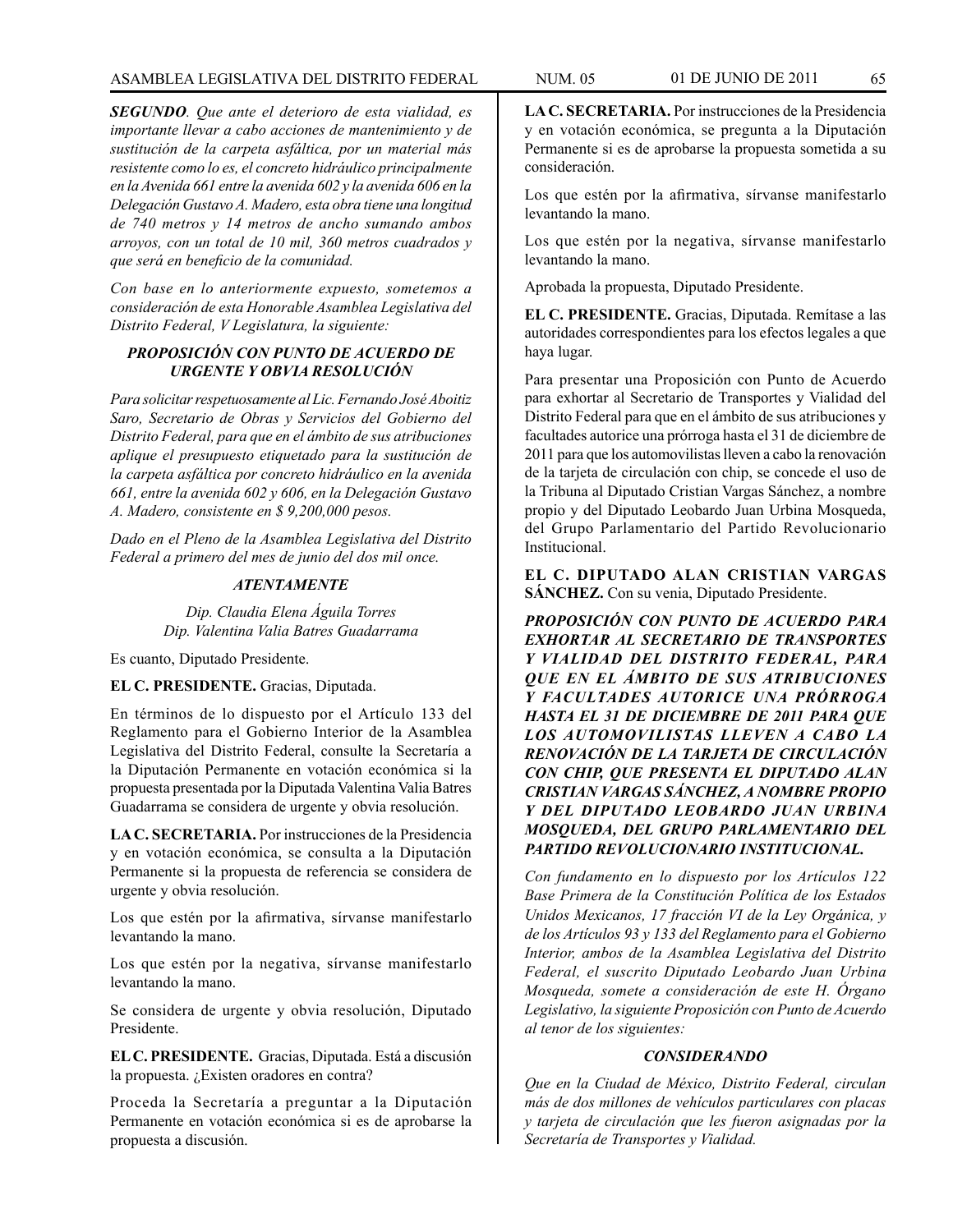#### 66 ASAMBLEA LEGISLATIVA DEL DISTRITO FEDERAL NUM. 05 01 de JUNIO de 2011

*Que la citada Dependencia de la Administración Pública del Distrito Federal ha implementado el Programa de renovación de la tarjeta de circulación con chip; ello en cumplimiento a lo previsto por la Norma Oficial Mexicana NOM 001-SCT-2- 2000 por virtud de la cual se estableció la obligatoriedad de reemplacar cada tres años.*

*Que el Programa en cuestión señala como plazo para la realización del trámite el 30 de Junio de 2011 y que para realizarlo los interesados deben cubrir un pago de derechos de 229.00 (DOSCIENTOS VEINTINUEVE PESOS 00/100 M.N.), Y hacer la gestión vía internet para obtener una línea de captura y sacar una cita en uno de los Módulos de atención que para tal efecto existen en las Delegaciones, así como en la Oficina central de la Secretaría de Transportes y Vialidad.* 

*Que con fecha domingo 29 de mayo del año en curso, a través del Periódico UNIVERSAL en la sección "Metropoli", se publicó un amplio reportaje del Programa, dentro del cual se destaca que más de un millón de automovilistas no han tramitado la renovación de su tarjeta de circulación y señala también que para la realización del trámite se tiene que acreditar el pago de la Tenencia y que después del 30 de Junio de 2011 los Agentes de Tránsito iniciarán la revisión y correspondiente imposición de infracciones e incluso la sanción de meter los vehículos a los corralones.*

*Que para nadie es ajeno la complicada situación económica que vive la población y que los propietarios de los vehículos particulares realizan importantes esfuerzos para pagar sus obligaciones tributarias.*

*Que en razón del elevado porcentaje de automovilistas que no han llevado a cabo éste proceso de renovación de tarjeta con chip, es necesario por una parte reconocer que el plazo no resulta suficiente y por tanto es sumamente conveniente que se autorice por parte de la Secretaría de Transportes y Vialidad una prórroga hasta el 31 de Diciembre del año en curso para que los propietarios puedan realizar sin sanciones éste tramite.*

*De igual forma, resulta muy conveniente que la propia Secretaría de Transportes y Vialidad implemente medidas de difusión del programa en todos los medios de comunicación.*

*En merito de lo anterior, se solicita respetuosamente a ésta Asamblea se autorice con el carácter de urgente y obvia resolución el siguiente:*

## *PUNTO DE ACUERDO*

*PRIMERO. Proposición con Punto de Acuerdo, para exhortar al Secretario de Transportes y Vialidad del Distrito Federal, para que en el ámbito de sus atribuciones y facultades, autorice una prórroga hasta el 31 de diciembre de 2011 para que los automovilistas lleven a cabo la renovación de la tarjeta de circulación con chip.*

*SEGUNDO. Se exhorta a la Secretaría de Transportes y Vialidad a fin de dar mayor difusión al programa de renovación de las tarjetas de circulación con chip en los diversos medios de comunicación en el Distrito Federal.*

*Dado en la Ciudad de México, en el Recinto Legislativo de Donceles, a los \_ días del mes de de 2011.*

## *ATENTAMENTE*

*Dip. Leobardo Urbina Mosqueda Dip. Alan Cristian Vargas Sánchez*

Es cuanto, señor Presidente.

**EL C. PRESIDENTE.** Gracias, Diputado.

En términos de lo dispuesto por el Artículo 133 del Reglamento para el Gobierno Interior de la Asamblea Legislativa del Distrito Federal, consulte la Secretaría a la Diputación Permanente en votación económica si la propuesta presentada por el Diputado Cristian Vargas Sánchez se considera de urgente y obvia resolución.

**LA C. SECRETARIA.** Por instrucciones de la Presidencia y en votación económica se consulta a la Diputación Permanente si la propuesta de referencia se considera de urgente y obvia resolución.

Los que estén por la afirmativa, sírvanse manifestarlo levantando la mano.

Los que estén por la negativa, sírvanse manifestarlo levantando la mano.

Se considera de urgente y obvia resolución, Diputado Presidente.

### **EL C. PRESIDENTE.** Gracias, Diputada.

Está a discusión la propuesta.

¿Existen oradores en contra?

Proceda la Secretaría a preguntar a la Diputación Permanente en votación económica si es de aprobarse la propuesta a discusión.

**LA C. SECRETARIA.** Por instrucciones de la Presidencia y en votación económica se pregunta a la Diputación Permanente si es de aprobarse la propuesta sometida a su consideración.

Los que estén por la afirmativa, sírvanse manifestarlo levantando la mano.

Los que estén por la negativa, sírvanse manifestarlo levantando la mano.

Aprobada la propuesta, Diputado Presidente.

**EL C. PRESIDENTE.** Gracias, Diputada.

Remítase a las autoridades correspondientes para los efectos legales a que haya lugar.

Esta Presidencia informa que el punto enlistado en el numeral 43 ha sido retirado del Orden del Día de la presente Sesión.

Para presentar una Proposición con Punto de Acuerdo por el cual se exhorta al Jefe de Gobierno del Distrito Federal y al Secretario de Finanzas del Distrito Federal, a la condonación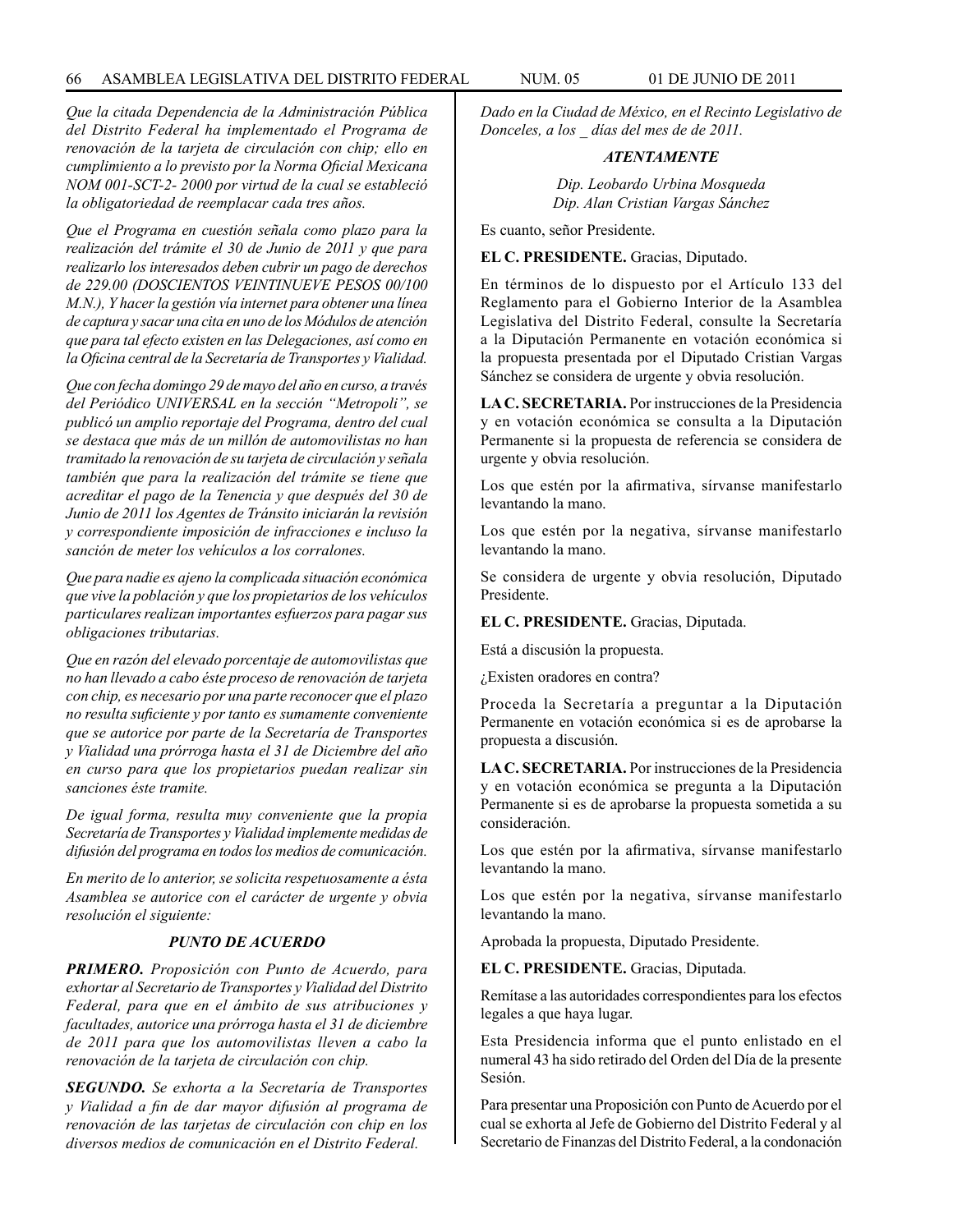total del pago de los derechos del suministro de agua, así como de los recargos y sanciones que correspondan al ejercicio fiscal 2011 a favor de los contribuyentes de las 4 Colonias señaladas en el cuerpo de este acuerdo, esto en el ejercicio de sus respectivas competencias, se concede el uso de la Tribuna a la Diputada Valentina Batres Guadarrama, a nombre de la Diputada Karen Quiroga Anguiano, del Grupo Parlamentario del Partido de la Revolución Democrática.

#### **LA C. DIPUTADA VALENTINA VALIA BATRES GUADARRAMA.** Con su venia, Diputado Presidente.

*PROPOSICIÓN CON PUNTO DE ACUERDO POR EL CUAL SE EXHORTA AL JEFE DE GOBIERNO DEL DISTRITO FEDERAL Y AL SECRETARIO DE FINANZAS DEL DISTRITO FEDERAL, A LA CONDONACIÓN TOTAL DEL PAGO DE LOS DERECHOS DEL SUMINISTRO DE AGUA ASÍ COMO DE LOS RECARGOS Y SANCIONES QUE CORRESPONDAN AL EJERCICIO FISCAL 2011, A FAVOR DE LOS CONTRIBUYENTES DE LAS CUATRO COLONIAS SEÑALADAS EN EL CUERPO DE ESTE ACUERDO, ESTO EN EL EJERCICIO DE SUS RESPECTIVAS COMPETENCIAS, QUE PRESENTA LA DIPUTADA VALENTINA VALIA BATRES GUADARRAMA A NOMBRE DE LA DIPUTADA KAREN QUIROGA ANGUIANO, DEL GRUPO PARLAMENTARIO DEL PARTIDO DE LA REVOLUCIÓN DEMOCRÁTICA.*

*Las suscritas, Diputadas integrantes del Partido de la Revolución Democrática, en la Asamblea, Legislativa del Distrito Federal, en ejercicio de lo dispuesto por el Artículo 42 fracciones XI y XII del Estatuto de Gobierno del Distrito Federal, 17 fracción VI de la Ley Orgánica de la Asamblea Legislativa; y 133 del Reglamento para el Gobierno Interior de la Asamblea Legislativa del Distrito Federal, presentamos a esta Honorable Soberanía la siguiente: Proposición con Punto de Acuerdo por el cual se exhorta al Jefe de Gobierno del Distrito Federal y al Secretario de Finanzas del Distrito Federal, a la condonación total del pago de los derechos del suministro de agua, así como de los recargos y sanciones que correspondan al ejercicio fiscal 2011, a favor de los contribuyentes de las Colonias Álvaro Obregón, Chinampac de Juárez, Ejército de Oriente zona Peñón, José María Morelos y Pavón, así como Paraíso; todas de la Delegación Iztapalapa, esto en el ejercicio de sus respectivas competencias.*

#### *ANTECEDENTES*

*El agua es un líquido vital para el ser humano, derivado de su importancia para la sobrevivencia de este, así como para las diversas actividades de la vida diaria, sin embargo existen diversos grupos de personas que se han visto en la dificultad de ejercer este derecho, el cual es obligación del Estado garantizarlo.*

*La Organización de las Naciones Unidas (ONU), define al agua de la siguiente forma: El derecho al agua es el derecho*  *de toda persona a disponer de agua suficiente, salubre, aceptable, accesible y asequible para el uso personal y doméstico.*

*Garantizar este derecho dará él los seres humanos un nivel de vida adecuado, siempre que se otorgue con los factores necesarios como la calidad y disponibilidad. En la "Carta Compromiso por el Derecho al Agua", se establece que el abastecimiento del agua debe ser continúo y suficiente para que cada persona pueda satisfacer las necesidades de consumo, cocina, de higiene personal y del hogar, sin embargo en el Distrito Federal el factor disponibilidad contemplado ha sido un problema para miles de usuarios, ya que sufren del desabastecimiento de este derecho, y en muchas de las ocasiones cuando se tiene, es de mala calidad, generando además un problema de salud pública.*

*El ejercicio de este derecho no debe ser limitado a la población, sabemos que el suministrar agua a la Ciudad es una gran tarea, sin embargo la zona oriente del Distrito Federal sufre del desabasto de este vital liquido.* 

*El gobierno ha realizado una labor, en el sentido de que es conciente que la distribución de este líquido es desigual, por lo que ha publicado acuerdos en beneficio de los ciudadanos, como la condonación del pago del suministro de agua, sin embargo este año no contempló Colonias de la Delegación Iztapalapa que son afectadas por la escasez de agua, por lo que es necesario considerar la condonación del pago de los derechos por suministro de agua así como de los recargos y sanciones, correspondiente al ejercicio fiscal 2011, en beneficio de los contribuyentes de las Colonias: Álvaro Obregón, Chinampac de Juárez, Ejército de Oriente zona Peñón, José María Morelos y Pavón, así como Paraíso; todas de la Delegación Iztapalapa.* 

*Lo anterior es solicitado porque dentro de las recomendaciones de la Organización de las Naciones Un as, establece a los Estados la obligación de garantizar el acceso a la cantidad esencial mínima de agua, así como la suficiencia para consumo personal y doméstico, por lo que se les tiene que considerar en un acuerdo otorgándoles la condonación del pago de los derechos por suministro de agua.*

*Por lo anteriormente expuesto, sometemos a la consideración de esta Diputación Permanente la aprobación del siguiente:*

#### *PUNTO DE ACUERDO*

*PRIMERO.. Se exhorta al Jefe de Gobierno del Distrito Federal y al Secretario de Finanzas del Distrito Federal a la condonación total del pago de los derechos del suministro de agua, así como de los recargos y sanciones que correspondan al ejercicio fiscal 2011, a favor de los contribuyentes de las Colonias Álvaro Obregón, Chinampac de Juárez, Ejército de Oriente zona Peñón, José María Morelos y Pavón, así como Paraíso; todas de la Delegación Iztapalapa; esto en el ejercicio de sus respectivas competencias.*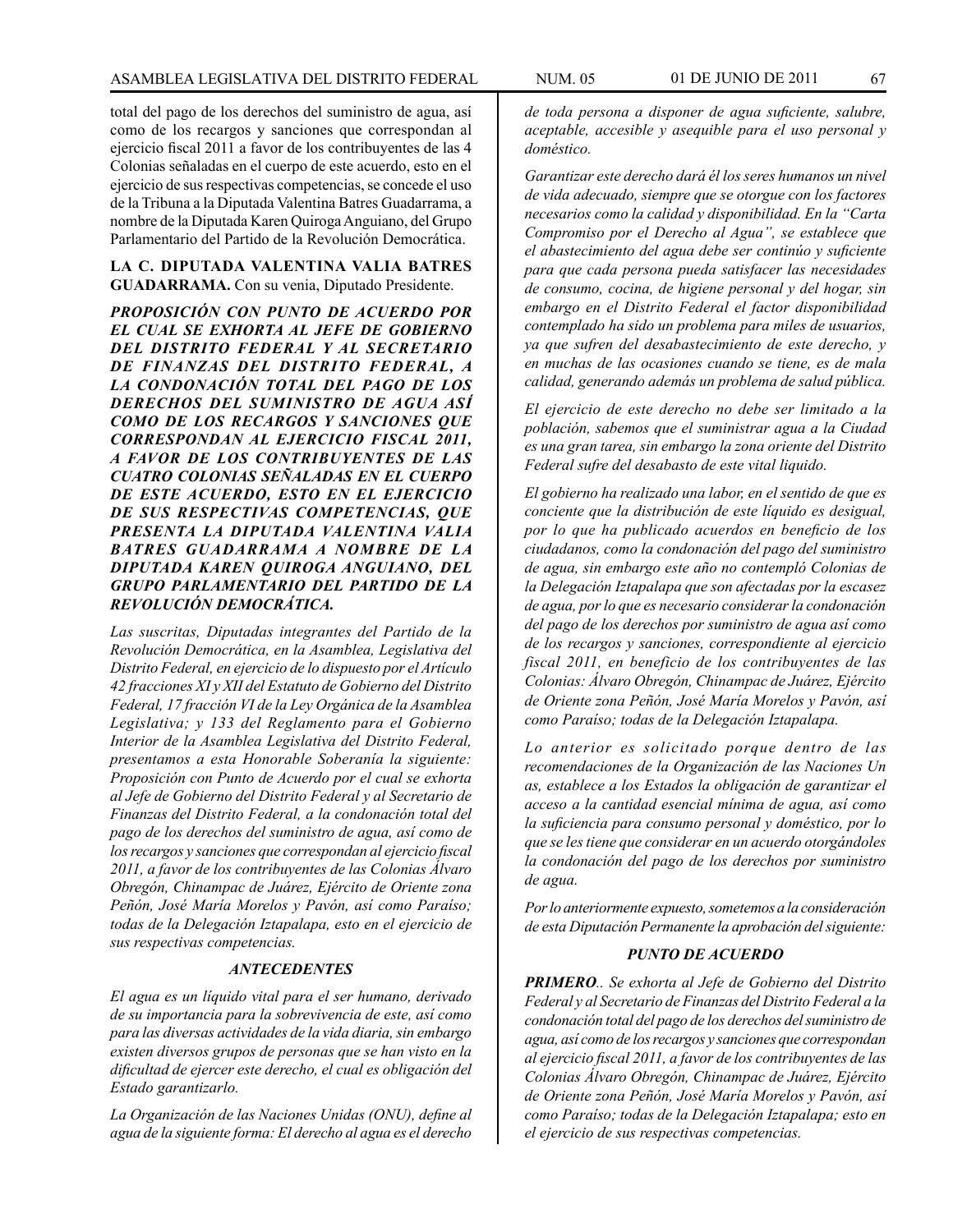*SEGUNDO. Se exhorta respetuosamente al Jefe de Gobierno del Distrito Federal y al Secretario de Finanzas del Distrito Federal, a que una vez otorgada la condonación al pago por los derechos del suministro de agua del ejercicio fiscal 2011, así como de los recargos y sanciones a los contribuyentes de los inmuebles ubicados en las Colonias Álvaro Obregón, Chinampac de Juárez, Ejército de Oriente zona Peñón, José María Morelos y Pavón, así como Paraíso; todas de la Delegación Iztapalapa, ésta sea publicada en la Gaceta Oficial del Distrito Federal.*

## *ATENTAMENTE*

*Dip. Karen Quiroga Anguiano Dip. Valentina Valia Batres Guadarrama*

Es cuanto, Diputado Presidente.

#### **EL C. PRESIDENTE.** Gracias, Diputada.

En términos de lo dispuesto por el Artículo 133 del Reglamento para el Gobierno Interior de la Asamblea Legislativa del Distrito Federal, consulte la Secretaría a la Diputación Permanente en votación económica, si la propuesta presentada por la Diputada Valentina Batres Guadarrama, se considera de urgente y obvia resolución.

**LA C. SECRETARIA DIPUTADA ABRIL JANNETTE TRUJILLO VÁZQUEZ**. Por instrucciones de la Presidencia y en votación económica, se consulta a la Diputación Permanente si la propuesta de referencia se considera de urgente y obvia resolución.

Los que estén por la afirmativa, sírvanse manifestarlo levantando la mano.

Los que estén por la negativa, sírvanse manifestarlo levantando la mano.

Se considera de urgente y obvia resolución, Diputado Presidente.

**EL C. PRESIDENTE.** Gracias, Diputada. Está a discusión la propuesta.

¿Existen oradores en contra?

Proceda la Secretaría a preguntar a la Diputación Permanente en votación económica, si es de aprobarse la propuesta a discusión.

**LA C. SECRETARIA**. Por instrucciones de la Presidencia y en votación económica, se pregunta a la Diputación Permanente si es de aprobarse la propuesta sometida a su consideración.

Los que estén por la afirmativa, sírvanse manifestarlo levantando la mano.

Los que estén por la negativa, sírvanse manifestarlo levantando la mano.

Aprobada la propuesta, Diputado Presidente.

**EL C. PRESIDENTE.** Gracias, Diputada. Remítase a las autoridades correspondientes para los efectos legales a que haya lugar.

Para presentar una Proposición con Punto de Acuerdo por el que se solicita respetuosamente al Gobierno del Distrito Federal, para que en el inmueble identificado con el número 11 del segundo callejón de Manzanares de la Delegación Venustiano Carranza, que era utilizado para la prostitución de menores de edad, el tráfico de mujeres con fines de explotación sexual y el lenocinio; y una vez concluido el procedimiento de extinción de dominio sea destinado como un Centro de Atención para las Mujeres Víctimas de Violencia, se concede el uso de la Tribuna a la Diputada Ana Estela Aguirre y Juárez, a nombre de la Diputada Beatriz Rojas Martínez, del Grupo Parlamentario del Partido del Trabajo y de la Revolución Democrática, respectivamente.

**LA C. DIPUTADA ANA ESTELA AGUIRRE Y JUÁREZ.** Con su venia, Diputado Presidente.

Acudo a esta representación a nombre de la Diputada Beatriz Rojas Martínez, para exponer el siguiente Punto de Acuerdo de urgente y obvia resolución, bajo los siguientes considerandos:

Hago la anotación que le solicito al Diputado Presidente se incluya íntegramente en el Diario de los Debates, ya que solamente le daré lectura a algunos puntos de relevancia.

**EL C. PRESIDENTE DIPUTADO GUILLERMO OROZCO LORETO.** Así lo haremos, Diputada.

**LA C. DIPUTADA ANA ESTELA AGUIRRE Y JUÁREZ.** 

*PROPOSICIÓN CON PUNTO DE ACUERDO POR EL QUE SE SOLICITA RESPETUOSAMENTE AL GOBIERNO DEL DISTRITO FEDERAL PARA QUE EN EL INMUEBLE IDENTIFICADO CON EL NÚMERO 11 DEL SEGUNDO CALLEJÓN DE MANZANARES DE LA DELEGACIÓN VENUSTIANO CARRANZA, QUE ERA UTILIZADO PARA LA PROSTITUCIÓN DE MENORES DE EDAD, EL TRÁFICO DE MUJERES CON FINES DE EXPLOTACIÓN SEXUAL Y EL LENOCINIO Y UNA VEZ CONCLUIDO EL PROCEDIMIENTO DE EXTINCIÓN DE DOMINIO, SEA DESTINADO COMO UN CENTRO DE ATENCIÓN PARA LAS MUJERES VÍCTIMAS DE VIOLENCIA, QUE PRESENTA LA DIPUTADA ANA ESTELA AGUIRRE Y JUÁREZ, A NOMBRE DE LA DIPUTADA BEATRIZ ROJAS MARTÍNEZ, DEL GRUPO PARLAMENTARIO DEL PARTIDO DEL TRABAJO Y DE LA REVOLUCIÓN DEMOCRÁTICA, RESPECTIVAMENTE.*

#### *CONSIDERANDO*

*1. La Procuraduría General de Justicia del Distrito Federal, en el marco de sus atribuciones y con el propósito de combatir las redes de prostitución y de trata de personas en la Ciudad, y en particular en la Zona de la Merced, el pasado 21 de Mayo del año en curso, efectuó un operativo en la calle de Manzanares de la Delegación Venustiano Carranza, en el que se logró la liberación de 62 mujeres, originarias de varios Estados de la República, algunas de ellas menores de edad, mismas que han declarado eran obligadas a prostituirse.*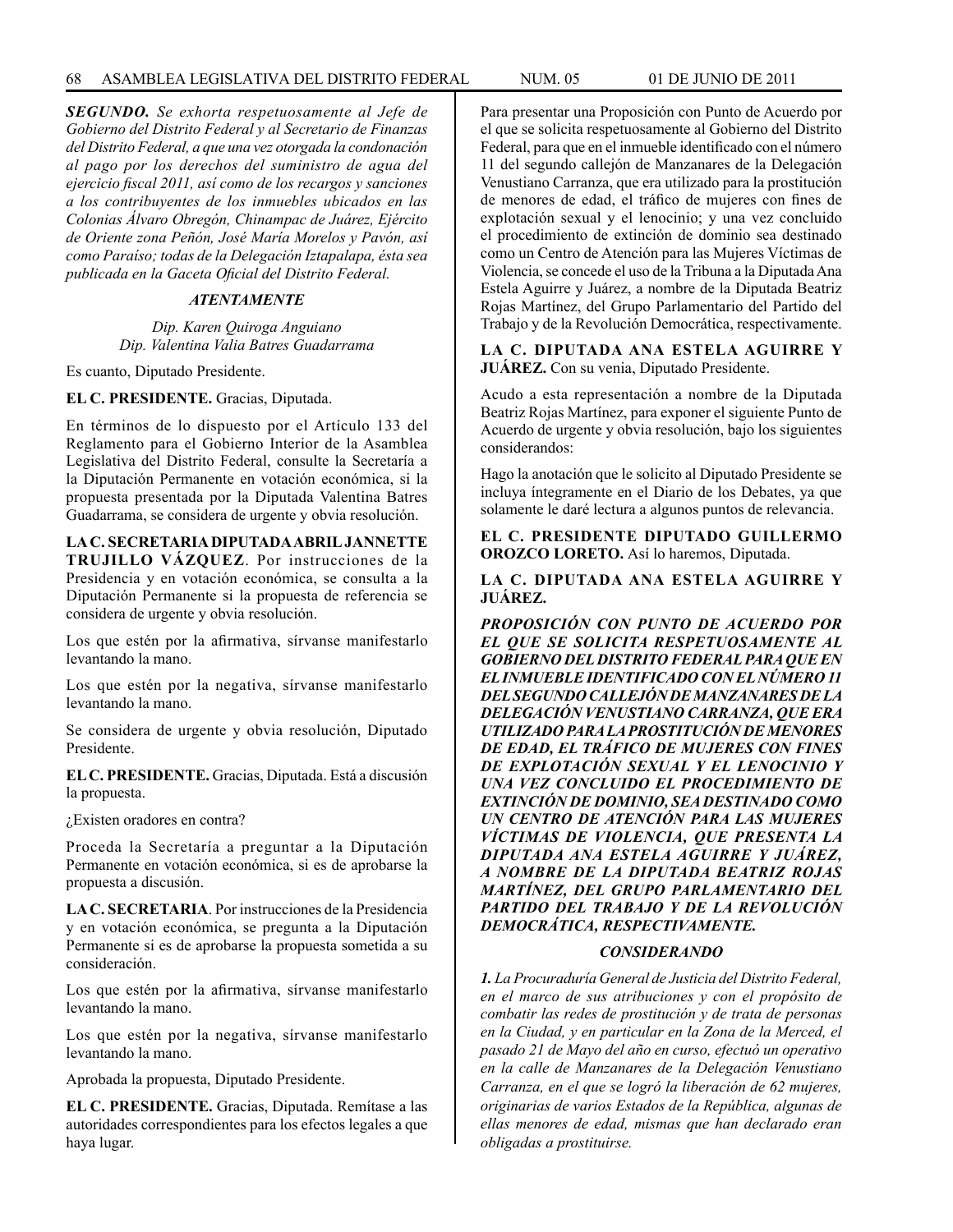*Como resultado de esta acción, se logró la detención de siete personas por su presunta participación en los delitos de trata de personas, lenocinio y corrupción de menores; así como la clausura de varios establecimientos que funcionaban con permisos de cocina económica, fondas y restaurantes, que eran utilizados como cuartos clandestinos donde las mujeres eran obligadas a prostituirse, razón por la que la Procuraduría Capitalina anunció que iniciará el procedimiento de extinción de dominio.*

*2. Que de acuerdo con la Ley de Extinción de Dominio para el Distrito Federal, define en su Artículo 4 que "la Extinción de Dominio es la perdida de los derechos de propiedad de los bienes", y en su Artículo 5 fracción IV, menciona que cuando en la previa declaración jurisdiccional determine que se ha llevado a cabo la trata de personas en dichos inmuebles o predios, se hará valido para iniciar el proceso.* 

## *CAPÍTULO II*

## *DE LA ACCIÓN DE EXTINCIÓN DE DOMINIO*

*Artículo 4. La Extinción de Dominio es la pérdida de los derechos de propiedad de los bienes mencionados en el Artículo 5 de esta Ley, sin contraprestación ni compensación alguna para el afectado, cuando se acredite el hecho ilícito en los casos de delincuencia organizada, secuestro, robo de vehículos y trata de personas, y el afectado no logre probar la procedencia lícita de dichos bienes y su actuación de buena fe, así como que estaba impedido para conocer su utilización ilícita.*

*La extinción de dominio es de naturaleza jurisdiccional, de carácter real y de contenido patrimonial, y procederá sobre cualquier derecho real, principal o accesorio, independientemente de quien los tenga en su poder, o los haya adquirido.*

*La acción es autónoma, distinta e independiente de cualquier otra de naturaleza penal que se haya iniciado simultáneamente, de la que se haya desprendido, o en la que tuviera origen, sin perjuicio de los terceros de buena fe.*

*La extinción de dominio no procederá sobre bienes decomisados por la autoridad judicial, en sentencia ejecutoriada.*

*Los bienes sobre los que se declare la Extinción de Dominio se aplicarán a favor del Gobierno del Distrito Federal y serán destinados al bienestar social, mediante acuerdo del Jefe de Gobierno que se publique en la Gaceta Oficial del Distrito Federal. Cuando se trate de bienes fungibles se destinarán en porcentajes iguales a la Procuración de Justicia y la Seguridad Pública.*

*Toda la información que se genere u obtenga con relación a esta Ley se considerará como restringida en los términos de la Ley de Transparencia y Acceso a la Información Pública del Distrito Federal. La Secretaría de Finanzas y la Oficialía Mayor, entregarán un informe anual a la Asamblea Legislativa del Distrito Federal, sobre los bienes materia de este ordenamiento.*

*Artículo 5. Se determinará procedente la Extinción de Dominio, previa declaración jurisdiccional, respecto de los bienes siguientes:*

*I. Aquellos que sean instrumento, objeto o producto del delito, aun cuando no se haya dictado la sentencia que determine la responsabilidad penal, pero existan elementos suficientes para determinar que el hecho ilícito sucedió;* 

*II. Aquellos que no sean instrumento, objeto o producto del delito, pero que hayan sido utilizados o destinados a ocultar o mezclar bienes producto del delito, siempre y cuando se reúnan los extremos del inciso anterior;* 

*III. Aquellos que estén siendo utilizados para la comisión de delitos por un tercero, si su dueño tuvo conocimiento de ello y no lo notificó a la autoridad o hizo algo para impedirlo;*

*IV. Aquellos que estén intitulados a nombre de terceros, pero existan suficientes elementos para determinar que son producto de delitos patrimoniales o de delincuencia organizada, y el acusado por estos delitos se comporte como dueño.*

*El supuesto previsto en la fracción III será aplicable cuando el Agente del Ministerio Público cuando el Agente del Ministerio Público acredite que el tercero utilizó el bien para cometer delitos patrimoniales, delincuencia organizada, secuestro, trata de personas o robo de vehículos y que el dueño tenía conocimiento de esa circunstancia.*

*3. La Ley de Acceso de las Mujeres a una Vida Libre de Violencia del Distrito Federal, dispone la creación de Centros de Atención para las Mujeres Victimas de Violencia en cualquiera de sus tipos y modalidades.*

*En base a Ley mencionada las Acciones Afirmativas a favor de las mujeres son encaminadas a la prevención y erradicación de todas las formas de violencia que va enfocado con el objetivo del empoderamiento de las mujeres.*

*Artículo 3. Para efectos de la presente Ley se entenderá:* 

*I. Acciones afirmativas: son las medidas especiales de carácter temporal, correctivo, compensatorio y de promoción, encaminadas a acelerar la igualdad sustantiva entre las mujeres y hombres, aplicables en tanto subsista la discriminación, desigualdad de trato y oportunidades de las mujeres respecto a los hombres.*

#### $I$ *I* $I$ *a* $I$ *V* $...$

*V. Empoderamiento de las mujeres: el proceso que permite el transito de las mujeres de cualquier situación de opresión, desigualdad, discriminación, explotación o exclusión hacia un estadio de conciencia, autodeterminación y autonomía, que se manifiesta en el ejercicio pleno de sus derechos y garantías;*

*VI a XII ...*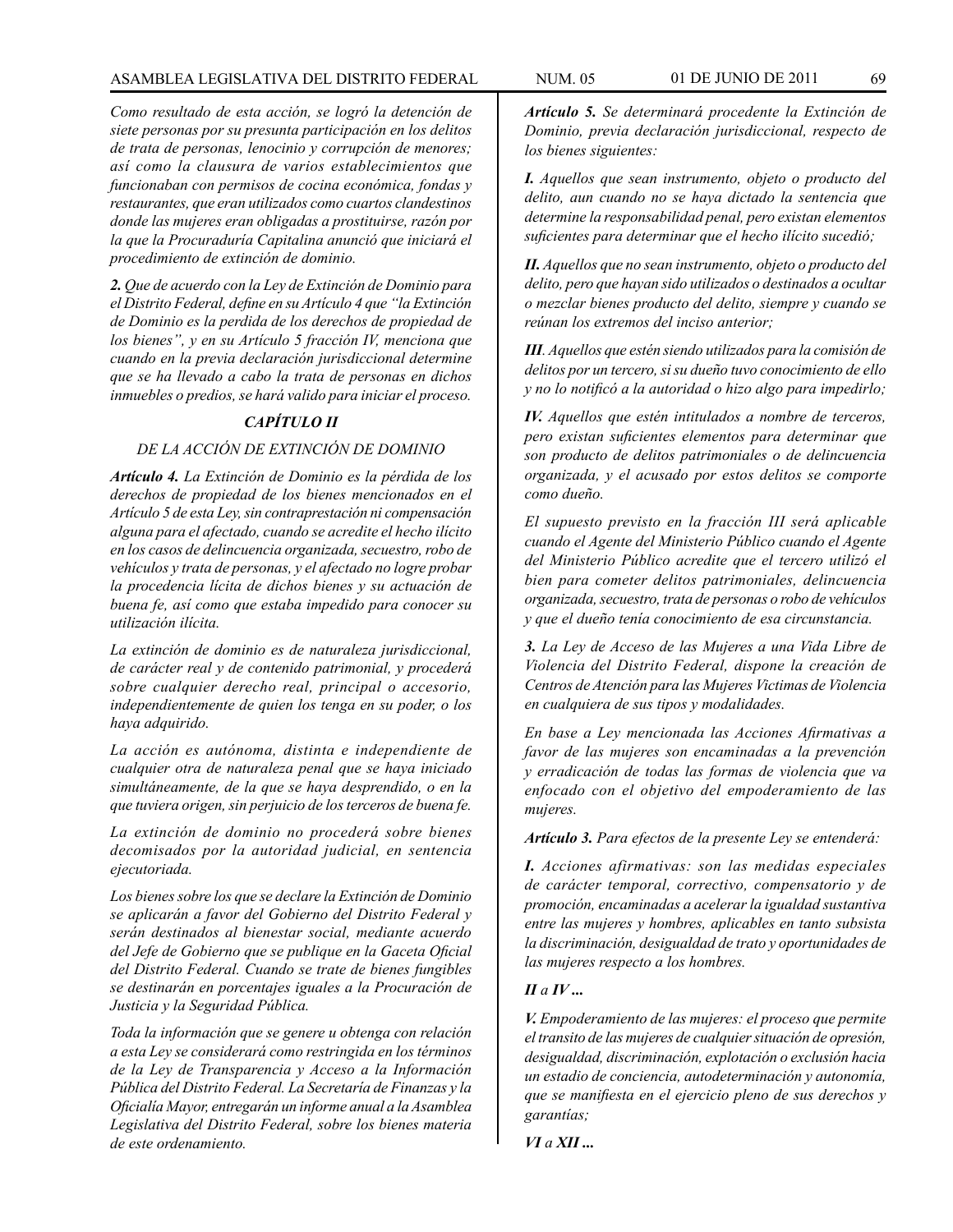*XII. Perspectiva de Género: Visión crítica, explicativa, analítica y alternativa que aborda las relaciones entre los géneros y que permite enfocar y comprender las desigualdades construidas socialmente entre mujeres y hombres y establece acciones gubernamentales para disminuir las brechas de desigualdad entre mujeres y hombres;*

## *XIII. a XIX ...*

*XX. Violencia contra las mujeres: Toda acción u omisión que, basada en su género y derivada del uso y/o abuso del poder, tanga por objeto o resultado un daño o sufrimiento físico, psicológico, patrimonial, económico, sexual o la muerte a las mujeres, tanto en el ámbito público como privado, que limite su acceso a una vida libre de violencia.*

*Los tipos y modalidades de violencia contra las mujeres son todas las formas que se pueden derivar según el espacio, la trata de personas con fines de explotación genera causas graves que repercute en el estado psicoemocional y en el derecho a la libertad de la sexualidad, las cuales han sido invisivilizadas por la misma sociedad que se desenvuelve en una cultura machista que atenta contra la seguridad e integridad de todas las mujeres.*

## *TÍTULO SEGUNDO*

*TIPOS Y MODALIDADES DE VIOLENCIA CONTRA LAS MUJERES*

## *CAPÍTULO I*

## *DE LOS TIPOS DE VIOLENCIA CONTRA LAS MUJERES*

#### *Artículo 6. Los tipos de violencia contra las mujeres son:*

*I. Violencia Psicoemocional: Toda acción u omisión dirigida a desvalorar, intimidar o controlar sus acciones, comportamientos y decisiones, consistente en prohibiciones, coacciones, condicionamientos, intimidaciones, insultos, amenazas, celotipia, desdén, indiferencia, descuido reiterado, chantaje, humillaciones, comparaciones destructivas, abandono o actitudes devaluatorias, o cualquier otra, que provoque en quien la recibe alteración autocognitiva y autovalorativa que integran su auto estima o alteraciones en alguna esfera o área de su estructura psíquica;*

## *II a IV ...*

*V. Violencia Sexual: Toda acción u omisión que amenaza, pone en riesgo o lesiona la libertad, seguridad, integridad y desarrollo psicosexual de la mujer, como miradas o palabras lascivas, hostigamiento, prácticas sexuales no voluntarias, acoso, violación, explotación sexual comercial, trata de personas para la explotación sexual o el uso denigrante de la imagen de la mujer;*

## *CAPÍTULO II*

## *DE LAS MODALIDADES DE LA VIOLENCIA*

*Artículo 7. Las modalidades de violencia contra las mujeres son:*

*IV. Violencia en la Comunidad: Es aquella cometida de forma individual o colectiva, que atenta contra su seguridad e integridad personal y que puede ocurrir en el barrio, en los espacios públicos o de uso común, de libre tránsito o en inmuebles públicos propiciando su discriminación, marginación o exclusión social;*

*4. Que de acuerdo con la Prevención, las acciones emprendidas por las dependencias y entidades del Distrito Federal para combatir los delitos y otros actos de violencia en contra de las mujeres, deben ir encaminadas a atenderse en los ámbitos públicos y privados.*

## *CAPÍTULO II*

## *DE LA PREVENCIÓN*

*Artículo 13. La prevención es el conjunto de acciones que deberán llevar a cabo las dependencias y entidades del Distrito Federal para evitar la comisión de delitos y otros actos de violencia contra las mujeres, atendiendo a los posibles factores de riesgo tanto en los ámbitos público y privado.*

*La prevención comprende medidas generales y especiales, entre las que deberán privílegiarse las de carácter no penal.*

*Artículo 14. Las medidas de prevención general son aquellas que desde los distintos ámbitos de acción de las dependencias están destinadas a toda la colectividad y tienen como propósito evitar la comisión de conductas delictivas y otros actos de violencia contra las mujeres, así como propiciar su empoderamiento.*

*5. Que el Gobierno del Distrito Federal, esta comprometido con las mujeres y a la erradicación de todas las formas de violencia que van acotando y violando el ejercicio pleno de sus derechos como ser humano.*

*Si bien es cierto que el Gobierno de la Ciudad a dado muestras de su compromiso con la sociedad en general y en particular con las mujeres, para combatir las redes de prostitución y de trata de personas, por ser esta una de las formas más cruentas de violencia contra la mujer, se hace necesario emprender acciones que permitan consolidar la determinación del Gobierno de la Ciudad por liberar la zona de la Merced de estas practicas desdeñables, impidiendo que los espacios recuperados vuelvan a ser ocupados por estas redes delincuenciales.*

*El callejón de Manzanares debe dar un mensaje claro e inequívoco en la lucha contra la delincuencia y por garantizar el derecho de las mujeres a una vida libre de violencia. El inmueble conocido como "La Pasarela", ubicado en el No. 11 del segundo callejón de Manzanares fue desmantelado después de haberse ocupado por cuarenta años como lugar donde se practicaba la trata y prostitución de mujeres y niñas.*

*VI a VII ...*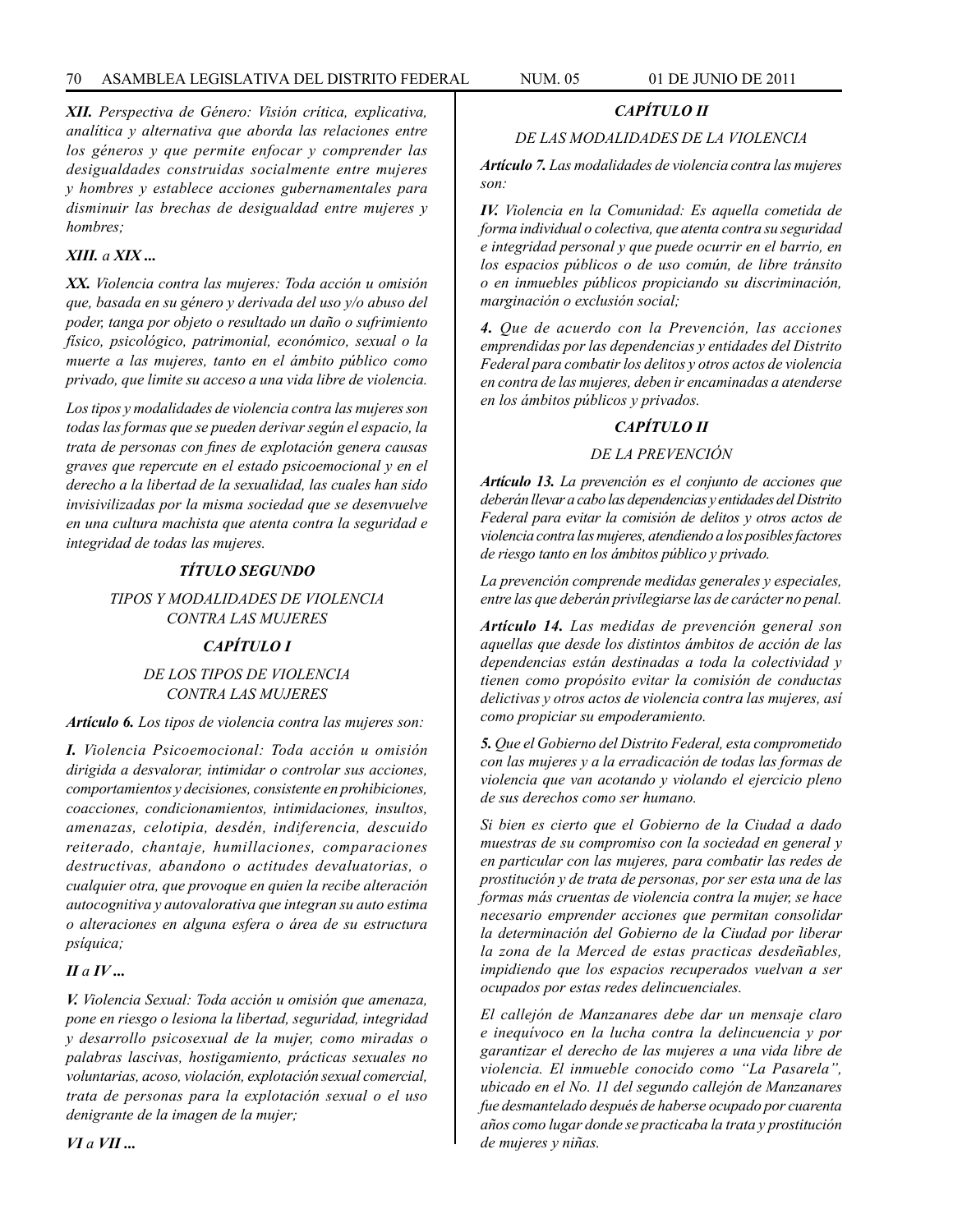*6. Que para ello se hace necesario que este predio, sea destinado como un espacio público para la atención de las mujeres que son victimas de la violencia, en cualquiera de sus formas. Un espacio para su atención jurídica y psicológica; un espacio para la libre asociación y reunión de las mujeres, en el que se les capacite sobre sus derechos; un espacio que permita orientar a las mujeres que quieran capacitarse en un arte u oficio; un espacio para que el Gobierno de la Ciudad brinde o promueva los Programas Sociales y de Salud Pública a que tienen derecho; en suma, transformar el callejón de manzanares, de un espacio de violencia y explotación sexual, a un espacio público para la atención de la mujer que es victima de la violencia en cualquiera de sus formas.* 

*Mas aun si tomamos en cuenta que el callejón de Manzanares es tan solo una muestra de como día con día, a cualquier hora, tanto en la vía pública como en espacios cerrados cientos de mujeres son explotadas y vulneradas en sus derechos más elementales.*

*Espacio público que permitiría recuperar además el esplendor histórico de los inmuebles circunvecinos, para el gozo y disfrute de todos los habitantes de la Ciudad, teles como la Capilla de "El Señor de la Humildad", construida en el siglo XVI, el cual pasa desapercibido por estar ubicado en una zona de la que se han apropiado por muchos años las bandas de lenones, en detrimento de las mujeres que ahí son violentadas y de los habitantes de la Ciudad que vieron perdidos sus espacios públicos y su patrimonio histórico.*

*Con base a lo expuesto y fundado, me permito someter a la consideración de esta Asamblea Legislativa de Distrito Federal, la siguiente:*

### *PROPOSICIÓN CON PUNTO DE ACUERDO*

*Por el que la Diputada Beatriz Rojas Martínez, Presidenta de la Comisión de Equidad y Género de esta Asamblea Legislativa del Distrito Federal, solicita respetuosamente al Gobierno del Distrito Federal para que el inmueble identificado con el Nº 11 del segundo Callejón de Manzanares, de la Delegación Venustiano Carranza, que era utilizado para la prostitución de menores de edad, el trafico de mujeres con fines de explotación sexual y el lenocinio y una vez concluido el procedimiento de extinción de dominio, sea destinado como un centro de atención para las mujeres víctimas de violencia.*

*Dado en el Recinto de la Asamblea Legislativa del Distrito Federal, V Legislatura, el 31 de mayo de dos mil once.*

## *ATENTAMENTE*

*Dip. Beatriz Rojas Martínez Dip. Ana Estela Aguirre y Juárez*

Es cuanto, Diputado Presidente.

**EL C. PRESIDENTE.** Gracias, Diputada. En términos de lo dispuesto por el Artículo 133 del Reglamento para el Gobierno Interior de la Asamblea Legislativa del Distrito Federal, consulte la Secretaría a la Diputación Permanente

en votación económica si la propuesta presentada por la Diputada Ana Estela Aguirre y Juárez se considera de urgente y obvia resolución.

**LA C. SECRETARIA DIPUTADA ANA ESTELA AGUIRRE Y JUÁREZ.** Por instrucciones de la Presidencia y en votación económica, se consulta a la Diputación Permanente si la propuesta de referencia se considera de urgente y obvia resolución.

Los que estén por la afirmativa, sírvanse manifestarlo levantando la mano.

Los que estén por la negativa, sírvanse manifestarlo levantando la mano.

Se considera de urgente y obvia resolución, Diputado Presidente.

**EL C. PRESIDENTE.** Gracias, Diputada. Está a discusión la propuesta. ¿Existen oradores en contra?

Proceda la Secretaría a preguntar a la Diputación Permanente en votación económica si es de aprobarse la propuesta a discusión.

**LA C. SECRETARIA.** Por instrucciones de la Presidencia y en votación económica, se pregunta a la Diputación Permanente si es de aprobarse la propuesta sometida a su consideración.

Los que estén por la afirmativa, sírvanse manifestarlo levantando la mano.

Los que estén por la negativa, sírvanse manifestarlo levantando la mano.

Aprobada la propuesta, Diputado Presidente.

**EL C. PRESIDENTE.** Gracias, Diputada Secretaria. Remítase a las autoridades correspondientes para los efectos legales a que haya lugar.

Para presentar una Proposición con Punto de Acuerdo por el que se exhorta al Jefe de Gobierno de la Ciudad de México, Marcelo Ebrard Casaubon, quien funge como Presidente de la Confederación Nacional de Gobernadores, a proponer en la próxima reunión de la CONAGO un frente nacional de Gobernadores contra los sistemas de empleo que atenten contra los derechos constitucionales y humanos de los trabajadores mexicanos, se concede el uso de la Tribuna a la Diputada Ana Estela Aguirre y Juárez, a nombre propio y de los Diputados José Arturo López Cándido y Juan Pablo Pérez Mejía, del Grupo Parlamentario del Partido del Trabajo.

**LA C. DIPUTADA ANA ESTELA AGUIRRE Y JUÁREZ.** Con su venia, Diputado Presidente.

*PROPOSICIÓN CON PUNTO DE ACUERDO POR EL QUE SE EXHORTA AL JEFE DE GOBIERNO DE LA CIUDAD DE MÉXICO, MARCELO EBRARD CASAUBON, QUIEN FUNGE COMO PRESIDENTE DE LA CONFEDERACIÓN NACIONAL DE*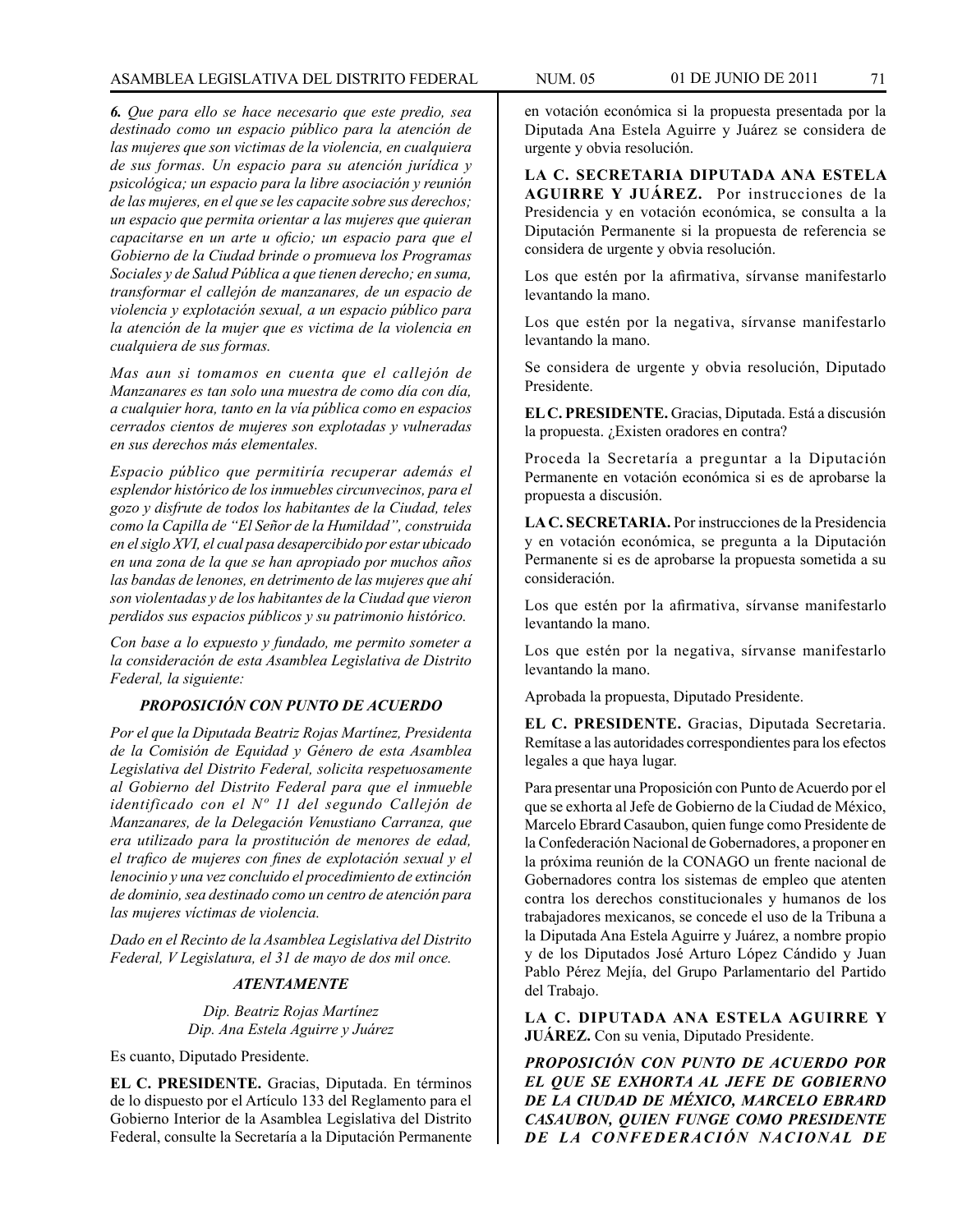*GOBERNADORES A PROPONER EN LA PRÓXIMA REUNIÓN DE LA CONAGO UN FRENTE NACIONAL DE GOBERNADORES CONTRA LOS SISTEMAS DE EMPLEO QUE ATENTEN CONTRA LOS DERECHOS CONSTITUCIONALES Y HUMANOS DE LOS TRABAJADORES MEXICANOS, QUE PRESENTA LA DIPUTADA ANA ESTELA AGUIRRE Y JUÁREZ, A NOMBRE PROPIO Y DE LOS DIPUTADOS JOSÉ ARTURO LÓPEZ CÁNDIDO Y JUAN PABLO PÉREZ MEJÍA, DEL GRUPO PARLAMENTARIO DEL PARTIDO DEL TRABAJO.*

*Expongo ante esta representación a nombre del Dip. Arturo López Cándido, Ana Estela Aguirre y Juárez y Juan Pablo Pérez Mejía, en nuestra calidad de Diputados locales de la V Legislatura de la Asamblea Legislativa del Distrito Federal, integrantes del Grupo Parlamentario del Partido del Trabajo, con fundamento en lo dispuesto por los Artículos 17 fracción VI de la Ley Orgánica de la Asamblea Legislativa Distrito Federal, 84 y 133 del Reglamento para el Gobierno Interior de la Asamblea Legislativa del Distrito Federal, sometemos a la consideración de la Diputación Permanente de esta Soberanía la Proposición con Punto de Acuerdo bajo los siguientes considerandos través del cual la Diputación Permanente de la Asamblea Legislativa del Distrito Federal exhorta al Jefe de Gobierno del Distrito Federal, Lic. Marcelo Ebrard Casaubon, para que en su Carácter de Presidente de La Conferencia Nacional de Gobernadores (CONAGO), Proponga la suscripción de un Acuerdo de Gobernadores para Garantizar los Principios y Derechos que dispone nuestra Constitución Política, los Tratados Internacionales que México ha suscrito y las disposiciones de la Ley Federal del Trabajo, en pro de los Trabajadores de cada Entidad Federativa, al tenor de los siguientes:*

#### *CONSIDERANDOS*

*PRIMERO. El Jefe de Gobierno del Distrito Federal, Marcelo Ebrard Casaubon, funge como Presidente de la Conferencia Nacional de Gobernadores (CONAGO), y asumió que en su carácter de presidente impulsará diversas acciones en coordinación con el resto de las entidades federativas.*

*SEGUNDO. Esta Asamblea Legislativa ha realizado diversas acciones para hacer visibles las violaciones a los derechos laborales realizadas por las empresas denominadas outsourcing.*

*Diversos análisis especializados elaborados por expertos en la materia han detectado y diagnosticado la nocividad de esta práctica de tercerización y esta misma Asamblea Legislativa ha votado unánimemente diversos exhortos para inhibir la expansión de este tipo de contrataciones.*

*TERCERO. La CONAGO tiene una representación plural y su influencia es de carácter nacional, por lo que resulta pertinente, que la agenda del actual Presidente Lic. Marcelo Ebrard Casaubon, adopte como tema de*  *prioridad la conformación de un instrumento legal y plural para desarrollar líneas de acciones y compromiso por parte de los gobiernos de cada Entidad Federativa, que busquen proteger los derechos humanos laborales de los trabajadores mexicanos y pongan mayor énfasis para evitar la operación legal en nuestro país de sistemas de empleo que vulneran y contravienen los derechos constitucionales y los derechos humanos de los trabajadores mexicanos.*

*Por lo expuesto, sometemos a la consideración de esta Honorable Asamblea Legislativa del Distrito Federal, la siguiente Proposición con Punto de Acuerdo.*

*PRIMERO. La Diputación Permanente de la Asamblea Legislativa del Distrito Federal, Exhorta al Jefe de Gobierno del Distrito Federal, Lic. Marcelo Ebrard Casaubon, para que en su carácter de Presidente de la Conferencia Nacional de Gobernadores (CONAGO), proponga la Suscripción de un Acuerdo de los Gobernadores de los Estados que Integran la República Mexicana, para garantizar los principios y derechos que dispone nuestra Constitución Política, los Tratados Internacionales que México ha suscrito y las Disposiciones de la Ley Federal del Trabajo, en pro de los Trabajadores de cada Entidad Federativa.*

*SEGUNDO. Publíquese en el Portal de Internet de la Asamblea Legislativa del Distrito Federal.*

#### *ATENTAMENTE*

*Dip. Ana Estela Aguirre y Juárez*

Es cuanto, Diputado Presidente.

**EL C. PRESIDENTE.** Gracias, Diputada.

En términos de lo dispuesto por el Artículo 133 del Reglamento para el Gobierno Interior de la Asamblea Legislativa del Distrito Federal, consulte la Secretaría a la Diputación Permanente en votación económica si la propuesta presentada por la Diputada Ana Estela Aguirre y Juárez se considera de urgente y obvia resolución.

**LA C. SECRETARIA.** Por instrucciones de la Presidencia y en votación económica se consulta a la Diputación Permanente si la propuesta de referencia se considera de urgente y obvia resolución.

Los que estén por la afirmativa, sírvanse manifestarlo levantando la mano.

Los que estén por la negativa, sírvanse manifestarlo levantando la mano.

Se considera de urgente y obvia resolución, Diputado Presidente.

**EL C. PRESIDENTE.** Está a discusión la propuesta.

¿Existen oradores en contra?

Proceda la Secretaría a preguntar a la Diputación Permanente en votación económica si es de aprobarse la propuesta a discusión.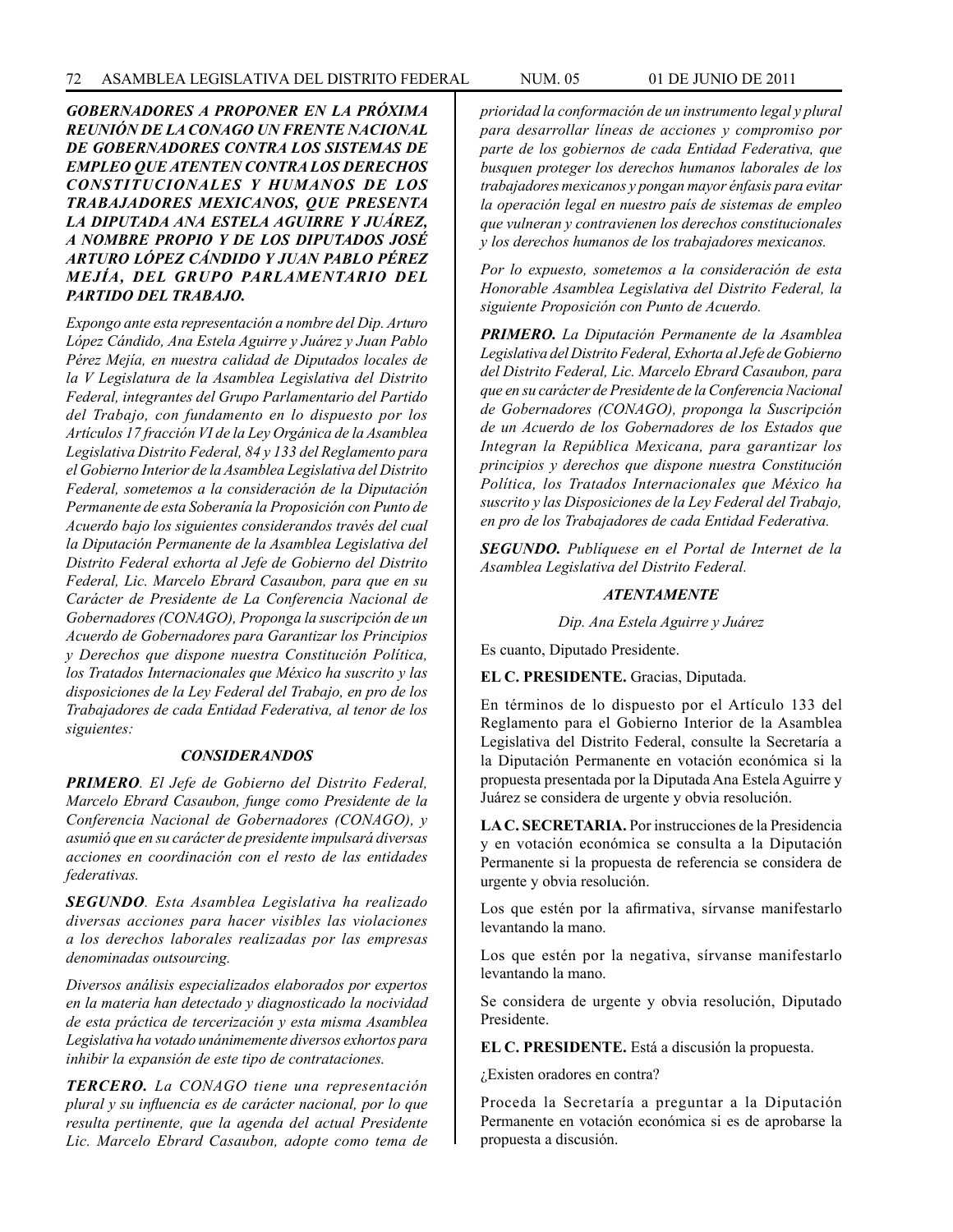**LA C. SECRETARIA.** Por instrucciones de la Presidencia y en votación económica se pregunta a la Diputación Permanente si es de aprobarse la propuesta sometida a su consideración.

Los que estén por la afirmativa, sírvanse manifestarlo levantando la mano.

Los que estén por la negativa, sírvanse manifestarlo levantando la mano.

Aprobada la propuesta, Diputado Presidente.

**EL C. PRESIDENTE.** Remítase a las autoridades correspondientes para los efectos legales a que haya lugar.

Para presentar una Proposición con Punto de Acuerdo por el que se exhorta respetuosamente a los Titulares de las Secretarías de Salud, de Educación y a los 16 órganos político administrativos, todos del Distrito Federal, para que en base a la transversalidad de perspectiva de género en las políticas públicas en referencia a la Ley de Acceso de las Mujeres a una Vida Libre de Violencia del Distrito Federal, realicen en conjunto un programa de talleres con respecto a la prevención y causas que genera el embarazo en adolescentes, que sean implementados y difundidos conforme a derecho, donde tengan acceso las y los habitantes del Distrito Federal, se concede el uso de la Tribuna a la Diputada Ana Estela Aguirre y Juárez, a nombre de la Diputada Beatriz Rojas Martínez, del Grupo Parlamentario del Partido del Trabajo y de la Revolución Democrática, respectivamente.

### **LA C. DIPUTADA ANA ESTELA AGUIRRE Y JUÁREZ.**

*PROPOSICIÓN CON PUNTO DE ACUERDO POR EL QUE SE EXHORTA RESPETUOSAMENTE A LOS TITULARES DE LAS SECRETARÍAS DE SALUD, DE EDUCACIÓN Y A LOS 16 ÓRGANOS POLÍTICO ADMINISTRATIVOS, TODOS DEL DISTRITO FEDERAL, PARA QUE EN BASE A LA TRANSVERSALIDAD DE PERSPECTIVA DE GÉNERO EN LAS POLÍTICAS PÚBLICAS EN REFERENCIA A LA LEY DE ACCESO DE LAS MUJERES A UNA VIDA LIBRE DE VIOLENCIA DEL DISTRITO FEDERAL, REALICEN EN CONJUNTO UN PROGRAMA DE TALLERES CON RESPECTO A LA PREVENCIÓN Y CAUSAS QUE GENERA EL EMBARAZO EN ADOLESCENTES, QUE SEAN IMPLEMENTADOS Y DIFUNDIDOS CONFORME A DERECHO, DONDE TENGAN ACCESO LAS Y LOS HABITANTES DEL DISTRITO FEDERAL, QUE PRESENTA LA DIPUTADA ANA ESTELA AGUIRRE Y JUÁREZ, A NOMBRE DE LA DIPUTADA BEATRIZ ROJAS MARTÍNEZ, DEL GRUPO PARLAMENTARIO DEL PARTIDO DEL TRABAJO Y DE LA REVOLUCIÓN DEMOCRÁTICA, RESPECTIVAMENTE.*

*Con fundamento en lo dispuesto por el Artículo 17, fracciones III y VI de la Ley Orgánica de la Asamblea Legislativa del Distrito Federal, y 133 del Reglamento para el Gobierno* 

*Interior de la Asamblea Legislativa del Distrito Federal, someto a la consideración de esta Honorable Asamblea el siguiente Punto de Acuerdo, al tenor de los siguientes:*

### *CONSIDERANDO*

*1. Que de acuerdo con la Convención sobre los Derechos del Niño en la toma de decisión el Estado en sus diferentes niveles tendrá siempre que priorizar el interés superior de las y los niños.*

### *Artículo 3*

*1. En todas las medidas concernientes a los niños que tomen las instituciones públicas o privadas de bienestar social, los Tribunales, las autoridades administrativas o los órganos legislativos, una consideración primordial a que se atenderá será el interés superior del niño.*

*2. Los Estados Partes se comprometen a asegurar al niño la protección y el cuidado que sean necesarios para su bienestar, teniendo en cuenta los derechos y deberes de sus padres, tutores u otras personas responsables de él ante la Ley y, con ese fin, tomarán todas las medidas legislativas y administrativas adecuadas.*

*3. Los Estados Partes se asegurarán de que las instituciones, servicios y establecimientos encargados del cuidado o la protección de los niños cumplan las normas establecidas por las autoridades competentes, especialmente en materia de seguridad, sanidad, número y competencia de su personal, así como en relación con la existencia de una supervisión adecuada.*

*De acuerdo con la Convención antes mencionada, las y los niños son sujetos plenos de derechos, la Autonomía Progresiva les permite ejercer directa y progresivamente la practica de sus derechos plenos, con la dirección de sus padres, conforme al desarrollo de sus facultades. Los padres deben de cuidar y brindar todas las condiciones adecuadas para ir generando habilidades y facultades para posteriormente en una edad madura puedan ejercer sus derechos como ciudadanos plenos.*

*2. Que de acuerdo con las Naciones Unidas la población juvenil se encuentra en edades de los 14 a los 25 años de edad y actualmente se estima un total de 1.200 millones de personas a nivel mundial, es decir una de cada 5 es un adolescente. En el Distrito Federal la población de adolescentes asciende en una cifra de 2, 498, 247 de adolescentes es decir el 14 por ciento de la población total en dicha entidad federativa.*

*3. Que en la Ley de las y los Jóvenes del Distrito Federal, puntualiza que los derechos reproductivos tiene que ser garantizados para que ejerzan su sexualidad de manera conciente e informada, libre y tener hijos cuando lo decidan. El Gobierno del Distrito Federal deberá crear políticas y mecanismos donde se les brinden de manera inmediata los servicios de información y atención adecuada sobre sus derechos sexuales y reproductivos.*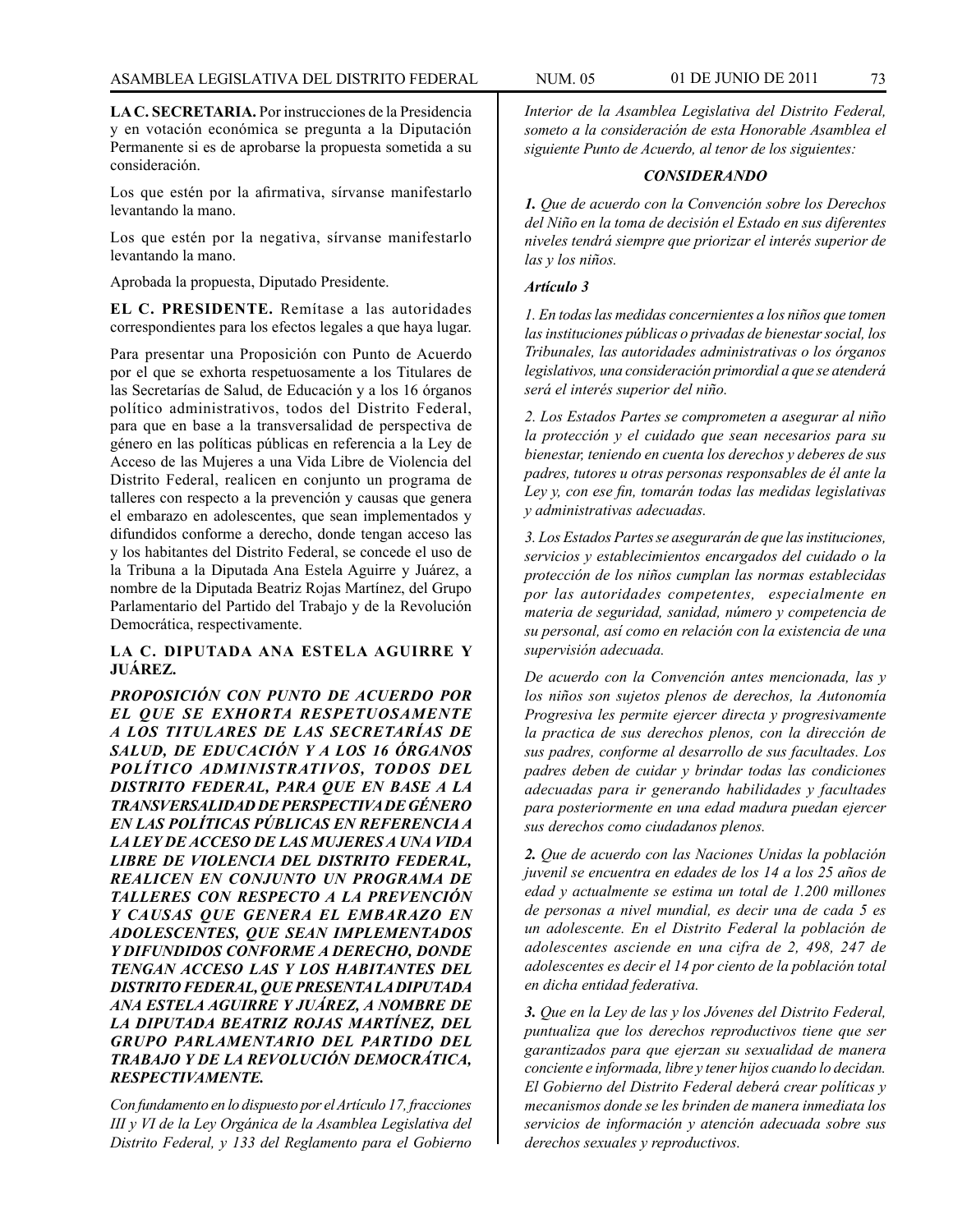*Las acciones deben de ir encaminadas a la prevención e información sobre ejercer una sexualidad responsable, salud reproductiva, embarazo adolescente, educación sexual y sobre el ejercicio responsable de la maternidad y paternidad, entre otros. Asimismo en la Ley de referencia en su Capítulo V refiere:* 

### *CAPÍTULO V*

### *DE LOS DERECHOS SEXUALES Y REPRODUCTIVOS*

*Artículo 18. Todas las y los jóvenes tienen el derecho de disfrute y ejercicio pleno de su sexualidad y a decidir, de manera consciente y plenamente informada, el momento y el número de hijos que deseen tener.* 

*Artículo 19. El Gobierno debe formular las políticas y establecer los mecanismos que permitan el acceso expedito de las y los jóvenes a los servicios de información y atención relacionados con el ejercicio de sus derechos sexuales y reproductivos, así como a la detección temprana, la atención y el tratamiento integral del cáncer de mama y cérvico uterino.*

*Artículo 20. El Plan debe incluir lineamientos y acciones que permitan generar y divulgar información referente de salud reproductiva, ejercicio responsable de la sexualidad, VIH-SIDA, educación sexual, embarazo en adolescentes, maternidad y paternidad responsable, la detección temprana, la atención y el tratamiento integral del cáncer de mama y cérvico uterino, entre otros.*

*4. Que de acuerdo con la Ley General de Acceso de las Mujeres a una Vida Libre de Violencia, la Perspectiva de Género como eje transversal en el tema de los derechos sexuales y reproductivos pone en tela de juicio las grandes desigualdades que aun en tiempos actuales existen, la violencia en contra de la mujeres se deriva de diferentes formas que aun sigue provocando la vejación de sus vidas tanto en la vida pública como en la vida privada, por lo que es necesario citar su Artículo 3 de la Ley:*

#### *Artículo 3. Para efectos de la presente Ley se entenderá por:*

*XII. Perspectiva de género: Visión crítica, explicativa, analítica y alternativa que aborda las relaciones entre los géneros y que permite enfocar y comprender las desigualdades construidas socialmente entre mujeres y hombres y establece acciones gubernamentales para disminuir las brechas de desigualdad entre mujeres y hombres.*

*Por otro lado dicha Ley también cataloga como violencia al nulo respeto y ejercicio de los derechos reproductivos por parte de la mujer, es decir, sobre la libre decisión sobre su función reproductiva, sobre el número y espaciamiento de sus hijos, al acceso de métodos anticonceptivos de su elección, al acceso de una maternidad elegida y segura, al acceso de la interrupción legal de su embarazo, de atención prenatal y obstétricos de emergencia.*

*Artículo 6. Los tipos de violencia contra las mujeres son:*

*VI. Violencia contra los Derechos Reproductivos: toda acción u omisión que limite o vulnere el derecho de las mujeres a decidir libre y voluntariamente sobre su función reproductiva, en relación con el número y espaciamiento de los hijos, acceso a métodos anticonceptivos de su elección, acceso a una maternidad elegida y segura, así como el acceso a servicios de aborto seguro en el marco previsto por la Ley para la interrupción legal del embarazo, a servicios de atención prenatal, así como a servicios obstétricos de emergencia; y*

*5. Cabe mencionar que la cultura misógina violenta a las mujeres por la subordinación de un rol designado por las diferencias sexuales, crea estereotipos que solo va dejando de lado las necesidades reales de cada mujer. La perspectiva de género permite visualizar en todos los espacios en que se desarrolla la mujer los tipos de violencia que siguen invisivilizados. Por otra parte la Equidad de Género permite la igualdad de acceso de las mujeres y hombres a sus derechos sexuales en base a sus diferencias y necesidades.* 

*6. Que de acuerdo con las facultades de la Secretaría de Educación del Distrito Federal, impartirá su método de educación bajo los principios del Artículo Tercero de la Constitución Política de los Estados Unidos Mexicanos, y uno de sus objetivos será educar con un conocimiento integral de la sexualidad, la planificación familiar y la paternidad y maternidad responsables, sin menoscabo de la libertad y del respeto absoluto a la dignidad humana.*

*Artículo 10. La educación que imparta el Gobierno del Distrito Federal se basará en los principios del Artículo tercero de la Constitución Política de los Estados Unidos Mexicanos. Tendrá los siguientes objetivos:*

*XVI. Educar para la preservación de la salud, el conocimiento integral de la sexualidad, la planificación familiar y la paternidad y maternidad responsables, sin menoscabo de la libertad y del respeto absoluto a la dignidad humana;*

*Por otro lado es de mencionar que la Secretaría de Salud, en relación a La Ley de Salud del Distrito Federal, dispone que las facultades son brindar atención prioritaria con respecto a servicios de salud sexual, reproductiva y de planificación familiar, para un ejercicio pleno del derecho de cada persona a decidir de manera libre e informada sobre el número y espaciamiento de los hijos y sobre todo de respeto a su dignidad.*

*Artículo 52. La atención a la salud sexual, reproductiva y de planificación familiar es prioritaria. Los servicios que se presten en la materia constituyen un medio para el ejercicio del derecho de toda persona a decidir de manera libre, responsable e informada sobre el número y espaciamiento de los hijos, con pleno respeto a su dignidad.*

*El Gobierno promoverá y aplicará permanentemente y de manera intensiva, políticas y programas integrales*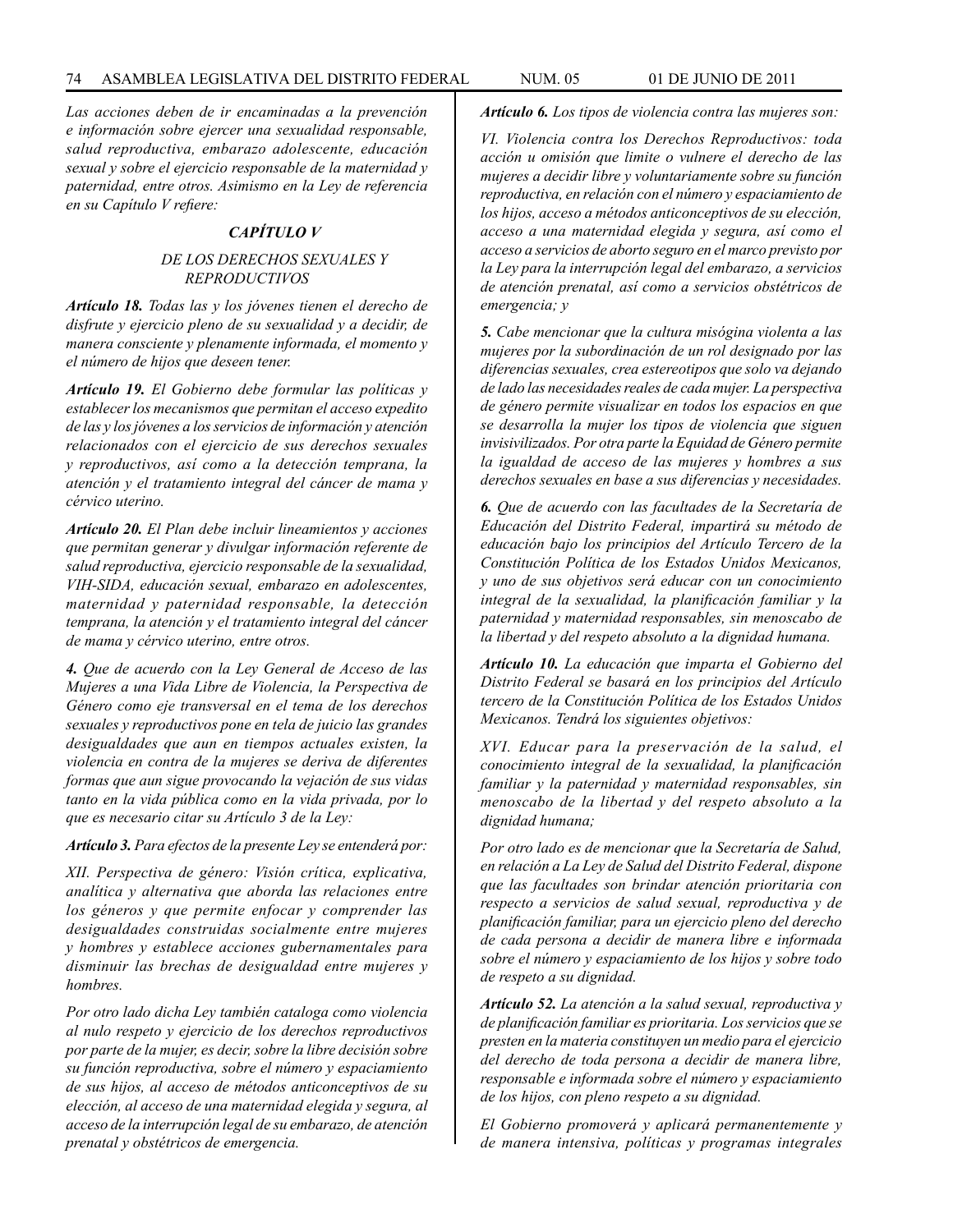### ASAMBLEA LEGISLATIVA DEL DISTRITO FEDERAL NUM. 05 01 de JUNIO de 2011 75

*tendientes a la educación y capacitación sobre salud sexual, derechos reproductivos, así como a la maternidad y paternidad responsables. Los servicios de planificación familiar y anticoncepción que ofrezca, tienen como propósito principal reducir el índice de interrupciones de embarazos, mediante la prevención de aquellos no planeados y no deseados, así como disminuir el riesgo productivo, evitar la propagación de infecciones de transmisión sexual y coadyuvar al pleno ejercicio de los derechos reproductivos con una visión de género, de respeto a la diversidad sexual y de conformidad a las características particulares de los diversos grupos poblacionales, especialmente para niñas y niños, adolescentes y jóvenes.*

*El Gobierno otorgará servicios de consejería médica y social en materia de la atención a la salud sexual y reproductiva, los cuales funcionarán de manera permanente otorgando servicios gratuitos que ofrecerán información, difusión y orientación en la materia, así como el suministro constante de todos aquellos métodos anticonceptivos cuya eficacia y seguridad estén acreditadas científicamente.*

*También, ofrecerán apoyo médico a la mujer que decida practicarse la interrupción de su embarazo, en los términos de esta Ley y de las disposiciones legales aplicables.*

*Artículo 53. Los servicios de salud sexual, reproductiva y de planificación familiar comprenden:*

*I. La promoción de programas educativos en materia de servicios de salud sexual y reproductiva y de planificación familiar, con base en los contenidos científicos y estrategias que establezcan las autoridades competentes;*

*II. La atención y vigilancia de los aceptantes y usuarios de servicios de planificación familiar,'*

*III. La asesoría para la prestación de servicios médicos en materia de reproducción humana y planificación familiar a cargo de los sectores público, social y privado, así como la supervisión y evaluación en su ejecución, de acuerdo con las políticas establecidas por las autoridades competentes y en los términos que las disposiciones normativas lo establezcan;*

*IV. El apoyo y fomento de la investigación y difusión en materia de anticoncepción, infertilidad humana, planificación familiar y biología de la reproducción humana;*

*V. El establecimiento y realización de mecanismos idóneos para la adquisición, almacenamiento y distribución de medicamentos y otros insumas destinados a los servicios de atención sexual y reproductiva y de planificación familiar,'*

*VI. La aplicación de programas preventivos en materia de salud sexual y reproductiva, incluyendo la aplicación de vacunas contra enfermedades de transmisión sexual;*

*VII. El fomento de la paternidad y la maternidad responsable, la prevención de embarazos no planeados y no deseados;*

*VIII. La distribución gratuita, por parte de la Secretaría, de condones, a la población demandante, particularmente en los grupos de riesgo;*

*IX. La realización de campañas intensivas de información y orientación en materia de salud sexual y reproductiva, y* 

*7. Que en ese entendido y de acuerdo con el Foro "Derechos Sexuales y Reproductivos de las y los jóvenes: Embarazo adolescente", realizado por parte de la Comisión de Equidad y Género, de esta Asamblea Legislativa, V Legislatura, se analizo el tema con la ayuda de especialistas de diferentes asociaciones civiles.*

*Según la asociación IPAS la salud sexual y reproductiva de las y los adolescentes, respecto de tener hijos en una edad temprana, resulta para ellos de gran importancia, así como también para los que se ocupan de crear políticas y programas de información y capacitación en los distintos sectores que les corresponde en atender este problema de salud, social, educación, desarrollo social y económico, ya que la procreación en tan corta edad representa una desventaja sobre todo para las mujeres en términos de su salud reproductiva y de su potencial para su desarrollo a futuro que con lleva al bienestar de la familia.* 

*Por lo que el embarazo adolescente implica un alto riesgos de salud durante el embarazo y el parto, esto aunado a que la mayoría vive en condiciones de pobreza, restando mas el acceso a la atención prenatal y obstétrica, según la Asociación Civil IPAS a nivel nacional a provocado que casi 70 mil adolescentes mueran anualmente por causas maternas, de las cuales las que tienen edades de entre 15 a 19 años se incrementa el riesgo al doble de morir, es decir, el peligro es de cinco veces más.* 

*8. Que el embarazo adolescente se da por diferentes factores como la pobreza, falta de acceso a la educación, la falta de oportunidades laborales entre otras, y que van acotando las oportunidades de vida en el desarrollo profesional de los jóvenes.*

*El estudio realizado por la Fundación Mexicana para la Planeación Familiar A.C. (MEXFAM), destaca la falta de programas integrales de sexualidad dentro del sistema educativo y un grave problema en la distribución de métodos anticonceptivos por razones ideológicas o religiosas.* 

*Las cifras de embarazo no planeados es de cada 6 embarazos en nuestro país uno ocurre en menores de 19 años de edad, provocando de las cifran se mantengan en niveles similares como en el año de 1990 (INEGI).* 

*Según resultados del censo 2010 del INEGI, las mujeres sin escolaridad, con primaria incompleta, primaria completa y secundaria son los sectores donde se presentan con más frecuencia los embarazos a nivel nacional, es decir, entre menos nivel escolar tenga, se presenta una autonomía menor en la toma de decisiones concernientes a su comportamiento reproductivo.*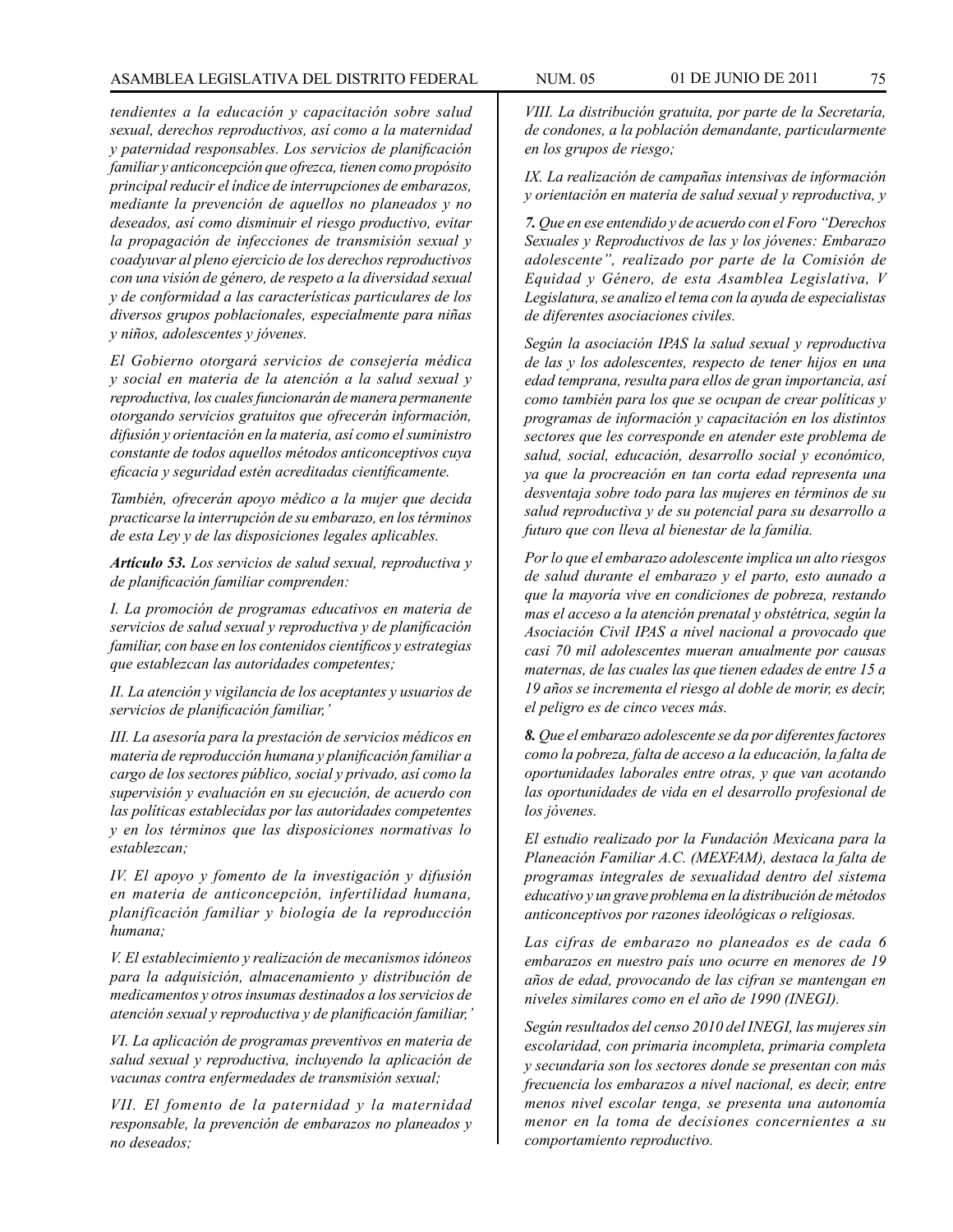### 76 ASAMBLEA LEGISLATIVA DEL DISTRITO FEDERAL NUM. 05 01 de JUNIO de 2011

*9. Que en razón de lo antes señalado es de considerarse al embarazo en la adolescencia como un problema de salud y educación que afecta directamente a las mujeres adolescentes de esta capital, es por ello que es prioridad atender este problema mediante un programa dirigido a las y los jóvenes con talleres y materiales lúdicos y de distribución masiva que nos permitan generar conciencia sobre este tema.* 

*Es necesario que los talleres a elaborar así como los materiales lúdicos y de distribución, contemplen no solo el tema de métodos anticonceptivos, sino ante todo, vallan orientados a superar los prejuicios sociales, morales y religiosos imperantes que violentan la libertad sexual de los y las jóvenes; así como las consecuencias físicas, psicológicas y sociales de un embarazo a edad temprana.* 

*10. Que derivado de anterior se considera oportuno englobar a las Dependencias referidas, así como a los 16 Órganos Político Administrativos, estos últimos conforme al Artículo 39 fracciones XXXVIII de la Ley Orgánica de la Administración Pública del Distrito Federal que a la letra dice:*

*Artículo 39. Corresponde a los Titulares de los Órganos Políticos Administrativos de cada Demarcaciones territorial:*

*XXXVIII. realizar campañas de salud pública, en coordinación con las autoridades federales y locales que correspondan;*

*Para que en conjunto y derivado de las consideraciones antes mencionadas, elaboren y difundan los programas de referencia, con el objeto de atender, concienciar a las mujeres adolescentes sobre la estereotipación por la sociedad sobre las causas y circunstancias que se generan en un futuro.*

*Con base a lo expuesto y fundado, me permito someter a la consideración de esta Asamblea Legislativa de Distrito Federal, la siguiente:*

# *PROPUESTA CON PUNTO DE ACUERDO*

*PRIMERO: Se exhorta respetuosamente a los Titulares de las Secretarías de Salud, de Educación, y a los 16 Órganos Político Administrativos del Distrito Federal, para que en base a la transversalidad de la perspectiva de género en las políticas públicas como refiere la Ley de Acceso de las Mujeres a una Vida Libre de Violencia del Distrito Federal, realicen en conjunto un programa de talleres para la prevención del embarazo en adolescentes y que sean implementados y difundidos conforme a derecho, donde tengan acceso las y los habitantes del Distrito Federal.* 

*SEGUNDO: Que el contenido de este programa, este regido al menos por tres ejes: educación sexual; métodos anticonceptivos; y consecuencias físicas, psicológicas y sociales del embarazo a edad temprana.* 

*TERCERO: Dicho programa deberá ser implementados y difundidos en la Ciudad de México, así mismo se extiende el exhorto a las y los 66 Diputados de este Órgano Legislativo para que de igual manera se lleve acabo en sus respectivos Módulos de Atención Ciudadana, con el objeto de informar a la población en general de esta Capital.*

*CUARTO: Se envíe a este Órgano Legislativo un informe detallado sobre los avances de la aplicación de la metodología de dicho programa.*

*Dado en el Recinto de la Asamblea Legislativa del Distrito Federal, V Legislatura, el \_\_ de mayo de dos mil once.*

### *ATENTAMENTE*

*Dip. Beatriz Rojas Martínez Dip. Ana Estela Aguirre y Juárez*

Es cuanto, Diputado Presidente.

**EL C. PRESIDENTE.** Gracias, Diputada.

En términos de lo dispuesto por el Artículo 133 del Reglamento para el Gobierno Interior de la Asamblea Legislativa del Distrito Federal, consulte la Secretaría a la Diputación Permanente en votación económica si la propuesta presentada por la Diputada Ana Estela Aguirre y Juárez se considera de urgente y obvia resolución.

**LA C. SECRETARIA.** Por instrucciones de la Presidencia y en votación económica se consulta a la Diputación Permanente si la propuesta de referencia se considera de urgente y obvia resolución.

Los que estén por la afirmativa, sírvanse manifestarlo levantando la mano.

Los que estén por la negativa, sírvanse manifestarlo levantando la mano.

Se considera de urgente y obvia resolución, Diputado Presidente.

**EL C. PRESIDENTE.** Gracias, Diputada.

Está a discusión la propuesta.

¿Existen oradores en contra?

Proceda la Secretaría a preguntar a la Diputación Permanente en votación económica si es de aprobarse la propuesta a discusión.

**LA C. SECRETARIA.** Por instrucciones de la Presidencia y en votación económica se pregunta a la Diputación Permanente si es de aprobarse la propuesta sometida a su consideración.

Los que estén por la afirmativa, sírvanse manifestarlo levantando la mano.

Los que estén por la negativa, sírvanse manifestarlo levantando la mano.

Aprobada la propuesta, Diputado Presidente.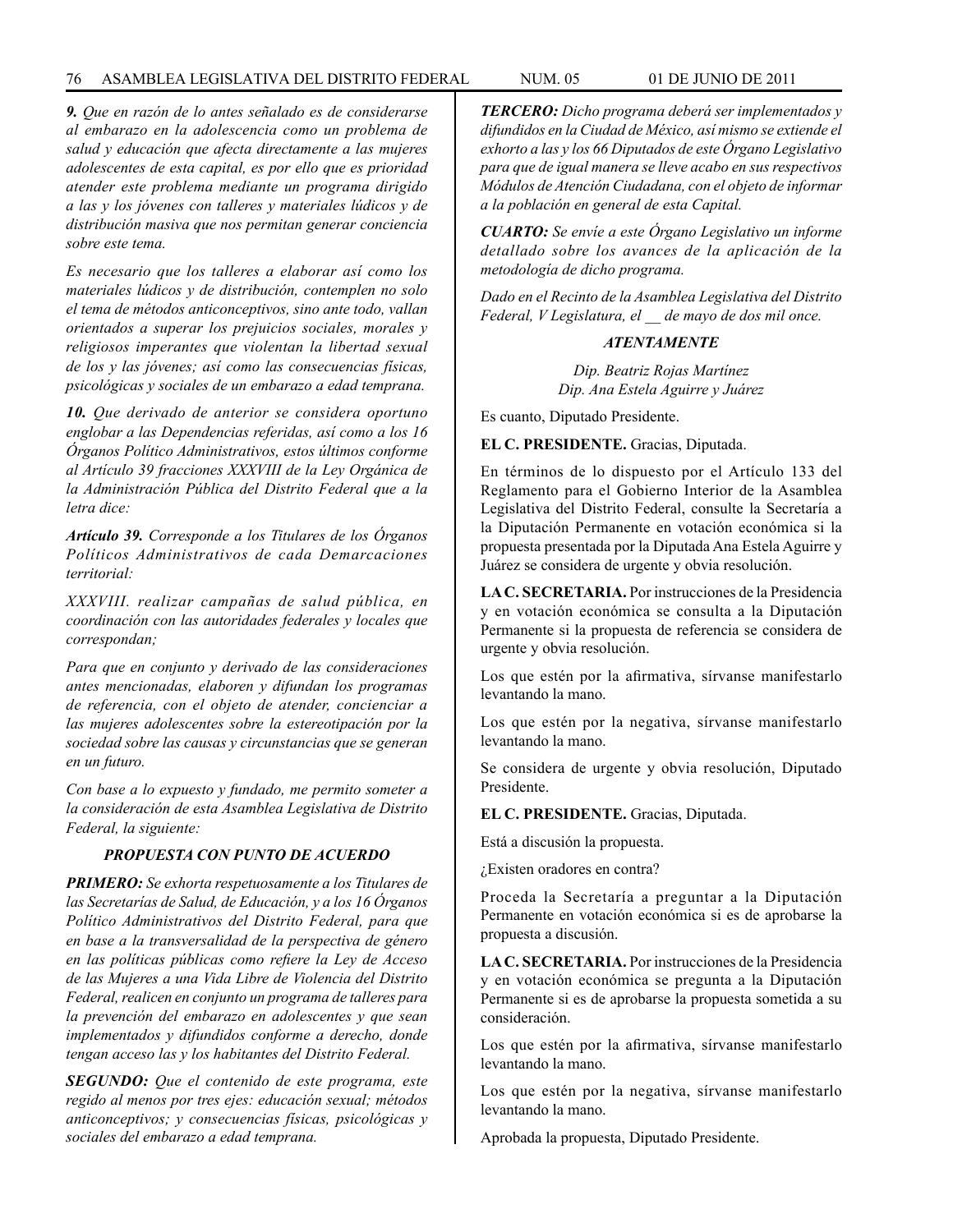### **EL C. PRESIDENTE.** Gracias, Diputada.

Remítase a las autoridades correspondientes para los efectos legales a que haya lugar.

Para presentar una Proposición con Punto de Acuerdo por el que se solicita al Jefe Delegacional de Tlalpan, el ciudadano Higinio Chávez García, y a la Secretaría de Seguridad Pública del Distrito Federal, información sobre los motivos por los cuales permitieron que el Diputado Federal Héctor Hugo Hernández, perteneciente al Grupo Parlamentario del Partido de la Revolución Democrática, PRD, violara los sellos de suspensión de un establecimientos mercantiles ubicado en la Delegación Tlalpan para así poder llevar a cabo un festejo del Día de las Madres, se concede el uso de la Tribuna al Diputado Juan Carlos Zárraga Sarmiento, a nombre del Diputado Rafael Calderón Jiménez, del Grupo Parlamentario del Partido Acción Nacional.

## **EL C. DIPUTADO JUAN CARLOS ZÁRRAGA SARMIENTO.** Con su venia, Diputado Presidente.

*PROPOSICIÓN CON PUNTO DE ACUERDO POR EL QUE SE SOLICITA AL JEFE DELEGACIONAL DE TLALPAN, EL C. HIGINIO CHÁVEZ GARCÍA, Y A LA SECRETARÍA DE SEGURIDAD PÚBLICA DEL DISTRITO FEDERAL, INFORMACIÓN SOBRE LOS MOTIVOS POR LOS CUALES PERMITIERON QUE EL DIPUTADO FEDERAL HÉCTOR HUGO HERNÁNDEZ, PERTENECIENTE AL GRUPO PARLAMENTARIO DEL PARTIDO DE LA REVOLUCIÓN DEMOCRÁTICA, PRD, VIOLARA LOS SELLOS DE SUSPENSIÓN DE UN ESTABLECIMIENTO MERCANTIL UBICADO EN LA DELEGACIÓN TLALPAN PARA ASÍ PODER LLEVAR A CABO UN FESTEJO DEL DÍA DE LAS MADRES, QUE PRESENTA EL DIPUTADO JUAN CARLOS ZÁRRAGA SARMIENTO A NOMBRE DEL DIPUTADO RAFAEL CALDERÓN JIMÉNEZ, DEL GRUPO PARLAMENTARIO DEL PARTIDO ACCIÓN NACIONAL.*

*El suscrito, Diputado Rafael Calderón Jiménez, integrante del Grupo Parlamentario del Partido Acción Nacional, con fundamento en lo dispuesto por los Artículos, 17 fracción VI de la Ley Orgánica y 132 del Reglamento para el Gobierno Interior de la Asamblea Legislativa del Distrito Federal, someto a consideración de esta Diputación Permanente la Proposición con Punto de Acuerdo por el que se solicita al Jefe Delegacional de Tlalpan el C. Higinio Chávez García y a la Secretaría de Seguridad Pública el Distrito Federal, información sobre los motivos por los cuales permitieron que el Diputado Federal Héctor Hugo Hernández, perteneciente al Grupo Parlamentario del Partido de la Revolución Democrática (PRD), violara los sellos de suspensión de un establecimiento mercantil ubicado en la Delegación Tlalpan para así poder llevar a cabo un festejo del día de las madres, al tenor de los siguientes:*

*1. El pasado 11 de mayo del presente el Diputado Federal Héctor Hugo Hernández, perteneciente al Partido de la Revolución Democrática (PRD) violó los sellos de suspensión de un salón de baile en la Delegación Tlalpan, lo anterior escudándose en su fuero, argumentando que "él lo iba a arreglar todo" que no había problema.* 

*ANTECEDENTES*

*2. Sin duda lo anteriormente expuesto es solamente uno de tantos actos que impunemente se cometen día a día en la Delegación Tlalpan y en todo el Distrito Federal.*

*El fuero consiste, de acuerdo con la tradición jurídicoconstitucional nacional, en la imposibilidad de poner en actividad el órgano jurisdiccional, local o federal, para que desarrolle sus funciones en contra de quien está investido del carácter de servidor público de los descritos en la clasificación que hace el párrafo primero del Artículo 111 Constitucional, durante el tiempo de su encargo, para seguir esa clase de procesos tan sólo cuando haya dejado de tener el cargo público de referencia o cuando haya sido declarado por el órgano de Estado competente, que ha perdido el impedimento o el llamado "fuero de no procedibilidad". 3*

*3. Hoy en día los ciudadanos creen cada vez menos en sus representantes populares, lo anterior debido en gran parte a la realización de actos lamentables como el que se describe en el presente Punto de Acuerdo así mismo, si bien el Fuero Constitucional es una herramienta importante para el desempeño de las labores Legislativas no debe de convertirse en una herramienta de abuso e impunidad.*

*4. Cabe recalcar que esta conducta reprochable e impune parece una característica de algunos Diputados del PRD, ya que tan solo hace unos meses la Diputada Local Karen Quiroga Anguiano mal utilizó su fuero para romper unos candados e ingresar a una propiedad privada argumentando que a ella no le podían hacer nada.* 

*Fundan el presente Punto de Acuerdo los siguientes:*

## *CONSIDERAN DOS*

*PRIMERO. Que de conformidad con el Artículo 61 de la Constitución Política de los Estados Unidos Mexicanos, los Diputados y Senadores son inviolables por las opiniones que manifiesten de sus cargos y jamás podrán ser reconvenidos por ellas, sin embargo el romper unos sellos de suspensión y violar Leyes no es manifestar ninguna opinión.*

*SEGUNDO. Que es facultad de los Diputados, representar los intereses legítimos de los ciudadanos así como promover y gestionar la solución de los problemas y necesidades colectivas ante las autoridades competentes, a través de proposiciones y denuncias, de conformidad con lo establecido en los Artículos 17 fracción VI y 18 fracción VII, ambos, de la Ley Orgánica de la Asamblea Legislativa del Distrito Federal.*

<sup>3</sup> *Diputada Martha Ruth Del Toro Gaytan, Grupo Parlamentario del PAN, 2002.*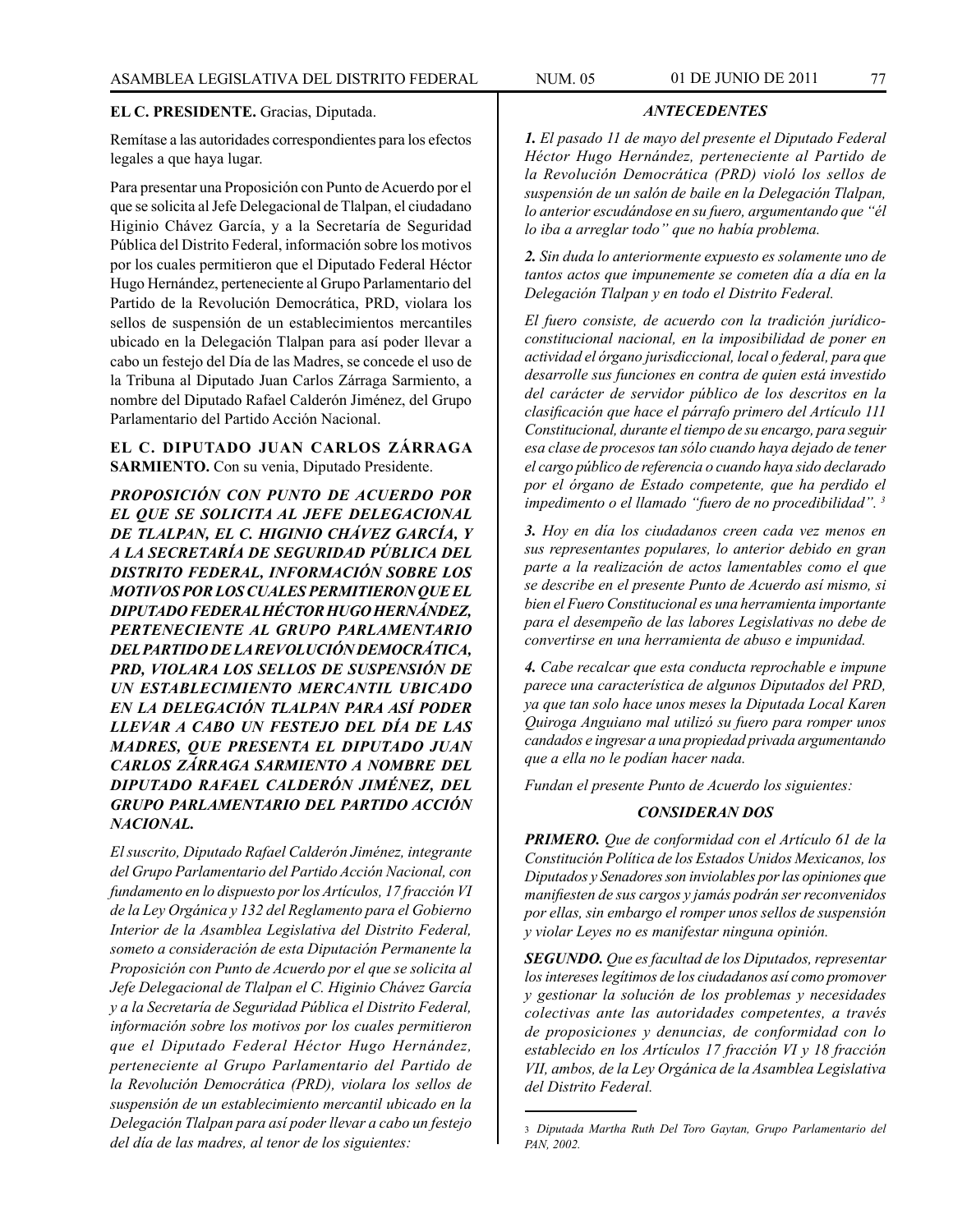### 78 ASAMBLEA LEGISLATIVA DEL DISTRITO FEDERAL NUM. 05 01 de JUNIO de 2011

*TERCERO. Que de conformidad con el Artículo 2, fracción IV, de la Ley de Establecimientos Mercantiles la Clausura es el acto administrativo a través del cual la autoridad, como consecuencia del incumplimiento de la normatividad correspondiente, ordena suspender o impedir las actividades o funcionamiento de un establecimiento mercantil mediante la colocación de sellos en el local correspondiente, pudiendo ser de carácter temporal o permanente, parcial o total.*

*CUARTO. Que de conformidad con el Artículo 8, fracción IV, de la Ley de Establecimientos Mercantiles, corresponde a las Delegaciones, determinar y ordenar las medidas de seguridad e imponer las sanciones previstas en esta Ley por medio de la resolución administrativa.*

*QUINTO. Que es necesario contar con la información solicitada, toda vez que sería una pena que ni las autoridades Delegacionales ni la Secretaría de Seguridad Pública estuvieran realizando acciones encaminadas para subsanar dicho acto de impunidad.*

*Por lo anteriormente expuesto, sometemos a la consideración de esta Diputación Permanente, el siguiente:*

## *PUNTO DE ACUERDO*

*ÚNICO. Se solicita al Jefe Delegacional de Tlalpan el C. Higinio Chávez García y a la Secretaría de Seguridad Pública el Distrito Federal, información sobre los motivos por los cuales permitieron que el Diputado Federal Héctor Hugo Hernández, perteneciente al Grupo Parlamentario del Partido de la Revolución Democrática (PRD), violara los sellos de suspensión de un establecimiento mercantil ubicado en la Delegación Tlalpan para así poder llevar a cabo un festejo del día de las madres.*

*México D.F., a 01 de junio de 2011.*

### *ATENTAMENTE*

*Dip. Rafael Calderón Jiménez Dip. Juan Carlos Zárraga Sarmiento*

Es cuanto, Diputado Presidente.

**EL C. PRESIDENTE.** Gracias, Diputado. En términos de lo dispuesto por el Artículo 133 del Reglamento para el Gobierno Interior de la Asamblea Legislativa del Distrito Federal, consulte la Secretaría a la Diputación Permanente en votación económica si la propuesta presentada por el Diputado Juan Carlos Zárraga Sarmiento se considera de urgente y obvia resolución.

**LA C. SECRETARIA DIPUTADA ABRIL JANNETTE TRUJILLO VÁZQUEZ.** Por instrucciones de la Presidencia y en votación económica, se consulta a la Diputación Permanente si la propuesta de referencia se considera de urgente y obvia resolución.

Los que estén por la afirmativa, sírvanse manifestarlo levantando la mano.

Los que estén por la negativa, sírvanse manifestarlo levantando la mano.

Se considera de urgente y obvia resolución, Diputado Presidente.

**EL C. PRESIDENTE.** Gracias, Diputada. Está a discusión la propuesta. ¿Existen oradores en contra?

Proceda la Secretaría a preguntar a la Diputación Permanente en votación económica si es de aprobarse la propuesta a discusión.

**LA C. SECRETARIA.** Por instrucciones de la Presidencia y en votación económica se pregunta a la Diputación Permanente si es de aprobarse la propuesta sometida a su consideración.

Los que estén por la afirmativa, sírvanse manifestarlo levantando la mano.

Los que estén por la negativa, sírvanse manifestarlo levantando la mano.

No se aprueba la propuesta, Diputado Presidente.

**EL C. PRESIDENTE.** En consecuencia se desecha la propuesta. Hágase del conocimiento del Diputado proponente.

Esta Presidencia informa que se recibió una Proposición con Punto de Acuerdo por el que se exhorta a los 16 Jefes Delegacionales para que dentro de la reglamentación de permisos para la colocación y funcionamiento de las ferias en la vía pública se establezca: primero, la utilización de planta de luz de manera obligatoria; segundo, la prohibición de sustraer corriente eléctrica de los postes de alumbrado público; y tercero, el visto bueno de la Oficina de Protección Civil en cuanto al funcionamiento, mantenimiento y riesgo de los juegos, suscrita por la Diputada Abril Jannette Trujillo Vázquez, del Grupo Parlamentario del Partido de la Revolución Democrática.

*PROPOSICIÓN CON PUNTO DE ACUERDO POR EL QUE SE EXHORTA A LOS 16 JEFES DELEGACIONALES PARA QUE DENTRO DE LA REGLAMENTACIÓN DE PERMISOS PARA LA COLOCACIÓN Y FUNCIONAMIENTO DE LAS FERIAS EN LA VÍA PÚBLICA, SE ESTABLEZCA: 1) LA UTILIZACIÓN DE PLANTA DE LUZ DE MANERA OBLIGATORIA. 2) LA PROHIBICIÓN DE SUSTRAER CORRIENTE ELÉCTRICA DE LOS POSTES DE ALUMBRADO PÚBLICO (COLGARSE) Y 3) EL VISTO BUENO DE LA OFICINA DE PROTECCIÓN CIVIL EN CUANTO AL FUNCIONAMIENTO, MANTENIMIENTO Y RIESGO DE LOS JUEGOS, QUE SUSCRIBE LA DIPUTADA ABRIL JANNETTE TRUJILLO VÁZQUEZ, DEL GRUPO PARLAMENTARIO DEL PARTIDO DE LA REVOLUCIÓN DEMOCRÁTICA.*

*La que suscribe Diputada Abril Jannette Trujillo Vázquez, Integrante del Grupo Parlamentario del Partido de la*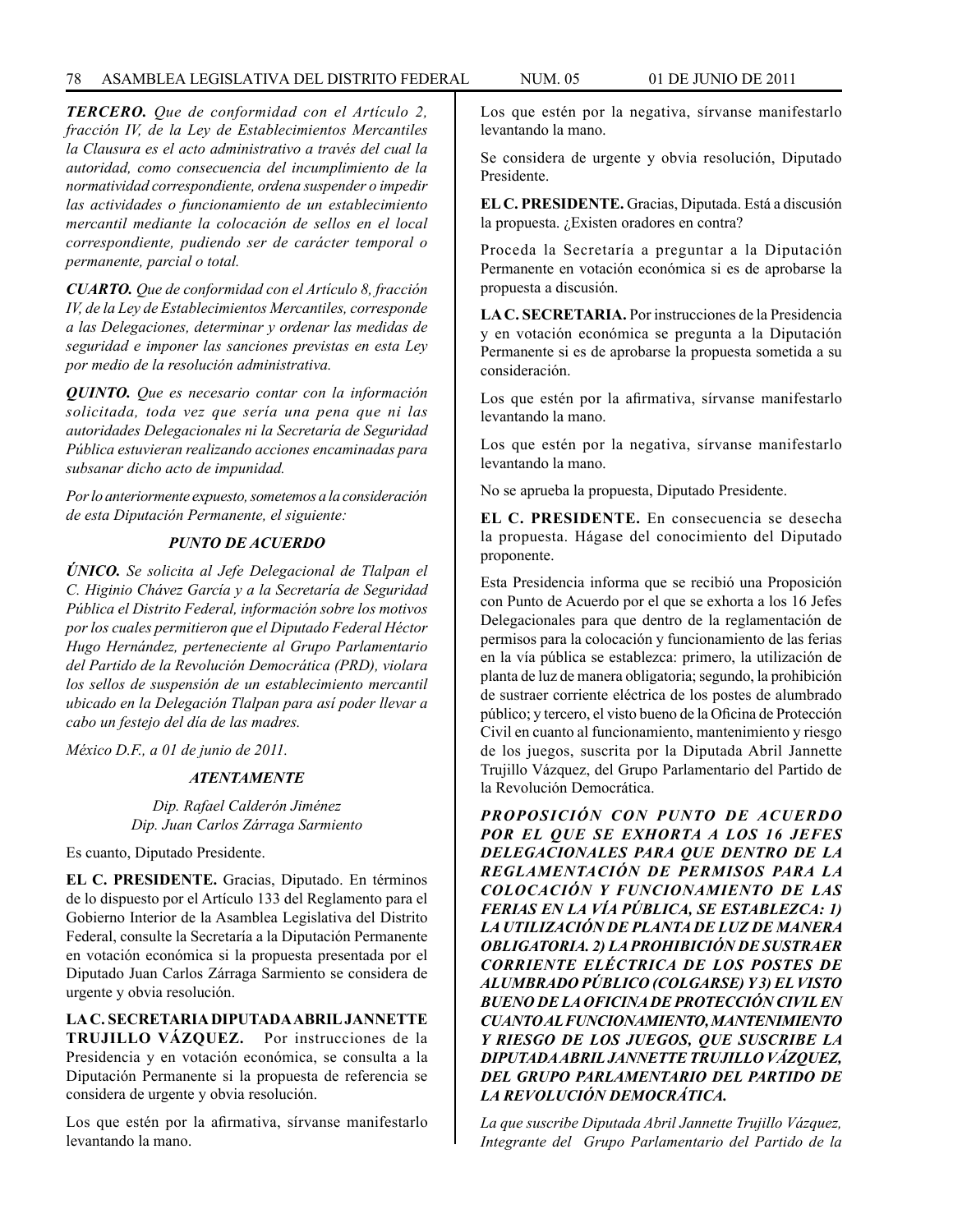## ASAMBLEA LEGISLATIVA DEL DISTRITO FEDERAL NUM. 05 01 de JUNIO de 2011 79

*Revolución Democrática, con fundamento en lo dispuesto por el Artículos 122 Base Primera Fracción IV, Inciso i) de la Constitución de los Estados Unidos Mexicanos, 42 del Estatuto de Gobierno del Distrito Federal, 13 fracción VI y VII, 17 fracción VI, de la Ley Orgánica y 132 del Reglamento para el Gobierno Interior, ambos de la Asamblea Legislativa del Distrito Federal, someto a consideración de esta Diputación Permanente la siguiente Proposición con Punto de Acuerdo por el que Se exhorta a los 16 Jefes Delegacionales Para que dentro de la reglamentación de permisos para la colocación y funcionamiento de las ferias en la vía pública, se establezca:*

*1) La utilización de planta de luz de manera obligatoria.*

*2) La prohibición de sustraer corriente eléctrica de los postes de alumbrado público (colgarse)*

*3) El Visto bueno de la Oficina de Protección Civil en cuanto al funcionamiento, mantenimiento y riesgo de los juegos.*

### *ANTECEDENTES*

*PRIMERO. El Distrito Federal siendo una urbe llena de contrastes, se caracteriza por conservar dentro de su Demarcaciones un gran número de costumbres y tradiciones que desde hace ya muchos años han permanecido arraigadas y heredadas de generación en generación. Tales el caso de las Delegaciones: Iztapalapa, Tláhuac, Xochimilco, Milpa Alta y Cuajimalpa, principalmente. En estas Delegaciones durante casi todo el año se realizan fiestas patronales en cada Colonia, pueblo o barrio, así como los famosos carnavales que llenan de esplendor, colorido y algarabía a su comunidad.*

*SEGUNDO. Los habitantes de estas comunidades esperan con gusto la llegada de estas fiestas donde niños jóvenes y adultos tienen diversiones acorde a sus edades. Unos se divierten con los jaripeos, otros con los bailes y los más pequeños con los juegos electromecánicos de las ferias que con su gran variedad de juegos y luces multicolor no dejan de ser atractivos para ellos.*

*TERCERO. Las familias que asisten van con la mejor intención de divertirse y regresar a sus hogares satisfechas de haber pasado un día agradable, sin contratiempos y mucho menos de haber sufrido algún accidente que pueda generar el mal estado de algún juego mecánico por la falta de mantenimiento o por que se haya presentado algún corto circuito generado por el sobre calentamiento de los cables que en la mayoría de los casos ocurre al colgarse de los postes que se encuentran el la vía pública, sin la autorización de las autoridades delegacionales y con el peligro de producir hasta un incendio.*

#### *CONSIDERANDOS*

*PRIMERO. Concientes de la importancia que por tradición tienen estas festividades, tenemos que ser muy claros en la reglamentación que debe tener la autoridad competente para que la expedición de permisos cumpla con* 

*lo establecido y con ello evitar algún accidente que ponga en riesgo la integridad física de las personas, comercios o casas habitación toda vez que en la mayoría de los casos lo menos que puede pasar es un apagón en la Colonia por un corto circuito el cual puede durar horas o hasta días en su reparación afectando con ello a un gran número de personas causando perdidas materiales por la descompostura de electrodomésticos. Lo anterior por la negligencia, incumplimiento y tolerancia de las autoridades.*

*Por lo antes expuesto, con fundamento en el Artículo 132, someto a consideración de esta Diputación Permanente el siguiente:*

#### *PUNTO DE ACUERDO*

*ÚNICO. Se exhorta a los 16 Jefes Delegacionales Para que dentro de la reglamentación de permisos para la colocación y funcionamiento de las ferias en la vía pública, se establezca:*

*1) La utilización de planta de luz de manera obligatoria.*

*2) La prohibición de sustraer corriente eléctrica de los postes de alumbrado público (colgarse)*

*3) El visto bueno de la Oficina de Protección Civil en cuanto al funcionamiento, mantenimiento y riesgo de los juegos.*

### *ATENTAMENTE*

#### *Dip. Abril Jannette Trujillo Vázquez*

Con fundamento en lo dispuesto por los Artículos 50 fracciones IV y V de la Ley Orgánica de la Asamblea Legislativa del Distrito Federal, 28, 29 y 132 del Reglamento para su Gobierno Interior, se turna para su análisis y dictamen a las Comisiones Unidas de Administración Pública Local y de Protección Civil.

Para presentar una Proposición con Punto de Acuerdo por el que se exhorta al Secretario de Gobierno de la Ciudad, Licenciado José Ángel Ávila Pérez y al Secretario de Protección Civil, Doctor Elías Miguel Moreno Brizuela, a conjugar esfuerzos para constituir un banco de datos únicos sobre los sitios que se encuentran en zonas de riesgo, así como desarrollar programas de comunicación social para enterar a los habitantes de su condición habitacional, se concede el uso de la Tribuna a la Diputada Ana Estela Aguirre y Juárez, del Grupo Parlamentario del Partido del Trabajo.

**LA C. DIPUTADA ANA ESTELA AGUIRRE Y JUÁREZ.** Con su venia, Diputado Presidente.

*PROPOSICIÓN CON PUNTO DE ACUERDO POR EL QUE SE EXHORTA AL SECRETARIO DE GOBIERNO DE LA CIUDAD, LICENCIADO JOSÉ ÁNGEL ÁVILA PÉREZ, Y AL SECRETARIO DE PROTECCIÓN CIVIL, DOCTOR ELÍAS MIGUEL MORENO BRIZUELA, A CONJUGAR ESFUERZOS PARA CONSTITUIR UN BANCO DE DATOS ÚNICO Y PÚBLICO SOBRE*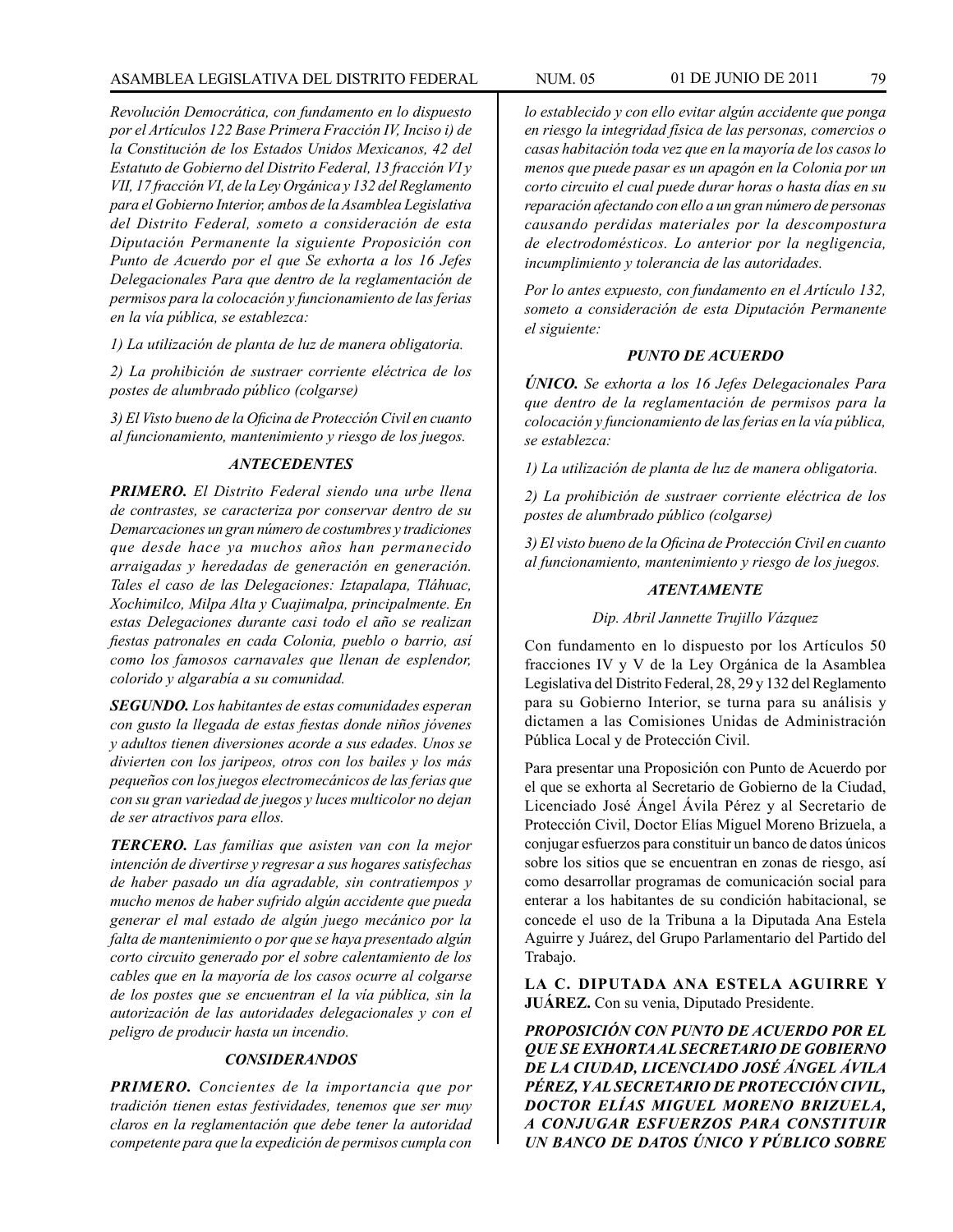## *LOS SITIOS QUE SE ENCUENTREN EN ZONAS DE RIESGO, ASÍ COMO DESARROLLAR PROGRAMAS DE COMUNICACIÓN SOCIAL PARA ENTERAR A LOS HABITANTES DE SU CONDICIÓN HABITACIONAL, QUE PRESENTA LA DIPUTADA ANA ESTELA AGUIRRE Y JUÁREZ, DEL GRUPO PARLAMENTARIO DEL PARTIDO DEL TRABAJO.*

*Las y los que suscriben Diputada Ana Estela Aguirre y Juárez, Diputados Arturo López Candido y Juan Pablo Pérez Mejía, integrantes del Grupo Parlamentario del Partido del Trabajo, de la V Legislatura de la Asamblea Legislativa del Distrito Federal, y con fundamento en lo dispuesto por los Artículos 122 Base Primera, de la Constitución Política de los Estados Unidos Mexicanos: 36 y 42 fracciones XXV y XXX del Estatuto de Gobierno del Distrito Federal; 10 fracciones I, XXI, 1 7 fracción VI de la Ley Orgánica de la Asamblea Legislativa del Distrito Federal. 93 y 133 del Reglamento para el Gobierno Interior de la Asamblea Legislativa del Distrito Federal. Sometemos a la consideración de los Diputados integrantes eje la Diputación Permanente la siguiente Proposición con Punto de Acuerdo de urgente y obvia resolución en donde se Exhorta al Secretario de Gobierno de la Ciudad, Licenciado José Ángel Ávila Pérez y al secretario de Protección Civil, Doctor Elías Miguel Moreno Brizuela a conjugar esfuerzos para constituir un banco de datos única con un flanco publicó sobre los sitios que se encuentren en zonas de riesgo, así como desarrollar programas de comunicación social para enterar a los habitantes de su condición habitacional, al tenor de los siguientes:*

*1. Esta representación realizó un Foro de Vivienda en Riesgo en las instalaciones de este órgano colegiado. Gracias a las ponencias presentadas por especialistas, académicos e investigadores en la materia de riesgos en el Distrito Federal, sumado a la información que dotaron las ponencias de los delegados, nos percatamos de ciertas irregularidades en materia de acumulación de información y difusión de conocimiento sobre los puntos más vulnerables en la Ciudad capital y en donde se asientan miles de viviendas. Observamos disparidades metodológicas, desequilibrios presupuestales para tal fin, dependiendo de la Delegación, falta eje organización compleja entre las Delegaciones y sobre todo una resistencia a socializar la información de riesgo a quienes en última instancia serían los que padecieran los extremos de los siniestros, los propios ciudadanos.*

*2. Ya en esta Asamblea Legislativa se aprobó la nueva Ley del Sistema de Protección Civil del Distrito Federal, que sancionará hasta con siete años de prisión a funcionarios que toleren o fomenten cualquier tipo de asentamiento irregular en una zona de riesgo. También se contempla la creación de un Centro de Información y Capacitación en esta materia, en donde los servidores públicos tendrán como obligación capacitarse como mínimo 80 horas anuales.* 

*Después, los funcionarios tendrán que instruir a la población de las Colonias, pueblos, barrios, unidades habitacionales, Comités Vecinales, entre otros para hacer frente a un siniestro.*

*3. El domingo 29 de mayo se informó a los medios de comunicación que al menos 800 Colonias de siete Delegaciones de la Ciudad de México están ubicadas en zonas de alto riesgo sísmico, así lo indicó el Titular de la Secretaría de Protección Civil del Distrito Federal, Elías Miguel Moreno Brizuela. Avisó que se trabaja con los Comités Vecinales, de los cuales se ha capacitado a 120 en cuanto a cómo se debe actuar antes, durante y después de un movimiento telúrico, sin embargo, dijo, el reto es preparar a un mayor número de estas unidades con el propósito de hacer un simulacro en el que participen las 800 Colonias de mayor riesgo.*

*4. Todos estos eventos en donde se publican datos dispersos, apreciaciones y estudios de diversas instancias deben poseer el objetivo de conformar un banco de datos único, homogéneo metodológicamente organizado y regulado. Si bien es cierto que se deja ver que hay atlas de riesgos que no son públicos y que continuamente los funcionarios dan las notas periodísticas en eventos de gobierno proveniente, con seguridad, de información reservada, es justo que ese banco de datos tenga un flanco público que es el de dotar de la información necesaria, la mínima, para avisar a las personas que ya viven en áreas de riesgo inminente de las posibilidades de padecer un siniestro. Por ejemplo de las 800 Colonias que el Secretario de Protección Civil del Distrito Federal, Elías Miguel Moreno Brizuela corroboró el sábado, es viable y justo que las personas de esas Colonias estén todas avisadas que se encuentran en áreas extremadamente vulnerables. Ya se dijo cuántas, ahora prosigue saber cuales son calle por calle. Un banco de datos con acceso público es lo conveniente para que los interesados corroboren su información, así tendrán la preocupación de estar mejor preparados que cualquier habitante que no se encuentre en zonas de alto riesgo, para ahí concentrar los operativos de protección civil. Asimismo esta información centralizada debe contar con su programa de comunicación social para que la gente, en su totalidad, que esté asentada en área de riesgo este convenientemente informada. Hay que insistir que la omisión de esta información forma parte de lo estipulado en la Ley reciente de Protección Civil se sancionará hasta con siete años de prisión a funcionarios que toleren o fomenten cualquier tipo de asentamiento irregular en una zona de riesgo.*

*Por lo anteriormente expuesto y fundado, sometemos a la consideración de esta Diputación Permanente la aprobación del siguiente:*

### *PUNTO DE ACUERDO*

*ÚNICO. Se exhorta al Secretario de Gobierno de la Ciudad, Licenciado José Ángel Ávila Pérez y al secretario de Protección Civil, Doctor Elías Miguel Moreno Brizuela a*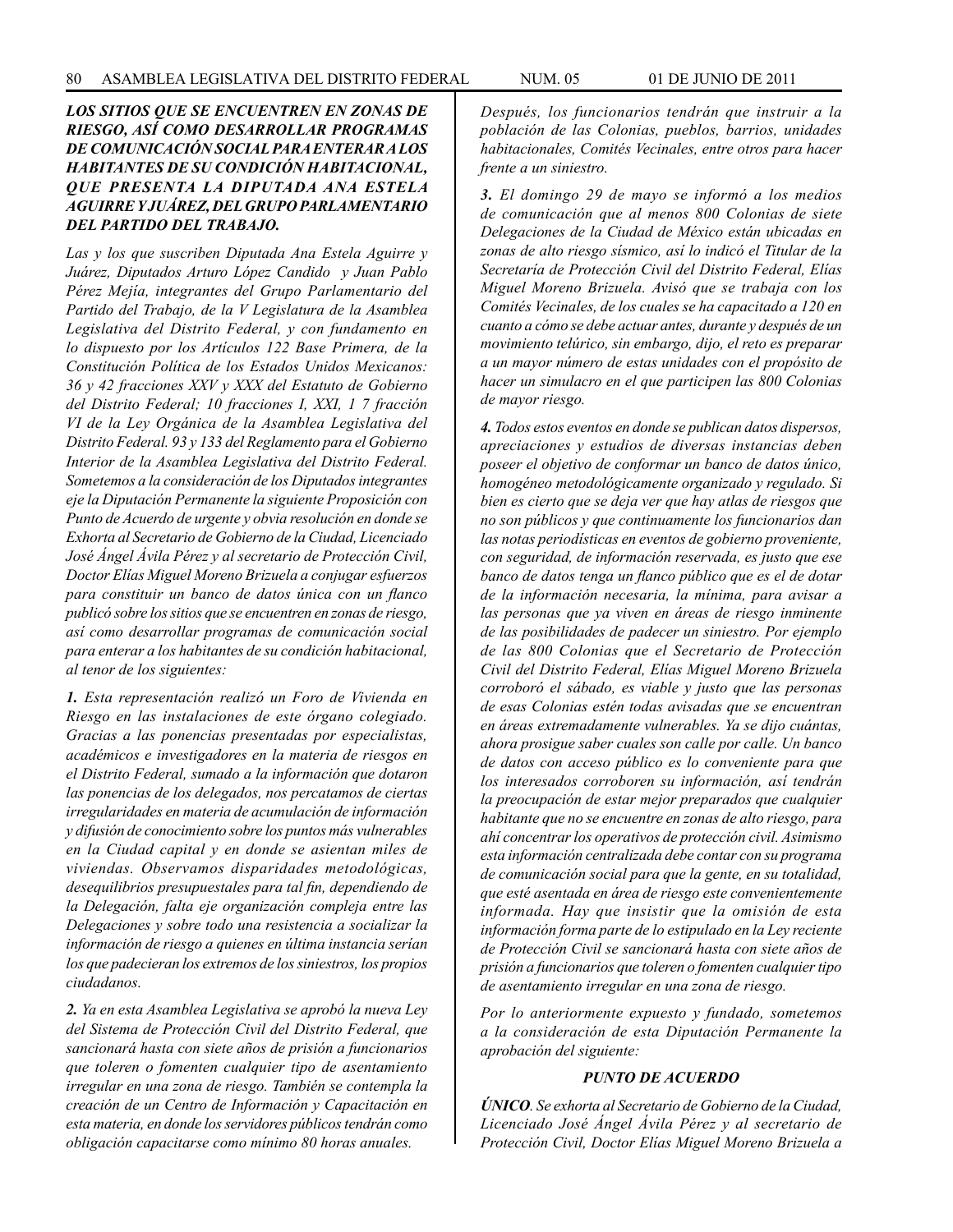*conjugar esfuerzos para constituir un banco de datos única con un flanco publicó sobre los sitios que se encuentren en zonas de riesgo, así como desarrollar programas de comunicación social para enterar a los habitantes de su condición habitacional*

#### *ATENTAMENTE*

Es cuanto, Diputado Presidente.

#### **EL C. PRESIDENTE.** Gracias, Diputada.

En términos de lo dispuesto por el Artículo 133 del Reglamento para el Gobierno Interior de la Asamblea Legislativa del Distrito Federal, consulte la Secretaría a la Diputación Permanente en votación económica, si la propuesta presentada por la Diputada Ana Estela Aguirre y Juárez, se considera de urgente y obvia resolución.

**LA C. SECRETARIA DIPUTADA ANA ESTELA AGUIRRE Y JUÁREZ**. Por instrucciones de la Presidencia y en votación económica, se consulta a la Diputación Permanente si la propuesta de referencia se considera de urgente y obvia resolución.

Los que estén por la afirmativa, sírvanse manifestarlo levantando la mano.

Los que estén por la negativa, sírvanse manifestarlo levantando la mano.

Se considera de urgente y obvia resolución, Diputado Presidente.

**EL C. PRESIDENTE.** Gracias, Diputada. Está a discusión la propuesta.

¿Existen oradores en contra?

Proceda la Secretaría a preguntar a la Diputación Permanente en votación económica, si es de aprobarse la propuesta a discusión.

**LA C. SECRETARIA**. Por instrucciones de la Presidencia y en votación económica, se pregunta a la Diputación Permanente si es de aprobarse la propuesta sometida a su consideración.

Los que estén por la afirmativa, sírvanse manifestarlo levantando la mano.

Los que estén por la negativa, sírvanse manifestarlo levantando la mano.

Aprobada la propuesta, Diputado Presidente.

**EL C. PRESIDENTE.** Gracias, Diputada. Remítase a las autoridades correspondientes para los efectos legales a que haya lugar.

Para presentar una Proposición con Punto de Acuerdo mediante el cual se exhorta a la Comisión de Derechos Humanos del Estado de Michoacán, a prestar la exposición de dibujo infantil "El México que yo vivo" recientemente presentada en su entidad, para que los habitantes de la Ciudad de México tengamos el honor de presenciarla y exhortar a

la Comisión de Derechos Humanos del Distrito Federal, para que convoque a un concurso de dibujo infantil para tener la oportunidad de admirar las expresiones infantiles y saber su opinión de cómo ven a su país, se concede el uso de la Tribuna a la Diputada Ana Estela Aguirre y Juárez, del Grupo Parlamentario del Partido del Trabajo.

**LA C. DIPUTADA ANA ESTELA AGUIRRE Y JUÁREZ**. Con su venia, Diputada Presidente.

*PROPOSICIÓN CON PUNTO DE ACUERDO MEDIANTE EL CUAL SE EXHORTA A LA COMISIÓN DE DERECHOS DEL ESTADO DE MICHOACÁN A PRESTAR LA EXPOSICIÓN DE DIBUJO INFANTIL "EL MÉXICO QUE YO VIVO" RECIENTEMENTE PRESENTADA EN SU ENTIDAD PARA QUE LOS HABITANTES DE LA CIUDAD DE MÉXICO TENGAMOS EL HONOR DE PRESENCIARLA Y EXHORTAR A LA COMISIÓN DE DERECHOS HUMANOS DEL DISTRITO FEDERAL PARA QUE CONVOQUE A UN CONCURSO DE DIBUJO INFANTIL PARA TENER LA OPORTUNIDAD DE ADMIRAR LA EXPRESIONES INFANTILES Y SABER SU OPINIÓN DE CÓMO VEN A SU PAÍS, QUE PRESENTA LA DIPUTADA ANA ESTELA AGUIRRE Y JUÁREZ, DEL GRUPO PARLAMENTARIO DEL PARTIDO DEL TRABAJO.*

*Las y los que suscriben Diputada Ana Estela Aguirre y Juárez, Diputados Arturo López Cándido y Juan Pablo Pérez Mejía, integrantes del Grupo Parlamentario del Partido del Trabajo, de la V Legislatura de la Asamblea Legislativa del Distrito Federal, y con fundamento en lo dispuesto por los Artículos 122 Base Primera, de la Constitución Política de los Estados Unidos Mexicanos ; 36 y 42 fracciones XXV y XXX del Estatuto de Gobierno del Distrito Federal; 10 fracciones I, XXI, 17 fracción VI de la Ley Orgánica de la Asamblea Legislativa del Distrito Federal, 93 y 133 del Reglamento para el Gobierno Interior de la Asamblea Legislativa del Distrito Federal , sometemos a la consideración de los Diputados integrantes de la Diputación Permanente la siguiente Proposición con Punto de Acuerdo de urgente y obvia resolución mediante el cual se exhorta a la Comisión de Derechos Humanos del Estado de Michoacán a prestar la exposición de dibujo infantil "el México que yo vivo", recientemente presentada en su entidad para que los habitantes de la Ciudad de México tengamos el honor de presenciarla, y exhortar a la Comisión de Derechos Humanos del Distrito Federal para que convoque a un concurso de dibujo infantil para tener la oportunidad de admirar las expresiones infantiles y saber su opinión de cómo ven a su país, al tenor de los siguientes:*

#### *CONSIDERANDOS*

*1. La Comisión de Derechos Humanos de Michoacán convocó a la infancia de su entidad a realizar dibujos con el formato: "El México que yo vivo". El tema era el Bicentenario de la Independencia de México, un tema que*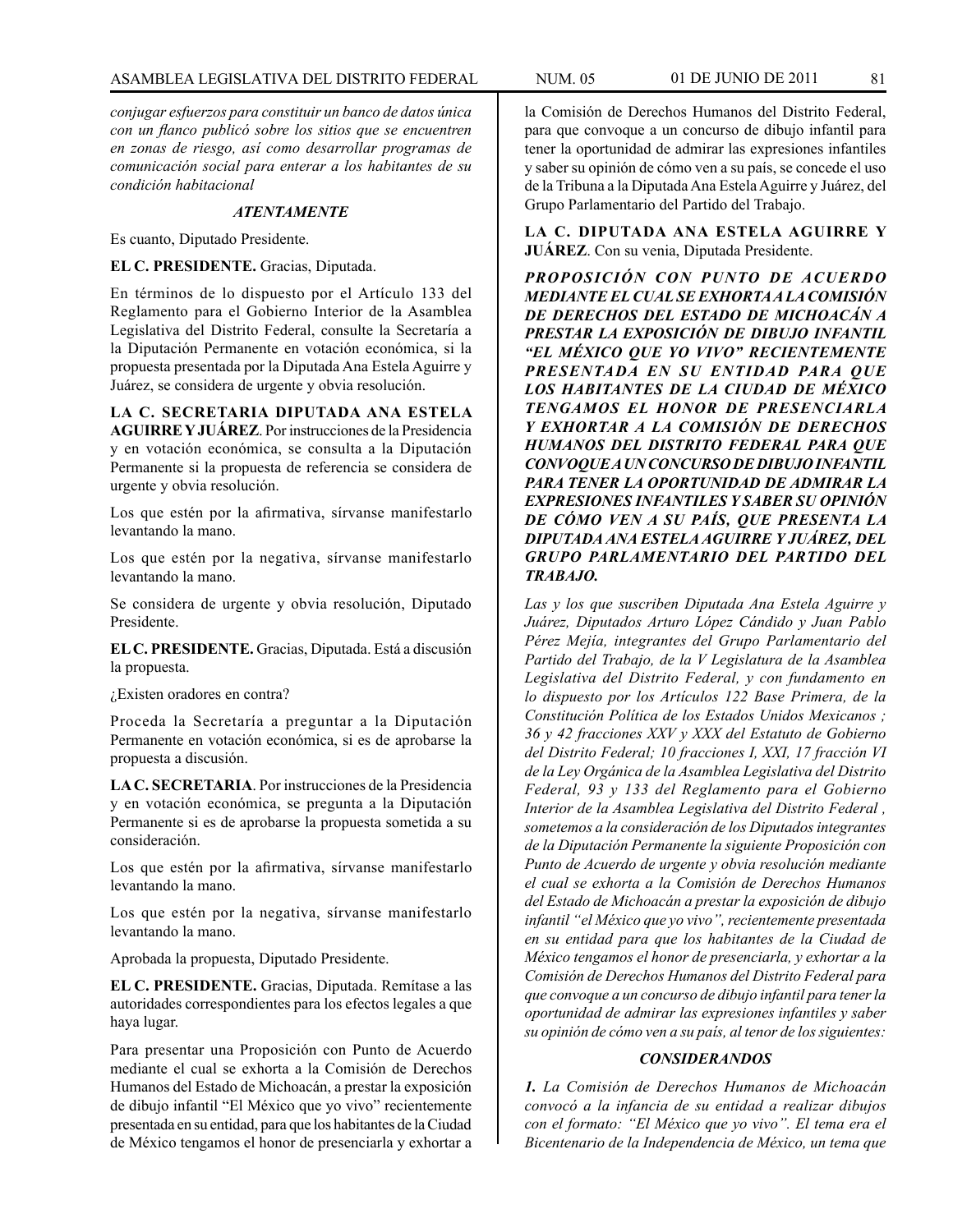*los niños entendieron a su muy peculiar y sabía manera: expresar lo que sienten. Punto.*

*2. Dos mil quinientos niños de entre seis a doce años respondieron a la invitación. La sorpresa fue que el 90 por ciento de los 3,000 dibujos participantes los niños plasmaron imágenes o textos relativos a la violencia, sin haberles solicitado que se refirieran a ese tema.*

*En muchos predominaron escenas sangrientas, personas secuestradas suplicando que no las maten o expresiones de tristeza por la violencia en sus entornos. Mario Orozco director de la facultad de Psicología de la Universidad Michoacana, uno de los autores del libro "El México que yo vivo", que incluyó la interpretación de investigadores sobre los dibujos de los niños expresó que "Hay un mensaje de exigencia de los niños que dice 'no más muertos'.*

*3. Los dirigentes del país están siempre recabando información de sondeos y encuestas para lograr obtener una percepción aproximada de la sensibilidad social. Es justo otorgarle a este libro, a esta exposición, la calidad de un termómetro social. Quienes influyen o afectan los destinos de millones de mexicanos seguramente que esta exposición los alarmó porque muestra una respuesta no inducida. En México una gente mata a otra como un acto cotidiano y esto lo dicen los niños.*

*4. Por ello esta representación convoca a las Diputadas y Diputados de esta Asamblea a solicitar a la Comisión de Derechos Humanos de Michoacán, a que tenga a bien prestar las imágenes, el contenido de la exposición para que miles de capitalinos podamos ver el sentir de centenas de niñas y niños michoacanos.*

*5. Asimismo, siempre es un honor tomar las buenas ideas y aplicarlas a los entornos propios, por ello mismo, les conmino a que este exhorto también convoque a la infancia capitalina de parte de la propia comisión estatal para obtener, además del placer y la admiración por la sorprendente capacidad de los niños para enunciar sus ideas a través del dibujo, una apreciación infantil. Necesitamos la opinión de las niñas y los niños capitalinos como todo un riguroso diagnóstico de lo que sucede en la Ciudad.*

*Por lo anteriormente expuesto y fundado, sometemos a la consideración de esta Diputación Permanente la aprobación del siguiente:* 

## *PUNTO DE ACUERDO DE URGENTE Y OBVIA RESOLUCIÓN*

*PRIMERO. Se exhorta a la Comisión de Derechos Humanos del Estado de Michoacán a prestar a esta Asamblea Legislativa del Distrito Federal la exposición de dibujo infantil "el México que yo vivo", recientemente presentada en su Entidad para que los habitantes de la Ciudad de México tengamos el honor de presenciarla.*

*SEGUNDO. Esta Diputación Permanente exhorta a la Comisión de Derechos Humanos del Distrito Federal a*  *convocar a un concurso de dibujo infantil y relatoría del mismo, para tener la oportunidad de admirar las expresiones infantiles y saber su opinión de cómo ven a su país.*

### *ATENTAMENTE*

*Dip. Ana Estela Aguirre y Juárez*

Es cuanto, Diputado Presidente.

**EL C. PRESIDENTE.** Gracias, Diputada.

En términos de lo dispuesto por el Artículo 133 del Reglamento para el Gobierno Interior de la Asamblea Legislativa del Distrito Federal, consulte la Secretaría a la Diputación Permanente en votación económica si la propuesta presentada por la Diputada Ana Estela Aguirre y Juárez se considera de urgente y obvia resolución.

**LA C. SECRETARIA DIPUTADA ANA ESTELA AGUIRRE Y JUÁREZ.** Por instrucciones de la Presidencia y en votación económica se consulta a la Diputación Permanente si la propuesta de referencia se considera de urgente y obvia resolución.

Los que estén por la afirmativa, sírvanse manifestarlo levantando la mano.

Los que estén por la negativa, sírvanse manifestarlo levantando la mano.

Se considera de urgente y obvia resolución, Diputado Presidente.

#### **EL C. PRESIDENTE.** Gracias, Diputada.

Está a discusión la propuesta.

¿Existen oradores en contra?

Proceda la Secretaría a preguntar a la Diputación Permanente en votación económica si es de aprobarse la propuesta a discusión.

**LA C. SECRETARIA.** Por instrucciones de la Presidencia y en votación económica se pregunta a la Diputación Permanente si es de aprobarse la propuesta sometida a su consideración.

Los que estén por la afirmativa, sírvanse manifestarlo levantando la mano.

Los que estén por la negativa, sírvanse manifestarlo levantando la mano.

Aprobada la propuesta, Diputado Presidente.

**EL C. PRESIDENTE.** Gracias, Diputada.

Remítase a las autoridades correspondientes para los efectos legales a que haya lugar.

Para presentar una Proposición con Punto de Acuerdo en donde se exhorta a la Comisión de Gobierno de esta Asamblea a lanzar una convocatoria a instituciones educativas, académicas, Secretarías de Gobierno, Gobierno Central, Delegaciones, organizaciones, órganos autónomos,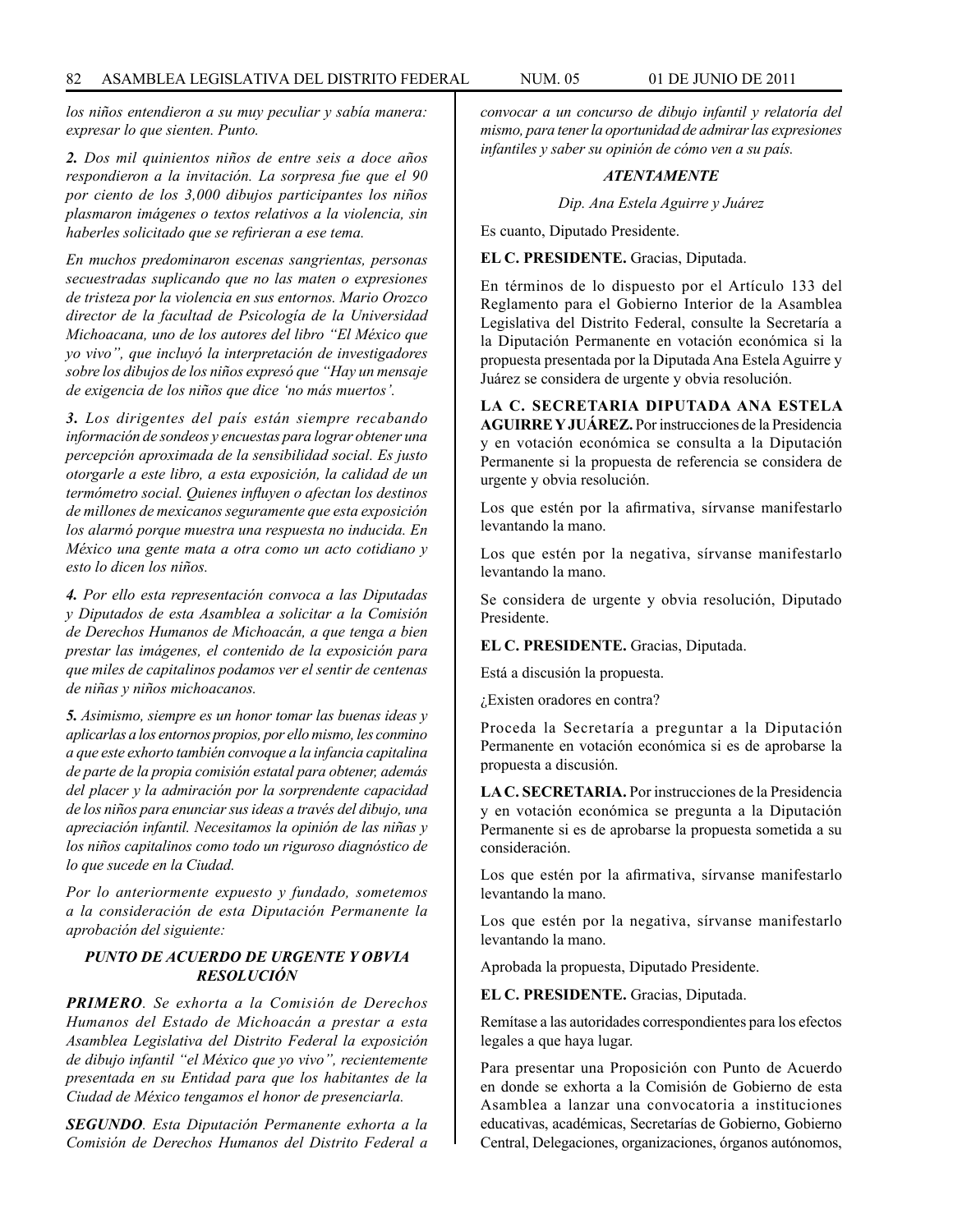empresas socialmente responsables, organizaciones no gubernamentales, para realizar juntos una convocatoria a un concurso de cartel antibullying y posteriormente realizar, una vez elegido el cartel ganador, un tiraje masivo conjunto para ser colocado alrededor de las escuelas primarias y secundarias capitalinas, centros de reunión juvenil e infantil, se concede el uso de la Tribuna a la Diputada Ana Estela Aguirre y Juárez, del Grupo Parlamentario del Partido del Trabajo.

### **LA C. DIPUTADA ANA ESTELA AGUIRRE Y JUÁREZ.** Con su venia, Diputado Presidente.

*PROPOSICIÓN CON PUNTO DE ACUERDO EN DONDE SE EXHORTA A LA COMISIÓN DE GOBIERNO DE ESTA ASAMBLEA A LANZAR UNA CONVOCATORIA A INSTITUCIONES EDUCATIVAS, ACADEMIAS, SECRETARÍAS DE GOBIERNO,*  GOBIERNO CENTRAL, DELEGACIONES, *ORGANIZACIONES, ÓRGANOS AUTÓNOMOS, EMPRESAS SOCIALMENTE RESPONSABLES, ORGANIZACIONES NO GUBERNAMENTALES, PARA REALIZAR JUNTOS UNA CONVOCATORIA A UN CONCURSO DE CARTEL ANTIBULLYING Y POSTERIORMENTE REALIZAR, UNA VEZ ELEGIDO EL CARTEL GANADOR, UN TIRAJE MASIVO CONJUNTO PARA SER COLOCADO ALREDEDOR DE ESCUELAS PRIMARIAS Y SECUNDARIAS CAPITALINAS, CENTROS DE REUNIÓN JUVENIL E INFANTIL, QUE PRESENTA LA DIPUTADA ANA ESTELA AGUIRRE Y JUÁREZ, DEL GRUPO PARLAMENTARIO DEL PARTIDO DEL TRABAJO.*

*Las y los que suscriben Diputada Ana Estela Aguirre y Juárez, Diputados Arturo López Cándido y Juan Pablo Pérez Mejía, integrantes del Grupo Parlamentario del Partido del Trabajo, de la V Legislatura de la Asamblea Legislativa del Distrito Federal, y con fundamento en lo dispuesto por los Artículos 122 Base Primera, de la Constitución Política de los Estados Unidos Mexicanos; 36 y 42 fracciones XXV y XXX del Estatuto de Gobierno del Distrito Federal; 10 fracciones I, XXI, 1 7 fracción VI de la Ley Orgánica de la Asamblea Legislativa del Distrito Federal, 93 y 133 del Reglamento para el Gobierno Interior de la Asamblea Legislativa del Distrito Federal, sometemos a la consideración de los Diputados integrantes de la Diputación Permanente la siguiente Proposición con Punto de Acuerdo de urgente y obvia resolución en donde se exhorta a la Comisión de Gobierno de esta Asamblea a lanzar una convocatoria a Instituciones Educativas, Academias, Secretarías de Gobierno, Gobierno Central, Delegaciones, Organizaciones, Órganos Autónomos, Empresas Socialmente Responsables, Organizaciones No Gubernamentales para realizar juntos una convocatoria a un concurso de cartel antibullying y posteriormente realizar, una vez elegido el cartel ganador, un tiraje masivo conjunto para ser colocado alrededor de escuelas primarias y secundarias capitalinas, centros de reunión juvenil e infantil, al tenor de los siguientes:*

### *CONSIDERANDOS*

*1. Esta Asamblea Legislativa aprobó un Punto de Acuerdo, en el mes de abril pasado, en el cual exhorto a la Comisión de Asuntos Editoriales de este órgano colegiado a lanzar una convocatoria para realizar un cartel antibullying y, una vez elegido el cartel ganador, real izar un tiraje masivo para ser colocado alrededor de escuelas primarias y secundarias capitalinas, sin embargo la Comisión de Asuntos Editoriales respondió adecuadamente al señalar que el marco normativo que los rige sólo los faculta para asesorar el proceso de edición. Y añadió, efectivamente, que es necesaria la coordinación para emitir y realizar la convocatoria.*

*2. La propuestas de alta viabilidad de los alumnos de la Secundaria Número 99, Amistad Británico-Mexicana sugiere la elaboración de un cartel por parte de las instituciones contra el bullying escolar y que la Asamblea Legislativa del Distrito Federal colabore con un tiraje que vaya directo a los alrededores de las escuelas primarias y secundarias del Distrito Federal como parte de las estrategias para combatir este creciente fenómeno de violencia escolar y propiciar entre los estudiantes la conciencia de que esta práctica es un delito.*

*3. Para impulsar esta propuesta de una estudiante es necesaria la conjunción de esfuerzos para realizar un tiraje masivo de un cartel que logre emitir las advertencias de que bullying es nocivo, es un mal social, es una conducta que hay que erradicar, que es sancionado socialmente y que será vigilado y atendido por las autoridades tanto de la escuela como fuera de ella.*

*4. Este representación propone formar en conjunto con el gobierno central, instituciones, academias, organismos de derechos humanos, órganos de gobierno e incluso empresas socialmente responsables una gran convocatoria para invitar a la ciudadanía a un concurso de cartel de bullying y posteriormente a emitir una edición conjunta para ser distribuida masivamente en las zonas escolares capitalinas y centros de reunión infantil y juvenil.*

*Por lo anteriormente expuesto y fundado, sometemos a la consideración de esta Diputación Permanente la aprobación del siguiente:*

## *PUNTO DE ACUERDO*

*ÚNICO. Se exhorta a la Comisión de Gobierno de esta Asamblea a lanzar una convocatoria a Instituciones Educativas, Academias, Secretarías de Gobierno, Gobierno Central, Delegaciones, Organizaciones, Órganos Autónomos, Empresas Socialmente Responsables, Organizaciones No Gubernamentales para realizar juntos una convocatoria a un concurso de cartel antibullying y posteriormente realizar, una vez elegido el cartel ganador, un tiraje masivo conjunto para ser colocado alrededor de escuelas primarias y secundarias capitalinas, centros de reunión juvenil e infantil.*

### *ATENTAMENTE*

*Dip. Ana Estela Aguirre y Juárez*

Es cuanto, Diputado Presidente.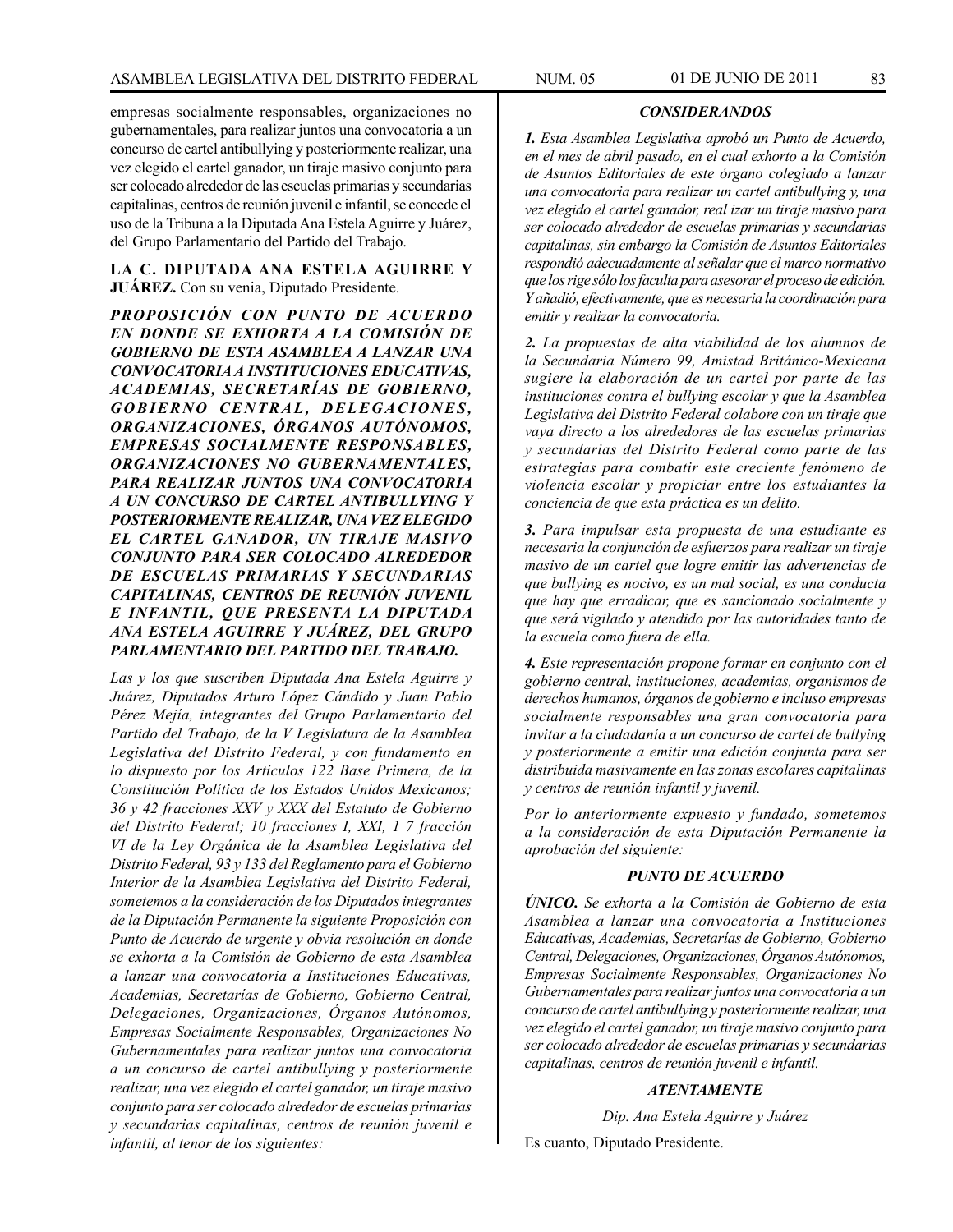**EL C. PRESIDENTE.** Gracias, Diputada. En términos de lo dispuesto por el Artículo 133 del Reglamento para el Gobierno Interior de la Asamblea Legislativa del Distrito Federal, consulte la Secretaría a la Diputación Permanente en votación económica si la propuesta presentada por la Diputada Ana Estela Aguirre y Juárez se considera de urgente y obvia resolución.

# **LA C. SECRETARIA DIPUTADA ANA ESTELA AGUIRRE Y JUÁREZ.** Por instrucciones de la Presidencia y en votación económica, se consulta a la Diputación Permanente si la propuesta de referencia se considera de urgente y obvia resolución.

Los que estén por la afirmativa, sírvanse manifestarlo levantando la mano.

Los que estén por la negativa, sírvanse manifestarlo levantando la mano.

Se considera de urgente y obvia resolución, Diputado Presidente.

**EL C. PRESIDENTE.** Gracias, Diputada. Está a discusión la propuesta. ¿Existen oradores en contra?

Proceda la Secretaría a preguntar a la Diputación Permanente en votación económica si es de aprobarse la propuesta a discusión.

**LA C. SECRETARIA.** Por instrucciones de la Presidencia y en votación económica, se pregunta a la Diputación Permanente si es de aprobarse la propuesta sometida a su consideración.

Los que estén por la afirmativa, sírvanse manifestarlo levantando la mano.

Los que estén por la negativa, sírvanse manifestarlo levantando la mano.

Aprobada la propuesta, Diputado Presidente.

**EL C. PRESIDENTE.** Gracias, Diputada. Remítase a las autoridades correspondientes para los efectos legales a que haya lugar.

Para presentar una Proposición con Punto de Acuerdo en donde se exhorta al Jefe de Gobierno del Distrito Federal, Licenciado Marcelo Ebrard Casaubon, en su calida de Presidente de la Confederación de Gobernadores, incluir en la agenda de prioridades a tratar con la jefa y jefes de ejecutivos locales el tema de la descentralización educativa del Distrito Federal, los daños que ha acarreado a la educación y los beneficios que procuraría a millones de estudiantes capitalinos presentes y futuros tal proceso, se concede el uso de la Tribuna a la Diputada Ana Estela Aguirre y Juárez, del Grupo Parlamentario del Partido del Trabajo.

# **LA C. DIPUTADA ANA ESTELA AGUIRRE Y JUÁREZ.**

*PROPOSICIÓN CON PUNTO DE ACUERDO EN DONDE SE EXHORTA AL JEFE DE GOBIERNO DEL DISTRITO FEDERAL, LICENCIADO MARCELO EBRARD CASAUBON, EN SU CALIDAD DE PRESIDENTE DE LA CONFEDERACIÓN DE GOBERNADORES, INCLUIR EN LA AGENDA DE PRIORIDADES A TRATAR CON LA JEFA Y JEFES DEL EJECUTIVO LOCALES EL TEMA DE LA DESCENTRALIZACIÓN EDUCATIVA DEL DISTRITO FEDERAL, LOS DAÑOS QUE HA ACARREADO A LA EDUCACIÓN Y LOS BENEFICIOS QUE PROCURARÍA A MILLONES DE ESTUDIANTES CAPITALINOS PRESENTES Y FUTUROS TAL PROCESO, QUE PRESENTA LA DIPUTADA ANA ESTELA AGUIRRE Y JUÁREZ, DEL GRUPO PARLAMENTARIO DEL PARTIDO DEL TRABAJO.*

*Las y los que suscriben Diputada Ana Estela Aguirre y Juárez, Diputados Arturo Candido y Juan Pablo Pérez Mejía, integrantes del Grupo Parlamentario del Partido del Trabajo, de la V Legislatura de la Asamblea Legislativa del Distrito Federal, y con fundamento en lo dispuesto por los Artículos 122 Base Primera, de la Constitución Política de los Estados Unidos Mexicanos: 36 y 42 fracciones XXV y XXX del Estatuto de Gobierno del Distrito Federal; 10 fracciones I, XXI, 17 fracción VI de la Ley Orgánica de la Asamblea Legislativa del Distrito Federal, 93 y 133 del Reglamento para el Gobierno Interior de la Asamblea Legislativa del Distrito Federal, sometemos a la consideración de los Diputados integrantes de la Diputación Permanente la siguiente: Proposición con Punto de Acuerdo de urgente y obvia resolución en donde se exhorta al Jefe de Gobierno del Distrito Federal, Lic. Marcelo Ebrard Casaubon en su calidad de Presidente de la Confederación Nacional de Gobernadores, incluir en la agenda de prioridades tema de la descentralización educativa del Distrito Federal, los daños que ha acarreado a la educación y los beneficios que procuraría a millones de estudiantes capitalinos presentes y futuros tal proceso, al tenor de los siguientes:*

## *CONSIDERANDOS*

*1. Es del conocimiento público que en la XLI Conferencia Nacional de Gobernadores (CONAGO) que se llevó a cabo en la capital del Estado de Nuevo León, el Jefe de Gobierno de la Ciudad de México, Marcelo Ebrard Casaubon, tomó la estafeta de la misma, lo que significa que la siguiente reunión se realizará en el Distrito Federal y que en su carácter de presidente Impulsará diversas acciones en coordinación con el resto de las entidades federativas.*

*2. La Conferencia Nacional de Gobernadores anunció que abordará el tema de la Reforma Política del Distrito Federal que está pendiente de analizar en el Senado de la República. El Presidente actual de la CONAGO, celebró el respaldo de los gobernadores que aceptaron abordar el tema, al considerar que este procedimiento tiene un alto nivel de prioridad.*